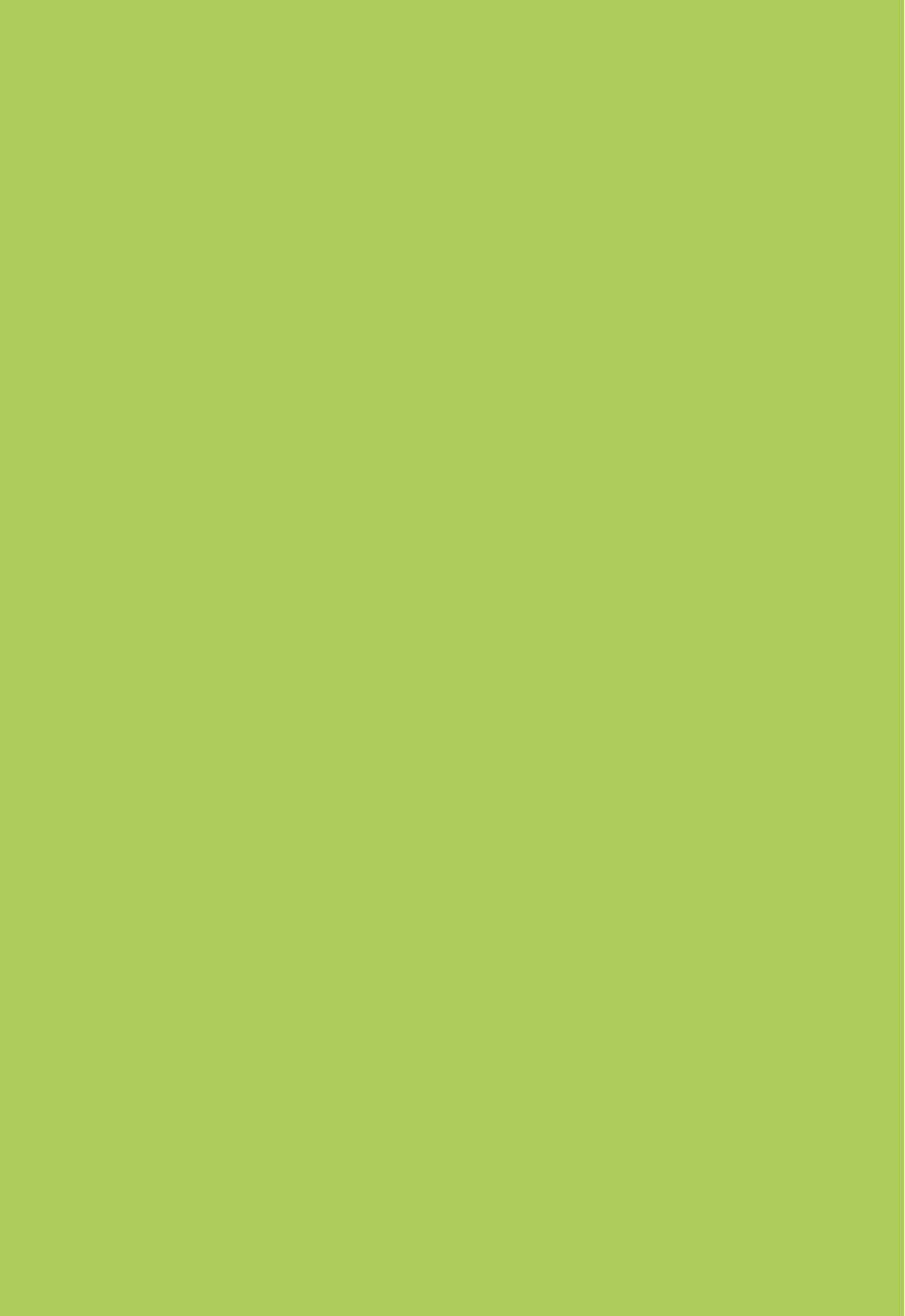

**BOSNIA AND HERZEGOVINA I MACEDONIA I ALBANIA** 



Sarajevo, 2016.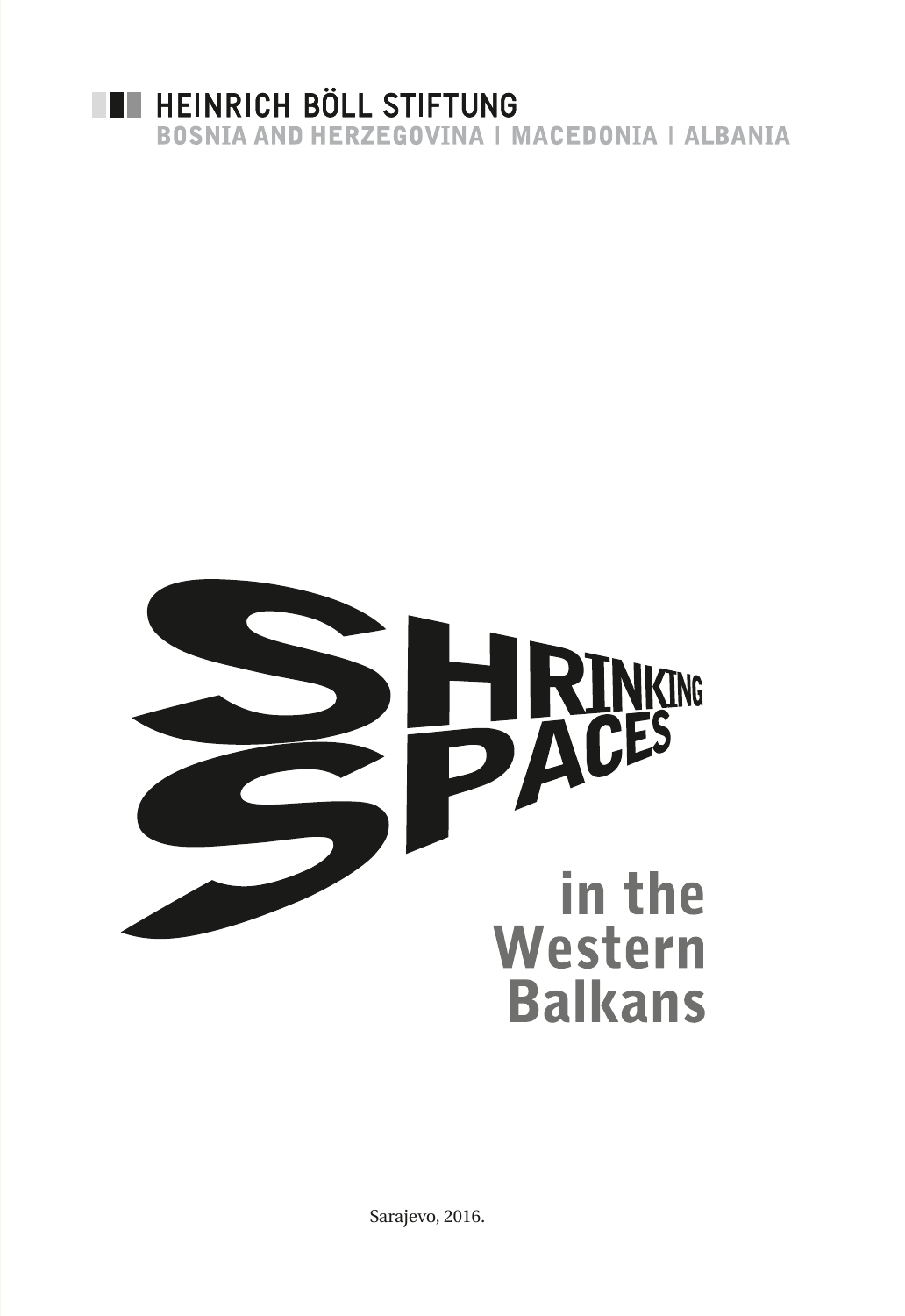#### About the publication **SHRINKING SPACES IN THE WESTERN BALKANS**

Publisher: **Heinrich Böll Foundation, Office for Bosnia and Herzegovina** On behalf of the publisher: **Marion Kraske** Prepared by: **Jelena Vukobrat** *We gratefully acknowledge the substantial contribution to the concept and realization of this publication by Mirela Grünther-Đečević.*  Language editing and proof reading: **Adelina Stuparu** Design and Layout: **Triptih d.o.o. Sarajevo** Cover design: **Maja Ilić,** Art4Smart Print: **AMOS GRAF** d.o.o., Sarajevo, 2016. Edition: **300** copies

CIP - Katalogizacija u publikaciji Nacionalna i univerzitetska biblioteka Bosne i Hercegovine, Sarajevo

316.334.3:321.011.5](497-15)(082)

 SHRINKING spaces in the Western Balkans / [prepared by Jelena Vukobrat]. - Sarajevo : Fondacija Heinrich Böll, Ured za Bosnu i Hercegovinu, 2016. - 85 str. : ilustr. ; 17 cm

Bibliografija: str. 82-85 ; bibliografske i druge bilješke uz tekst.

ISBN 978-9958-577-18-5

COBISS.BH-ID 23368710

The views and opinions expressed herein are those of the author and do not necessarily constitute the views and opinions of the publisher.



All articles in this publication are subject to Creative Commons License CC BY-NC-ND 3.0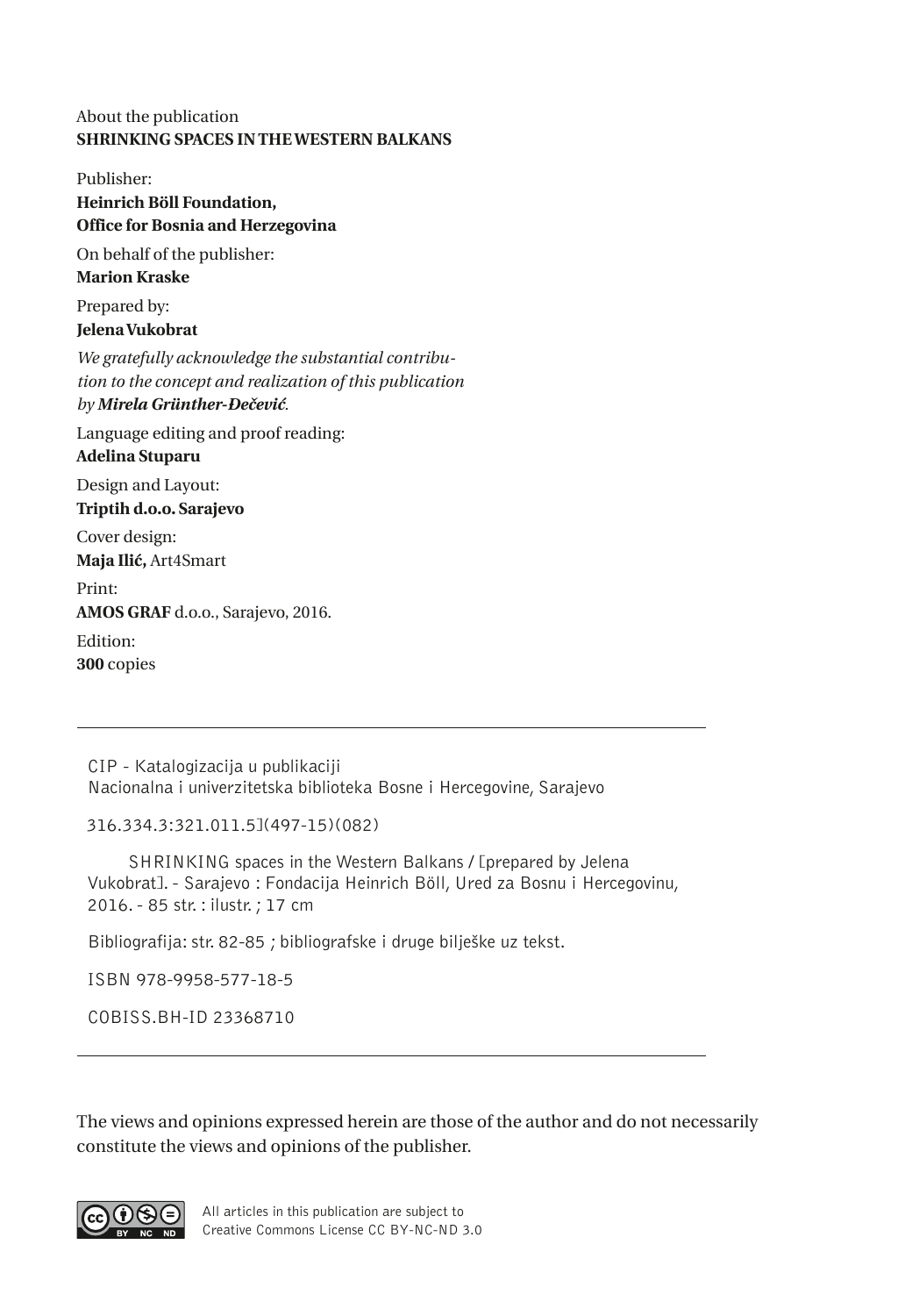## Table of contents

| Introduction - An Appeal to (re)Open Space   Marion Kraske<br>$\cdot$ 3                                      |
|--------------------------------------------------------------------------------------------------------------|
| Shrinking Space for Civil Society Actors Needs Serious Attention   Mirela Grünther-Đečević 7                 |
| - SHRINKING SPACE IN WESTERN BALKANS – CASE EXAMPLES -                                                       |
| In the Aftermath of the Croatian "U-turn" - Damage Control for Civil Society  <br>Vedran Horvat<br>10        |
| Populism and Crime as a Model of the Macedonian Political System   Nano Ružin<br>14                          |
| Macedonia: A Captured Society   Xhabir Deralla<br>21                                                         |
| Macedonia: Occupation of Public Space   Ivana Dragšić<br>27                                                  |
| Serbia: Regaining Space   Dobrica Veselinović<br>33                                                          |
| For the Locals Unwanted, for the International Community a "Necessary Evil"   Saša Gavrić 37                 |
| Public Space Belongs to Us   Dražana Lepir<br>42<br>$\mathbb{R}^{\mathbb{Z}}$                                |
| Albania: Shrinking Spaces, Battles and Striving to Foster Trust in Civic Activism  <br>47<br>Alida Karakushi |
| Republika Srpska: A Chronology of Restrictions for Civil Society Organisations  <br>53<br>Dragana Dardić.    |
| Bosnian Blues: Culture, Pressure, Suffocation   Nenad Veličković<br>57                                       |
| <b>Academics under Threat – A Personal Experience</b> Slavo Kukić<br>60                                      |
| <b>SHRINKING SPACE AND THE ROLE OF MEDIA -</b>                                                               |
| Media and Public Space in Democracy   Lejla Turčilo<br>64                                                    |
| Investigative Reporting in the Era of Shrinking Spaces   Leila Bičakčić<br>70<br>$\overline{a}$              |
| Media in Serbia - The Fight Continues   Jelena Vasić<br>74                                                   |
| Ways to Open Space   Dragana Dardić<br>77                                                                    |
| 82<br>Bibliography                                                                                           |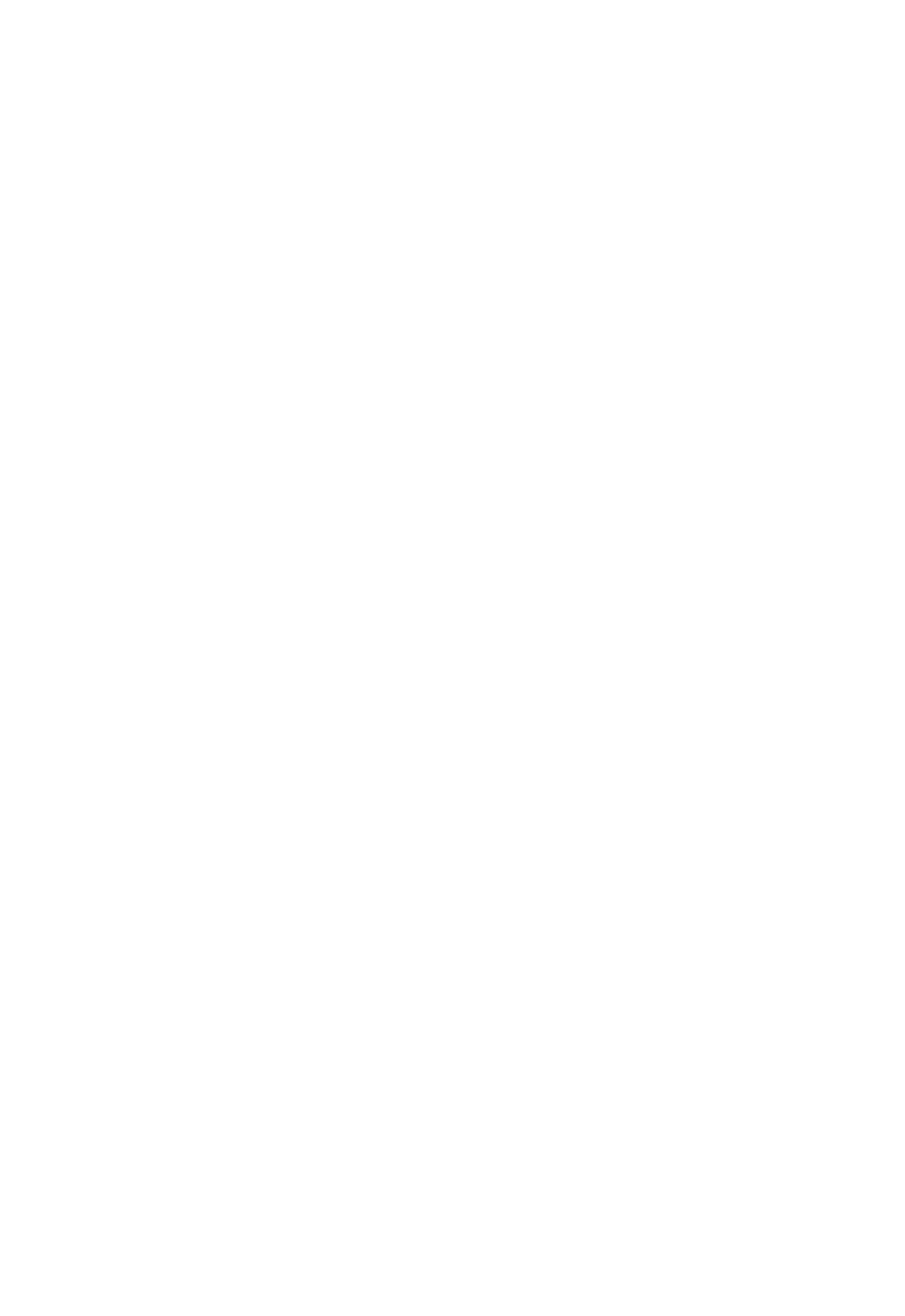### INTRODUCTION – AN APPEAL TO (RE)OPEN SPACE

Marion Kraske, Office Director of the Heinrich Böll Foundation, Bosnia and Herzegovina, Macedonia and Albania, Sarajevo

The masked thugs came at night, demolished and destroyed, in order to create space for stylish apartment buildings and expensive restaurants. This night-time attack in Belgrade brought back memories of dark times. Precisely there, where at the end of April 2016 the instruments of power of times past were once again brought back to life, should Belgrade's socalled project of the future emerge: The Waterfront Project, a costly gigantic architectural endeavor on the Sava, planned and developed from the very top, entirely without civic participation.

Critics complaining about the lack of transparency of this investment have been a thorn in the side to the investors and beneficiaries of this gargantuan project: those who openly demanded that the incident be investigated were threatened. The calls for help the police station received during the night of the attack went unanswered. As the Serbian Ombudsman later determined, the police had a deal with the attackers.

Welcome to Serbia, year 2016, a land which, according to the statements of its Prime Minister Aleksandar Vučić, is striving to make its way into the European Union as soon as possible. The attack surrounding the controversial Waterfront Project is admittedly merely one of many in the region of South-East Europe, which demonstrate clearly how drastically state officials misuse their positions to quash or curtail civic participation. They often concern ostensibly meaningful largescale projects, whose backgrounds and finances are quite murky and their positive effects on the common good highly questionable.

Such scenarios were also present in other Western Balkan countries; in Macedonia, critics of the *Skopje 2014* project were discredited. This is another lavish construction project aiming at the complete transformation of the city center,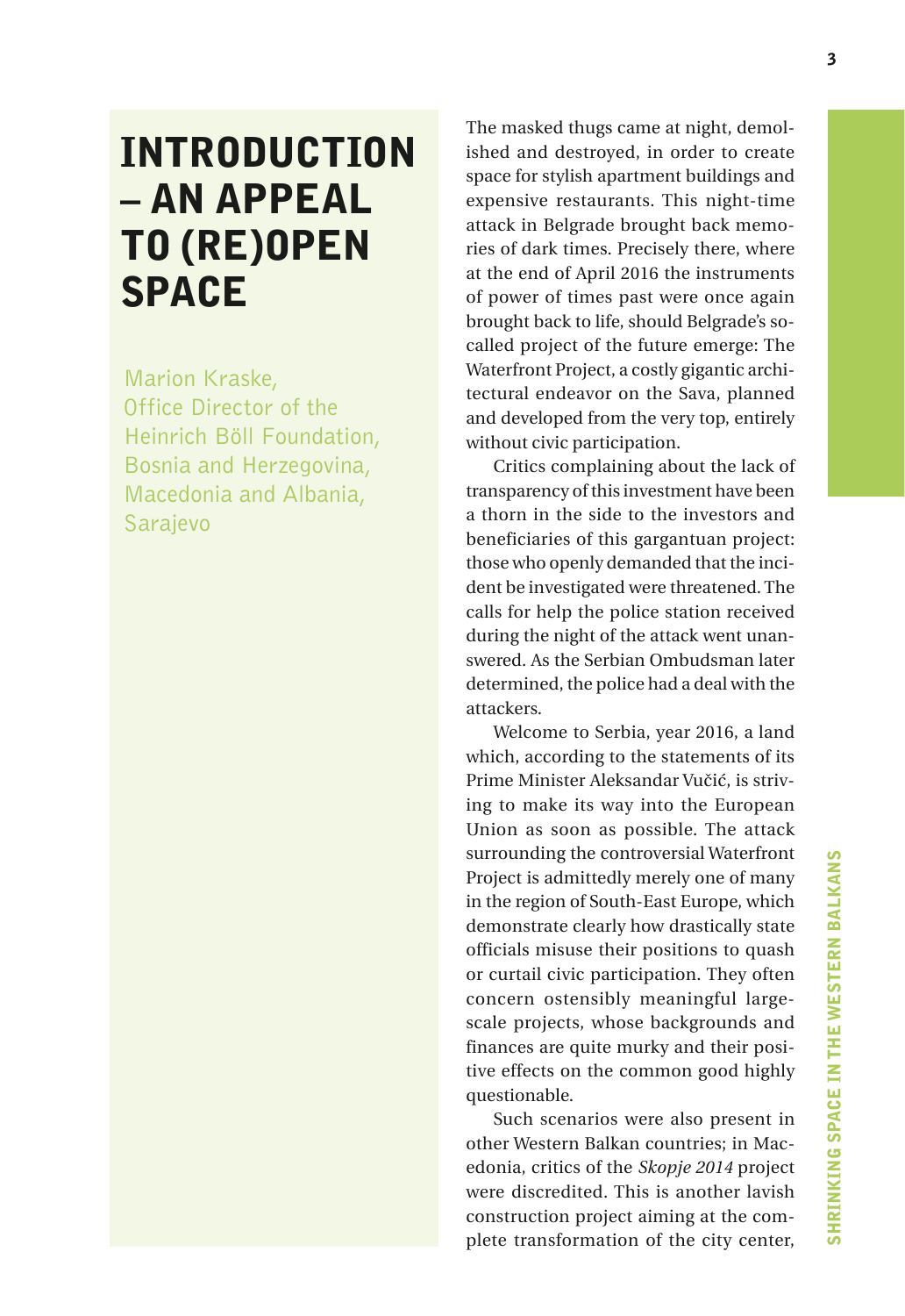devised and implemented by the VMRO government, which has been in power for years. Thousands of citizens, who in the early summer of 2016, spent weeks in the streets under the motto *Protestiram* (I protest) to demonstrate against corruption and criminal machinations of the politicians in power, were branded enemies of the state.

In the youngest EU member state, Croatia, the November 2015 elections led to a shift to the right. Since then, old enemy images have been used to silence the opponents. Journalists who did not support the party line of the newly strengthened national-conservative HDZ, were pushed out of their positions in order to destroy, to quote the Croatian Journalist Association, "any trace of support by the government for a multicultural and cosmopolitan stance in the media sector". The new revisionist tones have had a detrimental effect on public discourse in the country: those who opposed the crude reinterpretations have been targeted by governmental agencies, marginalized, and intimidated. At the recent elections in September 2016, the new HDZ leader Andrej Plenković won the elections promoting "a new culture of dialogue". It remains to be seen whether this will also reflect on the relationship with civil society.

In Bosnia and Herzegovina, the ruling powers in the Republika Srpska (RS) have been trying to nip in the bud the evergrowing criticism of nepotism and mismanagement. Citizens who practice their right to freedom of expression, are penalized draconically. Those who think differently than the political power cliques, are delivered the proverbial bill.

All these scenarios follow a worldwide trend: be it Thailand, Turkey or Egypt – democracy has been on the decrease. A study published by the Bertelsmann Foundation, examining developments in

129 developing countries and countries in transition, has come to this conclusion. The study yielded a sobering result: in one fifth of the examined countries – out of which 74 are ruled democratically, and 55 by an authoritarian regime – there has been a significant drop in the quality of democracy and an increase in repression. Political participation, an important indicator of the state of any democracy, is either decreasing progressively, or is intentionally targeted. In 2015, CIVICUS, an organization which supports the rights of civil society worldwide, found restrictions of fundamental rights, such as the right to freedom of opinion and assembly, in 109 countries worldwide.

Europe and its periphery are also affected by these tendencies to a concerning degree. Whereas in the wake of the disintegration of the Soviet Union at the end of the 80s/beginning of the 90s, libertarian and democratic trends emerged and the principles of freedom and self-determination saw a historical triumph, a quarter of a century later, a return to anti-liberal and autocratic tendencies is taking place.

The Heinrich Boell Foundation, which operates in around 60 countries in the thematic fields of human rights and democracy, is alarmed in view of these developments and the resulting shrinking spaces for civil society actors. The degree of the repression, according to the Board of the Heinrich Boell Foundation, has never been so high in the past 25 years.

The mentioned tendencies often manifest themselves particularly on the periphery of Europe, in the fragile structures of the Western Balkans, where the instruments of state repression are utterly complex: journalists are threatened, and scholars who do not follow the party line are discredited and marginalized. For instance, activists struggling against the destruction of the few park areas in the Albanian capital Tirana were bullied and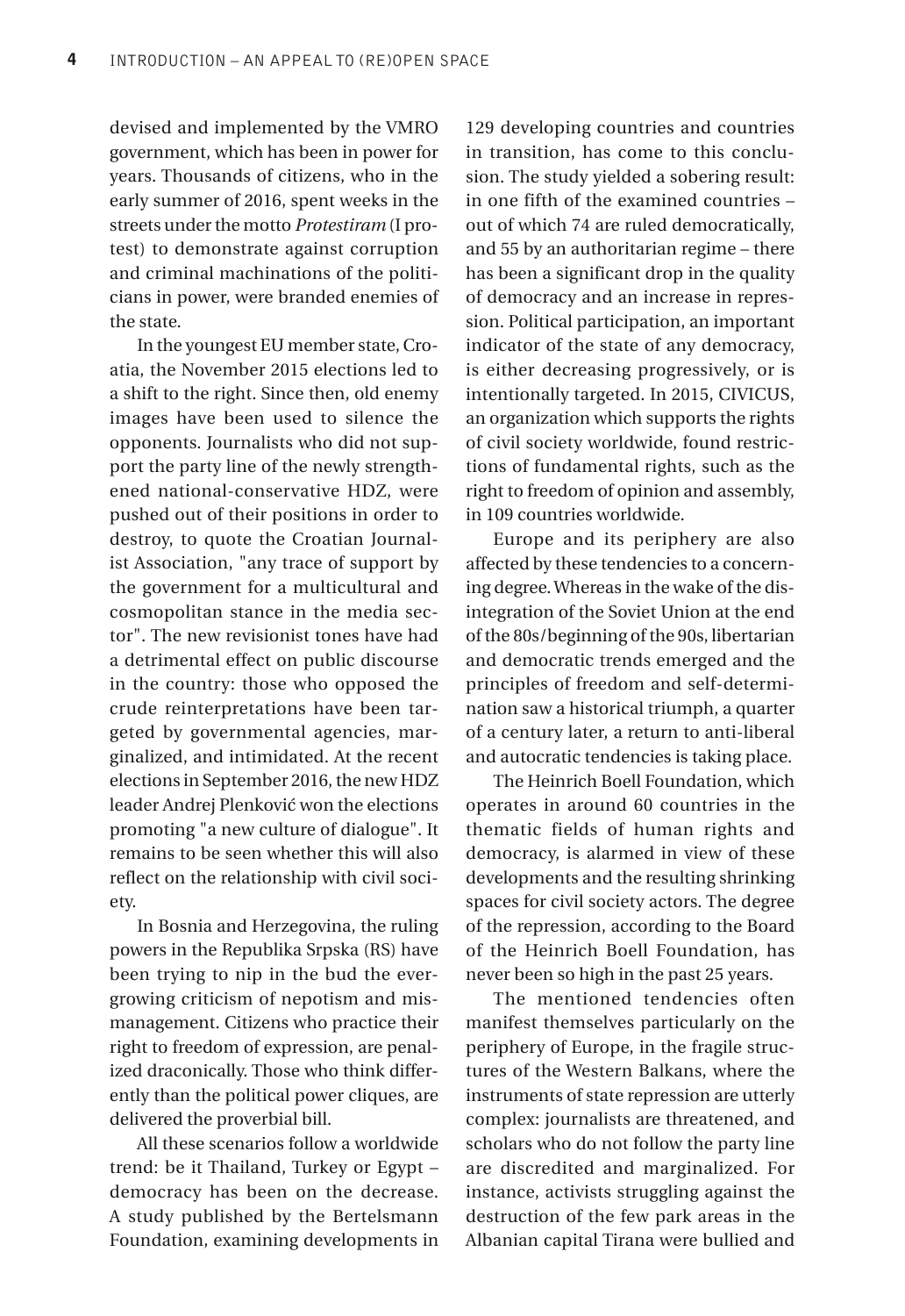beaten by the police. In other places, as the example of Macedonia demonstrates, engaged citizens are labeled as criminals by a power-hungry political clique, allegedly representing a national interest. This narrative keeps emerging in the propaganda those in power resort to: people demanding more democracy and participation, protesting against corruption and nepotism, are labeled enemies of the state, precisely by those who systematically trample upon the common good. Such measures are regularly followed by special NGO laws which aim at hindering the cash flow for NGOs. When it comes to repression, the governments have proved to be utterly resourceful. Social media plays a particularly important role here: civil society actors are often discredited online, their personal data and addresses are published – in the digital age these measures are used by state agencies and their backers as a tested tool to outlaw their critics. Others, as in the RS in Bosnia and Herzegovina, end up on a black list. Citizens are hindered from protesting publically, while public space is intentionally occupied. These are also the ways in which harmless civic activism is nipped in the bud.

The phenomenon of the captured state lies behind these tendencies: corrupt networks use their power in all areas of the state, not to do politics in the proper meaning of the word, or to devise solutions for social and economic problems, but to be able to utilize the state as an eco-system for enriching themselves. The issue at hand is about power, about access to state resources – Big Business at the expense of the common good.

In order to keep Big Business up and running, civic actors' field of operation is rigorously limited or – in the worst cases – entirely closed. Democratic achievements are thus perforated and transformation processes frozen.

The countries of the Western Balkans right now have the opportunity to join the rest of Europe: Bosnia and Herzegovina, which after ten years of political agony submitted an application for candidacy status in February 2016, Macedonia, which has been a candidate since 2014, Serbia, whose EU path the Prime Minister recently confirmed through the elections, and finally Albania, which for decades had been sealed off by a paranoid dictator, is now opening gradually. Narcissistic power cliques have been thwarting historical chances for successful sustainable transformations, or have thoughtlessly jeopardized – as has been the case in Croatia – democratic achievements.

As diverse as the approaches may be in individual countries, there is a common pattern: actors, who attempt to exercise their civic rights, are perceived by the political elites as obstacles to be overcome. This clearly contradicts internationally binding declarations of various organizations. At the beginning of July 2016, the UN Human Rights Council adopted a resolution addressing the value of a strong civil society and appealing for fundamental rights, such as the right to free speech and assembly, be respected.

In this context, another pertinent issue emerges: when the EU, despite statements to the contrary, is not perceived as a strategic partner by civil society in the Balkans, when representatives of the international community fail to answer requests for meetings by well-intentioned citizens, when the EU and other stakeholders do nothing to support these citizens in their struggle against power-hungry politicians, this leads to serious limitations of civil society's field of operation and to the entrenchment, precisely of the political caste, which has consistently been hindering successful democratization in the region.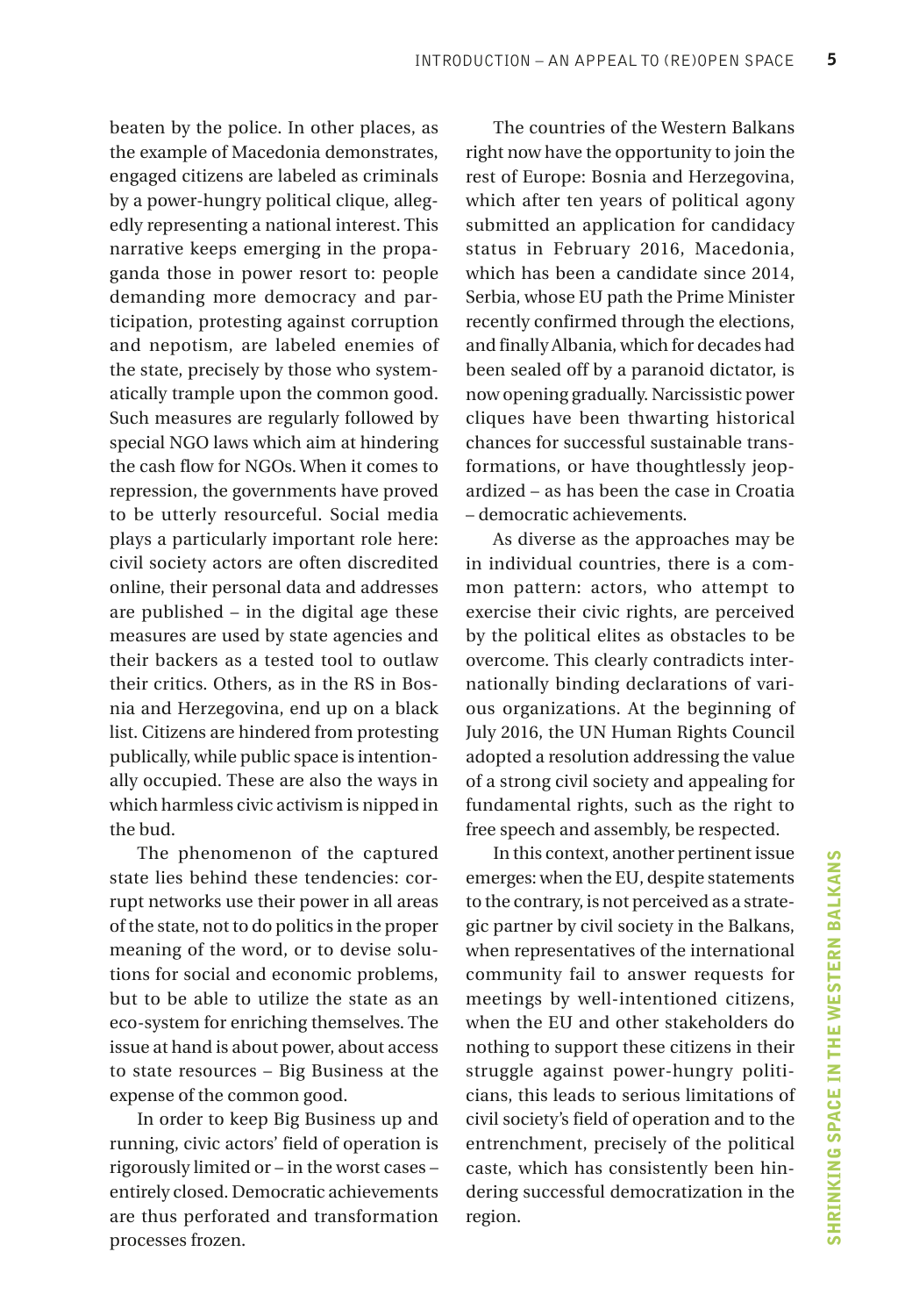With this publication, the HBF Office in Sarajevo would like to contribute to shedding light on the complex mechanisms of *shrinking spaces*, provide analyses, and develop adequate countermeasures.

The goal of the Foundation is to expand the field of operation for civil society actors since, without civic engagement and participation, democratization cannot succeed.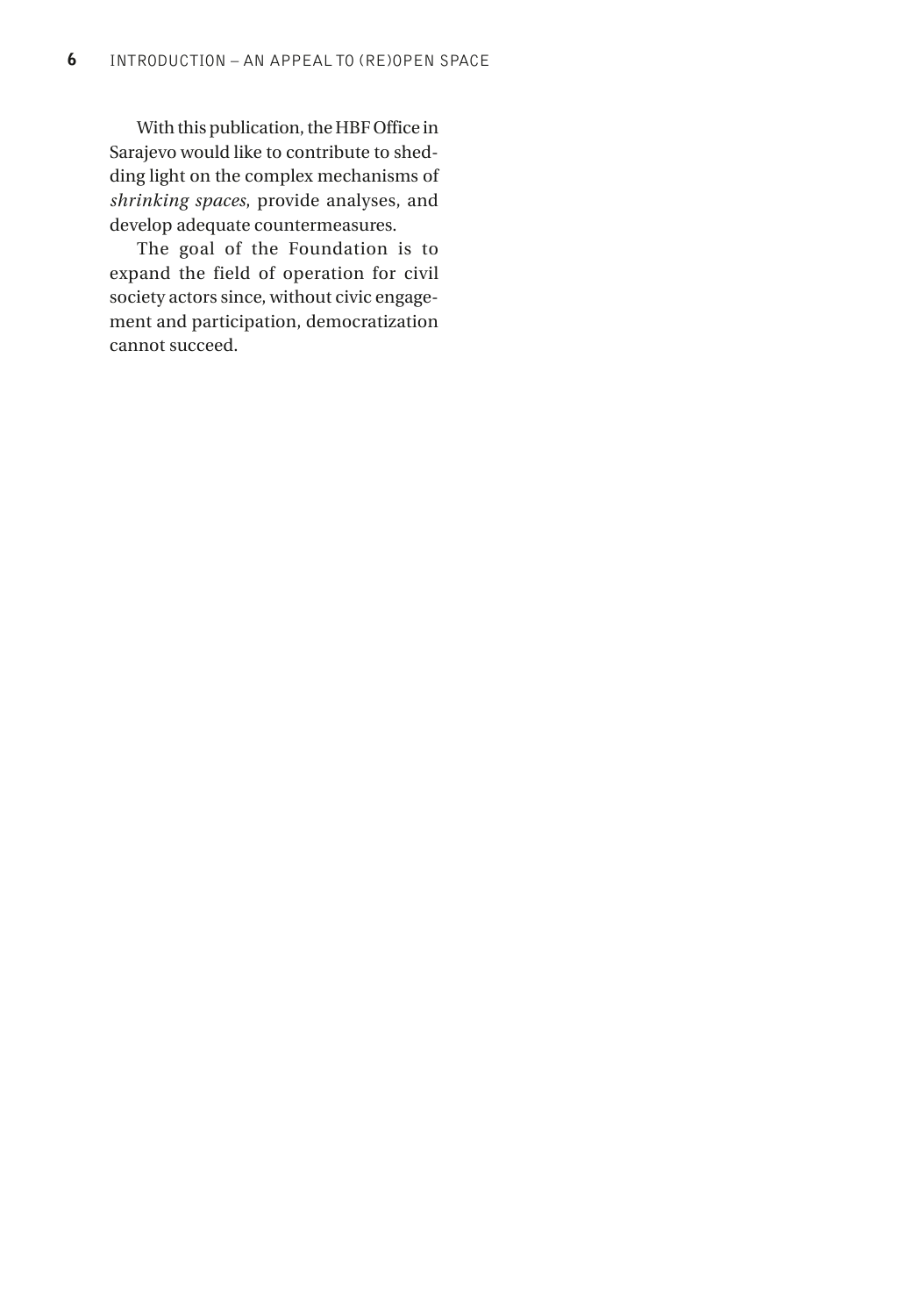### Shrinking Space for Civil Society Actors Needs Serious Attention

Mirela Grünther-Đečević, International Development Expert, Sarajevo

An empowered civil society is a crucial component of any democratic system and democratic process, as it fosters pluralism, and can contribute to more effective policies, equality, sustainable development, and inclusive growth. While states carry the primary responsibility for development and democratic governance, synergies between states and civil society organizations can help overcome challenges in many aspects of a democratic process.

Civil society's participation in policy processes is key to ensuring inclusive and effective policies because it contributes to building more accountable and legitimate states, leading to enhanced social cohesion, more open, and deeper democracies. By articulating citizens' concerns and being engaged in democratic initiatives, civil society organizations are active actors in the public space. They represent a growing demand for transparent and accountable governance.

The last decade has witnessed contrasting developments globally, but also in the Western Balkan region. Civil society organizations have increased in number and responded to new socialpolitical challenges, however the relationship between the state and civil society organizations is often difficult. A limited tradition of dialogue still prevails in many countries of the Western Balkan region and far too often the space for civil society remains narrow, or is even shrinking, with severe restrictions applied.

In many contexts civil society organizations face limitations in their opportunities to work. On the other hand, civil society organizations often face challenges of internal governance and capacity, dependency on international donors, as well as competition over resources.

Space starts to shrink when governments see civil society and their activities as a threat. As a result, they use tactics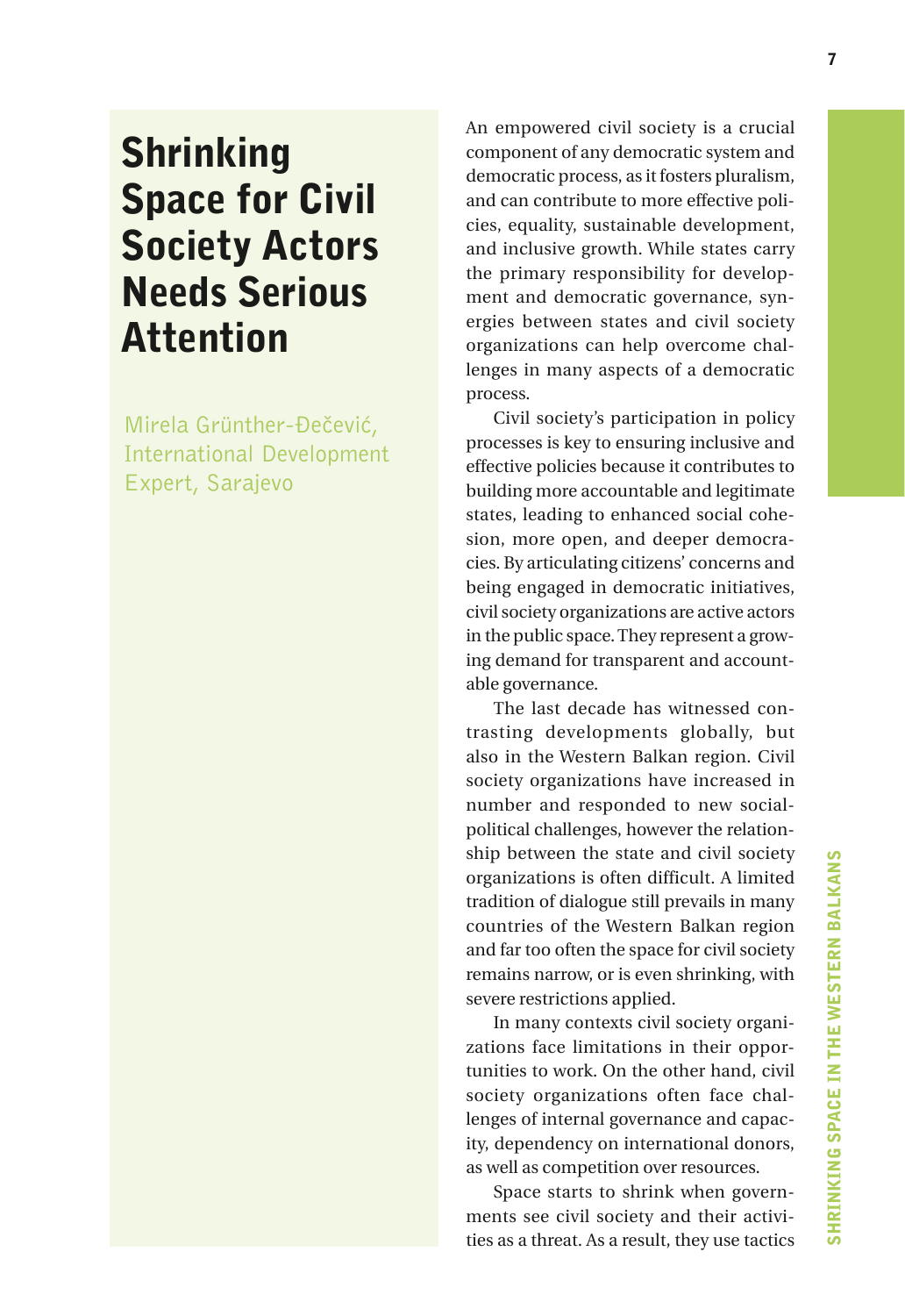to discredit and weaken them, thereby shrinking the space in which they can work and act. Limiting space for civil society to act is at the same time questioning their legitimacy. Governments are erecting legal and administrative barriers, making it more difficult for civil society organizations to operate, in particular those who receive foreign funding. In many countries, many civil society organizations are restricted when they attempt to hold public gatherings, express their views, or set up new organizations.

As mentioned, this is becoming a significant and worrying trend, both in and outside of the European Union. There is a great need to address this issue very seriously. The borders of freedom are changing, also within so-called democratic societies. It is not limited to authoritarian or dictatorial regimes. The governments that limit the space for independent civil society are learning from and copying each other.

As civil society actors have found new spaces to organize and express themselves, in particular in the  $21<sup>st</sup>$  century, by using new technologies, authorities have also found new ways to restrict public political space. There is a trend, also in the Western Balkan countries, that civil society actors funded by international organizations who criticise governmental actions, are labelled as "foreign agents", which harms the organizations' credibility.

Closing space often correlates with weak links between civil society and the citizens, and their heavy reliance on foreign funding. Having a limited number of donors and lacking a broad support base among local citizens, they risk losing touch with the very people their actions are meant to represent.

The Western Balkan countries face a range of challenges, especially in fields such as the rule of law, human rights, corruption, organized crime, the economy and social inclusion. Civil society is making a substantial contribution to addressing many of these through their lobbying, advocacy and oversight activities at national, regional and local levels.

When it comes to democratic governance, the rule of law, and human rights, including the freedom of expression and association, minority rights and human rights of LGBTI persons, they create demand for enhanced transparency, accountability and effectiveness from public institutions and a greater focus on the needs of citizens in policy-making. Civil society organizations in the region have also demonstrated their ability to initiate effective anti-corruption initiatives, contribute to regional integration and reconciliation processes, support independent media, campaign for gender equality, fight against discrimination, and promote social inclusion and environmentally sustainable policies and practices.

#### What Role can the European Union Integration Process Play?

In its 2012 Council conclusions<sup>1</sup>, the European Union (EU) recognized the tendency of shrinking spaces for civil society organizations and committed itself to fostering a dynamic, independent environment in which civil society could grow. It also advocated engagement with civil society in a more meaningful and structured way.

The Council is committed to 'promote stronger partnerships between authorities and local civil society organizations and 'address threats to NGOs' space' in a 2015-

<sup>1</sup> European Commission, The roots of Democracy and Sustainable Development: Europe's Engagement with Civil Society in External Relations, (2012), <http://ec.europa.eu/transparency/regdoc/ rep/1/2012/EN/1-2012-492-EN-F1-1.Pdf>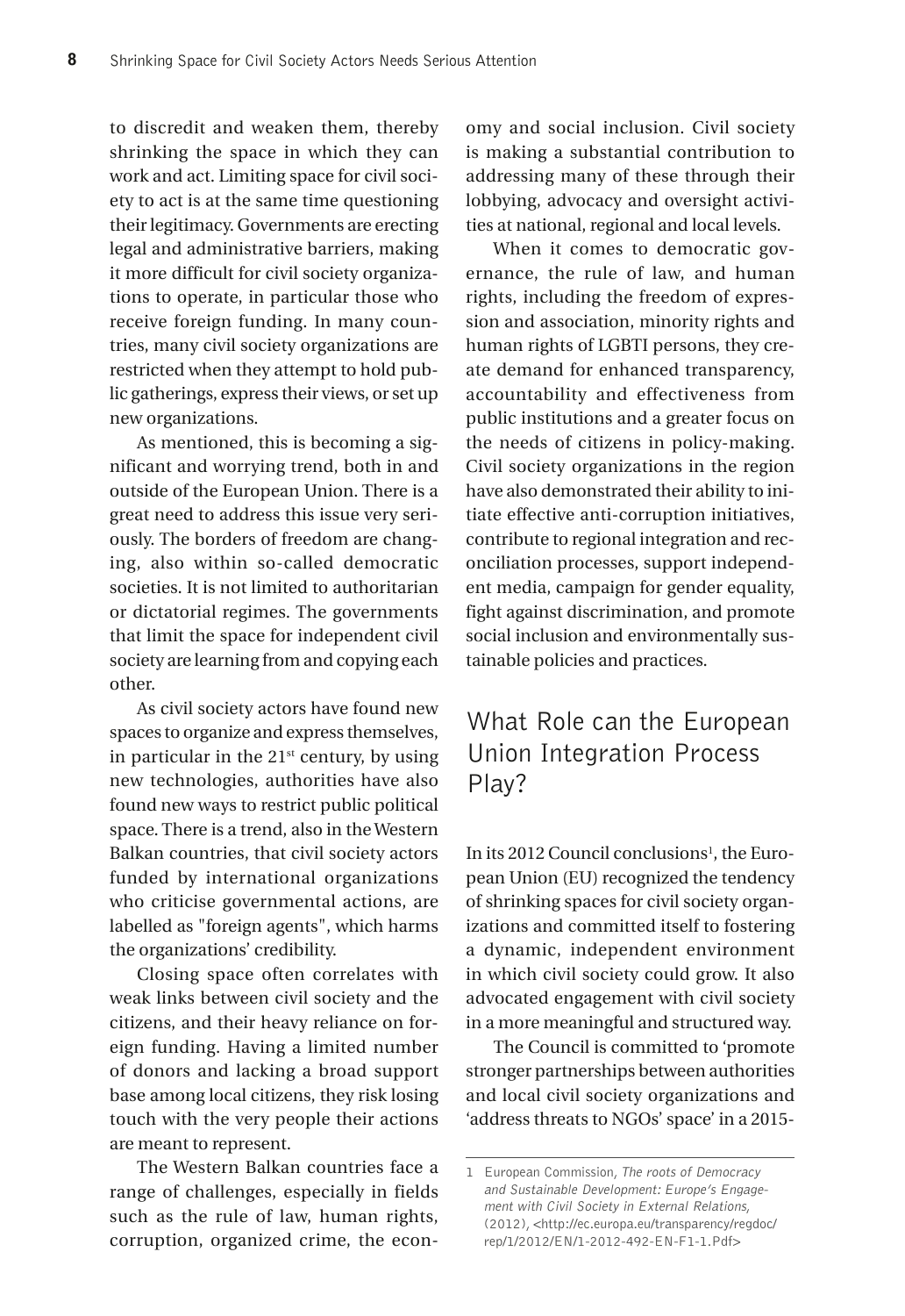2019 Action Plan on Human Rights and Democracy<sup>2</sup>.

In light of this context, the Commission proposes an enhanced and more strategic approach in its engagement with local civil society organizations covering all regions, including developing, neighbourhood and enlargement countries. Therefore, the emphasis of the EU policy will be on civil society organizations' engagement to build stronger democratic processes and accountability systems, and to achieve better development outcomes.

There are three priorities for EU support $^{\rm 3:}$ 

- promoting a conducive environment for civil society organisations in partner countries so that they can fully play their role in the delivery of social services, transparency and good governance advocacy and contribute to policy making;
- promoting a meaningful and structured participation of civil society organisations in domestic policies of partner countries, in the EU programming cycle and in international processes;
- increasing the capacity of local civil society organisations to perform their roles as independent development actors more effectively.

#### A Chance that has to be Taken – by all Sides!

The contribution of local civil society organizations as partners in dialogue is foreseen in the EU enlargement process. Support to civil society organizations is framed within collaborative multi-actor partnerships coordinated with national authorities, with the long-term objective of promoting more accountable, effective and sustainable systems at the service of citizens.

In addition, initiatives of civil society organizations can be supported when addressing issues that do not receive adequate consideration within national policies, but are the key to social progress and reflect human rights concerns, as well as sustainable development issues.

Having that in mind, civil society in the Western Balkans aspiring to join the EU can and should use this policy frame provided by the EU. Because a country that wishes to join the EU needs to have an appropriate legal, judicial and administrative environment for exercising the freedoms of expression, assembly and association.4 This also includes rights for civil society organizations such as formalized, transparent and non-discriminatory registration procedures, free and independent operation and cooperation between citizens and the absence of unwarranted state interference.

The involvement of civil society in the pre-accession process can contribute to deepening citizens' understanding of the needed reforms a country must complete in order to qualify for EU membership. However, this involvement can also contribute to initiating and implementing true and sustainable reforms, in order to avoid the scenarios of some neighbouring countries which have shown that, once a country is in the EU, the reform process can be reversed.

<sup>2</sup> EEAS, EU Action Plan on Human Rights and Democracy 2015-2019, (2015), <http://eeas.europa. eu/factsheets/docs/150720\_eu\_action\_plan\_on\_human\_rights\_and\_democracy\_2015-2019\_factsheet en.pdf>

<sup>3</sup> European Commission, Civil society organisations international cooperation and development, (2013), <https://ec.europa.eu/europeaid/civil-society-organisations\_en>

<sup>4</sup> European Union, Guidelines for EU support to civil society in enlargement countries 2014-2020, (2014), <http://ec.europa.eu/enlargement/pdf/ civil\_society/doc\_guidelines\_cs\_support.pdf>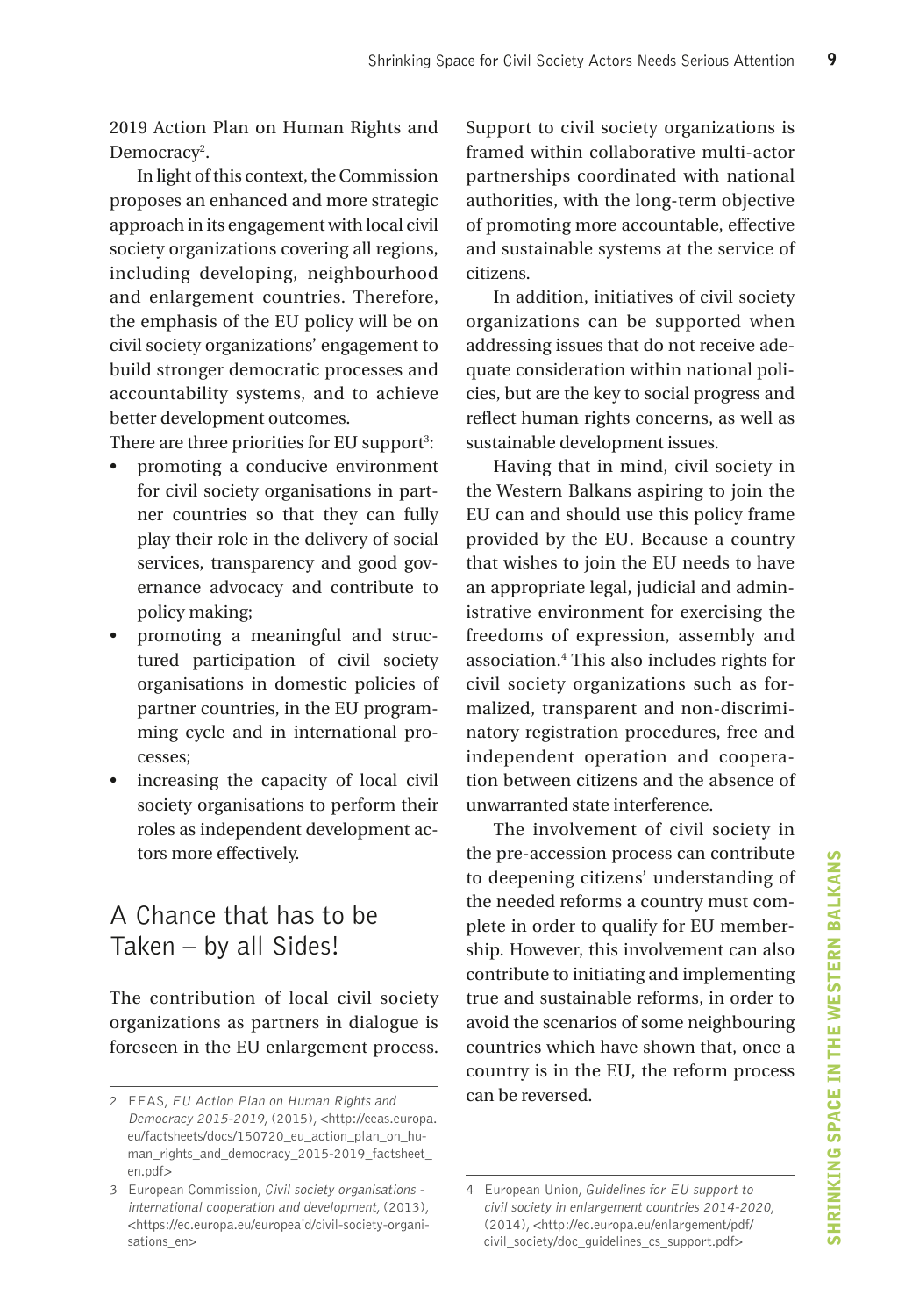### In the Aftermath of the Croatian "U-turn" – Damage Control for Civil Society

Vedran Horvat, Institute for Political Ecology, Zagreb

Vedran Horvat is the managing director of the Zagreb-based Institute for Civil Society Development. From 2005 to Let us imagine a country that worked hard to fulfil a variety of political criteria to ensure standards of a highly democratic and plural society, in order to join the European family. As soon as the country became a member, tensions among the family members increased, and the newcomer country started to forget its own promises to behave well. Those who aim to safeguard the achievements at home are slowly becoming portrayed as trouble makers, if not public enemies, while the country is sliding down into a spiral of political violence and cultural wars with inclination to authoritarian rule, and even engaging with relativizing the antifascist foundations of the state.

#### Destructive "U-turn"

This nightmare has been the reality for Croatia since the beginning of 2016. State officials made a "U-turn"; turning their backs on the European future, the antifascist past, liberal democracy and all achievements made during the last decade of the EU accession. Right-wing radicalisation of conservative politics escalated to an extent that this government has produced a systemic attack on civil society organisations, which none of the previous right-wing governments dared to do. The "U-turn" is even more symbolic, as it resonates with "fascisation" (ustashisation), namely with politics of revisionism of the Second World War and the role of the Ustasha regime promoted by some protagonists, such as Zlatko Hasanbegović,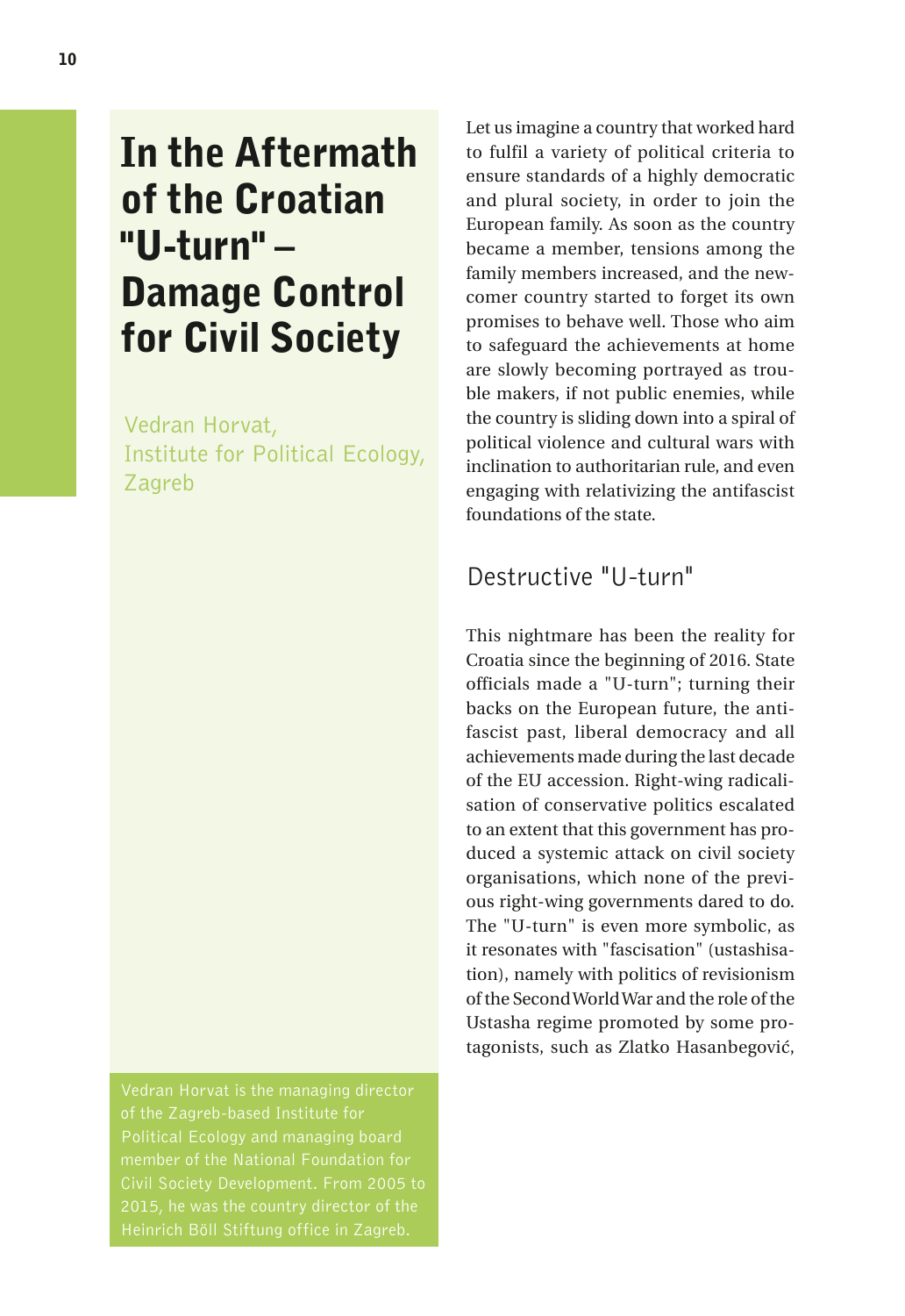who was appointed Minister of Culture5 . He himself has proven to be instrumental for the six-months attack on the institutional architecture of civil society - therefore, this "U – turn" indicated not only a denial of previous governments' achievements (including HDZ-led governments) and the achievements of EU accession in relation to political criteria, but also a declared clero-fascist position paired with high level corporatism.

Let us remind ourselves that not so long ago, Croatia was often – rightly or wrongly - portrayed as a good pupil among the Western Balkan countries who aimed for EU accession. However, concerns (voiced by civil society organisations) remained that reforms are the result of EU conditionality and that the country will experience a severe backlash, once it becomes a full member. After the completion of a long decade of the negotiation process and gaining full membership in the EU three years ago, these doubts have proven justified. In early 2016, a right-wing government was formed and almost declared an institutional war on organised civil society organisations using political, financial and legal means to eliminate sources of critical thinking in the country: in the media, culture, civil society and education. All these spheres were targeted with severe cuts of financial support, while decisions remained purely ideological and indicated a complete lack of understanding of the role of civil society. Most of these attacks did indeed have a point of departure in the Ministry of Culture, but happened to

be approved or tolerated at higher levels of governmental coordination.

Additionally, cuts induced by governmental decision to withdraw funding for many organisations in the cultural and civil society sphere, indicated that the right-wing state aims to deny the specific roles of some progressive institutions and re-gain political control over resources, directing them in accordance with their ideological preferences and assumedly clientelistic networks. Financial austerity measures accompanied by a distinctive and pejorative discourse (if not hate speech) on the liberal doctrine of civil society have been coordinated and wellorchestrated. Financial measures were used as a political means of eliminating the space for freedom of expression and (critical) thought, aiming to introduce panic and chaos into the system. Along the line of culture, media and civil society, they were paired with and accompanied by instances of attacks on well-known journalists, by pressures on the independent media sphere, resulting in the resignation of progressive editors and severe interventions in human resources policy at the public television.

It is important to remember that, since the early 2000s, the institutional architecture has been designed and built to support independent and pluralist funding of the civil society in Croatia. Originating from governmental support to civil society funding, which remained institutionalised in the Governmental Office for NGOs, the National Foundation for Civil Society Funding was established in 2003, with the aim to develop a successful model of independent funding for civil society in the country. In the last decade, the Foundation has become the major and most important source of funding for civil society organisations in the country, offering institutional and programmatic support, as well as support for networking, occa-

<sup>5</sup> Zlatko Hasanbegovic, a 42-year-old historian who became culture minister in late January 2016 after the country's latest election produced a new right-wing ruling coalition. Hasanbegovic had been a prominent figure in a small ultra-rightist party that openly extols the fascist World War II-era Ustashe movement. As a historian, his work focuses on downplaying the crimes of the Ustashe and cautiously rehabilitating their ideas. See more at http:// foreignpolicy.com/2016/05/06/croatias-far-rightweaponizes-the-past-ustase-hasanbegovic/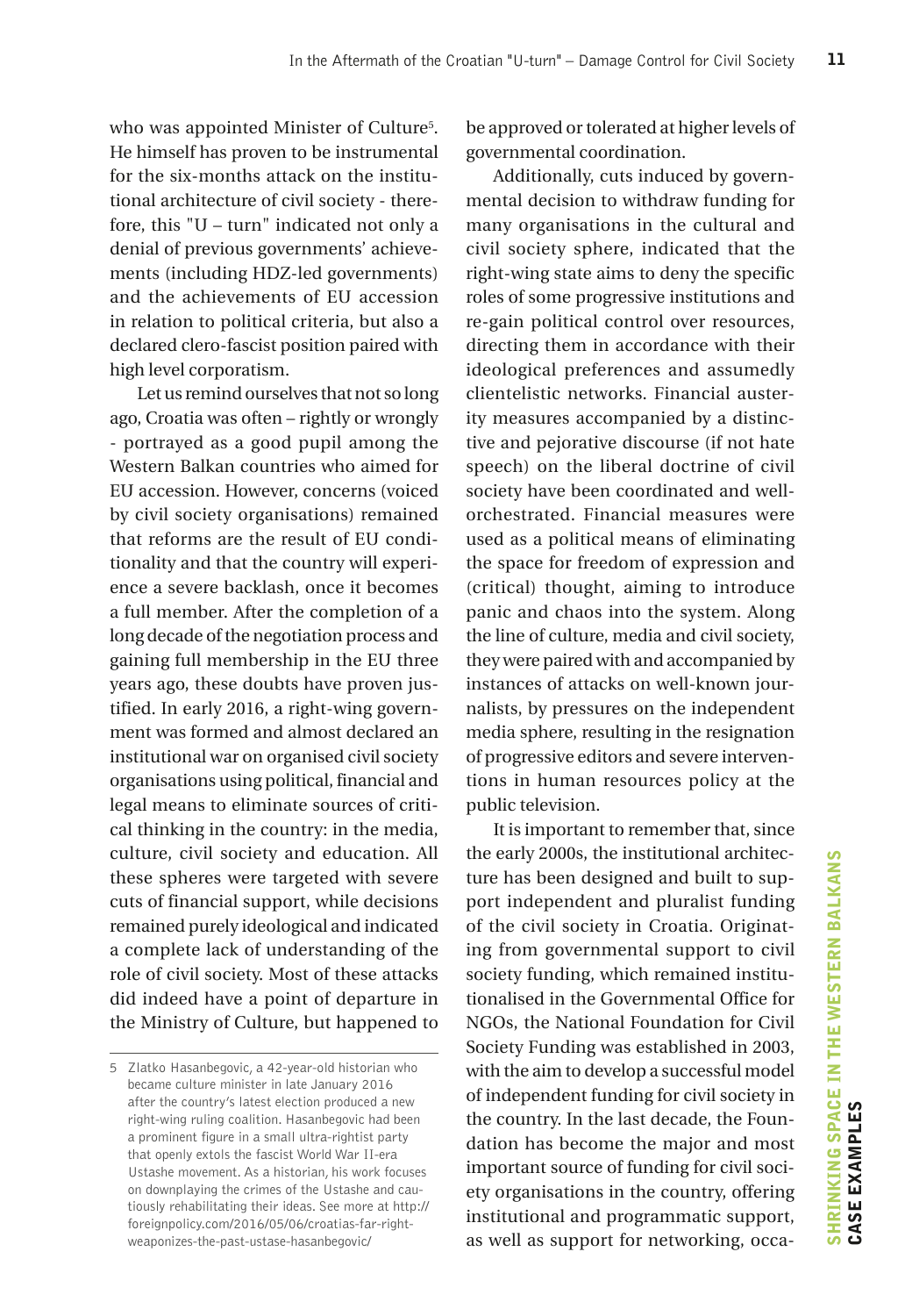sionally being innovative and open for more participative forms of grant-making. Except for the National Foundation for Civil Society Development, the Council for Civil Society Development was formed as a volunteer-based advisory body composed of members of civil society, government, trade unions and employees that regularly meet for exchange and consultations. This triangle of institutionalised support to civil society has proven to be a vital component for the maintenance of civil society funding, including development of its legal and institutional equivalents. Even more importantly, it remained merely independent and resilient in relation to political changes, until the very moment the events in early 2016 occurred. Furthermore, this sort of coordination and cooperation developed at the institutional level has proven to be one of the rare success stories and role models, not only in the South East Europe region, but also across Europe.

#### Civil Society Eco-system Under Stress

With the right-wing coalition government under HDZ composed in early 2016, this developed and institutionalised ecosystem came under direct attack from the government, which apparently aimed to eliminate sources of political opposition and critical thinking. Although not in the sphere of parliamentary politics, many civil society organisations and movements in Croatia became relevant social forces that produced influence and were able to make an impact. It was not only the civil society that was under this pressure aiming to reduce room for public debate and decrease capacities for organisation. First measures were directed against independent media, at the same time followed by a lack of public condemnation

against physical attacks on journalists. At the major public broadcasting television (HRT), dozens of main editors and journalists lost their jobs or positions once the new director was installed, shutting down pluralism and turning public television into PR for the ruling government and fabric of ethnoreligious glorification of Croatian nationalism. In the sphere of culture, severe cuts and re-distribution of funds were made in order to undermine support for independent cultural scenes, while at the same time supporting other cultural projects that focus on the re-nationalisation of culture, and even propelling the revision of historic interpretations.

One of the most noticeable attacks that followed, was on the funds for the National Society for Civil Society Development, which lost more than half of its annual budget, as the State decided to reduce the amount of the lottery funds allocated to the Foundation. This resulted in the creation of the highest instability of civil society and with many jobs lost in this sphere. In less than six months of power, these attacks have produced severe damage.

#### Pluralism does not Include Discrimination and Exclusion

These events have mainly demonstrated that civil society in Croatia was put under a new form of stress through this merely ideological battle in which the state used and usurped power to eliminate political opponents and reduce the pluralism of actors. Even more importantly, let us notice that the political battle on this level was developed a few years earlier, with the so-called neo-conservative revolution that proceeded with the appointments of Hasanbegović and Prime Minister Tihomir Orešković, and with the establishment of their radical neo-conservative movement, "U ime obitelji" (In the name family),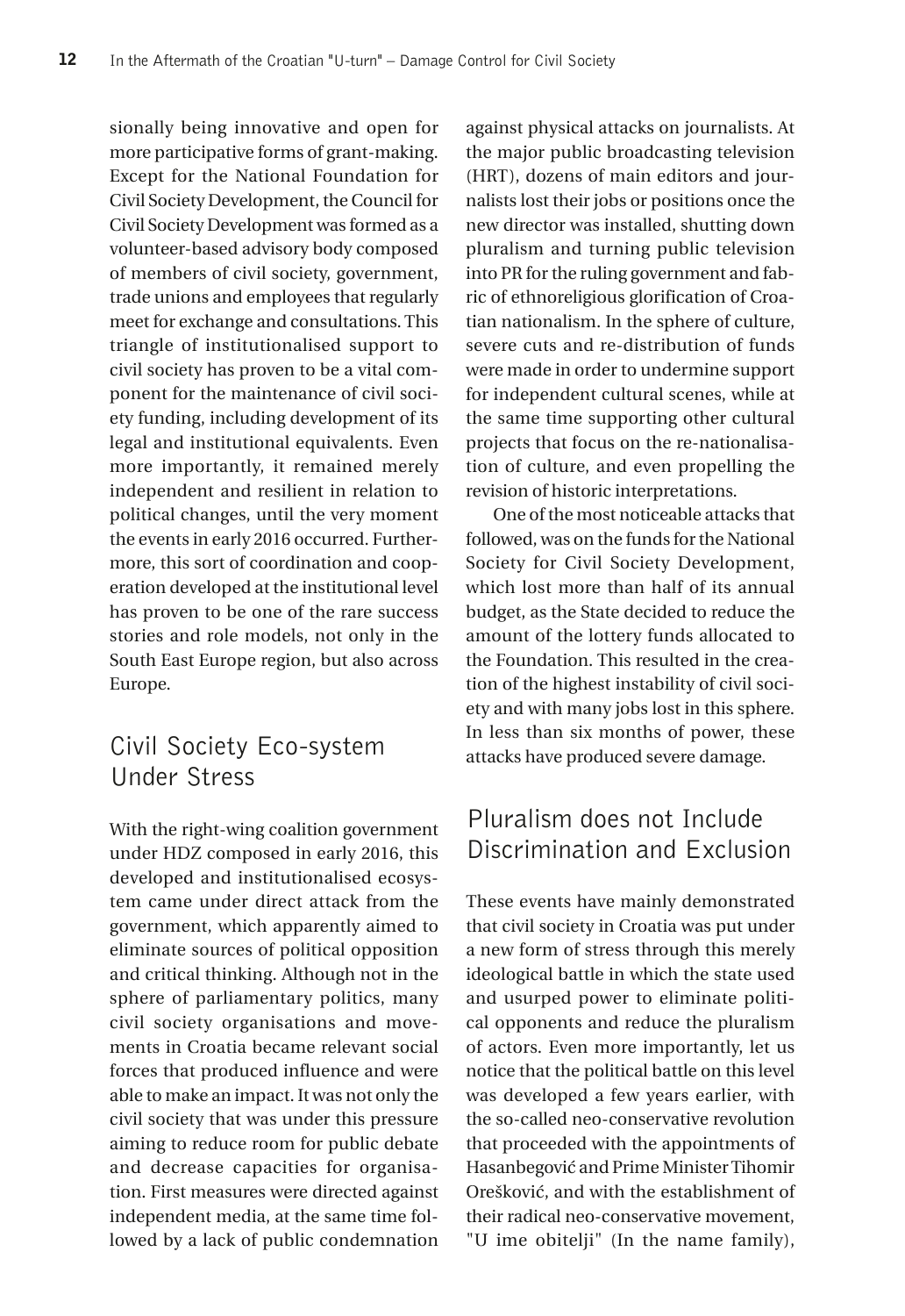which was the initiator of the referendum vote against gay and lesbian marriages. Unfortunately, the success of this referendum has given more power to these groups to replicate successful operational and campaigning models of progressive civil society organisations. Accordingly, attacks on sources of funding need to be read through this perspective, particularly noticing their constant claims for pluralisation of civil society funding. What oddly remains unclear to "U ime obitelji" is for sure that values which include discrimination, hate speech, any sort of exclusion, violation of human rights of any generation together with sympathies for fascism, cannot be ever recognised within any version of societal pluralism and therefore have to stay without any support of public funding.

With new elections in the HDZ party (Croatian Democratic Union) and in the country, there is hope that damage done to the civil society ecosystem will be repaired. Lessons learnt however are multiple – civil society in Croatia has learned that it is not enough to have developed institutional models, but that both a more massive scale of popular recognition and political support for this ecosystem is needed to prevent similar scenarios in the future. This alarming episode will surely make us more innovative and alert...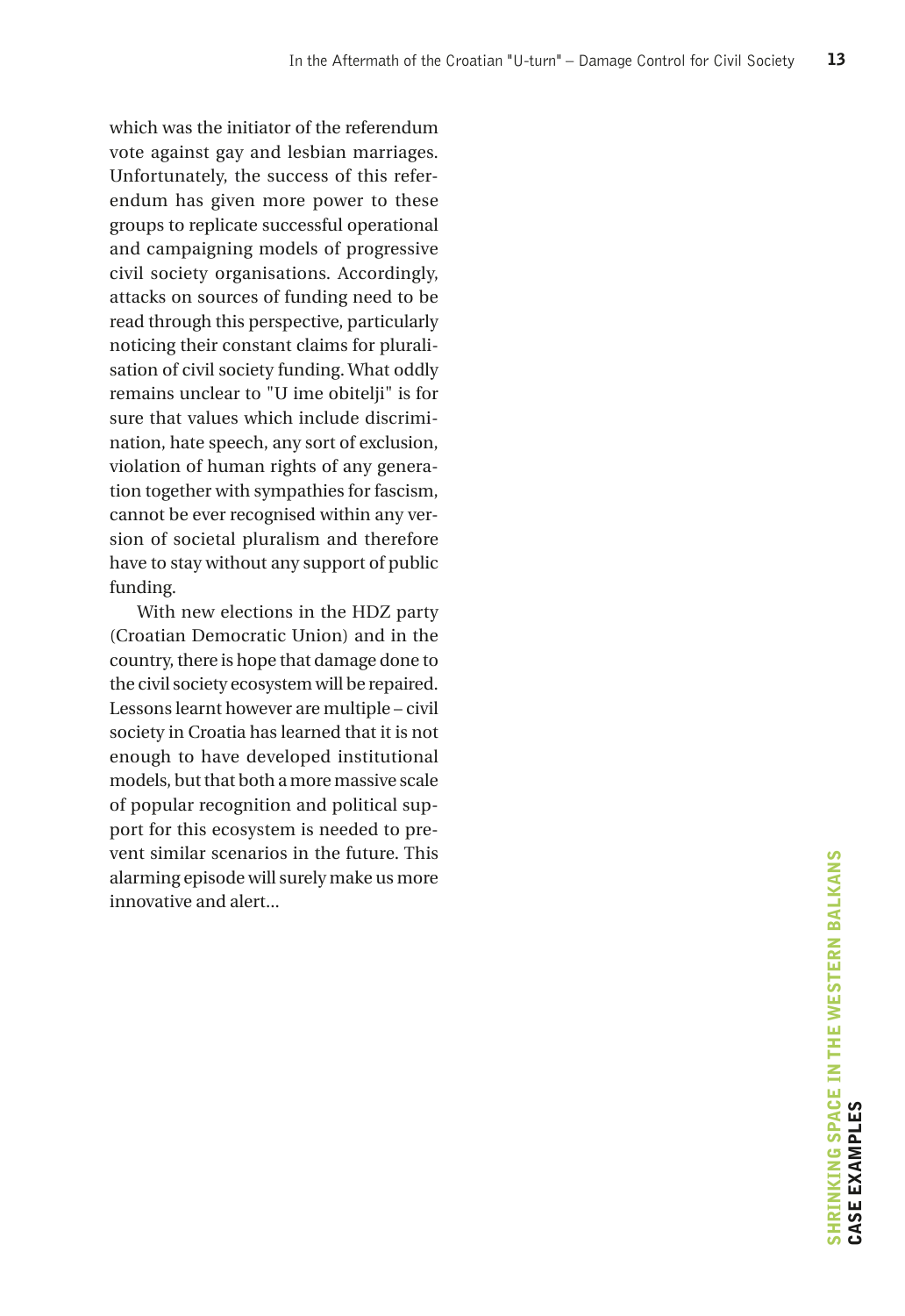### Populism and Crime as a Model of the Macedonian Political System

Nano Ružin, FON University, Skopje

"The people are always right", "The people are clever – only the people make decisions", "Our farmer is the wisest and the most hardworking", "You are either with us or against us – there is no third option"... How many times have we heard such sweet messages from our Balkan leaders and '*voivode',* addressing the masses during election campaigns?In our regional microcosm, whether we call it the Western Balkans or South-Eastern Europe, the Balkan *homo politicus* from Slovenia, Croatia and Hungary, Romania, Serbia and Bosnia and Herzegovina, to Macedonia, Kosovo, Albania, Greece and Montenegro, shows similar traits of political populism. The politicians are in politics because they long for power. Power is like drugs. Once a leader or demagogue tastes it, he becomes addicted. Should he be treated? Belgian psychologist Pascal de Sautter even set a diagnosis: excessive craving for power creates political lunatics and megalomaniacs (*Pascal de Sutter, 2007)*. Power may directly create a paranoid leader. There are many leaders in the Balkans today who see themselves as the personification of reformers, as individuals invited by history, shepherds, and the incarnation of ancient and medieval heroes chosen by fate to lead their people into a happy future. They are ready to build Pharaohscale projects, such as the *Skopje 2014* project, the world's highest - 35-meter high - statue of Alexander the Great, or the mammoth-size hydro-urban project *Belgrade on Water (Belgrade Waterfront)* in order to, allegedly, raise the ruined dignity of its people. Actually, what they are trying to do is make themselves eternal, through megalomaniac projects, just like many authoritarian despots did – Stalin, Hitler, Ceausescu, Kim il-sung, or builders such as Lui XIV, Haussmann, Napoleon, Pompidou, Mitterrand, Berdimuhamedov, etc.

Intoxication with power causes political blindness, authoritarianism, populism,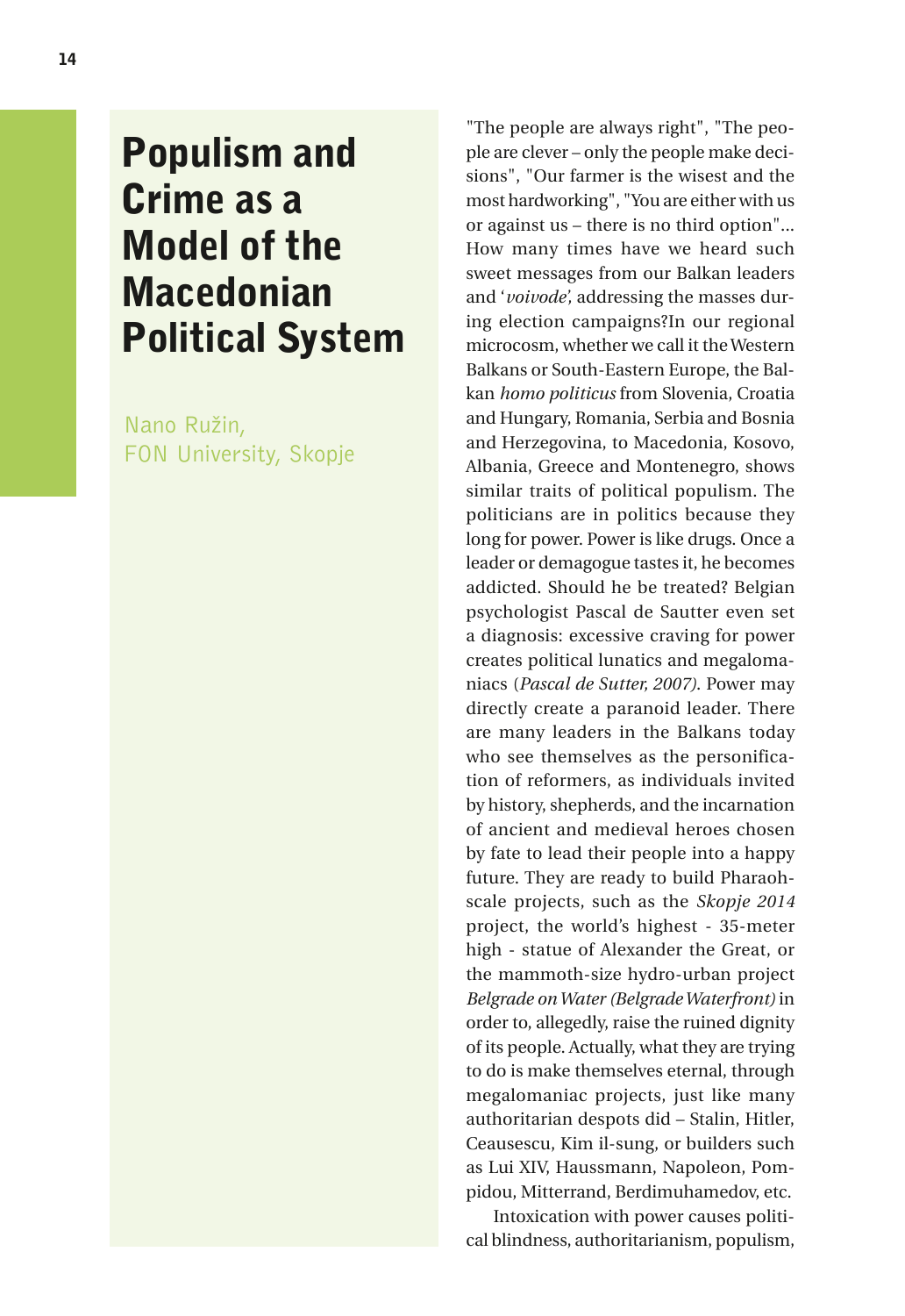intolerance to those who have different opinions, omnipotent tyranny and megalomania. Such anomalies are accompanied by crime, which is not perceived as a criminal offence, but rather as a method of rational governing and functioning of the system. Throughout history, every Caesar used the state budget as his private treasure. Through the developed corrupted mechanism in which Gruevski's closest people are participating with direct or discreet support of numerous businessmen, and through the complete control of actions varying from the employment at the lowest level – e.g. street cleaning staff – to big business agreements, Gruevski has redirected enormous amounts of conditioned *'baksheesh'* <sup>6</sup> towards his secret bank accounts, accounts of his relatives, and party businessmen. Macedonian politicians and businessmen started transferring money to small cross-ocean exotic countries – the tax havens of the Virgin Islands, Belize, etc. Part of the stolen money was then invested into Macedonia by different offshore companies for the construction of many grand hotels, purchase of land, construction of industry complexes, private buildings, new TV studios and privately owned yachts kept in Greek harbours. This way, the state of Belize – one of the most indebted countries in the world that gained its independence in 1981 – became the biggest foreign investor in Macedonia in 2013. Known as a tax haven state, Belize is a member of the Commonwealth and Caricom – the Caribbean Community.

What is there to say about a leader such as Gruevski, who governed the country for more than ten years and whose mandate included all types of breaches of democratic values and principles, falsified elections, organised crime and complete lack

6 payment (as a tip or bribe) to expedite service (source: Merriam-Webster)

of a system of *checks and balances*? His conservative-right party – largely inspired by the greatest European populist Viktor Orban (honoured by President Ivanov with the greatest Macedonian award) – started its politics of *light authoritarianism* immediately after winning the elections in 2006. Spectacular arrests took place, directly broadcasted on TV, thus announcing a policy of the *fight against corruption*. The principle of presumption of innocence of the arrested was not respected at all.

In order to increase the effect before the international community, he even appointed a well-known Romanian anticorruption prosecutor, Macovei, as special government adviser. However, the arrests and blackmail addressed to the business community, journalists, intellectuals and politicians was exclusively anti-oppositional, following the principle of the *Bolshevik anti-Bolshevism*. The state gradually introduced a full control of the media, censorship and self-censorship, with abundant financing of pro-government media and the party-influenced public broadcasting service. After Greece vetoed the accession of Macedonia into the Alliance, at the 2008 NATO Summit in Bucharest, Gruevski spun this failure by stressing at a large meeting in April 2008 in Skopje, that he had practically saved the name and identity of Macedonia in Bucharest. Later he organised early parliamentary elections.

The central theme of his electoral campaign focused on preserving the constitutional name and identity, since he reduced every suffix to the name to a loss of identity. He condemned the opposition for trying to *sell the name for a membership in NATO*  although, according to the careless confession of his Minister for Defense, Lazar Elenovski, he himself was ready to accept the compromise name Republic of Macedonia (Skopje). To court the international community regarding a possible change of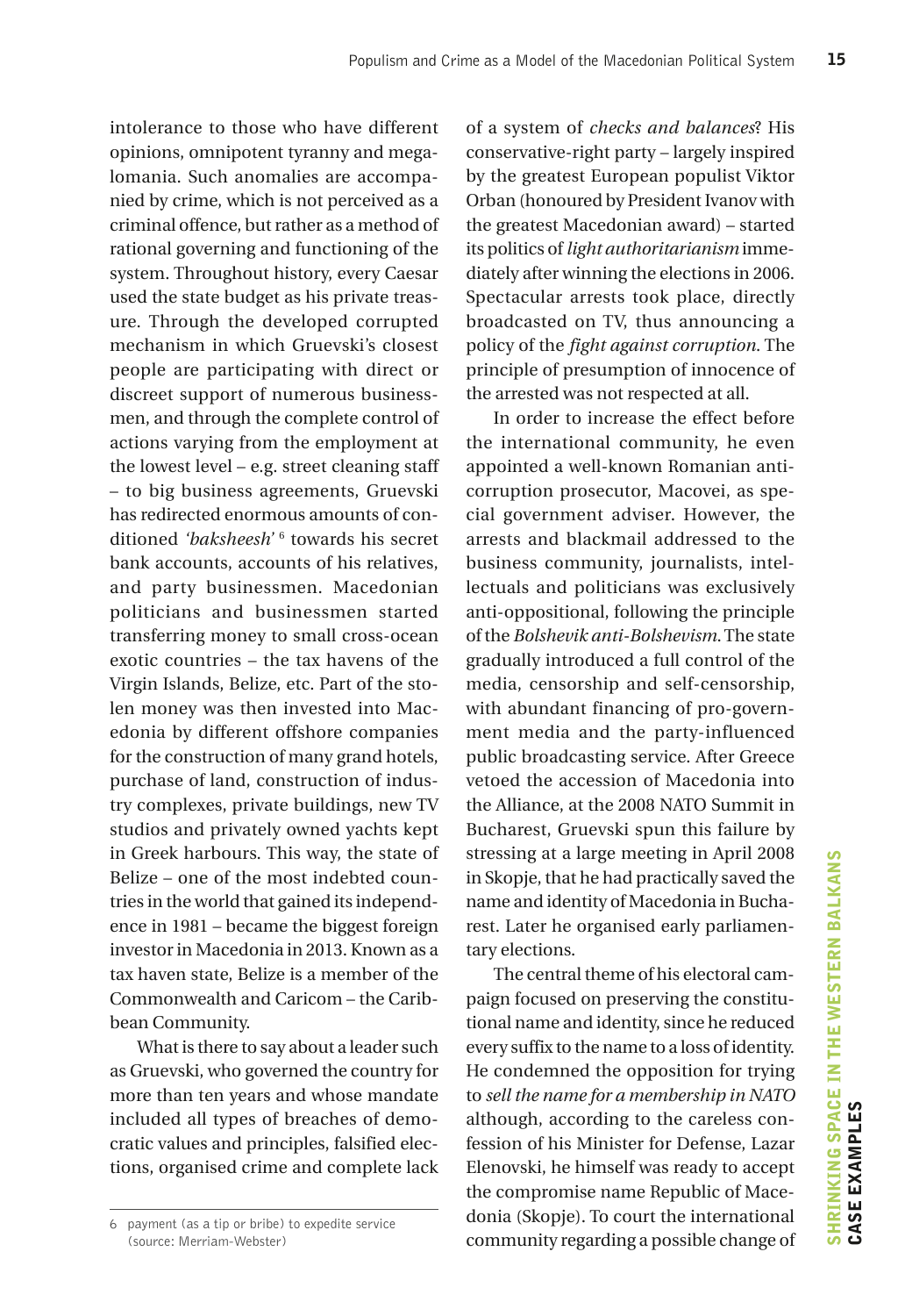name, he stated that *the people will decide itself on a referendum, and if he were asked, he would vote against the change. To me the name is more important than a membership in Euro-Atlantic integrations,* stated the young national populist. His followers blindly accepted the message of the new Macedonian messiah. According to public opinion polls, around 70% of Macedonians believe that the name issue is more important than membership in the EU or NATO. Despite all the friendly advice of the American ambassador in NATO at the time, Victoria Nuland, Gruevski provoked the ire of the Greek political elite with his stubborn antiquisation<sup>7</sup> policy. Namely, in 2006 when the social-democrat Vlado Buckovski was the head of government, during the bilateral meeting in Brussels with the Greek Prime Minister Karamanlis, the Athenian warned the Macedonian Prime Minister laconically. *You are not hoping to be accepted into NATO under the name Macedonia, are you?*

No one can rationally interpret Gruevski's move when, a year after winning the elections in June 2006, he started the policy of renaming all the big buildings and corridors using antique names. Thanks to an intensive populist campaign stressing the antique origins of present-day Macedonians and the idolatry of Alexander the Macedonian as the greatest ancestor, the public reacted emotionally. The average Macedonian, by nature reticent and calm, accepted that numerous toponyms were renamed using Homeric terms. So Petrovec Airport was renamed to Alexander the Great Airport, Vardar City Stadium to Filip II Arena, corridor 10 of the highway into Aleksandar Makedonski (Alexander the Macedonian) Highway. This irritated Athens which used its veto in the Alliance when the USA and Canada recognised the constitutional name of Macedonia.

Winning the elections with absolute majority strengthened Gruevski's position, and spurred on his internal and foreign politics. At the same time, his candidate, George Ivanov, won the presidential elections and his VMRO-DPMNE party, the local elections. This is the era when the showdown with everyone whose opinion opposed his conservative-populist and nationalist doctrine began. The activities included blackmail and mobbing, destruction of small and medium companies owned by "disobedient" businessmen, organising paid "spontaneous" protests of the so-called *transition victims* in front of the seat of the opposition, intimidation, media censorship and self-censorship, arrests of political opponents, internal enemies and free-minded journalists, the arrest of the founder of the greatest opposition television A1 and its demise, the suspicious death of the founder of the greatest opposition weekly magazine Nikola Mladenov, the spectacular arrest of the opposition leader Ljube Boškovski, sentenced to five years in prison for the 100,000 Euros that were discovered for the election campaign that - as some witnesses say - were planted with the protected *pro-government witness*. Gruevski's clan was particularly cruel toward former party members and coalition partners. Due to the decision of his former coalition partner, Fiat Canoski, to join the opposition, the wiretaps reveal that Gruevski himself led the illegal withdrawal of the construction license and the tearing down of the complex "Kosmos". The judiciary epilogue of this 55 million Euro investment will certainly not be in favor of Gruevski's Government which will have to use the budget to make up for the damage incurred by the inexplicable vengeful whim of the Macedonian populist.

<sup>7</sup> Vangeli, Anastas (2011): Nation-building ancient Macedonian style: the origins and the effects of the so-called antiquization in Macedonia. In Nationalities Papers 39 (1), p. 13.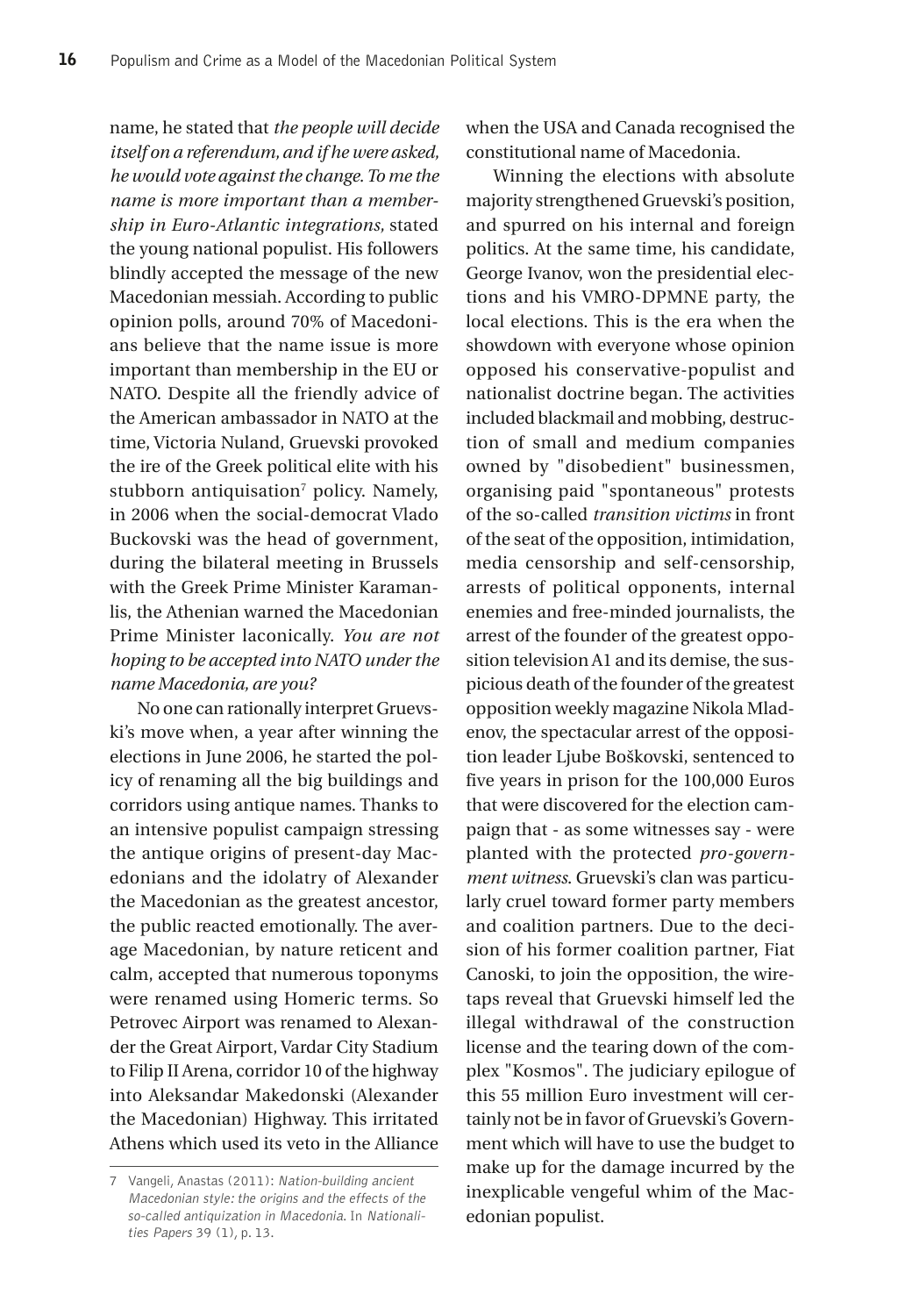The next big affair which remains unseen in the short post-communist history of the entire Eastern and Central Europe, registered in EU Reports, was the violent expulsion of opposition MPs from the Sobranje (Parliament) by special antiterrorist forces. Namely, on December 24 2012, opposition MPs had blocked the speaker podium while the budget was being discussed. The president of the parliament, instead of stopping the session, after consulting Gruevski, decided to use force, humiliate and harass representatives chosen by the people. Gruevski had grasped the mentality of the western diplomats very acutely. Stability and security are deemed most important for the Balkans, rather than some hypothetical Balkan democracy. Those were the years when the power of Gruevski and his clique had reached utter elation. This is precisely the period when the megalomaniacal kitsch project *Skopje 2014* was promoted, which foresaw the construction of hundreds of monuments from antique times to present times, along with baroque and no-classical facades. This architectural Disneyland was crowned with a gigantic, 35 meter high, monument to Alexander the Macedonian<sup>8</sup> on Skopje's main square. The total amount spent on this project is believed to have reached about a billion Euros, while Gruevski's infantile fantasies have offered the citizens stationary medieval ships in the shallow waters of the river Vardar, a Ferris wheel, Spanish steps, monuments to Prometheus in his underwear, Alexander's mother Olympias and father Phillip, the Aminta III street, named after Alexander's grandfather... just as he had ordered from Ukrainian masters huge murals in the style of socialist realism featuring his cousins, wife, mother etc. for his new party headquarters. The style of Kim il-sung, Ceausescu and Enver Hoxha had moved into the new baroque party building which was built through "voluntary contributions" and is estimated to have cost about 40 million Euros.

Gruevski simply adores family, having also passed a law to stimulate procreation, offering financial compensation for families with three children, but also by banning abortion. As a model Christian-Democrat, he tried introducing religion as an obligatory school course, although Macedonia, according to its Constitution, is a secular country. Parallel to his affinity for the Christian Orthodox faith, he had hired a special fortune-teller into his cabinet to predict the future. However, despite his self-proclaimed position as the greatest believer and savior of Macedonia, who has built numerous Orthodox temples, he did not shy away from resorting to election fraud by printing over 100 000 false IDs, wiretapping over 26 000 "internal enemies", as well as his ministers and MPs, including automatically his own conversations with these ministers. Also, during a 2014 party celebrating VMRO-DPMNE's victory, Gruevski's bodyguard, a man with a suspicious criminal past, beat up a young party sympathizer, Martin Neškovski, who died afterwards. His ministers and associates tried to cover up the murder, however, the wiretaps had revealed all the machinations and attempts to hide the truth about Neškovski's unfortunate fate. This event had motivated Skopje youth to come out and protest in solidarity with the family of the murdered young man.

The Public Prosecution remained silent even when, according to assertions from our neighboring countries, the Macedonian Ministry of the Interior had tried to fabricate a crisis scenario in May 2015 in Kumanovo, regarding an alleged inter-ethnic conflict in which 15 people had died, in order to spin the opposition's revelations on the wiretaps and divert the public's attention to the crisis. It only focused on

<sup>8</sup> Alexander the Great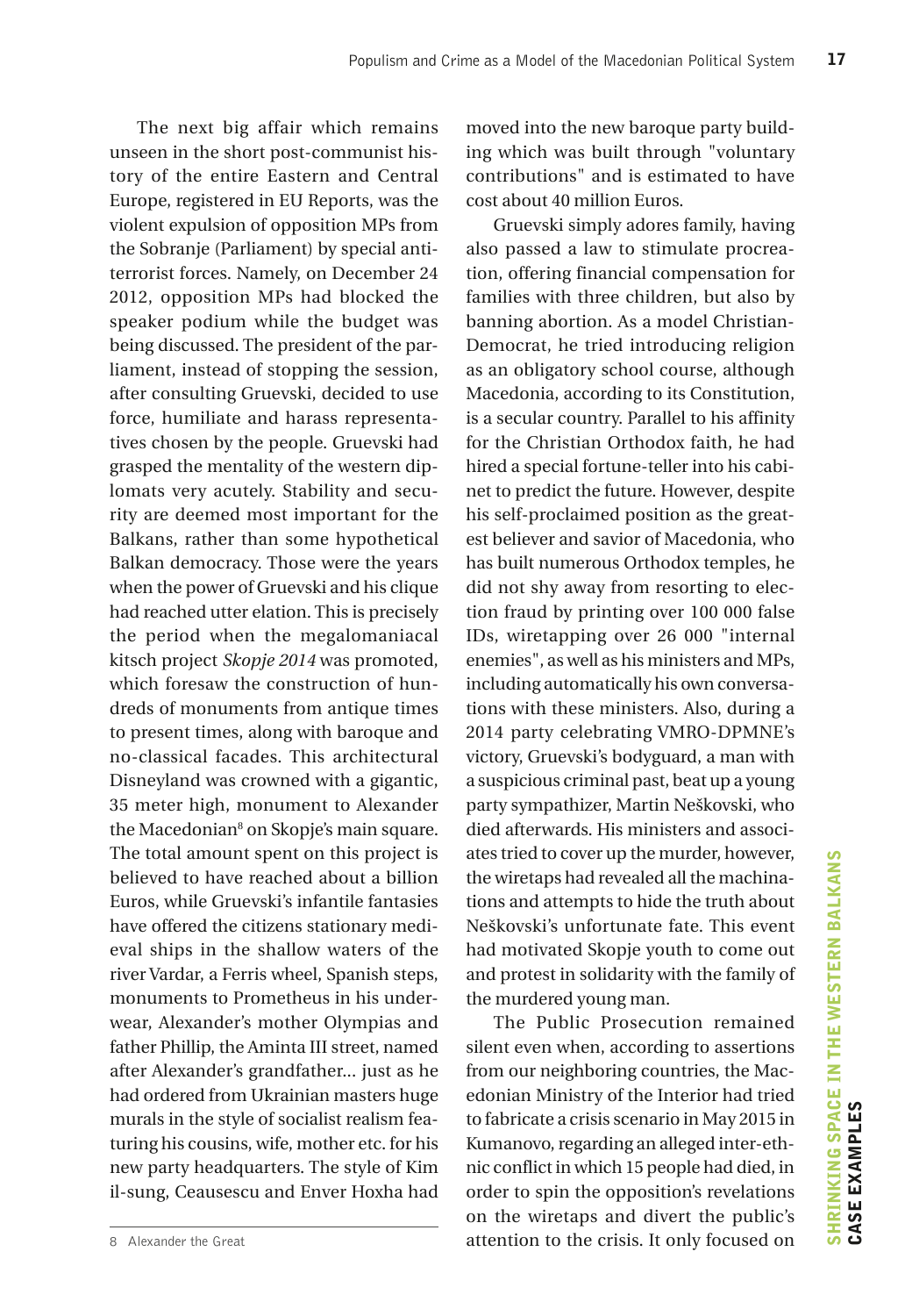the arrested mercenaries who kept claiming that they were lured into this bloody drama by Macedonian order-givers. Immediately following these events, under the pressure of the international community, the Minister of the Interior and the Chief of State Security resigned.

Besides the abovementioned misuse of power and strong party-influenced rule, the crown of all events was the declaration of the pardoning of 57 politicians, including the Prime Minister Gruevski, his Minister of Internal Affairs, the Minister of Transport and his cousin, the chief of the secret police, who were supposed to appear before the court. When the opposition started broadcasting the seized wiretaps and the party-influenced judiciary remained indifferent – especially after the Kumanovo incident – the international community finally reacted. In June 2015 the Pržino agreement was signed by the four major (ruling and oppositional) parties, under the pressure of the international community. The Pržino Agreement was concluded, announcing early elections and appointing a technical government that would organise the elections. It also foresaw the resignation of the Prime Minister three months prior to the elections and forced resignations of the Minister of Foreign Affairs, the Chief of State Security and the most powerful person in the country, Mijalkov, and the Minister of Transport who had participated in much of Gruevski's dirty business.

At the same time, the Agreement provided for the establishment of a Special Public Prosecution – due to the partyinfluenced judiciary – that would take over the role of state prosecution; the cleansing of the voters register; the separation of party and state power; media reforms and the establishment of a co-chairing division of power between the government and the opposition; a reform of the State Electoral Committee, etc.

In turn, the opposition that had left the Parliament in the meantime, met the Agreement conditions: it decided to return to the *Sobranje* and to stop public broadcasting of the seized tap material. However, when it comes to meeting the obligations on part of the government leaders, only Gruevski stepped down 90 days prior to the early elections date, and they accepted the establishment of the Special Public Prosecution. When it comes to reforms under the responsibility of the executive power, not a single step was made. In such an atmosphere, the opposition refused to appear at the early elections that were first postponed in April and then, again, in June 2016. Thanks to the unconstitutional pardons by President Ivanov, the people came out into the streets to protest, which resulted in the Colourful Revolution. Unfortunately, Ivanov – the winner of the 2016 Isa-bey Ishaković award in Sarajevo for his contributions in the development of democracy in divided societies – has completely played out the expectations of the international community. In Macedonia, Ivanov is perceived as the greatest vassal of Gruevski and his authoritarian populism, and the biggest opponent of democracy, a man-plant according to the proponents of the Colourful Revolution. After he denied the Ohrid Agreement, even the Albanians, including the biggest Albanian party DUI, ceased to acknowledge him. At the same time, his pro-ancient fantasy and anti-democratic work are not appreciated by the Macedonians either. After pardoning the political criminals, he incurred the anger of the Macedonian democratic public that was everything but gentle when they called him a rubber ficus plant, Jorge the Mute... His popularity rating is at a 3% and he constitutes a sad tool in Gruevski's hands. Finally, under the pressures of the international community, he withdrew the pardons which, according to him, had played out their role and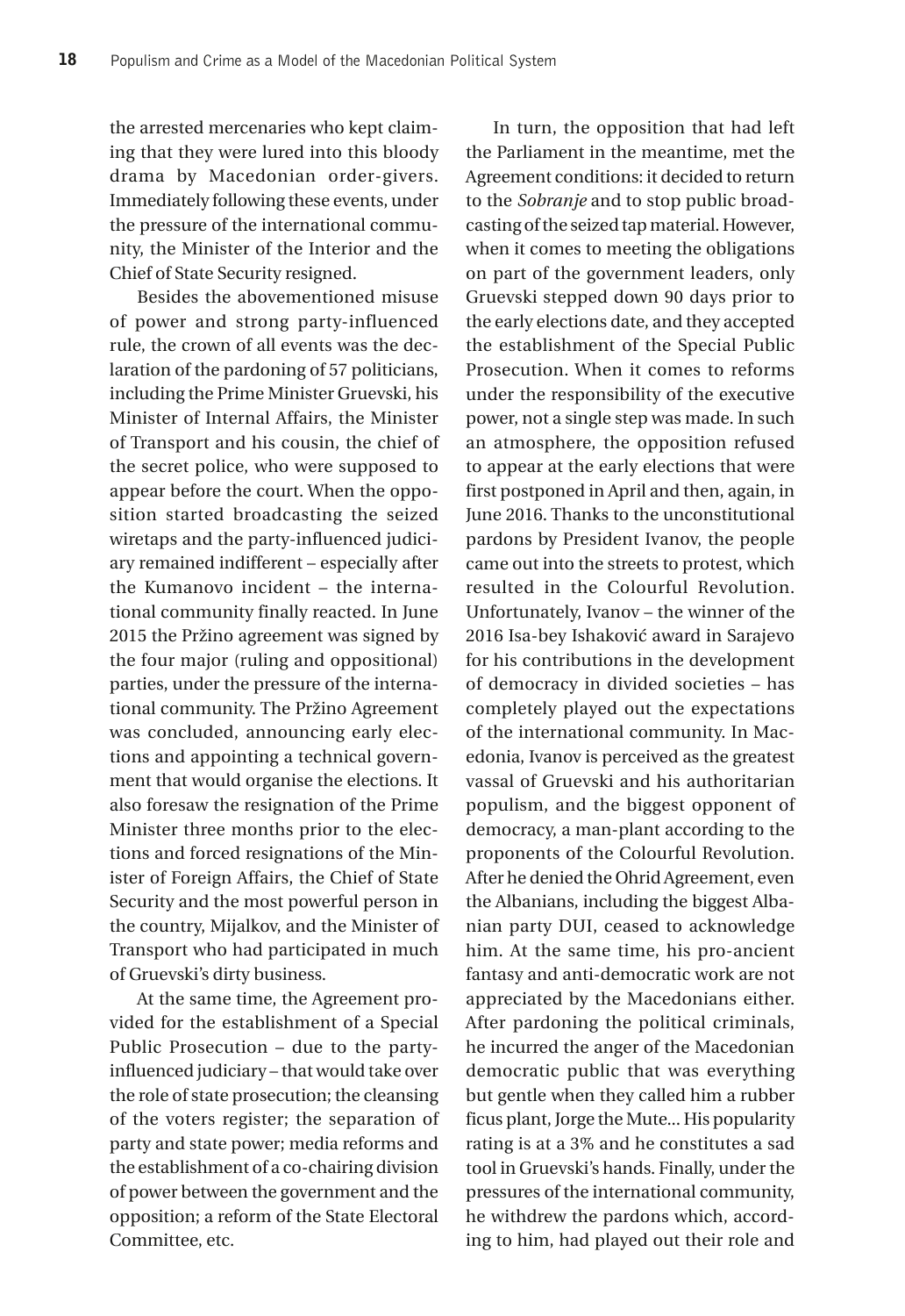saved Macedonia from destabilization. He admits to have even thought of asking the Army's help with the Colorful Revolution, but that he had given up on this idea, since it was more useful at the southern border, to protect Macedonia from immigrants. The citizens were utterly consternated. The President had even thought of a military putsch!

This was a fragment of an X-ray of the political events in the Republic of Macedonia related to the populist leadership model of Nikola Gruevski, who remains strong, regardless of the fact that he is no longer the Prime Minister. He is the president of the financially most powerful leading party VMRO-DPMNE, which has maintained control and clientelism in its relations to the administration and numerous freshly employed civil servants and police officers – those with a party card, of course.

How can the power of Gruevski's populism be explained? George Orwell wrote that *the people that elect corrupt politicians, imposters, thieves and traitors are not victims, but accomplices in crime*. However, we are wondering whether the people had been tricked, manipulated or blackmailed.

When it comes to the Balkan peoples, it is a well-known fact that nation-states in this region are a true rarity. Balkan societies are divided and this dichotomy helps populists manage their ethnic communities more easily. Several significant authors such as Le Bon, Tard, Freud and Moskovici have provided an answer to the psychological profile of a leader, and the crowd that blindly and humbly follows its own leaders. The populists have realised that the people and the crowds are bad at putting up with reality, poverty and misery, frustration and uncertainty. Once the crowd gathers spontaneously, or as a result of organisation, it loses its critical mass. It longs for authority and a leader. Once a megalomaniac, a sick mind, a demagogue proclaiming himself a shepherd, imposes himself to the crowd, it is enough for it to start following him. Shakespeare was right when he said: *It's the tragedy of our times that lunatics must lead the blind*. Today, demagogy and populism have taken sway in the western Balkan countries, in the time of economic and social crisis, as well as identity crisis. One of the artists close to Gruevski considers him the greatest and most significant Macedonian since Alexander the Great and Tzar Samuel.

A capable populist submits a herd of obedient and uncritical supporters using two methods: **admiration and repression**. He courts the people, spreads a charismatic image of himself and enjoys the people's admiration. He issues passports to the neighbouring diaspora (Orban has issued 500,000 passports) and gives them the right to vote, employs party members only, changes the atmosphere in the environment using megalomaniac projects and emphasises the continuity with the past – as evidenced in the Skopje, Belgrade and Budapest projects. However, he also uses repression against the disobedient or those who use their brains to think, he submits the entire judiciary, including the Constitutional Court, to his executive power (Poland, Hungary, Macedonia, Montenegro, Kosovo), he fills the administration with party members, sets-up court cases, arrests journalists or penalizes them financially, spreads fear among the intelligentsia and imposes strict punishments over former associates.

Identifying a back-up enemy is very important for each populist. At the beginning, Gruevski's back-up enemies were the magnates of the previous regime that he managed to submit easily, and then they were replaced by the opposition. However, today this *position* is taken by the "colourful hooligans "who are protesting on the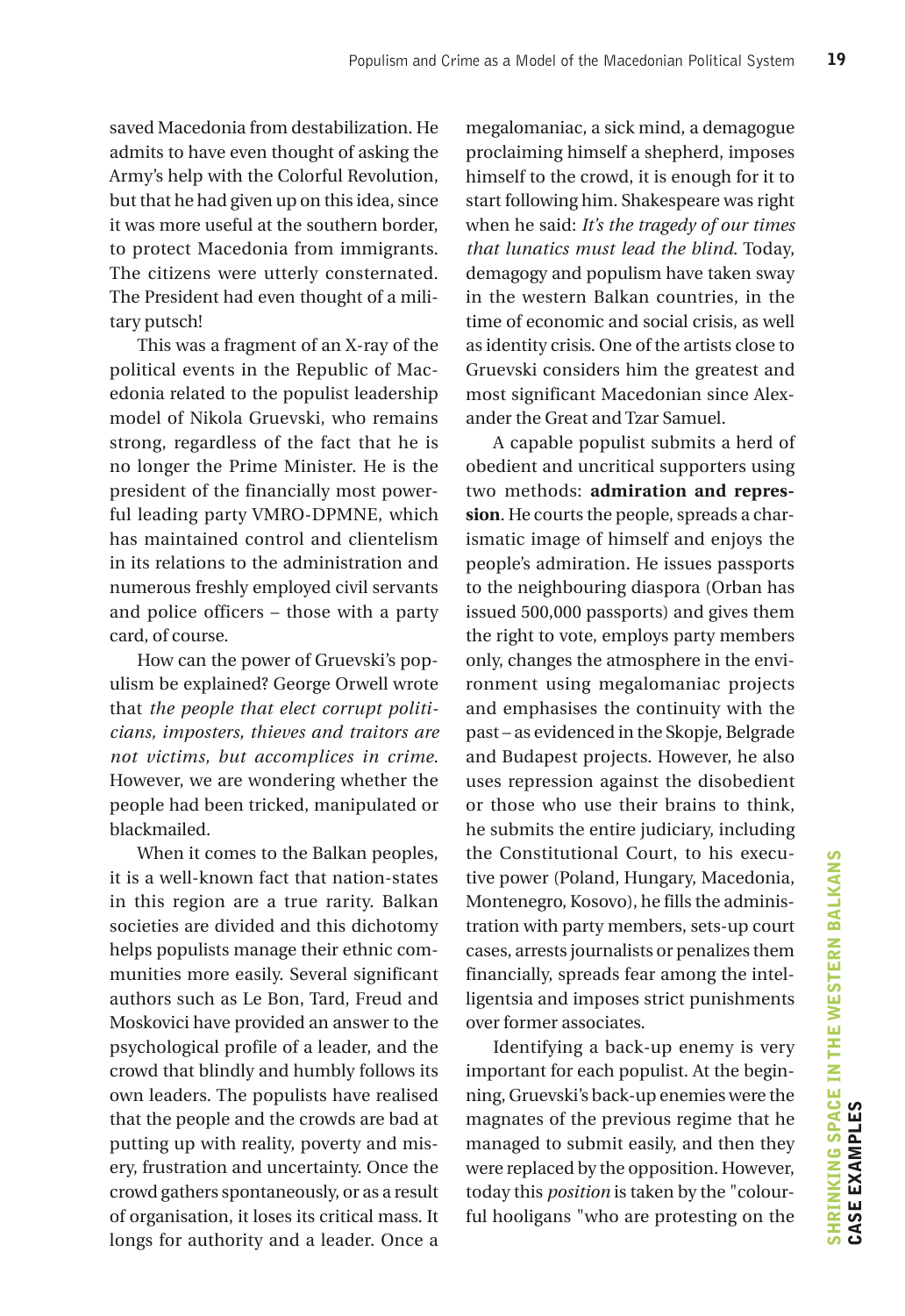streets of Skopje in cooperation with the *foreign power centres*.

Besides the abovementioned elements, populists have at least three other common characteristics. **First**, a populist tends to entirely homogenise the people through false promises, demagogy, propaganda, discipline, and iconography because this is what the crowd expects from them. Kant was right when he said that the crowd longs for a master and his false promises. **Second**, unity and social cohesion are the absolute imperative of each authoritarian populist. Such attitude presents intolerance toward others, in accordance with the principle: *you are either with us, or against us*. Using such logic, a former ambassador and director – a member of the VMRO-DPMNE – said: *being a part of our party means genetically being a Macedonian*. The third element of populism is the lack of will for negotiating and compromise, in accordance with the statement: *one does not negotiate with the enemy – the people do not give us the right to do this.*

Undoubtedly, the above described authoritarian national-populism is incompatible with democracy, because democracy implies pluralism in opinion and behaviour. Several types of populism are strongly present in Europe today, while the theoretic approaches, such as the one of Ernesto Laclau (popular in Greece and Spain), state that the populism phenomenon is a new quality of societal democratisation. In this context, it is necessary to differentiate between the authoritarian national-populism and political populism, i.e. populism as a type of protest against the governing elite.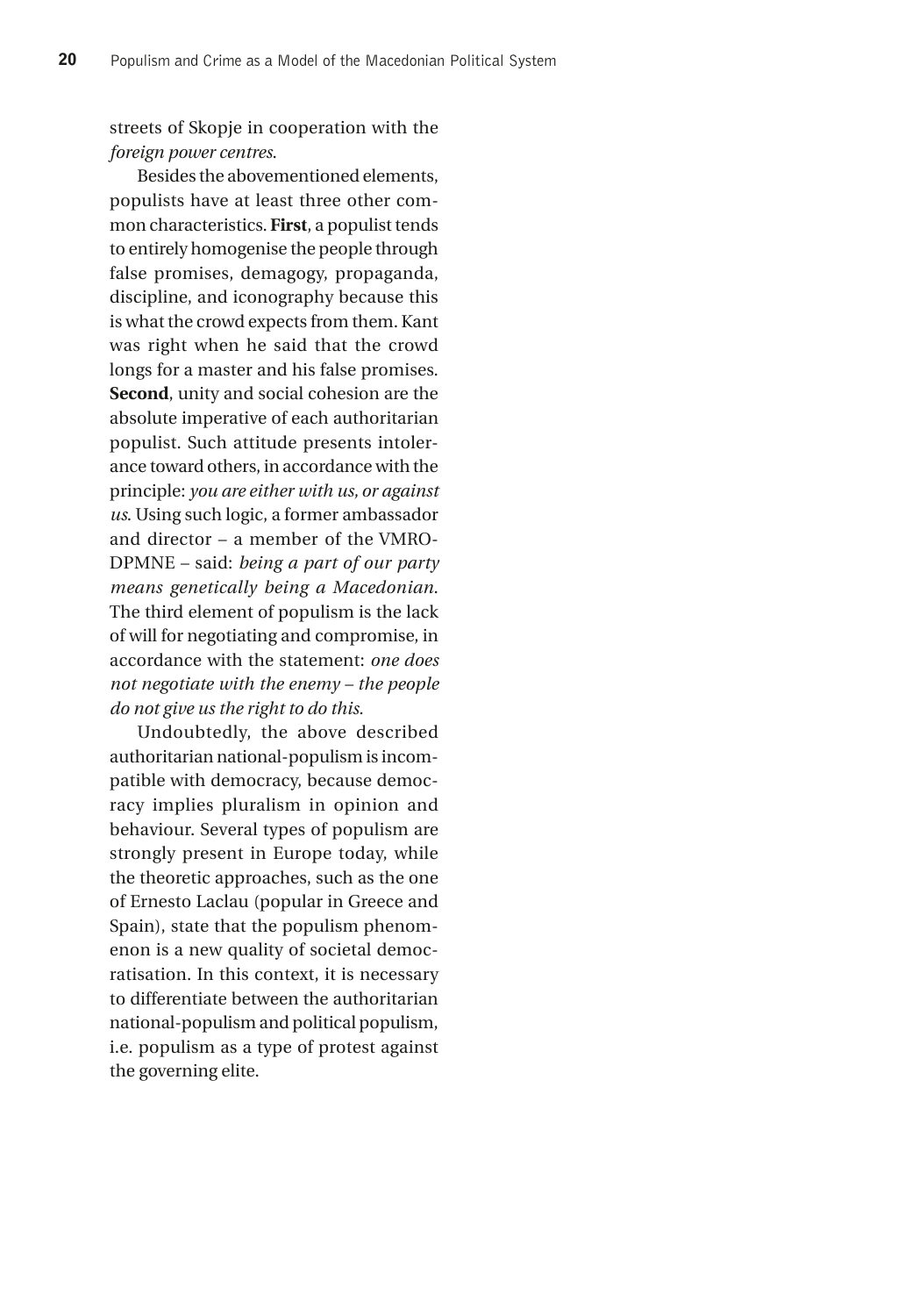### Macedonia: A Captured **Society**

Xhabir Deralla, CIVIL, Skopje

The country 9 has been in a deep political crisis for over eight years now, since the pre-term parliamentary elections in 2008 turned violent. The crisis escalated in Feb ruary 2015, after the opposition revealed wiretaps that indicate serious crimes, abuses, corruption and electoral fraud committed by the country's government and political establishment. The political agreement brokered by the international community introduced a complicated and turbulent political process, filled with numerous drastic changes in the political situation, multiple postponements of the elections, obstructions of the political pro cess, serious security challenges, and other political and societal distractions.

Abuse of power, structural violence and political corruption have continued unabated, despite all the efforts, time, and resources this country and the interna tional community have invested in order to reach a solution to the political crisis.

Those suspected of serious abuses, stealing public money and electoral fraud, sit at the negotiations' table, and only deepen the crisis, pushing Macedonia into more misery and isolation, divisions, tensions and violence. On top of all of this, the leader of the ruling party continues to spread heavy manipulation, hate speech, and serious threats in his public appear ances.

It is not only that political power is imposed over the core state institutions; it is also imposed on the country as a whole, which is maliciously controlled in every imaginable way. Health, education, culture, security, social services – all have

<sup>9</sup> The largest ethnic Macedonian right-wing party VMRO-DPMNE, led by Nikola Gruevski, has been in power for ten years now. Gruevski resigned from his position of Prime Minister in January 2016, but only formally, since he still holds all the strings of power in the government. The ruling party has been in an eight-year-long coalition with the Democratic Union for Integration, a political party of the ethnic Albanians, led by Ali Ahmeti, former leader of the UCK in Macedonia.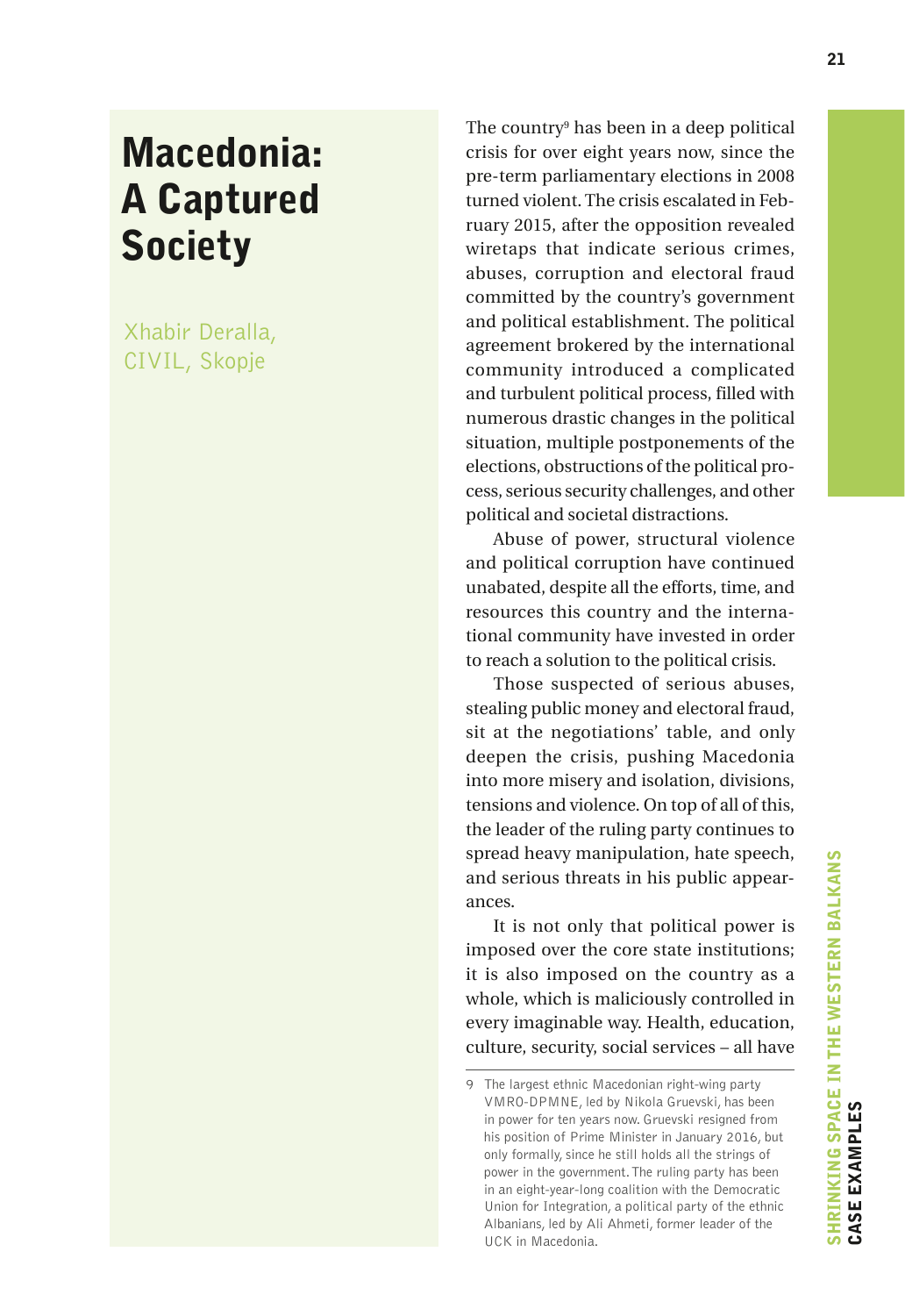been placed under the strong control of party apparatchiks, who twist or abuse laws and regulations in favor of the party bosses.

The level of control is enormous. Social welfare assistance, which can range from as little as 20 euros to a maximum of 100 euros a month, has to be "earned and kept" by obedience. Even unemployment status, which brings some minimal free health care and possibilities for employment, can be lost if the ruling party's hounds at the local level decide so. The party leader and his loyal *consiglieres,* closely watch everything. It became known that as Prime Minister, the party leader was deciding on ridiculous details, whilst any employment, even the likes of part-time engagement of nurses in kindergartens, depended on the signature of the finance minister Zoran Stavreski, the party's bookie.

The ruling party has invested hundreds of millions to capture the society and public space in the process. Whether it is virtual or physical, public space is controlled by the ruling party, just as the ruling party controls the state.

The methods of the ruling party and Gruevski carry a striking resemblance to those of the fascists in Italy and Nazis in Germany in the 1920's and 30's. The difference is in the enormity of confusion, tastelessness and kitsch that has been produced in the past 10 years. The Nazification of the society became particularly obvious since the beginning of the *Skopje 2014* project. Parallel to this project, this process became visible in the areas of education and culture. This aspect may and should be subject to serious research and analysis.

#### Monuments, Crosses, Cults, Baroque... And, Nationalism.

History is fabricated, and a new context is given to the whole society, in order to serve as a propaganda tool for the ruling clique. Ethnic Macedonians are now defined as ancient Macedonians, descendants of Alexander the Great. Often, ethnic Macedonians are depicted as the purest nation, even race, on Earth, the real Arians, against whom the whole world is conspiring. This new perspective, imposed by the ruling party and the intellectual class around it, is reflected in textbooks for children, culture, and media, as well as in the public space.

The ruling party has elevated its political being to a cult level, placing Gruevski on top of this mythical construct. Though the leader of the ruling party has been clever enough not to order monuments and statues depicting him personally, the context of the occupation of public space in the country is leaning towards feeding his own cult. It has become a well-known fact that the ridiculous baroque facades, the arcs, galleons in the river of Vardar and hundreds of kitschy and worthless, yet extremely expensive, statues, monuments and fountains in Skopje and across the country – are his personal choice and command. Crosses have been elevated on almost every hill in the country, and churches have been built in countless neighborhoods.

Only the municipality of Aerodrom in Skopje has over a dozen of churches, over thirty miniature churches, a fifty-meter tall cross, and many smaller crosses, built in the last eight years. They are built in public spaces, mostly from public money, or by bogus initiatives. The cross on the top of Vodno, a hill that dominates Skopje, is 75-meters tall, whilst in the ethnically mixed municipality of Butel in the capital city, the rulers have set another 50-meters tall cross.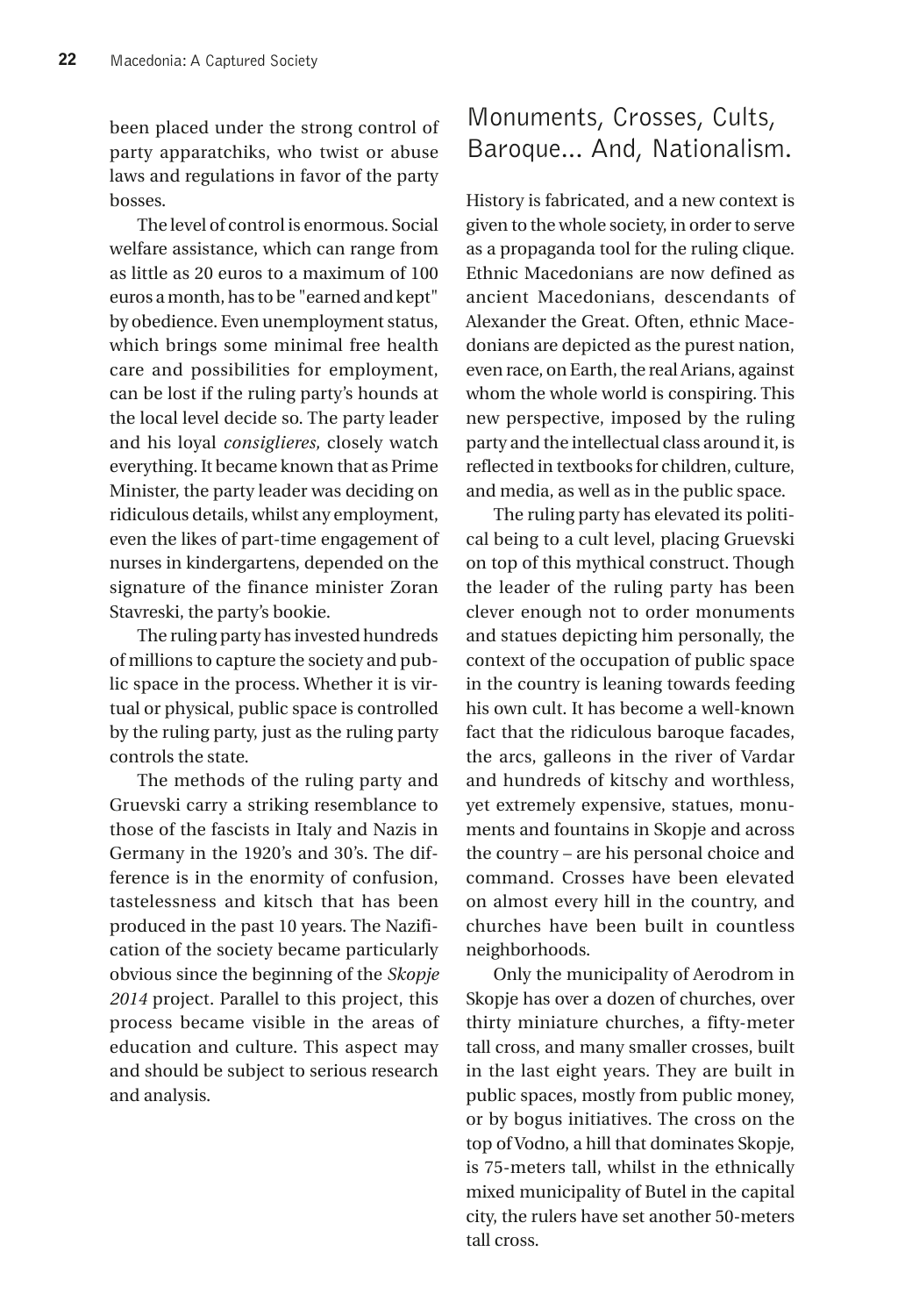In return, Albanians build mosques, elevated poles with Albanian flags and set monuments of Albanian historical figures and two-headed eagles. All in the public space, again.

#### Marking "Territories"

Each and every public venue or building, square, street, road and highway, even every hill and park is occupied, marked and branded with symbols that interpret the ruling party's concept of omnipresence, domination, and control.

The ruling party has imposed its concept onto private investments in the construction business as well. New hotels and other private businesses have to be built in a baroque style, forced by various means of persuasion and shady administrative measures to mirror the senseless ideas of the leader, against whom the Special Public Prosecutor has raised numerous criminal charges, and who has been escaping justice due to the entirely captured judiciary in the country.

Divisions along ethnic and religious lines are strikingly visible in the public space. The coalition partner in the government, DUI, has copied the manners of the ruling party in the areas where ethnic Albanians live and has been promoting nationalism and ethno-centrism opposed to the dominant ethnic-Macedonian nationalist supremacy. It has captured public space in the same manner.

Still, whenever Gruevski wants to show off and cater to ethnic Macedonian nationalists, public space, marked by ethnic and party domination, often gets overrun by the ruling party in various ways. Just to show who is the master. DUI's strongmen publicly protest against this, as if though they were some local NGO or opposition, while carrying on with business as usual in government matters.

Public space thus remains captured by political, ethnic and religious contents imposed by ruling parties of ethnic Macedonians and Albanians, shrinking the space or making it inaccessible to other communities in the country, which are numerous (Turks, Roma, Serbs, Bosniaks, Vlachs, Egyptians, etc.).

All other categories of citizens and communities are left on the margins of society and the system and, moreover, oppressed in many ways and manners. In addition, individual rights and freedoms are practically invisible in comparison to the collective rights, i.e. whilst some collective rights are respected, at least formally, individual rights are not.

For years, the whole country has been marked by ruling party symbols. Even the numerous ethnic or state symbols are imposed in such manners that they obtain a party character and context. The ruling party has raised hundreds of poles with flags across the country (each pole has cost the tax payers at least seven thousand euros). The whole country has been VMROized, as for the rest, it has been marked as an Albanian (read: DUI) "territory".

#### Capturing the Virtual Space and Creation of a Hostile Environment

Until recently, before the Colorful Revolution started (April 12, 2016), there were a handful of beacons of truth about Macedonia – some online media, a few print outlets, a very small number of artists and public figures, several CSOs conducting public events... That was about it.

The ruling party started the substitution of the civil society since the very beginning of its rule. This process became particularly forceful since 2009, when the new legal regulations for civil society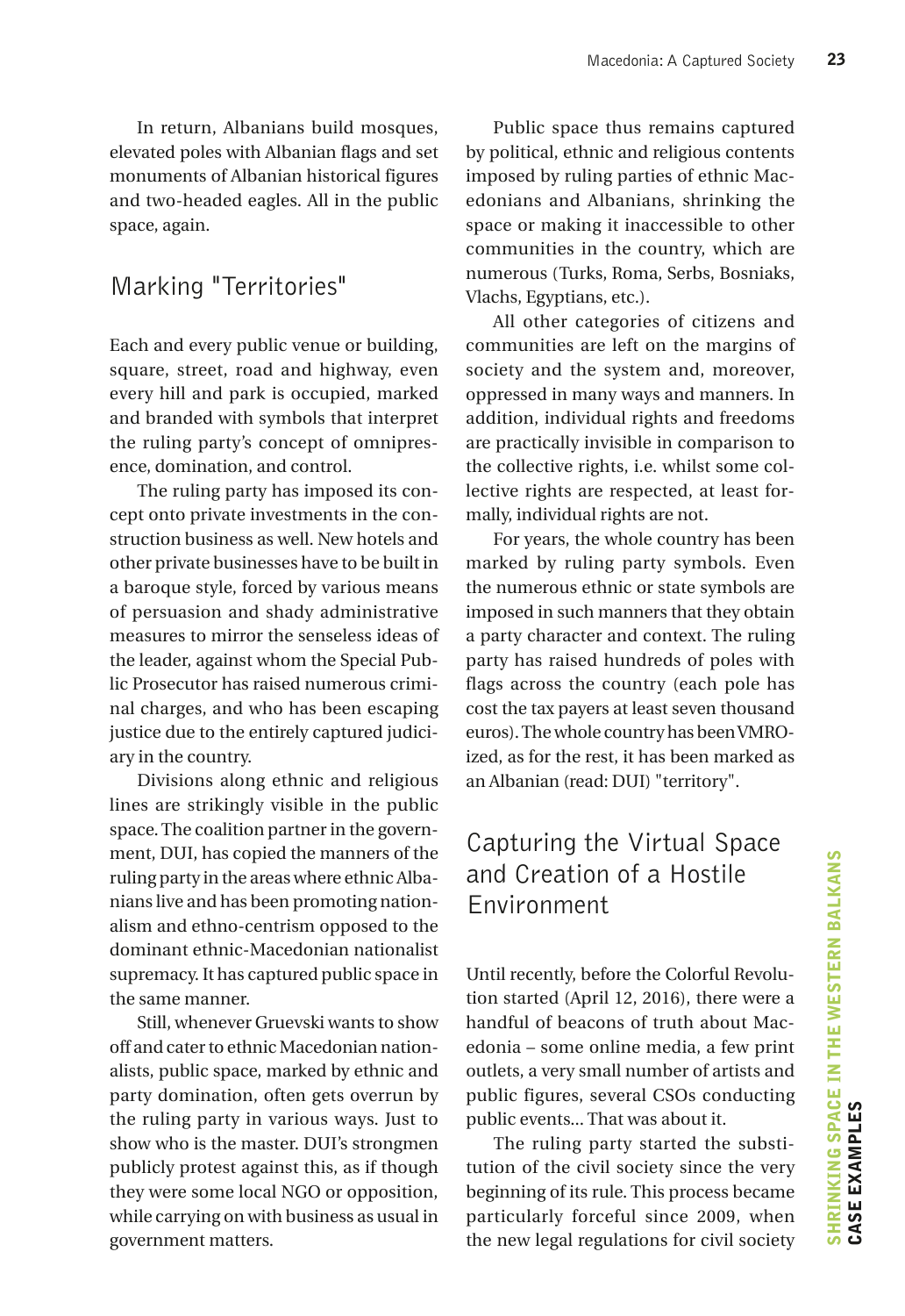came into place. The ruling party gave way to the formation of pro-government and para-political structures registered as CSOs, movements and initiatives that are defending and promoting the ruling party only. Some of them have also been laundering money for the ruling party.

Whenever the party leader does not dare to formulate something in the most direct way, it is them, the surrogate CSOs, who do that. Moreover, their day-to-day task is to aggressively multiply the voice of the leader and build the myth of Gruevski as a messiah of the country and of the ancient Macedonians.

All in all, there is a hostile legal framework and even more hostile legal practice and non-implementation of existing legislative provisions that are still friendly on CSOs. Moreover, revenue services, inspections and financial police are turned into a tool for putting pressure on the whole society, including CSOs.

Party youth organizations have substituted youth organizations. They serve solely as the muscle of the ruling party, without a single activity that may reflect the interests and rights of the country's youth. Political party committees at local level became employment bureaus and checkpoints that collect "ideas, opinions, and requests" from citizens instead of citizen participation in decision making processes. As one may guess, citizens' ideas and opinions are in service of praising the messiah, and the requests are "compatible" with the party programs.

#### Capturing Media and Substitution of Civil Society

The media are under complete control of the ruling party, and yet another tool for the creation of a hostile environment for civil society actors. Furthermore, they are blind to most of what civil society is doing. The ruling party occupies most of the airtime, whilst opposition and civil society are practically invisible or, if present, they are continuously targeted as treacherous and evil elements in the society. Spinning the facts, half-truths, dirty campaigning, and ad-hominem attacks are the favorite dishes of the editors of Macedonian media, serving obediently to the ruling party's propaganda masters.

The rest of civil society is targeted very hard. The government/ruling party's attitude towards CSOs is in line with the continuous demonization, public pressure and isolation of civil society organizations, through party-controlled media and party activities in the field. Dozens of violent attacks on CSOs and human rights activists took place in the past few years, without any legal or public disclosure.

There were several violent acts of vandalism in the Old Town of Skopje, in which masked attackers demolished a coffee bar where LGBTI activists were gathered. Employees in public administration attacked a human rights activist, who held a banner at the Skopje Marathon in May, 2016. An activist of the ruling party attacked a female activist at a protest against president Ivanov's pardon of politicians under investigation of the Special Public Prosecutor in April, 2016. These incidents were documented and publicized, but authorities did not take any action against them.

To be a human rights activist in Macedonia these years is to be a person that is constantly attacked, discredited, and demonized. *Traitors, foreign spies, dark forces, sorosoids, poofs, creeps, freaks* – are only a small fraction of the terms used for human rights activists in public speeches and social media, as well as in the traditional media. Hate speech and threats are often used by the leader of the ruling party, and multiplied by the media and party soldiers.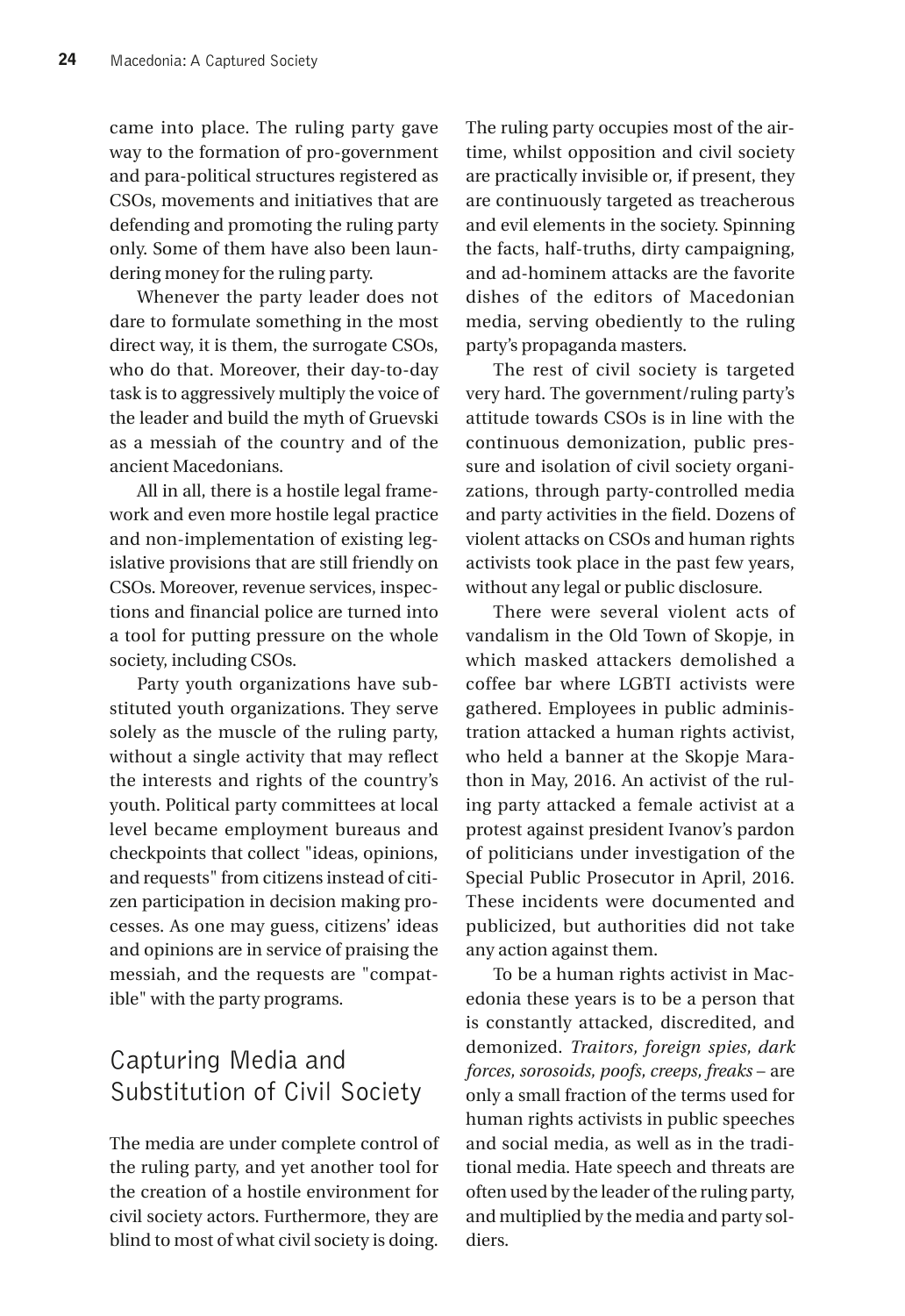At each public speech he makes, he has someone to target, calling the opposition and civil society "dark forces", saying that "the people will kick their ass". His vocabulary is only a nuance milder than the notorious haters in the media, but the style is the same. Moreover, he is a personal friend of those haters, and very often appears on their TV shows.

The physical limitations of civil society actors and limiting public spaces for civic engagement are a daily reality in Macedonia. Absurd bureaucratic attitudes of the administration at local and central level, prevent citizens from using what they actually possess, according to the Constitution – public space. Banning events of CSOs is a regular practice. CIVIL – Center for Freedom was forbidden to hold events in public space four times in Bitola only. Sometimes, authorities act as if they are worried for the wellbeing of activists, so they send a dozen of police officers to "protect" a small info-stand. The aim of this is to scare people off, since, if the aim of the authorities was to protect human rights activists and independent journalists and intellectuals, they would have taken measures to investigate and raise charges against attackers in numerous incidents in the past few years. At least.

Sustainability of CSOs in a hostile environment created by the ruling party, politicized institutions and media, is practically impossible. No business entity would dare to sponsor some public event of the demonized civil society organizations. Inspections and financial police will knock at their doors right away.

Ruling party-directed bogus civil society organizations have misused EU and other international donors' funds, as well. There have been several scandals over EU funds in the past several years, when the public learned about the misuse and manipulations with EU funds for civil society. This only adds to the decade-long practice of enormously well elaborated and practiced abuse of public funds to satisfy the immense appetites of the ruling clique. The preposterous *Skopje 2014* project is only the most visible and the most unsophisticated form of violations, corruption, and theft, as well as occupation of public space.

#### The Struggle Continues

The way out of this situation is certainly not going to be easy and short-term. The fear that has been implanted in the society is widespread and political corruption and clientelism have become an integral part of the lives of Macedonian citizens. That cannot be rooted out by online clicktivism, no matter how eager some are. Online activism is often traded for clicktivism and occasional critical statements and declarations by non-party actors.

A few civil society organizations have developed a dynamic and multifaceted online production that provides comprehensive content to serve as an independent informative resource, but also as a civic education and mobilization tool.

The ruling party has small armies of party soldiers who guard the online space, attacking every online outlet that is not in line with the ruling party. Hacker attacks, endless strings of comments full of extremely vulgar and threatening vocabulary, and dozens of articles are coordinated and produced in the ruling party-headquarters on an hourly basis. CIVIL's website had 7.9 million hacker attacks in February 2016 only, according to the report of the server admins based in Germany.

Still, citizen journalism, independent online news production, and regular online activism provides civil society with resources to mobilize and act in the public space, as has been the case in the last couple of years in the Republic of Macedo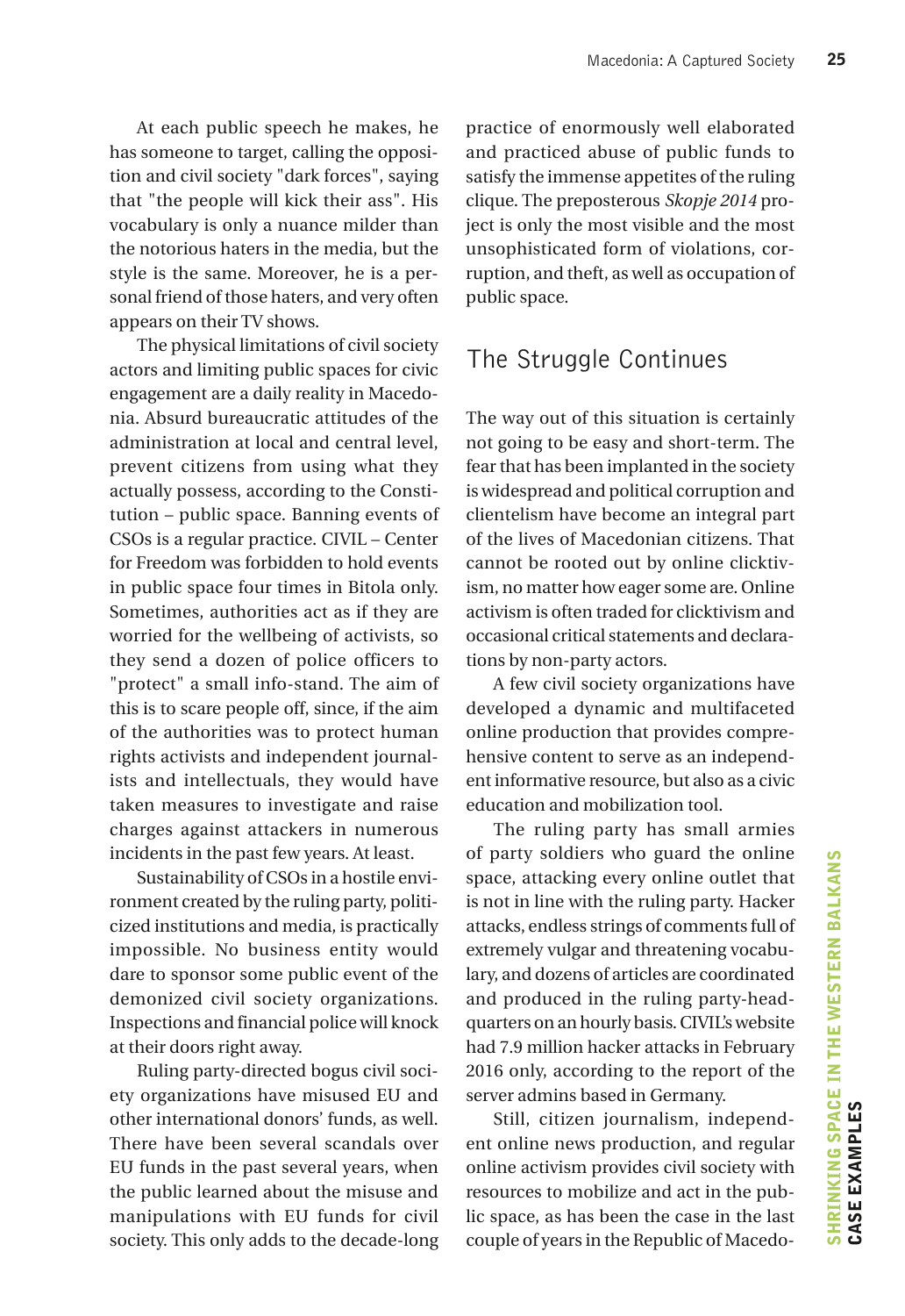nia. Police arrests and persecution of civil society leaders did not stop the demands for freedom, democracy and justice in the country. This is not enough, though.

Public space is also occupied by shady businesses conducted by investors close to the ruling party, as we could hear from the wiretaps, revealed by the opposition in February 2015. The private security agency of the former chief of secret police, Sašo Mijalkov, a cousin of the ruling party leader, has been watching and guarding every square inch of public space, including public buildings and institutions. Police is in service of the private needs of Gruevski and his clique, as well.

A special police force, heavily shielded and armed is guarding the 500 meters perimeter of the ruling party headquarters, banning anyone from approaching it, not to speak of throwing color on it, which became the trademark of the Colorful Revolution in Macedonia.

This attitude of the ruling party is recognizable. For years, the ruling party has been using symbols of power and when those symbols are threatened, they are rigorously defended. Protesters may have succeeded to demolish the representative office of the President or the Ministry of Justice, color the buildings of the government, Parliament, State Election Commission, and other, but not a single drop was allowed on the party's stronghold in the very center of the Macedonian capital.

Gruevski's security guards, employed by the Ministry of the Interior, paid by citizens, broke into the private TV 21 station, running after a journalist who took pictures of Gruevski on a street in the center of the city, demanding to delete them. No law in the country allows such behavior. Yet, that happens on a daily basis.

Frequent public events, protests, guerilla actions and online activism are the main combat tools for civil society to tackle the crude occupation of public space in the country. Parallel to that, civil society needs to improve its constituency building and gain credibility. Elitism, conformism, and arrogance do not help.

When we speak of public events, we have to think of providing a safe space for socially responsible artists and intellectuals to express and share opinions and expertise. Education through creativity is an excellent tool for younger generations, as well. These actions need to be conducted in a manner of solidarity and understanding between civil society actors.

Civil society needs to get more active and organizations and civic initiatives need to overcome their mutual rivalries and unprincipled competitiveness.

We have a long and heavy struggle ahead, in order to re-claim public space, freedom, and democracy. Defiance is the first step only.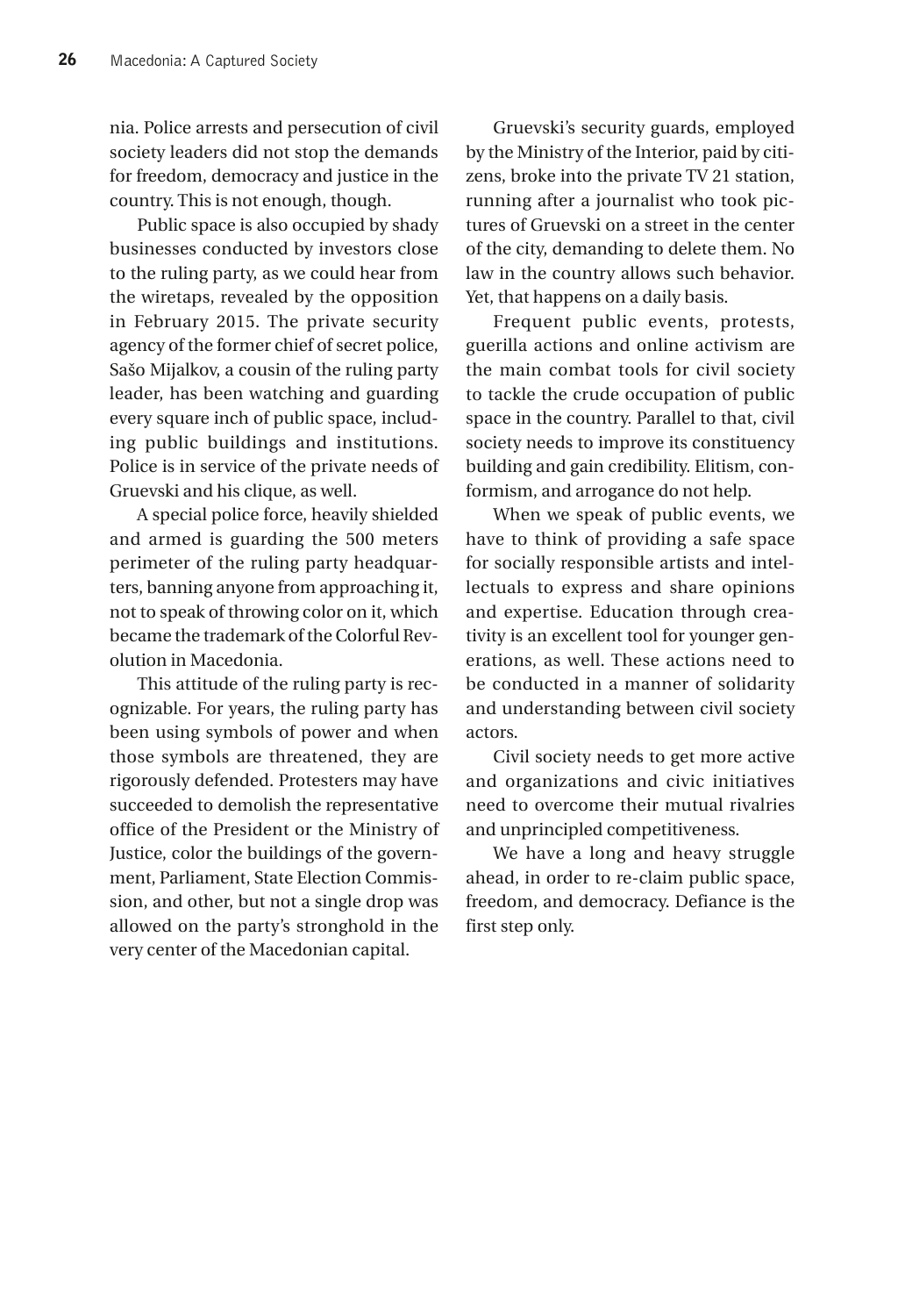### Macedonia: Occupation of Public Space

Ivana Dragšić, Freedom Square, Skopje This has been Macedonia's 10<sup>th</sup> year under the rule of VMRO-DPMNE. After getting elected in 2006, they have organized three early parliamentary elections in a row, two local elections, and two presidential elections (winning absolute majority in all of them). Under their rule, the first Macedonian private television broadcaster was shut down, two other major TV broadcasters occupied, one of which was the public broadcasting service MRTV, and the most resilient journalists banished from mainstream media into marginal web-portals, other smaller media outlets, or even out of the country, applying for other kinds of jobs.

Nearly 60% of the legislation brought to or ratified in the Macedonian Parliament in the period of 2011-2014 was through urgent or abridged procedures, that is to say without any discussion by the "people's representatives". One day in February 2014, the Assembly passed 112 laws in abridged procedures. Compared to the mandate period of 2011-2014, 2015 alone ended with 60% of the legislature passed or ratified through abridged or urgent procedures. In addition, in recent years until the culmination of the political crisis, the Macedonian Government was the biggest advertiser in electronic media, reaching ¾ of the broadcast time in pre-election periods.

The channels for scrutinizing, criticizing or even appealing to the state institutions and the government were all shut down. In addition to the occupation of the Macedonian legislation, the institutional order was disrupted with the massive employment of large numbers of people in public administration. As we heard in the published wiretapped materials, dubbed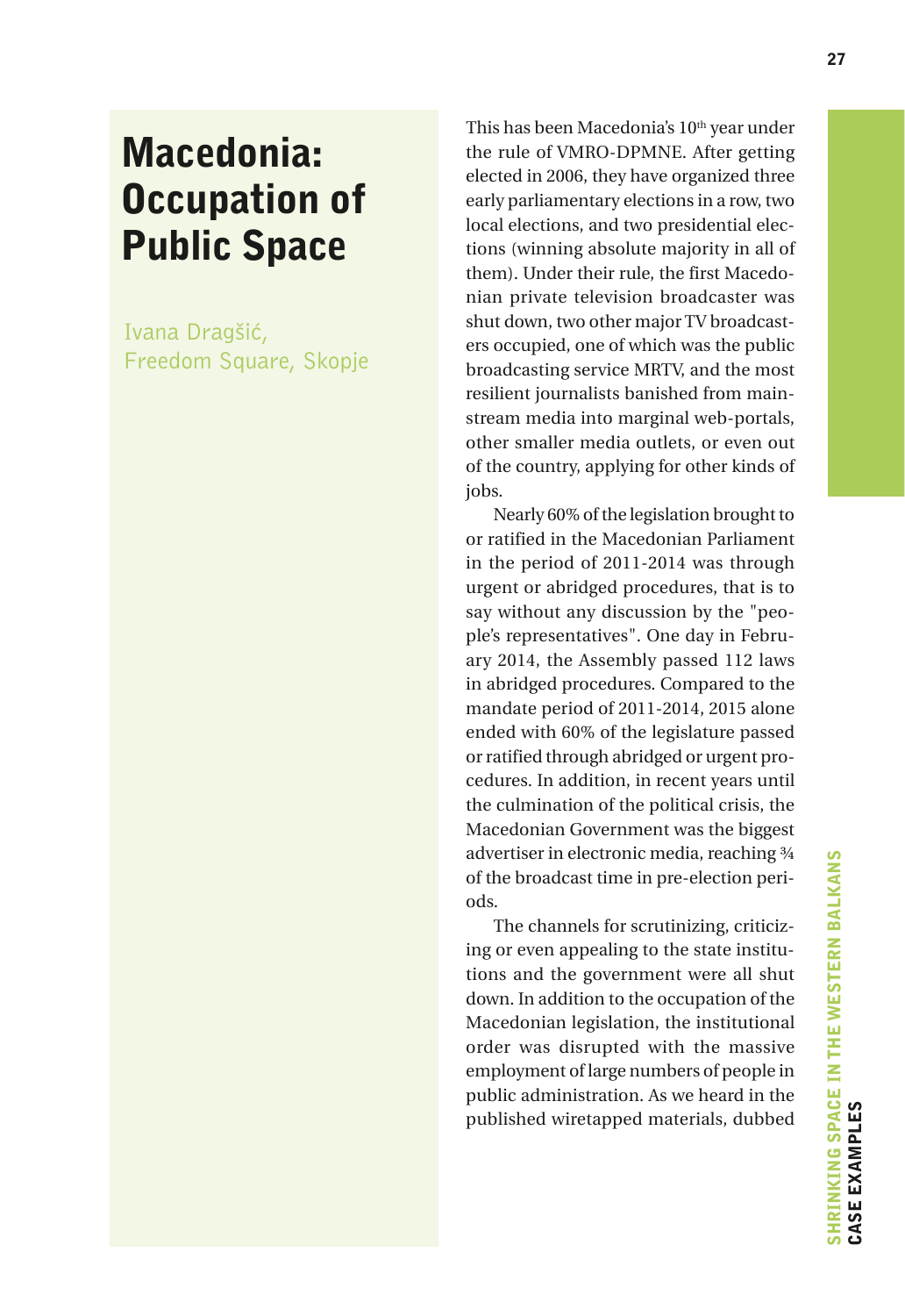"the bombs",<sup>10</sup>, public institutions such as the courts were highly corrupt and useless for the regular citizen. One would expect a flourishing civil society in such conditions, but the space for civil society actors in Macedonia has been shrinking both literally and politically.

#### Urban and Spatial Planning Legislative Experiences

The deregulation in the 90s, during the transitional period of the country, took its toll on urban planning vividly, mostly in the residential areas. The public space did not lose much in terms of surface area, but certainly lost a lot in quality and maintenance. Compared to the experience with the most transparent process of urban and spatial planning in the decade after the earthquake of 1963, it seemed like the citizens had lost their standards and values about the space they live in, and most of the debate about public space, planning and urban environment was led in the realm of nostalgia.

The national and local legislation for urban planning and construction has been changed 20 times a year, by the majority of VMRO DPMNE in the Parliament or in the Municipal Councils, most of which are still under the same political party rule. The changes were always made just to fit the needs of the construction of Skopje  $2014<sup>11</sup>$ , but also the needs and interests of private contractors, tightly connected to people on higher political positions in Macedonia, thus, leaving the whole situation as legally sound and completely regulating the issues from one center of power (one political party holds power in all three pillars of democracy). This is only the macro level of the shrinking spaces for civil society actors in Macedonia. The citizens of Macedonia practically do not have political representatives in any of the public/state institutions and processes. Politics have been occupied by one political party only, while the society has been completely depoliticized, leaving the ones that act politically - stigmatized.

Furthermore, the actual spaces in the public realm were brought into question - all spaces in which civil society actors operate: physical public space, media, knowledge, education and politics. The physical public space has been occupied and renationalized with the vast surface area of the Skopje 2014 buildings, whereas the space that has been left empty is still heavily occupied by chauvinist symbols, private contractors as security providers and additionally regulated with legislature the redefines the *public* as such. Most of the mainstream electronic media are owned by businessmen connected to the political power center, thus maintaining financial and media power and creating such a strong propaganda machine that even the Macedonian public service (MRTV) participates in. Only several local media outlets have succeeded to exist and

<sup>10</sup> The "bombs" are wiretapped materials of over 20.000 Macedonian citizens, leaked from Macedonian intelligence services through the opposition party SDSM. The wiretapped materials reveal accusations of vote fixing, police cover-up of a murder, corruption on municipal and even judicial levels, physical threats over journalists as well as orders of physical violence and counterprotests. Some English translations can be found here http://interactive.aljazeera.com/ ajb/2015/makedonija-bombe/eng/index.html

<sup>11</sup> Skopje 2014 is the single greatest construction investment project in Macedonian history (so far 640mil EUR), represented through the construction of over 100 sculptures, 34 monuments, 27 buildings, 6 garages, 5 squares, 1 triumphal gate, numerous other urban interventions such as fountains, small squares, candelabra and re-facading of the modernist buildings in the central area of Skopje. For more information: https://ba.boell.org/bs/2016/01/08/ novo-lice-skopja-megalomanski-projekat-koji-jepojeo-grad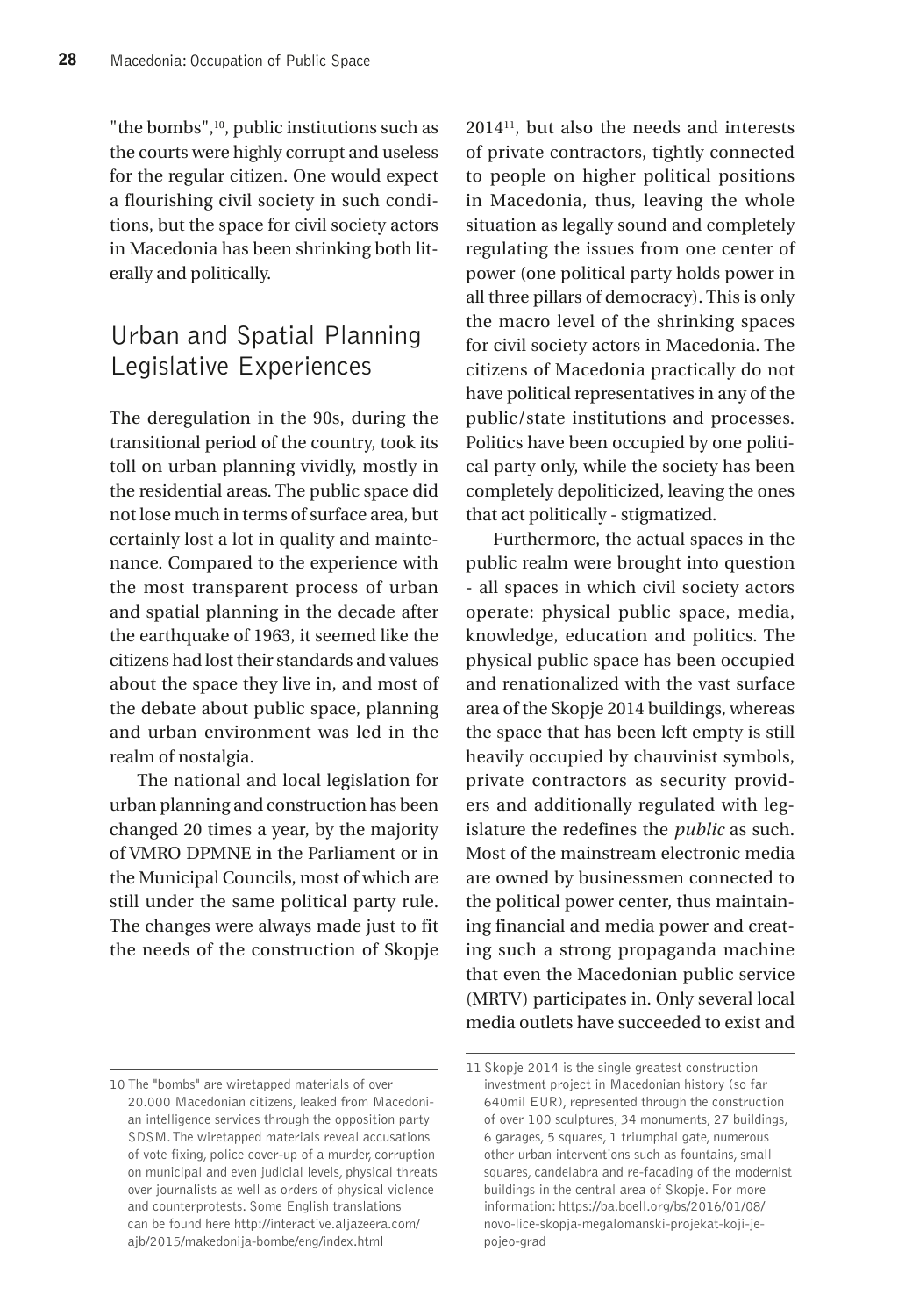cover stories, politics and injustice professionally. VMRO-DPMNE held a political rule by press conferences and TV ads, but also through emulating civil society, institutions, protests - while everything that might have come out of our civil society was repressed, neutralized or substituted.

#### Three Levels of Occupation:

To demonstrate how the main party is exercising control over Macedonian affairs, let us look at the way the party has occupied public space.

#### 1. The narrative of anti-state elements:

Politics itself was occupied and stigmatized by those in power! Soon after any publicly articulated political attitude, individuals and groups were stigmatized as: relatives of opposition party members, foreign mercenaries, antichrists and people who "generally hate and don't wish well upon Macedonia". At one moment back in 2013, the now ex vice-President of the Macedonian Government called an activist choir an "anti-state element" and "a part of the Slovenian scenario to overthrow the Government of this country" (referring to a Slovenian PR company hired by SDSM) simply because it performed in public space. Literally anybody who publicly articulated a political attitude that diverged from the politics of VMRO-DPMNE, were put in a position to defend themselves: from individuals, to whole movements, such as the one against political brutality, which, for many days during the six months of protesting, was headed with a banner stating "We are not a political party".

#### 2. The resources:

Resources are a major parameter in losing this battle, because the opponent to the civil society at the moment is the party-occupied state, having the state budget and institutional resources at its disposal. Such is the example of our limited outreach when communicating the wrongdoings of some local institutions, or even more serious acts. Moreover, even in better conditions, the civil society would not have access to mainstream education, culture and TV production, currently being flooded by skewed<sup>12</sup> historical and other scientific information, hetero-centric and ethno-centric "knowledge", as well as a representation of Skopje 2014 as cultural heritage. All of the civil society's brochures, studies, informal educational courses and multi-media projects, cannot compete with the almost industrial-like production of knowledge through all media possible, at the disposal of publicly subsidized, profit-oriented private contractors who suit the needs of the public bids, not public interest.

#### 3. Micro-occupations:

Even the private space of the activists, civil society members and simply active citizens has been shrinking in the past decade. Ad hominem attacks in the media have stopped, or at least tamed, many outspoken individuals. It has prevented many others from even speaking out. Even citizens that would draw attention to certain topics in the public space were slandered, their faces circled in red color and some

<sup>12</sup> For example: several historical figures notorious for brutal murders of their political opponents are being rehabilitated through monuments and a new narrative in the "Museum of the Macedonian Struggle and the Victims of the Communist Regime". The museum itself, features a completely distorted version of Macedonian history during Yugoslavia.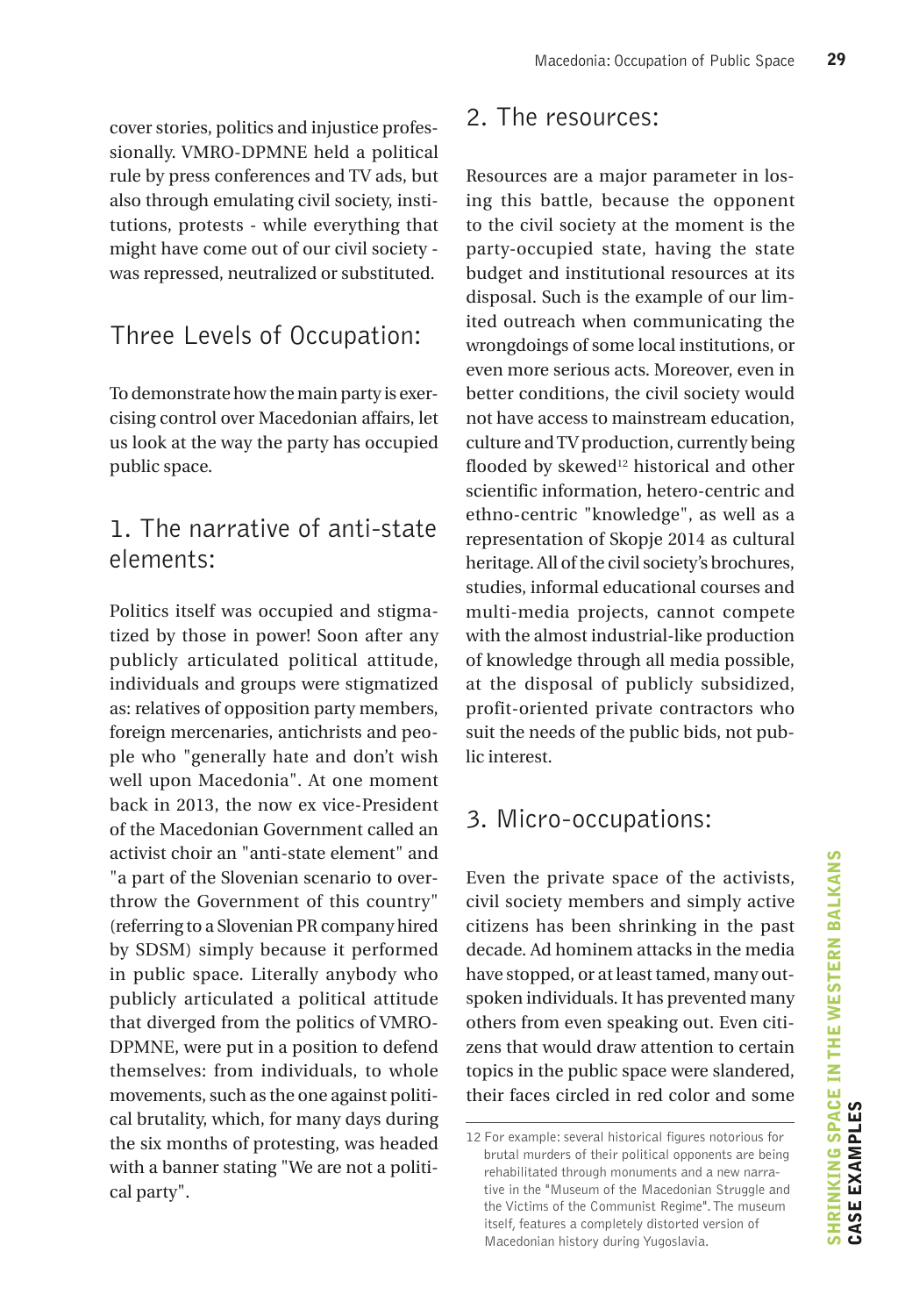part of their privacy exposed. Some lost their jobs, some did not get the promotion they were legally eligible for - mostly people that worked in public (state or local) institutions or international organizations in communication with the Macedonian public institutions. Others' cars were damaged or robbed, they were offended or yelled at in the street, even followed, or their houses were raided.

The general occupation of the state and the legal system, the media and the physical space, combined with the stated methods of personal pressures, sent a strong message that civil society actors and their opinions were not welcome, not only in the realm of the public, but in the country of Macedonia (due to the fact that all criticism is deemed "anti-Macedonian"). This is not a state of shrinking, but rather a complete loss of space for civil society.

#### The Way Out

The shrinking of the space is the result of a long-term strategy implemented by any political party in power in Macedonia in modern history, but more so in the past ten years under the rule of VMRO-DPMNE. Literally all communication channels with the citizens have been destroyed or occupied with false information and slander, leaving the civil society stigmatized and trapped, thus having to liberate or create new spaces.

One of the first things that the biggest opposition party SDSM has done in public interest was to release the mentioned wiretapped materials. Macedonian citizens finally received evidence, confirmation to everything they had suspected or discovered, and tried to raise awareness for and prevent. Although the method of publication can be problematized, it was a situation which simultaneously confirmed how strongly the regime of VMRO-DPMNE had installed itself into every pore of the society and mobilized citizens to reclaim what has been occupied and penetrate public space in all its forms, which has for such a long time been a place they have been evicted from.

Many of the actors in the fragmented civil society had to change their strategies or even reduce them to tactical work, since the general political environment does not allow for any long-term planning or institutional processes that might expand longer than a project cycle. Nevertheless, new partnerships and coalitions have been created, based on the common understanding that democracy needs to be re-thought.



Colorful revolution as of June 17, 2016

#### How to Reprogram a Country

There are several lines of development worth following, as they can potentially play a very constructive role in the essential political reprogramming of the country, thus leaving space and a possibility for the reprogramming, reclaiming or reconstruction of the space for civil society actors and citizens:

1. Various forms of commoning have appeared during the last years of protesting and demonstrating discontent with the current political situation in Macedonia - from a protest choir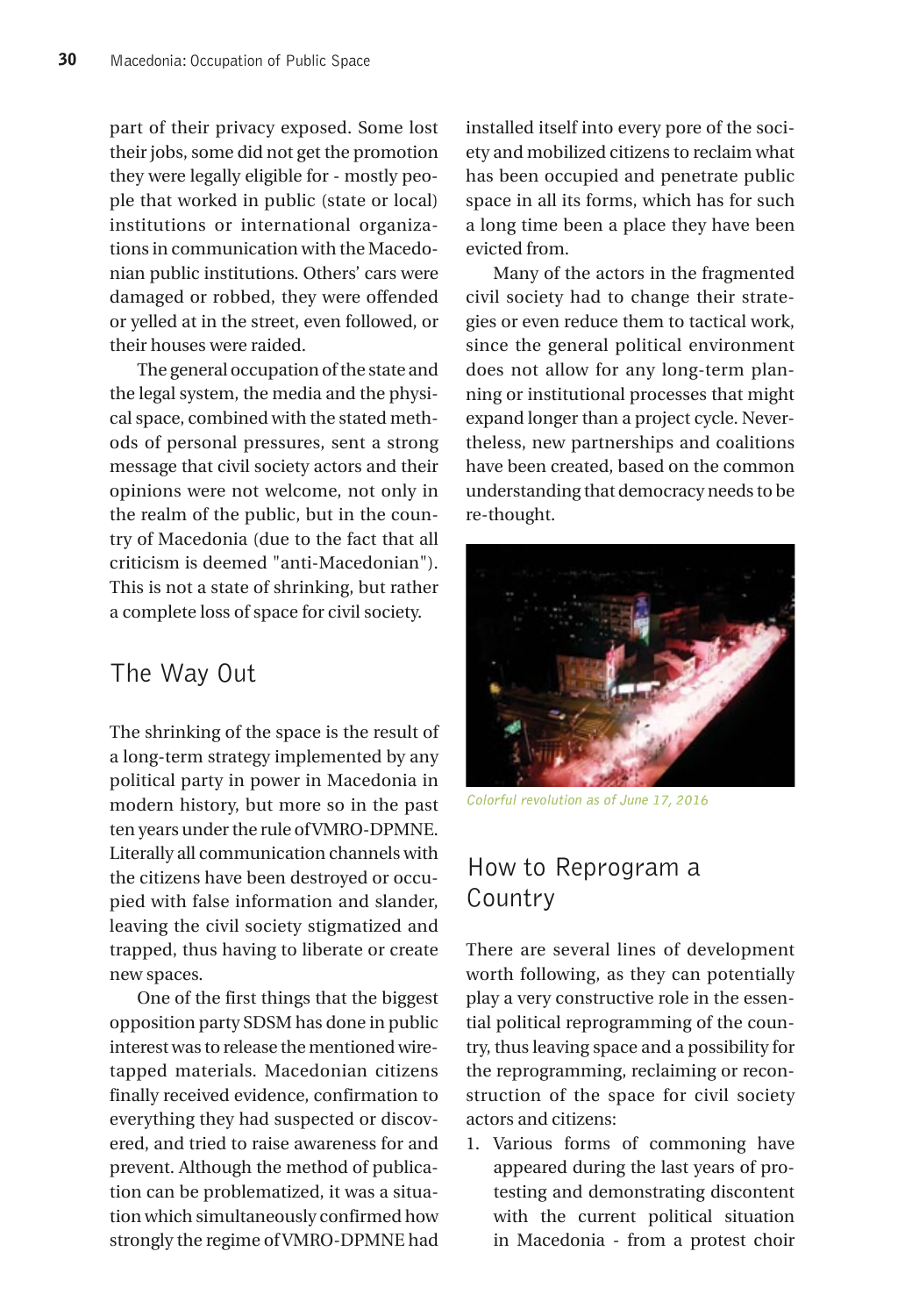whose existence was completely rooted in management according to the  $commons'$  principles<sup>13</sup>, to university campus occupations maintained by participants and supporters, and the use/maintenance of public space for the need of the movement against police brutality, also showing strong affiliation to the commons' principles. Awareness about self-regulation (of space, time, other resources, methodology, decision making) has risen and is finally exiting the realm of having to be represented or mediated by an entity (public institution, legal regulative or private capital).

- 2. Culmination of the debate and restructuring of *the left*, represented through its civil society organizations, individuals, recently formed political parties (such as the one founded in November 2015, officially named Left $14$ ) and other formal and informal representatives of their personally interpreted *leftism*  (none of those most notable political actors representing the left have been on policy or decision-making positions yet). The debate has contributed not only to a reorganization instead of fragmentation of the left, but also to its repositioning in relation to all political stakeholders in Macedonia, as well as the obviously flawed political system. The civil society organizations and other individuals and formations that were interested in doing so, are largely present in the public realm where the political crisis in Macedonia is commented, discussed, assessed and even negotiated.
- 13 Fair access, fair use and sustainability.



3. Citizens have been encouraged and empowered by the number of people present on the streets for a while now, but also due to the various forms of empowerment civil society organizations have offered through their projects and programs. The citizens of Skopje are much more sensitized about urban planning and urban environment issues, but also very familiar with the institutional procedures and policy decisions that created the situation, thus much more prepared to organize, volunteer, publicly act and confront local governance. There has been a chain-reaction of local neighbourhoods in Skopje organizing themselves and articulating strong messages and activities showing discontent with local urban policies, but also an understanding of how those local policies are related to the power center currently holding Macedonia hostage.



Citizens at the most recent March for greener Karposh

4. Moving the debate about Skopje 2014 from the realm of assessment and criticism, to anticipating possible so-

<sup>14</sup> For further information, follow the party's official website at: http://levica.mk/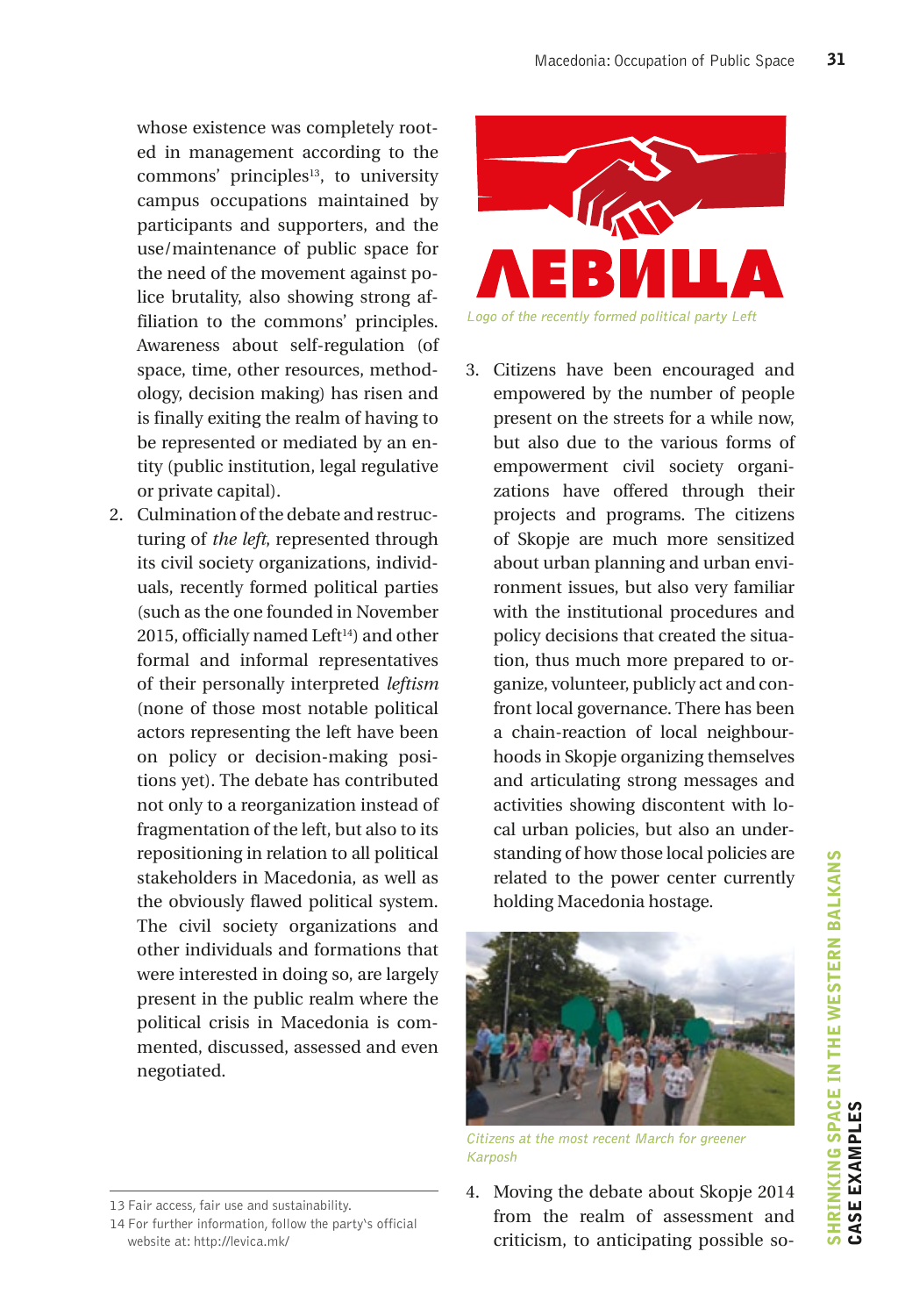lutions to the caused urban chaos, urban environment destruction and costly low-quality structures on seismically risky grounds was only possible through the catharsis of the *colorful revolution*. The imposed marble whiteness, as the representation of the strictness that came out as a meaning from the promotion of the project itself, was penetrated with paint, thus representing the referendum about Skopje 2014 the citizens were denied. Experts and citizens are more outspoken, creating conditions for a comprehensive dialogue and understanding the wrongdoing by further participation in the project. In that manner, the Macedonian Architects' Association has already successfully boycotted a public call for further reconstruction of the façade of a historical building in the center. The major discontent with the project is finally publicly articulated, bringing into focus that if the regime falls - its monumental representation Skopje 2014 must fall.

5. This is a test for all active political stakeholders which even consider a future in politics. Such is the case of the ongoing debate about the leader of the opposition Zoran Zaev and his role in the emancipation process. The dilemma is, of course, between his personal interest and ethical values as motives to do what he has been doing since the release of the first wire-tapped material *bomb.* His name is at stake the most, but the general positioning of SDSM in the "process of negotiation" and what they stand for - elections or real reform. This, certainly, is a very interesting aspect of all political actors claiming a potential part in the next political order of the Republic of Macedonia.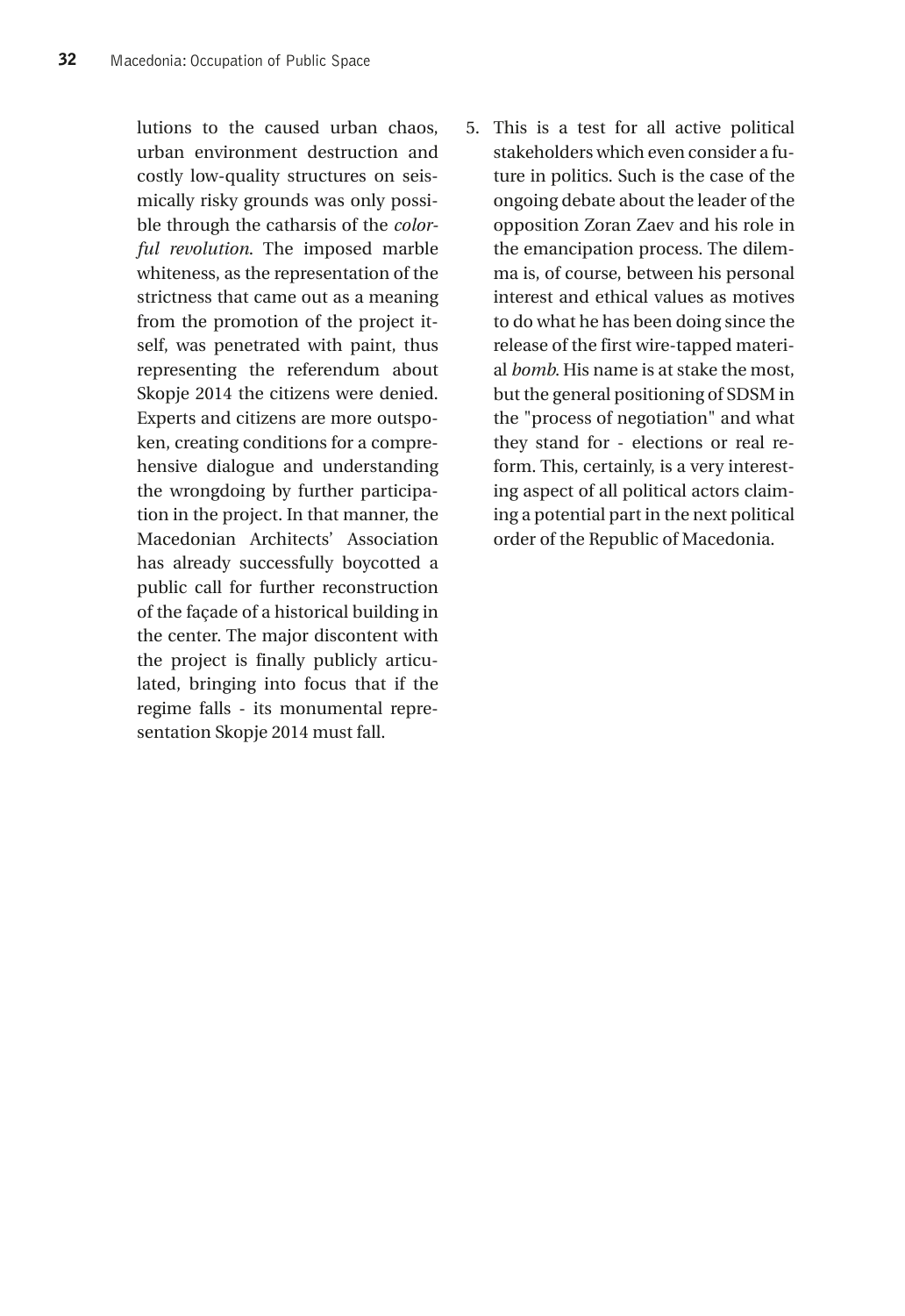# Serbia: Regaining Space

Dobrica Veselinović, Ministry for Space, Belgrade When the editors of this issue asked me (and I am thankful for this) to write a short text dealing with the issue of narrowing the space for civil engagement, I was very busy – and I still am, maybe even busier – with the "crisis" situation in Belgrade that is tightly connected with the issue of this text.

Namely, for the past two months $15$ , civil protests have been taking place in Belgrade, organized by the initiative Ne  $Da(vi)$ mo Beograd<sup>16</sup> regarding the arrogant demolition of several buildings in Hercegovačka Street on election night, by three dozen masked individuals using several unlabelled excavators and construction machines. On this occasion, the attackers tied up the night guards who were in the buildings; they kept people out and took their phones. A month after the incident, one of the abovementioned guards died. Even after many calls, the police did not react. This was ordered by the political leaders, as was subsequently determined in the report of the Protector of Citizens Saša Janković. For the sake of further explanation, it is important to mention that Hercegovačka Street is located in the area planned for the construction of the project "Belgrade on water<sup>17"</sup> which has been stirring up controversy since its beginning, being an obvious example of placing unclear private interest before the public one, but it still constitutes a flagship project for the government both in Belgrade and in Serbia, and is also a trump card of the Serbian Progressive Party.

<sup>15</sup> The text was written in June 2016

<sup>16</sup> More about the initiative "Ne da(vi)mo Beograd" is available at: www.nedavimobeograd.wordpress.com, and www.facebook.com/nedavimobeograd

<sup>17</sup> The official presentation can be found here: https://www.belgradewaterfront.com/en/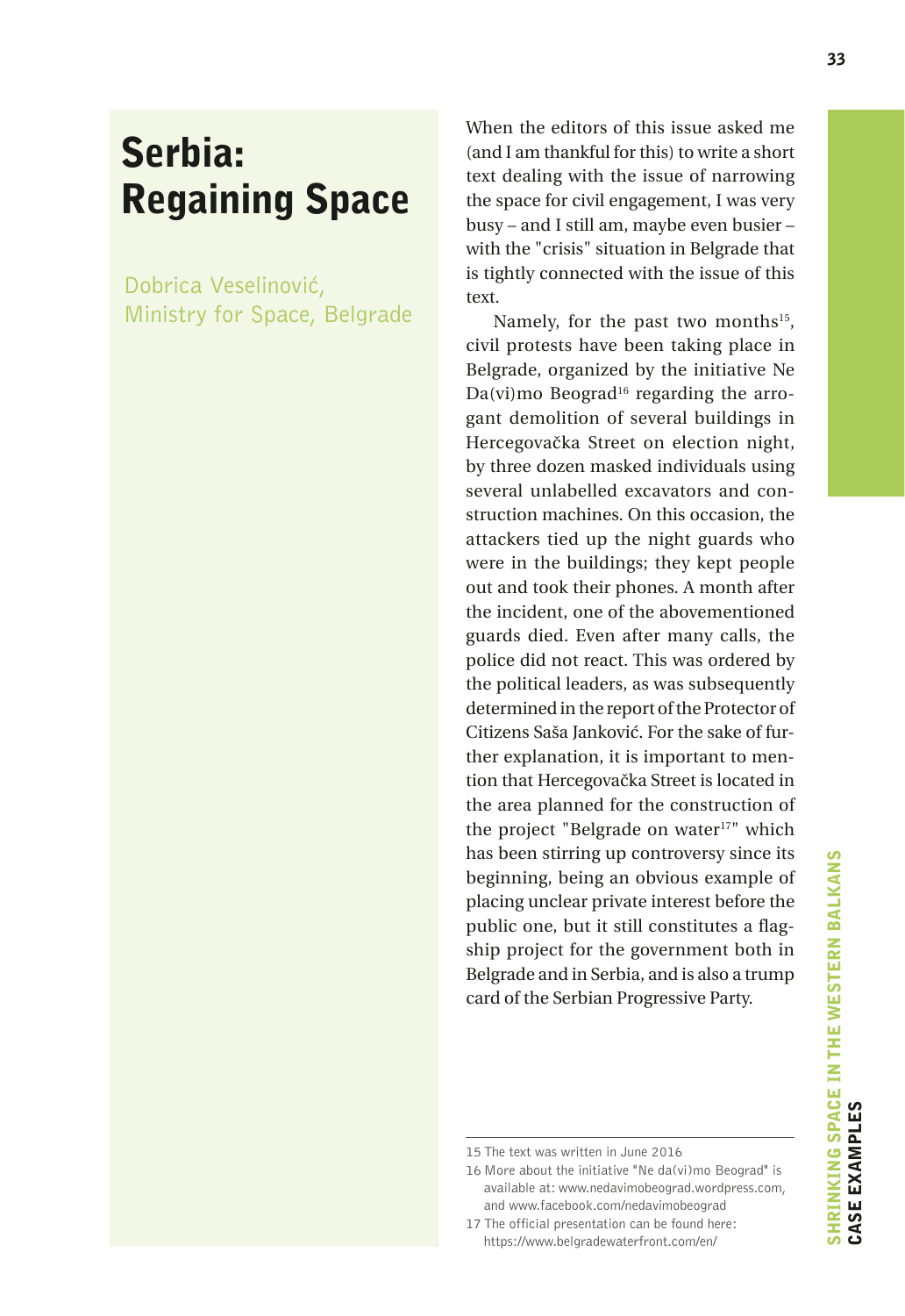

Foto: Marko Rupena, Kamerades

The city and state leaders made efforts to make this case even more serious by denying the mentioned events for days and being absolutely reluctant to understand the increasing number of citizens' requests for taking responsibility. During the first protest, the Initiative presented requests for clear answers instead of covering up and avoiding questions, taking responsibility and the resignation of the following individuals:

- Siniša Mali, Mayor of Belgrade;
- Nikola Nikodijević, the President of the City Assembly of Belgrade;
- Nebojša Stefanović, Minister of Internal Affairs of Serbia;
- Vladimir Rebić, Acting Serbian Police Director;
- Nikola Ristić, Belgrade Municipal Police Chief;

as well as the prosecution of all Hercegovačka Street events participants and all parties issuing instructions in the night between April 24 and 25, 2016.

Besides the protests of the initiative Ne Da(vi)mo Beograd, a lot of attention was given to the protests triggered by the dismissals of staff in Radio Television Vojvodina, organized by the dismissed journalists and citizens gathered under the initiative "Podrži RTV" ("Support RTV")18.

In this moment it is difficult to make projections regarding the development of the protests and the initiatives, as well as of the manner of mobilization and dedication of the people, but optimism and hope that something might be achieved through civil actions are most certainly "the hits of the year" and maybe – even though this might be even more difficult to say – they are an excellent start of a wide civil mobilization and politicization of the civil society in Serbia into a new realistic political option.

On the other hand, the events around this case show us what is most important for this issue. They show a much more serious trend - a trend of reducing the space for democratic actions and organizing in the public sphere.

On this occasion I will try to sum up several regularities seen as an answer of the state apparatus and the governing parties, but I will also offer several directions, primarily tactical and strategic ones, as visions of possible further actions.

# The One who Controls the Media, Also Controls Public Opinion

At the moment, a control of narrative is taking place in Serbia. It is placed in the public space primarily through contents set in the media sphere. In the previous period, Serbian authorities used different ways and means (pressure, privatisation, investments by individuals close to the leading party, etc.) to take control over a number of private and influential media on the one hand and, on the other, it undermined the role of publicly owned media companies. Namely, except for satirical shows, a lack of any kind of critical programme in the mainstream media is obvious – there are no polemic contents. Such conquered and cleansed communi-

<sup>18</sup> More information about the Initiative "Podrži RTV" is available on: https://www.facebook.com/PodrziRTV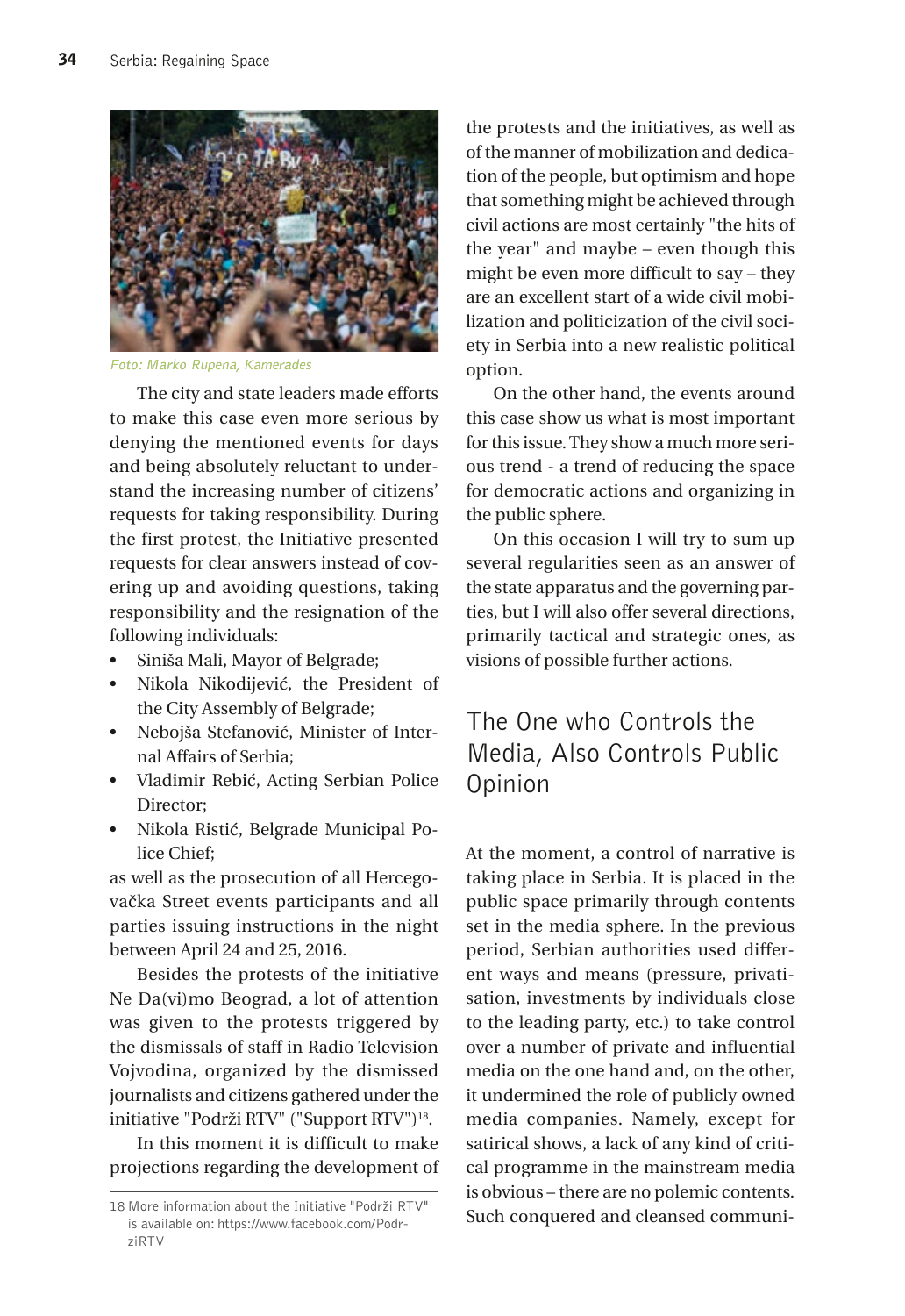cation channels are used for transmitting messages originating in one centre.

This manifests itself unambiguously in emergency press conferences organised by government representatives where only "friendly" media are allowed to ask questions and which then send messages to the public several times a day.

Another element supporting this setup is a wide range of tabloids and weekly magazines that frequently introduce future announcements by publishing information from well-informed sources for days or by stoking the hysteria related to events that upset the public. Some of the most extreme cases are the 2014 floods in Serbia, the crash of the military helicopter carrying a sick baby and the death of seven persons that occurred on this occasion.

Lately, especially during the election campaign, another frontline for shaping public opinion has appeared – a well-organised and one-centre-managed astroturfing campaign. Namely, the aim was to produce a big number of "independent" comments in social media and media portals in order to support the news that favours the government or, by using negative comments and introducing suspicion, to express detachment from the news that is opposite or contrary to what the governing structure wants to convey. A huge number of people are often engaged to try and reshape citizens' opinion t using sophisticated platforms, for which purpose significant assets are invested.

This trend is getting increasingly common on social networks as pages and profiles similar to the ones being fought are made. This way, confusion is used to discredit the opposing party.

# The One who Controls the Public Space, Controls the City

An additional element in the methods of reducing space for civil activism and actions are the repercussions that may be seen in the public space, which is getting increasingly private and in which the citizens are actually losing certain rights. Observing the character of those local and, at the same time, globalised urban changes, on the one hand there is a very clear dominant development of a paradigm that wants to define a new identity of the city, including the processes of regional and global integrations. Actions aimed at establishing a new image that should fit global and market conditions result in redefining the urban physiognomy with the aim of increasing the attractiveness of the city and enabling the participation in global competitions to attract financial capital. In such circumstances, the needs of the local population are usually neglected. On the other hand, due to the collapse and/or the inapplicability of urban policies, which was first seen during the economic and political crash in the nineties, the citizens try to independently solve their own existential needs, to gain individual freedoms and to establish a specific type of a collective in their local community. Such specific manners of city development are labelled the informal development paradigm in urbanism. Even though such practices are often illegal, most of them are aimed at normalizing their own existence.

Responses for such a situation are numerous. In my opinion, they are based around the following three pillars:

**Free public space** – if we start from the idea that a city should be available for everyone and that its citizens should participate and decide on the directions of its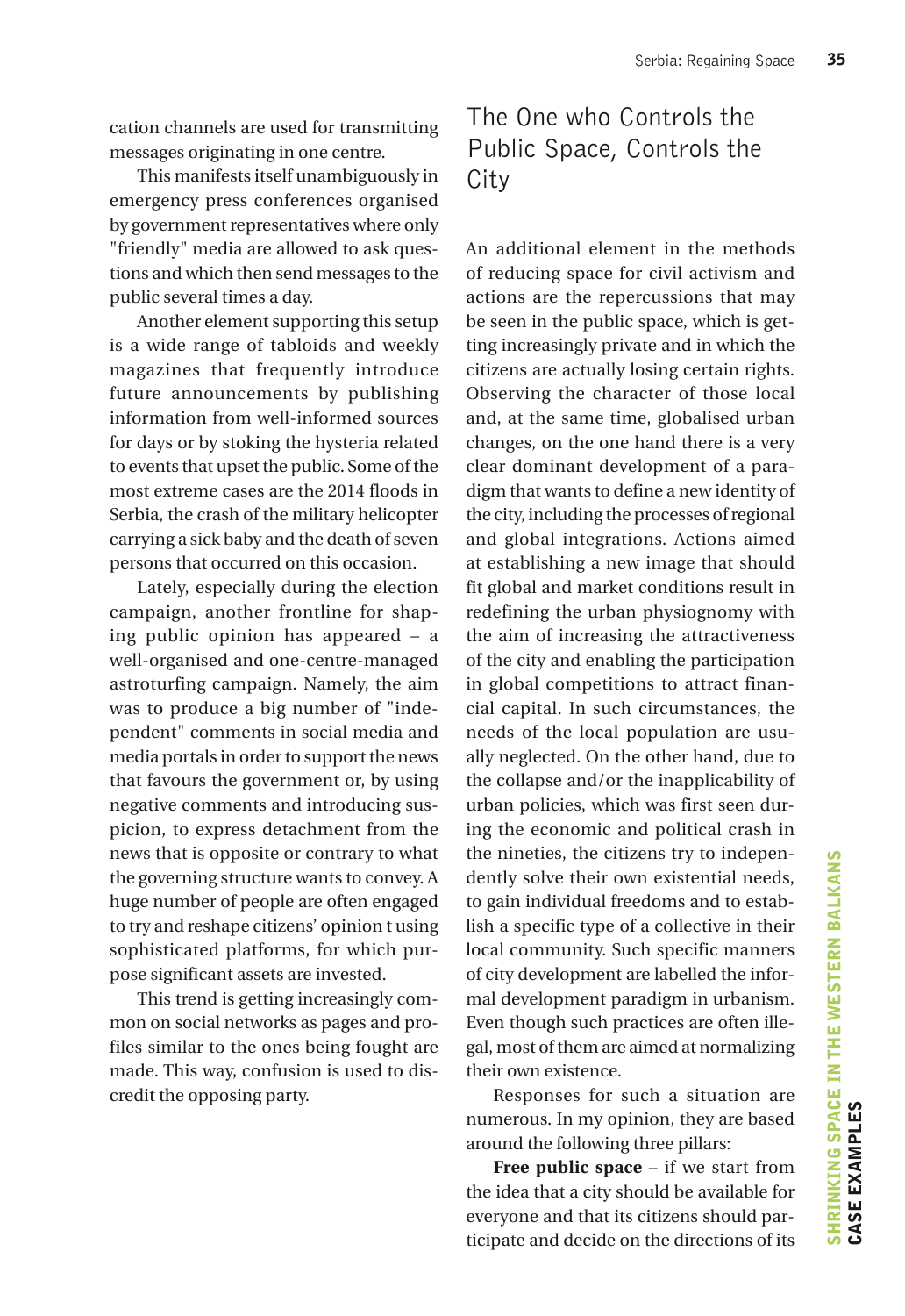development, then public space is one of the most visible arenas for democratic battles.

Public space may indeed become the space for debate and gatherings only if we recapture its management and use. This entails an unambiguous and strong resistance to the commercialisation of the space with different private-public partnerships and violation of the natural environment, care for nurturing and the culture of public space. This request is strategic, it always has to be the top priority and we have to refer back to it again and again.

**Conquering and claiming space for independent expression** – a tactical move for bringing public space back to the public is conquering and establishing niches for testing new management and decisionmaking models. Space conquering may be in the form of advocating for independent space for culture, squatting or community gardens and cooperation for a different economy.

The importance of such a space is the incubation of ideas and conquering the power because each social group that wants power in a society must conquer its own spaces.

**Local communities** - "For the purpose of achieving general, common and everyday needs of a certain local population, the citizens may establish a local community or other forms of local self-government (borough, quarter) in conformity with the law and the statute." This is stated in the law that defines the status of the almost forgotten framework for democratic participation of citizens at the local level in Serbia. If, in the future, we manage to establish new methods and mechanisms for the operation of the existing format, maybe we will succeed in reversing the apathy and inciting more active civic participation in the processes that concern them the most.

In the end, here is a conclusion or food for thought concerning the way we can win.



Foto: Luka Knežević Strika - Inicijativa ne da(vi)mo Beograd

By creating a new ideological framework and connecting different struggles for the public good (education, public space, municipal companies) in one framework which allows establishing alliances within the existing civil society organisations and by uniting with the traditional actors in this field, such as trade unions and through cooperation with informal initiatives and grassroots movements established for the purpose of protecting certain good.

A possible tactic might be establishing a matrix and a platform for the cooperation between organisations in the field of media and investigative journalists – classical activists groups – and organisations that deal with legal protection which would result in a continued and comprehensive analysis of cases and reveal all the anomalies of our societies.

All this is possible only if we confront "business as usual" in all aspects of our life and if question the organisation models, human relations and power relations that surround us.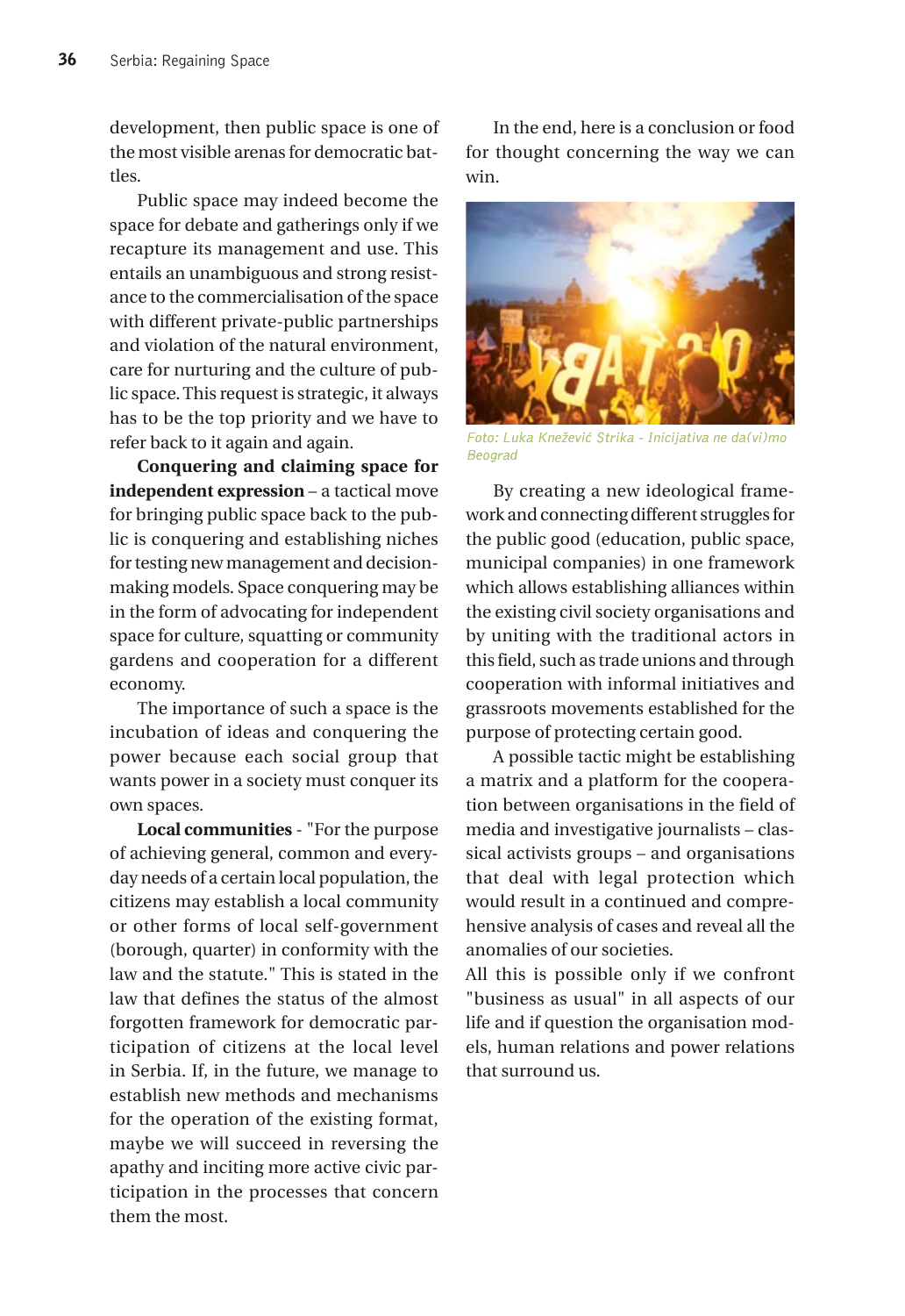# For the Locals Unwanted, for the International Community a "Necessary Evil"

On the Position of Civil Society **Organisations** in Bosnia and Herzegovina

Saša Gavrić, Sarajevo Open Centre, Sarajevo

# **The European Union Provides only Declarative Support**

Compared to relations several years ago, one must admit that the behaviour of European Union (EU) representatives has changed. While several years ago it was unthinkable that an EU representative would even meet with representatives of civil society and listen to them, today things look a little bit different. Even high level protagonists like High Representative Federica Mogherini and Commissioner for Neighbourhood Policy and Enlargement Negotiations Johannes Hahn hold regular meetings with civil society organisations during their visits, having a dialogue even with those who should critically present the everyday life and thus the political reality of Bosnia and Herzegovina (BiH).

A different relation toward civil society was also seen during the structural dialogue for the justice sector, a special mechanism which was established to appease the President of the BiH entity Republika Srpska (RS), Mr. Milorad Dodik. In 2014 civil society members were invited to actively take part in one of the meetings of this forum.

However, these moments of opening and dialogue still remain an exception. The negotiations and the process of adoption of the so-called Reform Agenda have also shown this. During this process there were no representatives of civil society in the wider sense at all. No trade unions, human rights organizations and professional associations were included, although it was announced they would be. Not only civil society was excluded from this process, but also the state and entity parliaments as the final decision makers. The exclusion of civil society is also visible in the process of development and adoption of some key laws for the citizens of BiH.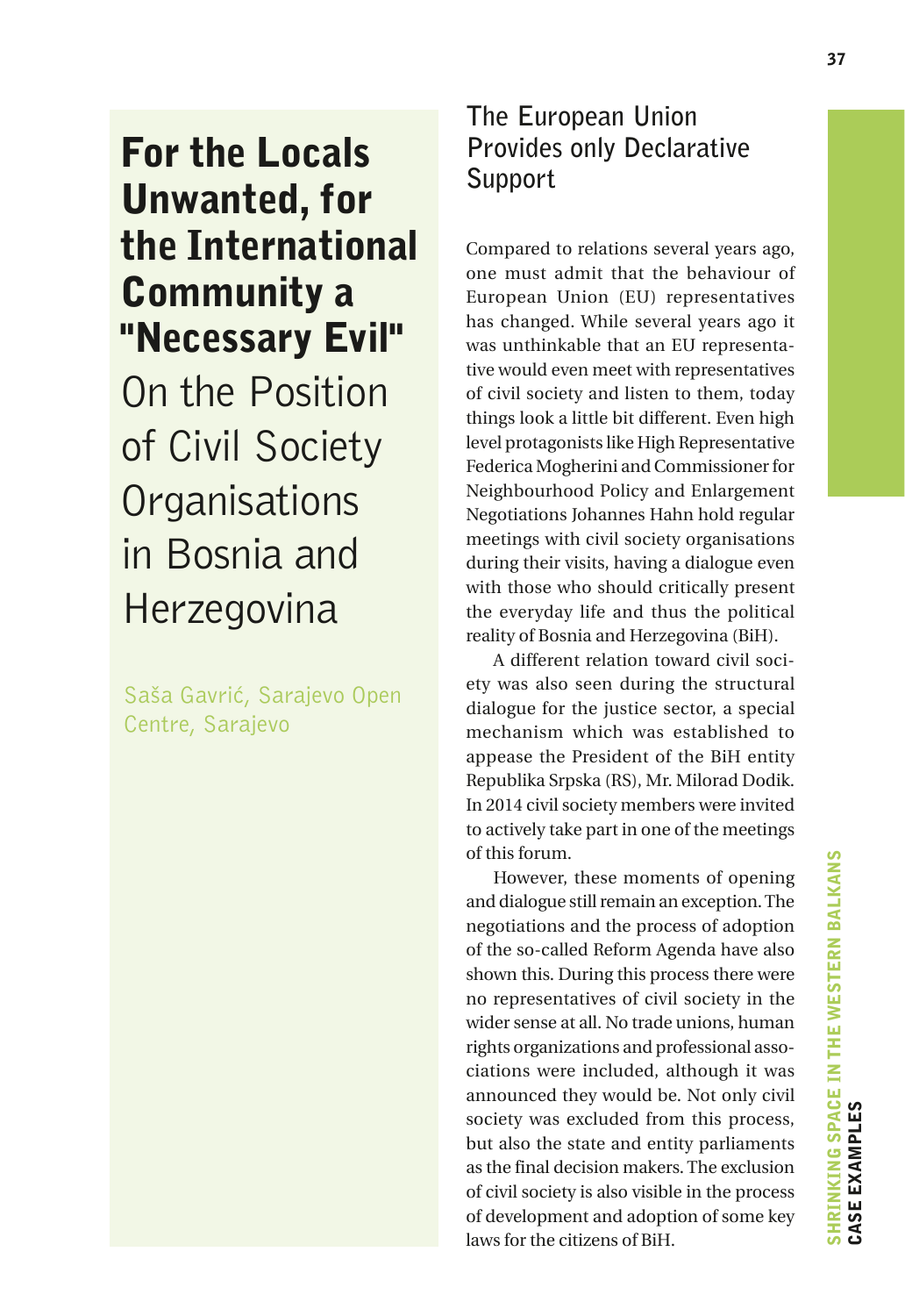This relation of EU stakeholders towards civil society arises from the specific relations which institutions and EU officials maintain with BiH political leaders. The EU and its member states play an active role in BiH; this is why they have often resorted to "Special Arrangements" to solve problems in BiH. The Structural Dialogue for the justice sector or the Butmir process are only some of them. All these special arrangements which we would never see in case of some other potential EU membership candidates, and which are focused on incapable, corrupt and manipulative political leaders in BiH, have two main characteristics: besides the fact that all these attempts to solve the "Bosnian problem" resulted in a collapse and total failure, they were all organized in almost complete secrecy and without the participation of civil society.

Civil society can impose itself as a stakeholder and partner, only by extraordinary and special effort and participation in the political arena, and not because its participation is of interest to Bosnian institutions or EU protagonists.

Considering the fact that the process of EU integration of BiH has been developing in an atypical way, the position of civil society itself within this process is unusual and different in comparison to other states. It will be interesting to see which position the civil society will take once BiH gains a candidate status and if the EU at least then would consider it a partner and not an "unconstructive" stakeholder, as an employee of the Delegation of the EU to BiH in Sarajevo once in a private conversation called human rights organisations.

# **Political Parties and Institutions do not Want a Strong and Developed Civil Society**

For civil society to be able to act, at least *two basic assumptions* need to be fulfilled.

*The first one* regards the relation the domestic government has towards civil society organisations. Political parties, institutions and individuals within governing structures must start to look at civil society as a social capital and potential, as a partner and not as a foreign agent or "necessary evil" imposed by the European Union and other international protagonists, as it is still the case.

*The second* assumption is of systematic nature. Civil society organisations are not able to act if they lack a supportive environment for their activities. The state and its entities must a) define a mid-term and long-term vision of (e.g. by adopting and implementing a national civil society development strategy) what kind of civil society they want to have, b) appoint personnel (e.g. by establishing a Civil Society Office on state and entity level) whose responsibility would be to deal with these issues, and c) provide real and not only declarative support to civil society organisations' work (e.g. by establishing national foundations for the development of civil society).

(Political) Will for this kind of changes in BiH still does not exist. This has been confirmed by the fact that, in spring 2017, it will be ten years since Nikola Špirić, at the time Chairman of the Council of Ministers of BiH and a representative of a civil society organisations coalition, led by the Centre for Civil Society Promotion from Sarajevo, signed a Cooperation Agreement between the Council of Ministers of BiH and the NGO sector in BiH. Despite the persistence of civil society organizations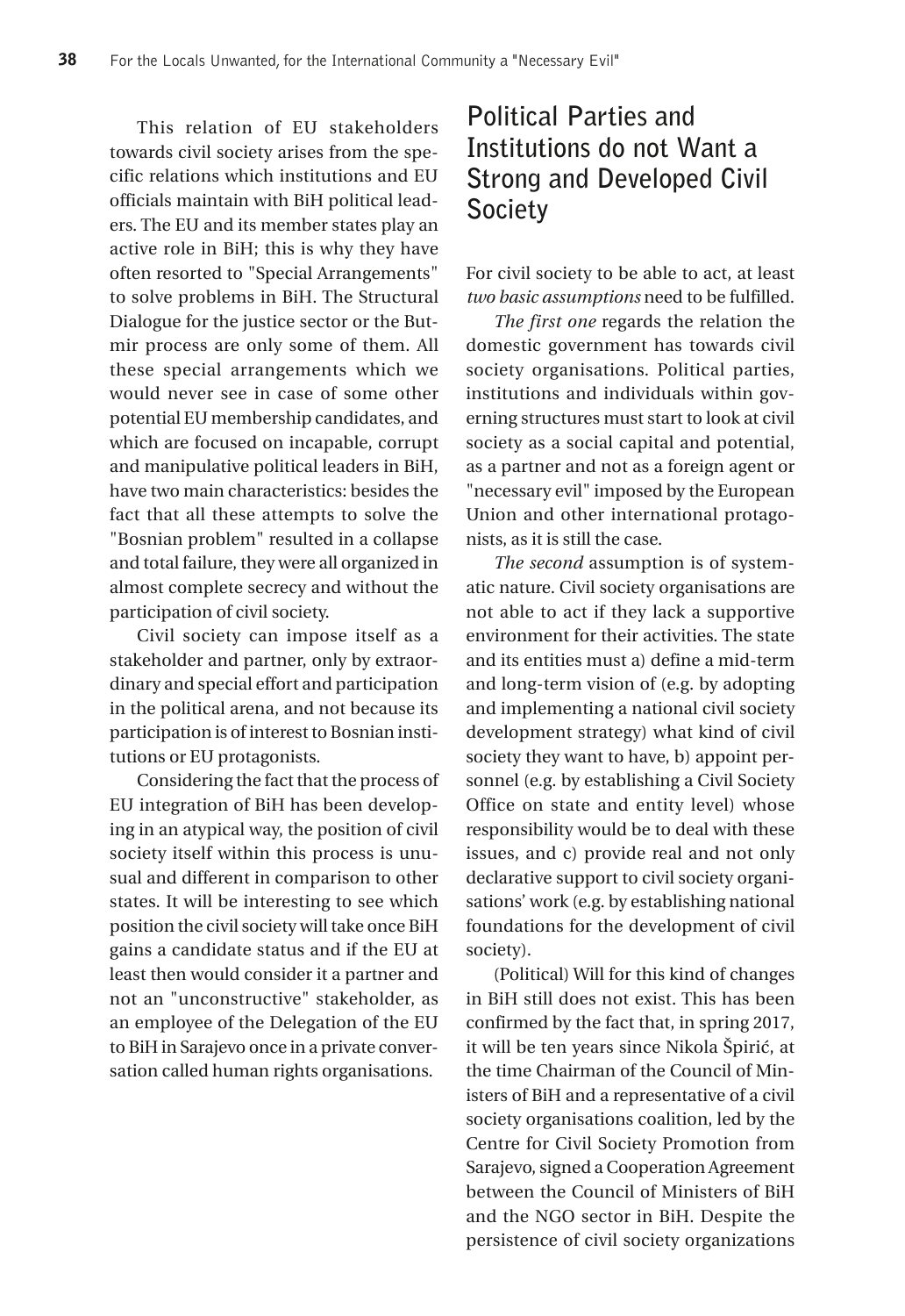and their coalitions, this agreement hasn't been implemented to this day.

The authorities do not want an active, critical and independent civil society. With their passivity, administrative inactivity and silence, they contribute to the status quo. Furthermore, instead of developing a framework that would foster civil society to act, in the past few years, there have been activities aiming at hindering civil society's work. Whilst in the entity of the RS, organisations which were critical towards the corruptive and non-transparent government, were put on a "traitor list", in the entity Federation of BiH in 2013 and 2014, there were attempts to change the law which regulates the process of the establishment and work of associations and foundations, as two basic legal forms of registering a civil society organisation. Through these changes, executive powers would have the right to abolish an association or foundation without appeal.

The worst attempt of disciplining civil society organisations was the Draft Law developed by the RS government, which was in parliamentary procedure in 2015, with the aim to "enable the transparency of not-for-profit oriented organisations". Modelled on "foreign agent" laws from the Russian Federation, this law anticipated a rigid control and targeting of all those who receive donor funds outside the RS, whilst organisations which receive funds from RS would be spared. This law was withdrawn merely due to civil society organisations' efforts.

# **Examples from Everyday Work**

Without wanting to shift responsibility for the current situation over to civil society organisations themselves arguing that they have to be more persistent and capable – an argument that we often hear as

an excuse from the authorities – we want to emphasise some good examples from everyday work that show that changes and partnership with the authorities is possible:

# Initiative for Monitoring the European Integration of BiH19

Understanding the importance and potential of the EU integration process for the development of human rights in BiH, a coalition of civil society organisations was established in 2012 with the aim to include civil society in the EU integration process and influence policy development. From that moment until today, a small coalition developed into a network of 30 organisations which actively monitor changes in terms of the so-called political criteria for integration. Since 2013, an alternative progress report is being published which represents the view and perception of the civil society on the rule of law and human and minority rights in BiH. We are convinced that many questions wouldn't have been even mentioned in official progress reports had they not been opened and argued in the alternative progress report of this Initiative. Initiative members have imposed themselves as a critical stakeholder during legislation development. The best example is the development of the new Law on Ombudsman for Human Rights in BiH and changes and amendments to the Law on Prohibition of Discrimination in BiH. Through the development and promotion of the amendments and the whole model of the Law on Ombudsman for Human Rights and regular communication with the Ministry of Human Rights and Refu-

<sup>19</sup> More information is available on the website www.eu-monitoring.ba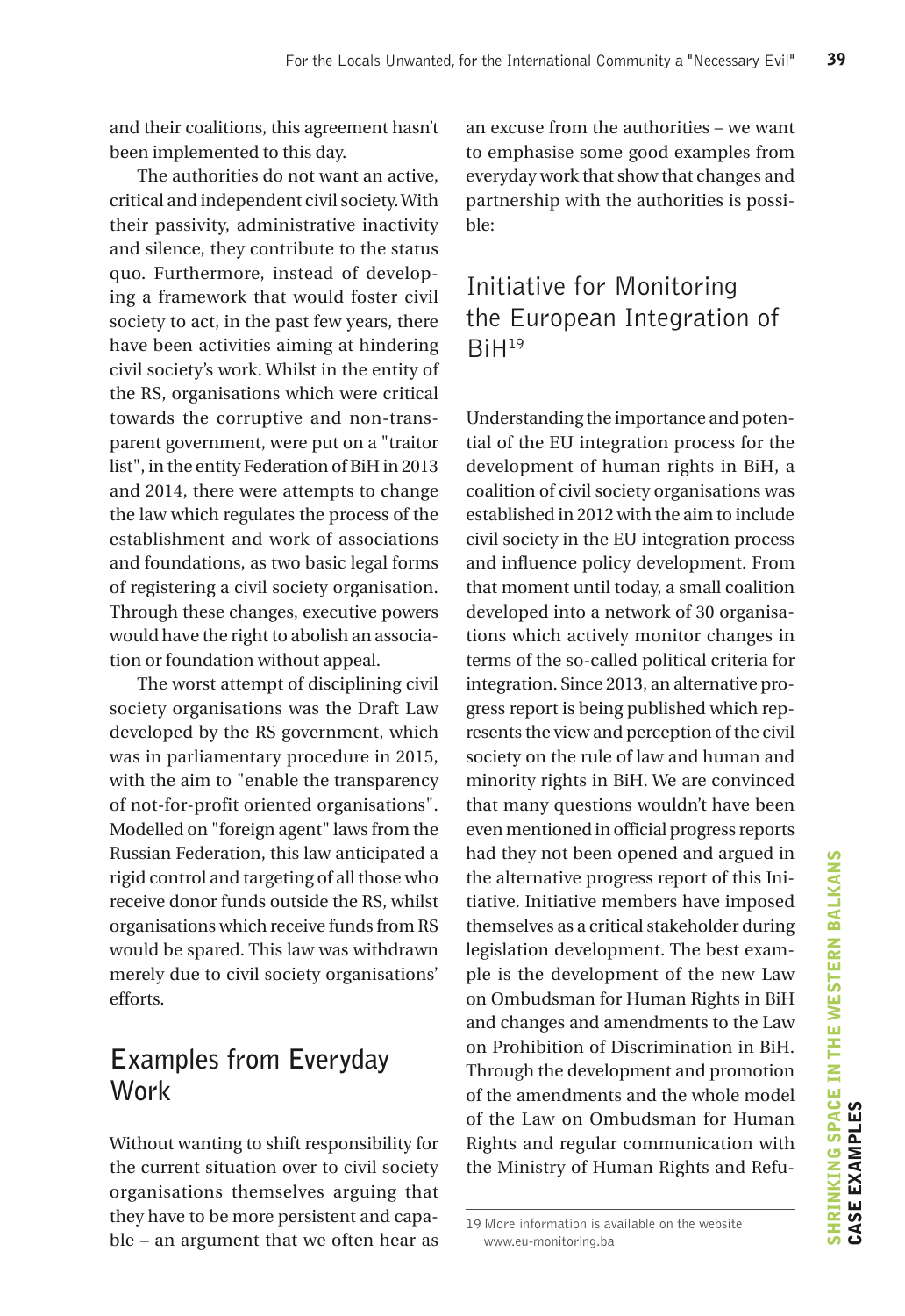gees, representatives of the Initiative are involved in the development process and further consultations. Coalition activities accompanied by expertise can be the right way to approach self-contained institutions.

## Involvement of LGBT Persons in Operational Plans of Entity Governments

Although the rights of lesbian, gay, bisexual, transgender and intersex (LGBTI) persons are institutionally ignored by authorities on state and entity level, some substantial changes occurred in 2015. The Sarajevo Open Centre (SOC), as an organisation with substantial coverage of LGBTI themes in its work, has succeeded to impose itself as partner to the Gender Centres on entity level and to the Agency of Gender Equality of BiH. Through a holistic approach, data gathering, and documenting cases of violation of human rights of LGBTI persons, research, report development and public policy, as well as legal recommendation development, the organisation has successfully made a mark as partner and is, as such, accepted by institutional mechanisms for gender equality. As a result of this cooperation, Annual Action Plans of the RS and Federation of BiH governments for gender equality improvement in 2016 contain measures proposed by SOC. These measures will be implemented in partnership between this organisation and government institutions for gender equality. We emphasise these measures because this happens for the first time in the history of BiH that the country has LGBTI-inclusive public policies. This is important particularly because LGBTI rights were completely excluded from BiH authorities' activities, due to social distance and institutional ignorance.

# Civil Society Organisations in Ministries' Working Groups

With the appointment of Semiha Borovac for Minister of Human Rights and Refugees of BiH, we finally got a person who is interested in making changes. Due to good cooperation with civil society organisations during 2015, this Ministry decided to expand the cooperation. In addition to periodical invitations to intersectoral working group meetings and consultations, this time, the Ministry decided to involve civil society representatives into working groups for the development of the Human Rights Strategy and Anti-Discrimination Strategy. SOC has been invited to participate in three working groups due to its expertise in the area of public policy, discrimination and combating hate crimes. SOC will have a chance to directly affect strategies' and laws' contents, but also to have regular consultations with other civil society organisations. This example shows that cooperation with civil society organisations is possible and, in particular with specialised organisations, if the authorities see their interest in that cooperation.

### **Recommendations**

If we want to create change, we have to act on two levels:

The first one is the institutional level which demands long-term action, but can also result in long-term changes. BiH and its different levels of government have to create a framework for civil society development. In addition to adopting a Strategy for Civil Society Development, which would define all measures which have to be taken, it is necessary to establish office(s) for civil society cooperation and allocate funds for their work. More precisely, one must admit that at this moment, there is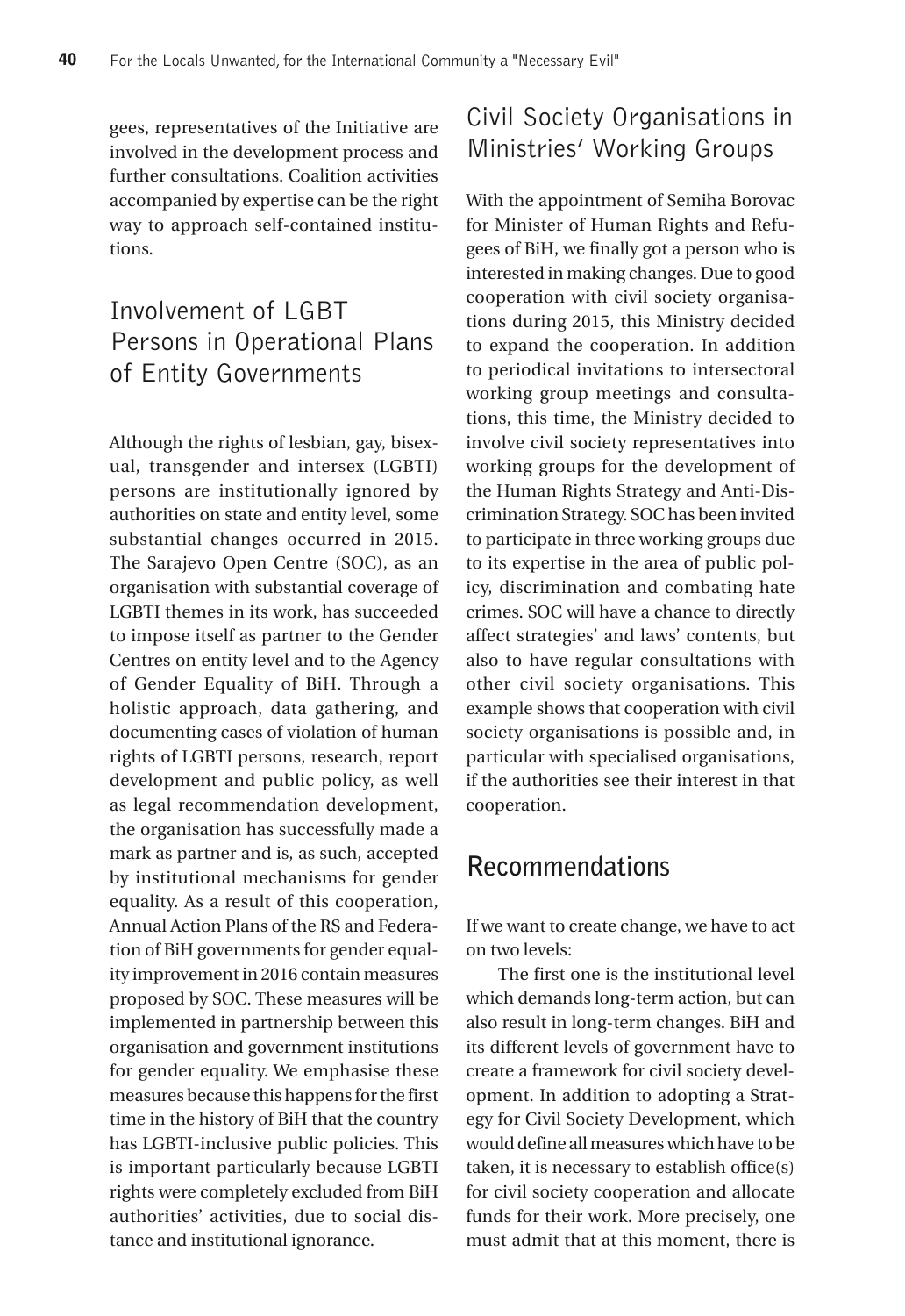a significant imbalance in financing civil society organisations. Whilst religious communities, sports associations and war veteran organisations, as research indicates<sup>20</sup>, get more than 100 million BAM per year, organisations dealing with democratisation, government transparency and human and minority rights barely exist for the state. This problem can be solved by e.g. establishing a National Foundation for Civil Society Development.

The second level of action is of shortterm nature and is more in the hands of civil society organisations themselves. As long as there is no institutional framework, civil society organisations have to show more interest and commitment and they have to use the EU integration process to work on concrete issues that are of interest for the citizens of BiH. Civil society organisations have to focus their work primarily on the relevant governments and parliaments. With this approach, these bodies will become our natural allies and interlocutors. Despite rejection, we cannot give up. Change will not come by itself, but rather by active involvement and action.

<sup>20</sup> Inicijativa za bolju i humaniju inkluziju (IBHI), Zašto je NVO potencijal neiskorišten? (2012), <http://www.mreza-mira.net/wp-content/uploads/ IBHI\_Zasto-je-NVO-potencijal-neiskoristen.pdf>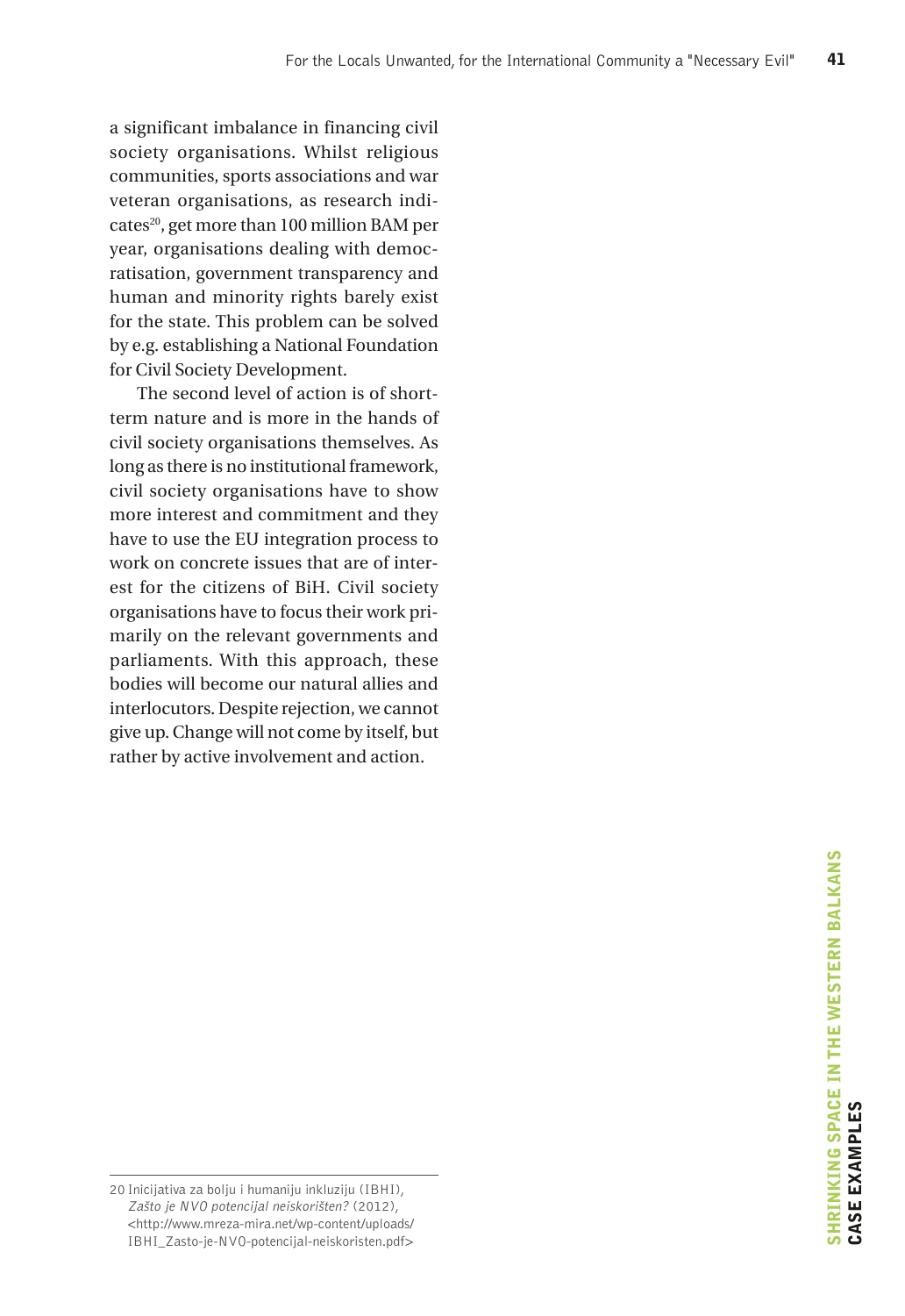# Public Space Belongs to Us

Dražana Lepir, Oštra Nula, Banja Luka I recently read a tweet: "Civil rights are not inherited. Every generation has to start from the beginning". Honestly, as much as such a thought is based on the fight for our rights, personally, I cannot accept that restrictions imposed by institutions must be of this intensity.

Citizens Association "Oštra nula"21 was established in December 2009. We started as an informal group, but due to bureaucratic obstacles, we decided to formally register an organisation in October 2010. A combination of youth enthusiasm and dissatisfaction was the trigger for us to gather and demonstrate through public actions that we do not accept the corruption, nepotism, arrogance and discrimination that those of us who are not in familial-political relations to the governing political establishment are exposed to.

At the beginning, our activities were mainly street performances and debates that we financed ourselves. We had support from our friends from other nongovernmental organisations. The distinct nature of our activities attracted significant media attention.

I would like to mention that, although we didn't have experience and knowledge in terms of legal and bureaucratic issues, we always followed the rules and gave our best to coordinate our activities with legal regulations. But, as we became increasingly present in the media due to our activities, we started receiving misdemeanour tickets and the city authorities refused to issue a permission to use public areas. The propaganda of media influenced by the Republika Srpska (RS) regime was aimed at discrediting our work and similar activities.

Our biggest problems started in February 2011 when we organized protests in Banja Luka with an informal group, "Glas naroda"22. The reason for these protests

<sup>21</sup> Oštra Nula literaly means Sharp Zero 22 Glas Naroda – People's Voice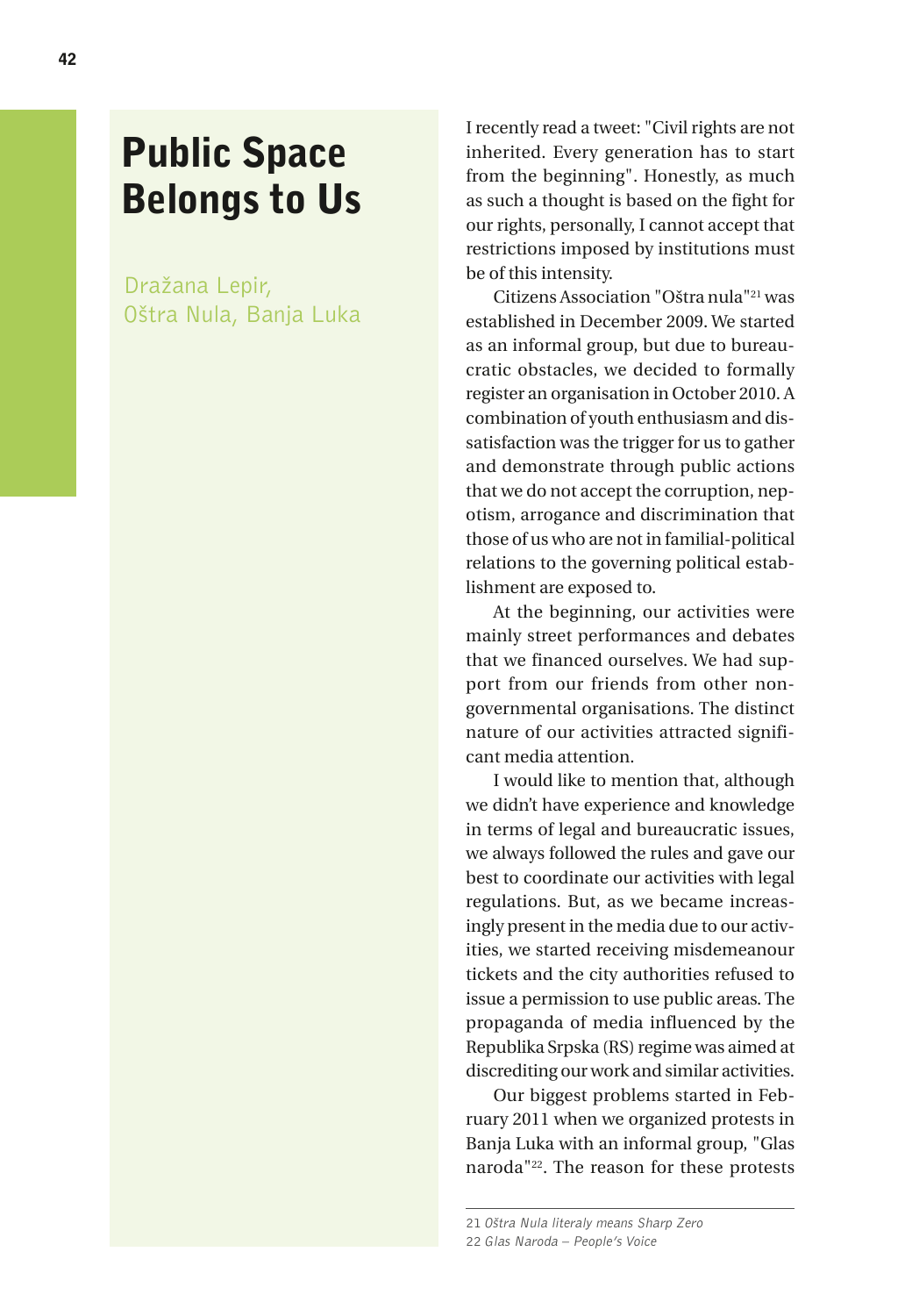was the statement of Milorad Dodik, who was Prime Minister of the RS at the time, that "they will abolish veteran's subsidies if war veterans get on the street" but also the bad social and economic situation of our citizens. These were the first spontaneous protests in Banja Luka that gathered about 3000 citizens and were organized through social media. These protests were very important because they showed that people were unsatisfied in the RS. At that time, the policy led by Milorad Dodik focused on brainwashing, stating that the RS is more progressive than other parts of Bosnia and Herzegovina (BiH) and how everybody wants the RS to disappear. Soon, we organized second protests when we also experienced mighty authority propaganda which until today is governed by fear and terror when it comes to freedom of speech and expression. On the day of these second protests, SRNA (the RS News Agency) published an article in which they used parts of our statements from other articles and out of context with the aim of discrediting us as people who live in Banja Luka. They called us traitors, anti-Serbs, promoters of Sarajevo's war story and so on. They also used our cooperation with organisations from the Federation of BiH as a final proof that we are against the RS. Considering the fact that we don't have independent media, this kind of media spin and propaganda is still one of the most powerful weapons of the governing structures in the RS.

### Restrictions of Public Space

I would also like to state something about the legal mechanisms available to us because it is important to say that city administration regulations are not the same in each municipality in the RS. I will now emphasize regulations which are valid for Banja Luka. As we started street actions and, in general, decided to organize most of our activities in public space, the first restriction we faced was that, as physical persons, we could not obtain a permission to use public space. Until we registered, other legal persons would apply for permission for our actions. On the other hand, the application does not provide an option to sign up for street actions or performances, i.e. our laws do not recognise this kind of activism. The result of this setup is that we never know for sure if we will get the permission or not. This mainly depends on internal decisions of city administration officers. The second thing important to emphasize is that protests can be announced by a physical person at the Centre for Public Security at least 24 hours in advance. If nobody from the Ministry of Interior calls you until the day of the protests, it is considered that you have a permission to hold protests.

Since 2008, protests in front of public institutions are forbidden in the RS, or rather, it is allowed, but in a distance of not less than 50 meters. If one decides to organize a protest which involves moving, one has to consider this decision during the planning of the route. In addition, the problem is whether one would even be able to protest on the move. We mostly witness prohibition of protests if their organizers do not find some other solutions, such as adjusting the protest route or accepting the authorities' proposal to move the protest outside of city centre and other similar workarounds. This worked for a while in the case of Picin Park, where there was no formal organizer of the protest, no leader to address and the protests were organized through Facebook, until the police just started blocking entire streets, or denying protests in a certain location.

In Banja Luka it is allowed to gather in public on two locations determined by the City administration: Krajina Square (Trg Krajine) and Dr. Mladen Stojanović Park. At the same time, if one wants to submit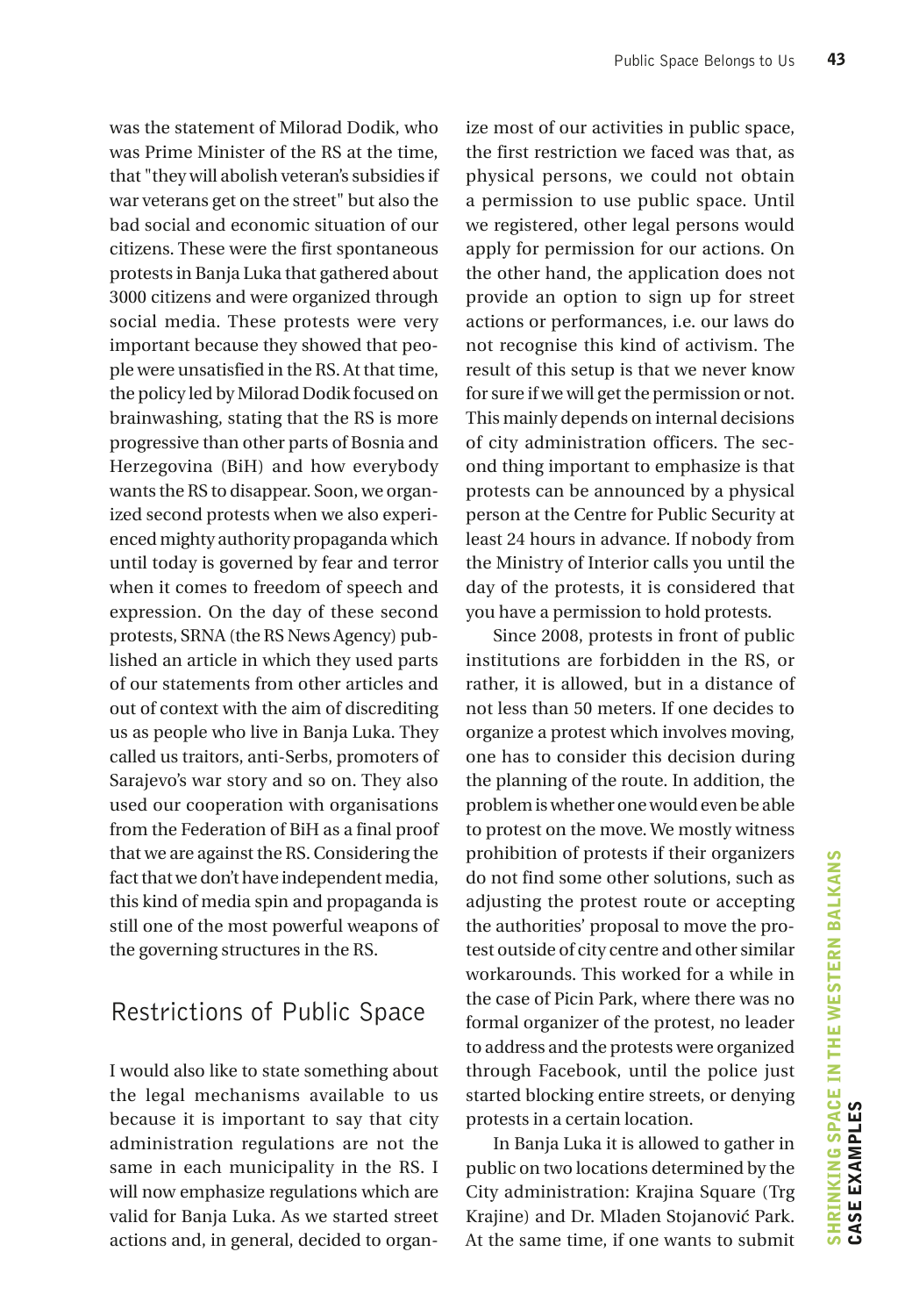an application to use public space, they are also limited to these two areas implying that the space for public activity is legally limited to these two locations.

As I mentioned before, our problems started a year and a half ago following our active involvement and action. Granted, our actions were different than those of other organizations. They were different in the sense that we pointed to the nonchalance and inactivity of responsible authorities and to social and economic problems within our society. Due to our creative actions we had much sympathy and, to put it this way, a silent support of the public. Besides our street actions, we have organized debates, public discussions and other activities through which we wanted to animate young people to be active. Our aim was to promote critical thinking and awareness of our citizens. We didn't limit our work to Banja Luka only but we have been trying to set other cities in the RS in motion.

### Politics of Penalties

In October 2011 we organized an action called "I just don't want to leave". With this we wanted to say that our activism is the result of the fact that we do not want to go from here. In addition, we wanted to point to the fact that the state level government wasn't established even one year after the parliamentary elections and we also wanted to point out the debt made by RS by that date. In this regard, we placed a banner with this quote on a cinema fence on the Krajina Square. Very soon after that police showed up and removed the banner and gave us a misdemeanour ticket. As part of the same campaign, we placed stickers with the same message in public spaces in the city, for which we also received a fine. The overall fine was about 1.400 BAM (~715 Euro). The reason for this fine was "impermissible promotion on the territory of Banja Luka City", i.e. our banner and stickers were processed as misdemeanours on that basis. We decided not to pay this fine and launched an appeal. A month later we received one more misdemeanour ticket for the same sticker, photographed on another location. The overall fine was 2.100 BAM (~1074 EUR).

We also went to court with this misdemeanour ticket whereas this time, we approached the Human Rights Ombudsman. They advised us to have a meeting with the Head of the Communal Police and explain in writing why we implemented that campaign, and to admit that we had made a mistake due to mitigating circumstances in the process. The meeting with the Head of the Communal Police, Mr. Dragan Lukač (he is now the Minister of Internal Affairs of the RS) was not the most pleasant one. We verbally agreed to remove our stickers and that they would not issue misdemeanour tickets until we removed them. We solved the issue with the tickets in 2013 at the Municipal Court when the fine was modified into suspension of sentence on probation for 6 months for each penalty. It's important to say that we had a total of 6 hearings because there were separate trials for the legal entity and for the responsible person (the president of our Association). During the whole process we had support<sup>23</sup> from the public but it was very difficult to get legal aid. Eventually, we engaged a lawyer who was in favour of our case and who charged a minimum for her services. We also immediately initiated a solidarity fund and succeeded in collecting money in case we would have to pay a penalty.

During this period, it was very hard to continue with our work because many people who were part of our organisation

<sup>23</sup> Uglješa Vuković, Ja samo ne želim da odem odavde (2011), <http://www.6yka.com/novost/14520/jasamo-ne-zelim-da-odem-odavde>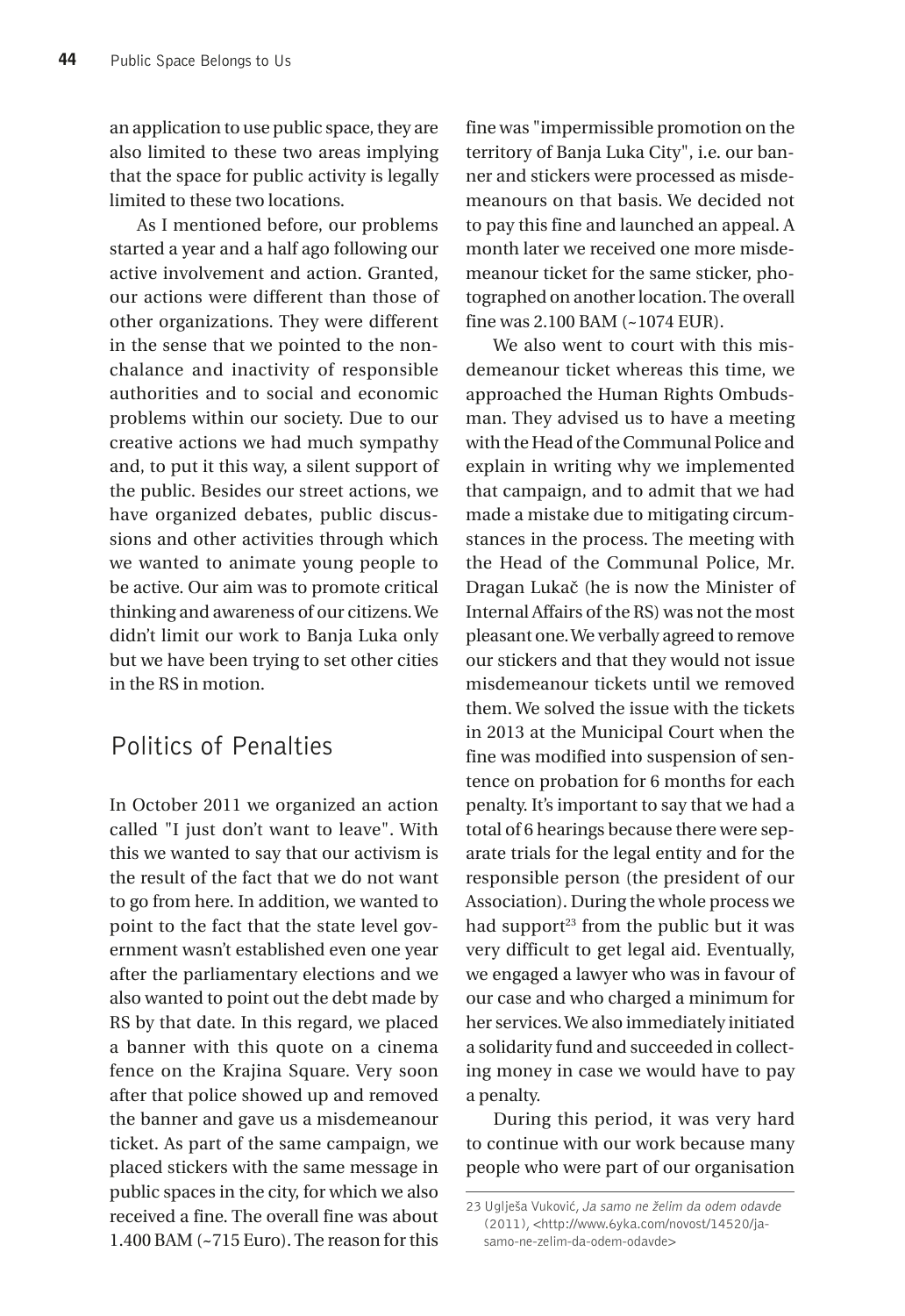slowly withdrew, and the pressure was big. Luckily, we managed to continue with our work, but the pressure still remains. As an organisation and as individuals we were actively involved in different local and state initiatives. We took part in protests for the preservation of a park in 2012 which lasted from May to October that year. We supported the JMBG protests (Baby Revolution) in 2013 in Sarajevo. At that time, together with several other activists, we were labelled traitors and destroyers of the RS. In 2014, we supported Tuzla workers, by organizing a solidarity walk together with the Helsinki Parliament of Banja Luka. After this unannounced event, organized spontaneously thanks to social networks, the so-called black list of non- governmental organisations (NGO) in the RS was published, led by the SNSD. Our organization was not on that list, but at the front page of the daily paper "Glas Srpske"24, it was declared that we cooperated with activists of the Free Republic<sup>25</sup> (Slobodna republika) to burn down the War Veteran Organization of the RS, together with buildings of the Eastern Sarajevo Administration. Thanks to Transparency International BiH (TI-BIH) we filed an appeal for slander but, to date, this case has not been processed.

After being constantly called out by the media, having received misdemeanour tickets and acuity of our actions, and support that we gave to other initiatives, we found ourselves in a situation to be seen as a "risky" organization. During this whole period we continued with our activities involving young people from BiH and visits to other cities as the organisers of different social and cultural activities.

### Occupation of Public Space by Officials

Out of many bureaucratic difficulties we are facing, it is important to highlight the issue with obtaining permits to use public property. For each action we are organizing, we need to file a request to use public property and pay a 12 BAM fee. More than once, we were denied permission, without any written explanation. At the end of 2014, we did not get a permission to organize an event to mark November 9 (Day of Remembrance of Victims of Fascism) and December 10 (International Human Rights Day) and later also Day of the City celebrated on April 22. Even though we did not get permission to organize these events, we decided to still proceed with the organization. As we did not get any written rejection and had submitted the request on time, we assumed that we did not get any answer due to bureaucracy. On November 9, at the first of these events, the communal police appeared and gave us an 800 BAM (~400 Euros) misdemeanour ticket for disturbance of public order and use of public property without permission. We decided to pay this fine, as there was no legal basis for the court to decide in our interest and, if we accepted the guilt and paid the fine within 7 days, we needed to pay only half of the amount. For other actions, we were verbally informed that there was an internal decision not to issue any permission due to other events which were planned to be held on that property.

 As of 2013, a commercial street festival is held in our city on Krajina Square, Zimzograd. Due to Krajina Square being occupied from December until mid–January, the City Administration brought an internal decision not to issue any permission

<sup>24</sup> Goran Maunaga, Planirali paljenje BORS-a i uprave Istočno Sarajevo, Glas Srpske, (2014), http://www. glassrpske.com/novosti/vijesti\_dana/Planirali-paljenje-BORS-a-i-uprave-Istocno-Sarajevo/lat/148329. html

<sup>25</sup> Nikola Dronjak, at that time President of Slobodna Republika is now Youth Coucil President of PDP (Party of Democratic Progress). Nikola Dronjak has organized protests on 12th of June 2013 <http:// studomat.ba/uprkos-zabranama-studenti-danasprotestuju-banjaluckim-ulicama/12238/>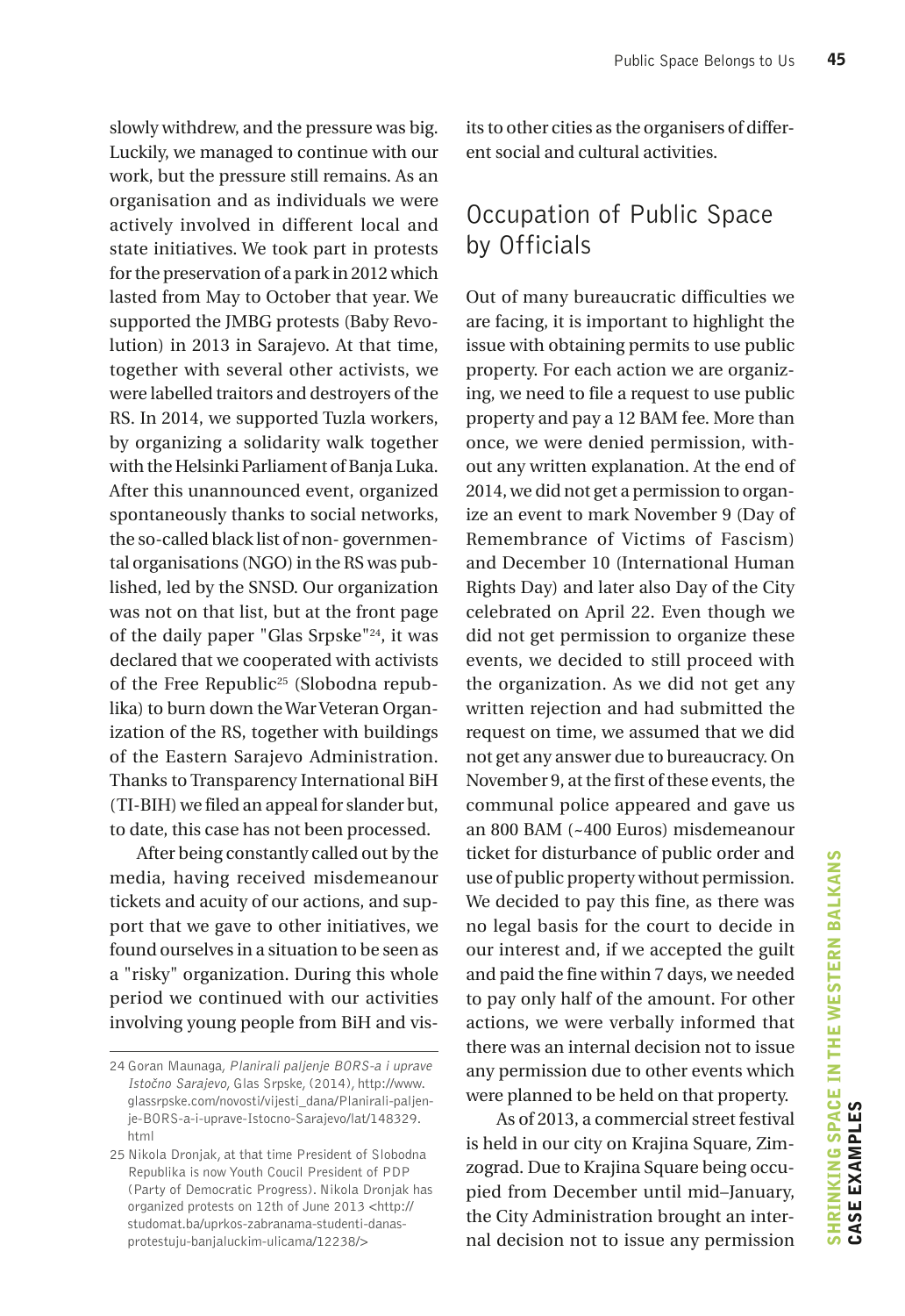for the use of public property to anybody during this period. That was the reason why we could not hold an International Human Rights Day event in 2014. Due to these circumstances, we approached legal experts from TI-BiH who suggested submitting the request for permission to use public property several months earlier instead of 14 days before the event, because we could then refer to the silence of the administration in case we did not get an answer. When we did that, we received permission for some activities, but not to mark November 9 and December 10 2015. We were told that they could not know if the space would be free for our event (although for our activities we mostly need a small space of 2  $\mathrm{m}^{2}$ ). For these two cases we decided to use all available legal mechanisms to get an official answer from the administration about why our applications were rejected which eventually resulted with a change of decision and issuance of permission for our event.

### Punish First, than Prove what Happened

What lies ahead is a legal recognition of activism, freedom of speech and other democratic, non-violent mechanisms. It's important to emphasize that we speak about political activism which is denied or impeded if we want to draw attention to indolence and political autocracy. The National Assembly of the RS has prepared several laws which will additionally limit the freedom of speech through legal regulations and definitions which will be used according to this principle: "Punish first, than prove what happened". The Law on Public Order has insufficiently defined what an insulting message is and has thus left space for loose interpretation and selective appliance of penalty regulations in this regard.

In the end, we have to ask ourselves what we leave to future generations if we are not allowed to be political stakeholders, if we have to expurgate each of our messages or activities to soften the reactions of the regime, as they will always be present, no matter how cautious we are. The energy that each of us has to invest in our activities is huge, but we have no mechanisms to protect ourselves from authorities' arbitrary decisions and media pressures, except the law which is written to serve only those in power, affluent people and their subjects. This energy disperses and forces us to quit the idea of leading a normal life in this region, surrender this fight or become followers of political parties who expect votes for a working place, in case we even get it.

Bosnia and Herzegovina has a chance to live a peaceful and democratic future ,but the initiative for this has to come from its citizens. The changes that our society needs cannot and will not come exclusively from the EU accession process. The permanent changes we need require political literacy of our citizens, a task for all civil society members to work on, since laws which are not being implemented properly are just dead letters on paper. It is this effort that should be supported and recognized by the EU and the rest of the international community, if we are to ever start moving forward.



Foto by: Oštra Nula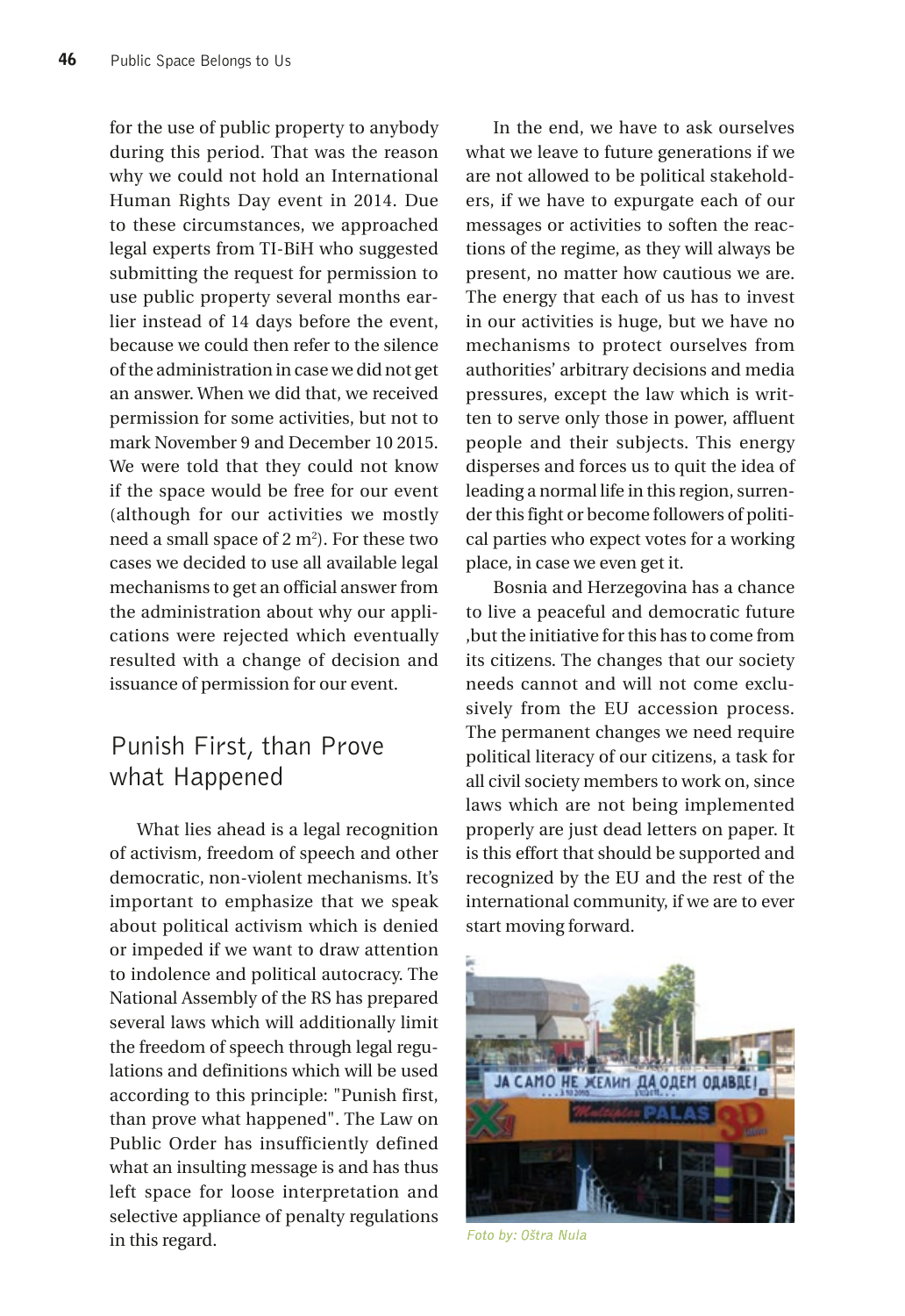# Albania: Shrinking Spaces, Battles and Striving to Foster Trust in Civic Activism

Alida Karakushi, Qytetarët Për Parkun<sup>26</sup>, Tirana

26 Citizens for the Park

### Background

As the Eastern Bloc of Europe was finally leaning towards the West in the 1980's, Albania was among the last countries in Europe to abandon communism in the 1990's, partly due to its *Stalinist* loyalty. In fact, Albania was also the last in the region to seek independence from the Ottoman Empire. Hence, we may say that Albania has taken a pretty different path in its history of governance, compared to other Balkan states. Albania was hardly a state whose borders would remain secure, after flirting for a very short time with plural $ism<sup>27</sup>$ ; the state was governed by a selfproclaimed king in the 1920's, who was first under a direct influence, and later a subordinate of Mussolini.28 After WWII, moving from a semi-feudal system, Albania adopted communism. Unlike all other communist countries (Russia and China included), Albania remained faithful to Stalinism, at times openly criticizing Russia for betraying it in the 1960's<sup>29</sup>, as well as China for doing the same in the 1970's, in opening dialogue with Imperialist powers, meaning relations with the USA30. Consequently, it is obvious that, in the aftermath of its break-up with the communist dictatorship, Albania knew nothing about democracy, unlike the rest of the communist countries that had experienced some degree of freedom and democracy in their earlier times of governance. In fact, the communist regime was able to eliminate every movement or dissident who would challenge the party line, so as to impose its

<sup>27</sup> Smith, Advocate of Peace through Justice, World Affairs Institute, ii, 87 (1925), 100–102

<sup>28</sup> William Miller, Albania and her Protectress, Foreign Affairs, iii, 5 (1927), 438

<sup>29</sup> Speech Delivered by Enver Hoxha as Head of the Delegation of the Party of Labor of Albania before the Meeting of 81 Communist and Workers Parties, Moscow, 16 November, 1960

<sup>30</sup> Lalaj, Ostermann, and Gage, Albania is not Cuba, Cold War International History Project Bulletin 2004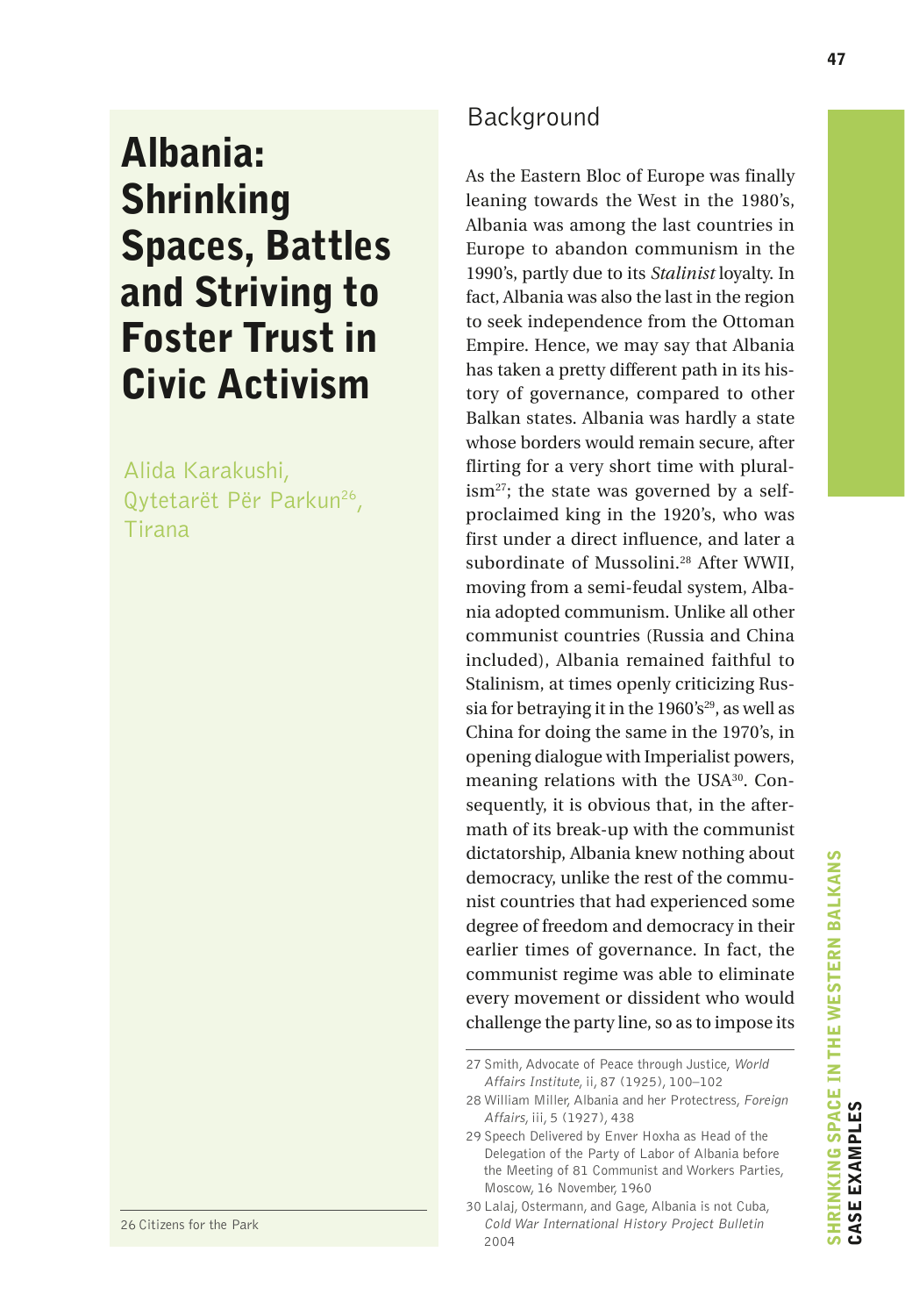dictatorship. Unconfirmed sources report that 18% of the population was persecuted for political reasons during the communist times. Additionally, because of security reasons, heavy investments in defense and intelligence were made throughout the 45 years of the communist regime. Furthermore, the isolationist path Albania followed in the 1980's, led to economic selfreliance and also a nation that was totally isolated from the rest of the world.31 Due to this level of control, Albania's' dictatorship regime is considered to have been among the harshest ones in Europe. This political evolution is not a long forgotten history, but has affected the socio-political life of Albanians at all levels until present days.

#### **Transition**

Transition from a one-party system to a pluralist one became possible after massive student protests erupted, under the slogans "we want Albania like the rest of Europe". What made this transition peaceful had to do with Albania's economy, which proved to be unsustainable, due, in part to its total isolation in the 1980's, as well as the soft stance of the leader of the Labor Party, Ramiz Alia. As Albania adopted pluralism, several parties were established. Unfortunately, all the leaders of the new parties were communists that had held high positions in the bureaucracy, or literally former ministers of the regime.

only concern - Albanians, as a nation, were neither ready, nor did they have the knowledge or skills to operate in an open economy. A number of murky activities, such as trafficking, money laundering and informal banking led to a rise in Albanian pyramid schemes, which were initially seen as benign by the IMF, since they replaced the missing banking system.32

As the pyramid companies were able to buy off the media and the politicians in power they praised their reforms as a 'success', whilst the opposition never explicitly said anything against this, for fear of losing electoral support.<sup>33</sup> The situation resulted in a quasi civil war and an economic damage which is still not measurable. Some reports estimate that 50% of Albania's total GDP (about 1.2 billion USD) was invested into pyramid schemes. Albanians took the streets accusing the government for mishandling their money. The situation deteriorated to a state of lawlessness, where criminal gangs were controlling the majority of the territory. In the aftermath of the fall of the pyramid schemes, which led to the loss of more than 2000 lives, order in Albania was restored through Italy's effort, which drew in the support of a multinational force. These transformations were going on while Albania was missing some of its most important institutions such as: legislative, financial and administrative institutions, as well as a civil society.34

### Reforms and Pyramids

In the aftermath of the 1990's, Albania was the poorest nation on the European continent. Poverty, however, was not its

<sup>31</sup> B. Backer, Self-reliance under socialism - the case of Albania, Journal of Peace Research, iv, 19 (1982), 355–367.

<sup>32</sup> Jarvis, Christopher, The Rise and Fall of the Pyramid Schemes in Albania, IMF Staff Papers Vol. 47, No. 1. 2000. International Monetary Fund

<sup>33</sup> Fred C. Abrahams, Modern Albania: From dictatorship to democracy in Europe (United States: New York University Press, 2015)

<sup>34</sup> Blendi Kajsiu, A discourse analysis of corruption: Instituting Neoliberalism against corruption in Albania, 1998-2005 (London, United Kingdom: Ashgate Publishing, 2015)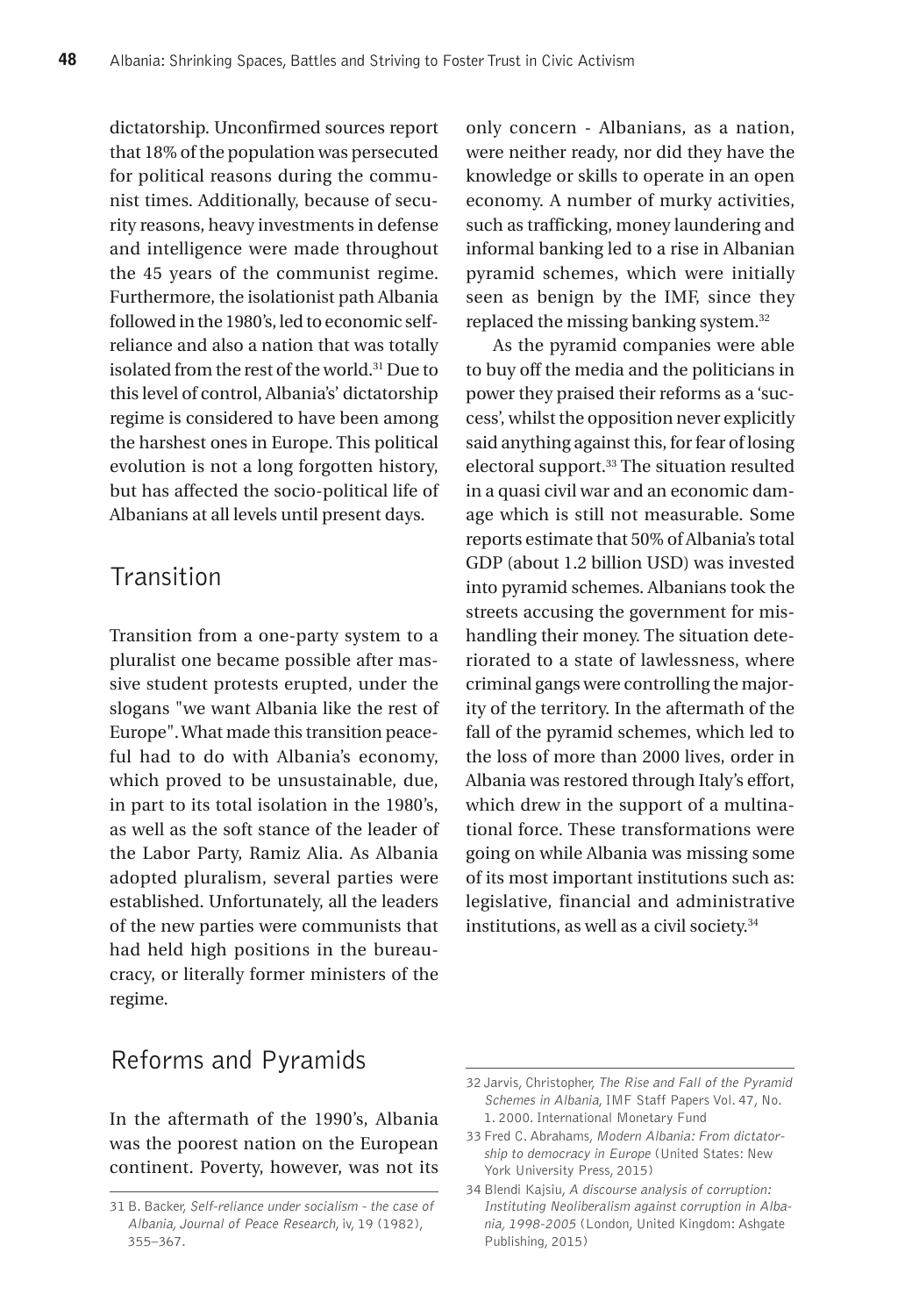# Nations in Transit; Albania (2015). Stagnation of the CS indicator

| Nations in Transit Ratings and<br><b>Averaged Scores</b> |      |      |      |      |      |      |      |      |      |      |
|----------------------------------------------------------|------|------|------|------|------|------|------|------|------|------|
| <b>NIT Edition</b>                                       | 2006 | 2007 | 2008 | 2009 | 2010 | 2011 | 2012 | 2013 | 2014 | 2015 |
| <b>Electoral Process</b>                                 | 3.50 | 4.00 | 4.00 | 3.75 | 3.75 | 4.00 | 4.25 | 4.25 | 4.00 | 4.00 |
| Civil Society                                            | 3.00 | 3.00 | 3.00 | 3.00 | 3.00 | 3.00 | 3.00 | 3.00 | 3.00 | 3.00 |
| Independent Media                                        | 3.75 | 3.75 | 3.75 | 3.75 | 4.00 | 4.00 | 4.00 | 4.00 | 4.00 | 4.00 |
| National Democratic Governance                           | 4.00 | 4.25 | 4.25 | 4.25 | 4.50 | 4.75 | 4.75 | 5.00 | 4.75 | 4.50 |
| Local Democratic Governance                              | 2.75 | 2.75 | 2.75 | 2.75 | 3.00 | 3.25 | 3.25 | 3.50 | 3.50 | 3.50 |
| Judicial Framework and Independence                      | 4.25 | 4.00 | 4.00 | 4.25 | 4.25 | 4.25 | 4.75 | 4.75 | 4.75 | 4.75 |
| Corruption                                               | 5.25 | 5.00 | 5.00 | 5.00 | 5.00 | 5.00 | 5.00 | 5.25 | 5.25 | 5.25 |
| <b>Democracy Score</b>                                   | 3.79 | 3.82 | 3.82 | 3.82 | 3.93 | 4.04 | 4.14 | 4.18 | 4.18 | 4.14 |

During communist times, civil society in Albania was literally nonexistent. Nowadays, even the term civil society, which usually refers to the NGO sector, has come to be associated with the financial benefits individuals involved in it enjoy, rather than civic engagement, or impact on policy making. When it comes to transparency, NGOs in Albania are not keen on sharing information. A CIVICUS report from 2010 found an unexpectedly high refusal rate to answer the survey questions in relation to financial issues, human resource management, and internal governance (over 40%), among the limitations they faced in implementing research on the Civil Society Index (CSI) model. When it comes to proactive transparency (providing financial reports online), almost none of the NGOs in Albania met the criteria. While skepticism is seen to be very high among Albanians<sup>35</sup>, confirming disbelief towards institutions and each other, the lack of transparency within the NGO sphere, intertwined with several corruption scandals, very often makes engaged citizens distance themselves from the term civil society.

# Political Pressure, Hijacking Protests and Confirmation of the Nonexistence of Civil Society

A recent wave of protests, which served to discuss the problems persisting in Albanian civil society, emerged a few months ago for the protection of the Tirana Lake Park.36 The main arguments against construction within the sole green area of Tirana, had to do with the fact that there was no transparency regarding the project, no public hearings (despite the fact that Albania had signed the Aarhus convention in 2003), no environmental study leading to an environmental permit, as well as no transparent competition. Furthermore, the activists considered that the implementation of this project would minimize the green space of Tirana (which already

<sup>36</sup> Alida Karakushi, Albanian activists rally against a 'concrete' end for Tirana's last public park (Global Voices, 2016), https://globalvoices.org/2016/03/24/ albanian-activists-rally-against-a-concrete-end-fortiranas-last-public-park/

<sup>35</sup> European Social Survey, Data and Documentation, 2014, <www.europeansocialsurvey.org/data>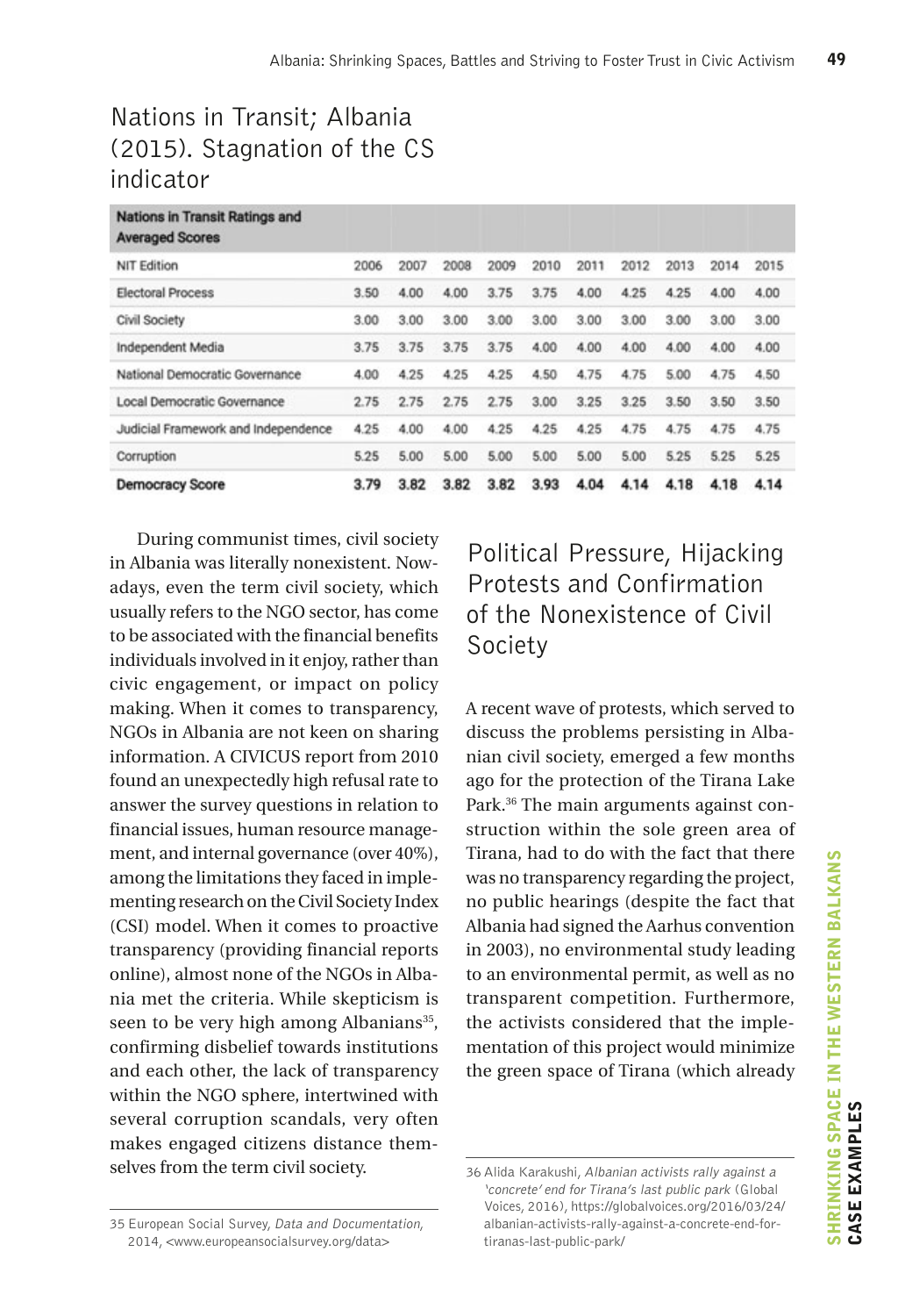provides less green space per citizen<sup>37</sup> than the vast majority of European cities).

 Activists, mostly independent engaged citizens, encountered a variety of pressure from the state institutions on one hand, and apathy, fear to join, and disbelief from the rest of the society. They faced political pressures from the main state institutions, violence from the police and, on other occasions, total indifference from state agencies that should have supported them such as the Ministry of Environment. One such instance when the police failed to provide protection occurred when one of the CEOs involved in the implementation of the project threatened and beat up some of the protesters. In order to neutralize the protests, the police would capture and accompany some activists to the police station, keeping them there for hours. The police also used verbal violence, threatening the activists with the use of force and denying them the right to put up tents during their permanent sit-in protest. The protesters tried to get support from the international community in Tirana, and approached several embassies, only to encounter silence, mainly because they focus on the judicial reform.

When it comes to the discourse around the protests, the ruling Socialist Party (SP) in power labeled the protesters supporters of the oppositional Democratic Party (DP), so as to neutralize their arguments. The DP's discourse, on the other hand, was ambiguous, leading to confusion among the public, but they were ultimately able to to 'confirm' support for the protesters. The leader of the Democratic Party (DP), Lulzim Basha, confirmed his support in a public debate. This declaration was then trumpeted by the mainstream media, declaring that DP was behind the protest.

When asked insistently by a TV moderator about the protestors, the current Prime Minister, Edi Rama, claimed there was no civil society in Albania, thus phrasing it: 'Where is the grave of the CS so I can send them some flowers? (minute 54 of the video).<sup>38</sup>

On another occasion, the PM prompted foreign direct investors to invest into Albania citing lack of trade unions<sup>39</sup> as a stimulus. Considering the PM's statement, it is important to point out that the political class has constantly made civil society actors part of the government, thus hemorrhaging it. Such an example is the current mayor of Tirana, Erion Veliaj, who was the leader of the "Mjaft" civic movement prior to joining the Socialist Party.

#### Media and Propaganda

When the protest for the Tirana Lake Park became a permanent sit-in near the designated area, the media provided almost no coverage. The media in Albania is partially free, but it is seen mostly as an extension of party and corporate interests. According to Freedom House<sup>40</sup> the independent media indicator worsened since 2009. The alternative media, on the other hand, with the help of social networks, became an important tool against the state propaganda and gave some level of freedom to civil society activists. The activists of the *Citizens for the Park* then founded their own TV channel, known as Televizioni 2.0. They were able

<sup>37</sup> Gazeta Tema, Veliaj prezanton programin për mjedisin: 'Më shumë hapësira të gjelbra dhe parqe për qytetarët' (2015), <http://www.gazetatema.net/ web/2015/05/25/veliaj-prezanton-programin-permjedisin-me-shume-hapesira-te-gjelbra-dhe-parqeper-qytetaret/>

<sup>38</sup> RTV KLAN, Opinion - Edi Rama! (10 mars 2016) ([n.p.]: YouTube, 2016)

<sup>39</sup> Intervista integrale a Edi Rama, Primo Ministro albanese (La7.it, 2015), http://www.la7.it/le-invasioni-barbariche/video/intervista-integrale-a-edi-ramaprimo-ministro-albanese-19-02-2015-147801

<sup>40</sup> Freedom House, Albania: Nations in transit (2015), <https://freedomhouse.org/report/nations-transit/2015/albania>.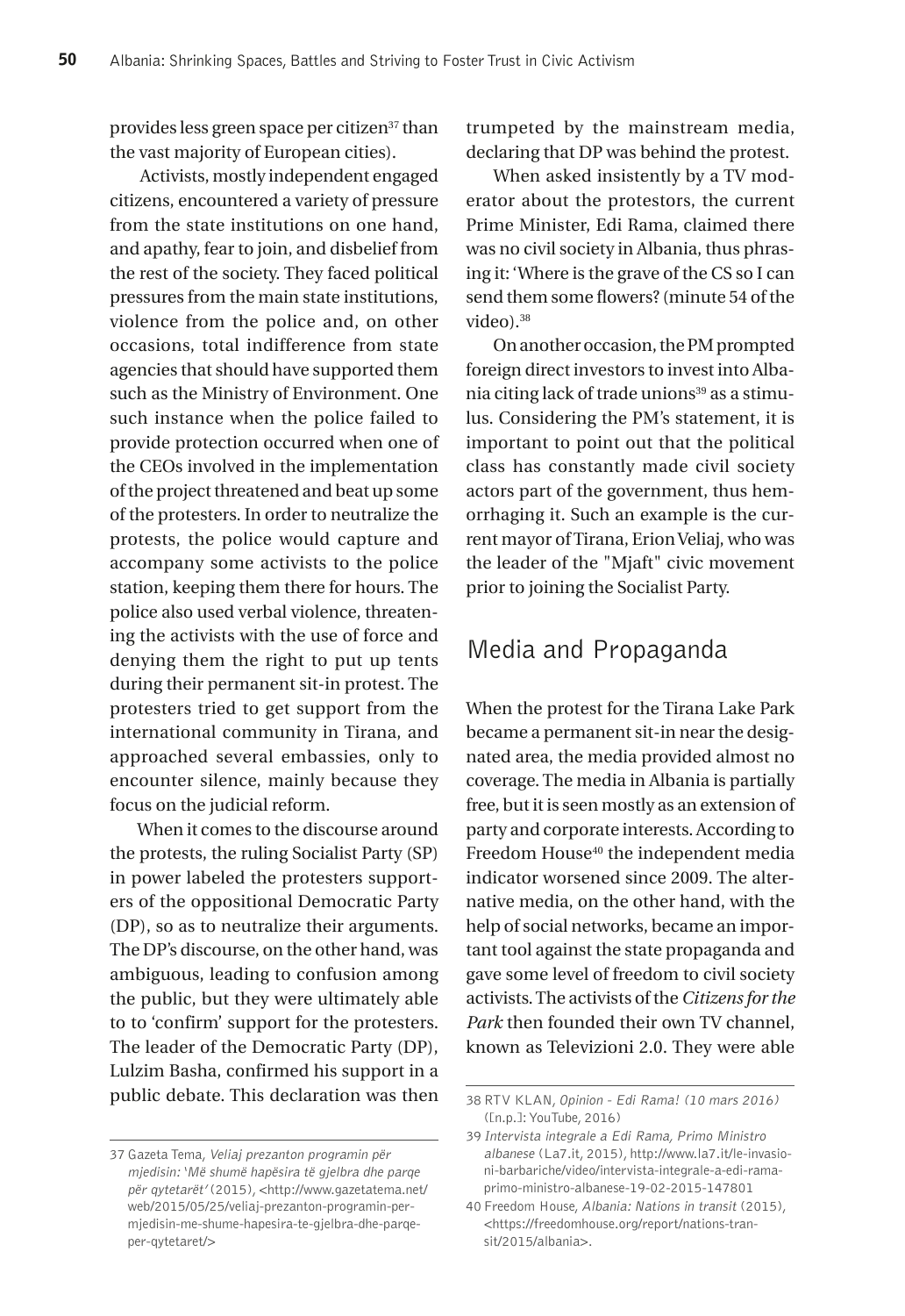to do so using streaming applications on social networks.

### Official CSOs vs. Unofficial Ones

A study conducted by the UNDP on civil society of Albania, argues that NGOs in Albania are unable to catalyze civic engagement because of the low social trust among citizens.<sup>41</sup> Such low social trust results in meagre participation in important protests, even when they are organized by independent civil society activists, and thus, seen as trustworthy, non-elitist and with no hidden agendas. In many cases of protests organized by independent engaged citizens, CSO actors tried to make them appear as if they were the ones organizing them. When these embryonic acts of independent civic activism are hijacked by NGOs, the level of trust among citizens lowers even more, creating a vicious cycle that hinders the creation of a healthy and sustainable civil society.

When it comes to the involvement of environmental NGOs for the protection of the Tirana Lake Park, they refused to be the flag bearers of the protests. Their reaction was mainly symbolic, as the only tool they used to express their concern was an online joint declaration. When called by the activists to officially join them in the legal battle, the representatives of some environmental NGOs refused to be a part of it, because of fear of intimidation and a loss of funds from the government. In fact, according to Freedom House<sup>42</sup>, the need for financial stability for CSOs has made them follow international organizations'

agenda and procedures, particularly as the number of international donors has decreased. As many international donors condition their funding to the support of local and state institutions, CSOs are less likely to keep the government in checks and balances<sup>43</sup>.

# Citizens' Apathy and the Need to be Totally Independent

During the two months of the permanent sit-in protest, many of the engaged citizens got modest support from the rest of the society, some of which was only virtual. But they did also directly face the disbelief of many citizens who approached them on site and accused them of being paid to protest.44 For the moment, the only way to combat the apathy in Albania is to be totally independent and unofficial. The international community's procedures (particularly when it comes to EU funds) should be adapted to the local situation, taking into consideration the level of corruption and distrust in the country. Moreover, they should also offer proactive help, considering the lack of expertise in human resources. International organizations (IOs) should not make the inclusion of state and local actors mandatory in their funding criteria and promote more transparency and accountability by requiring that CSOs become transparent in their financial reports, not only towards the donors, but also the general public. When it comes to grassroots movements, IOs could officially extend their help to independent citizens, without condition-

<sup>41</sup> CIVICUS, Albania CSI Report, (2010): <http:// www.civicus.org/index.php/en/media-centre-129/ reports-and-publications/csi-reports/europe-countryreports-242/392-albania>

<sup>42</sup> Freedom House, Albania: Nations in transit (2015), <https://freedomhouse.org/report/nations-transit/2015/albania>.

<sup>43</sup> Ibid Freedom House

<sup>44</sup> Ora News Emisione, 'Të Paekspozuarit - 'Shpresa që ka filluar të vdesë', Blushi përballë analistëve. - Ora News', 9 June 2016. <https://www.youtube.com/ watch?v=qa6eOuynG6o>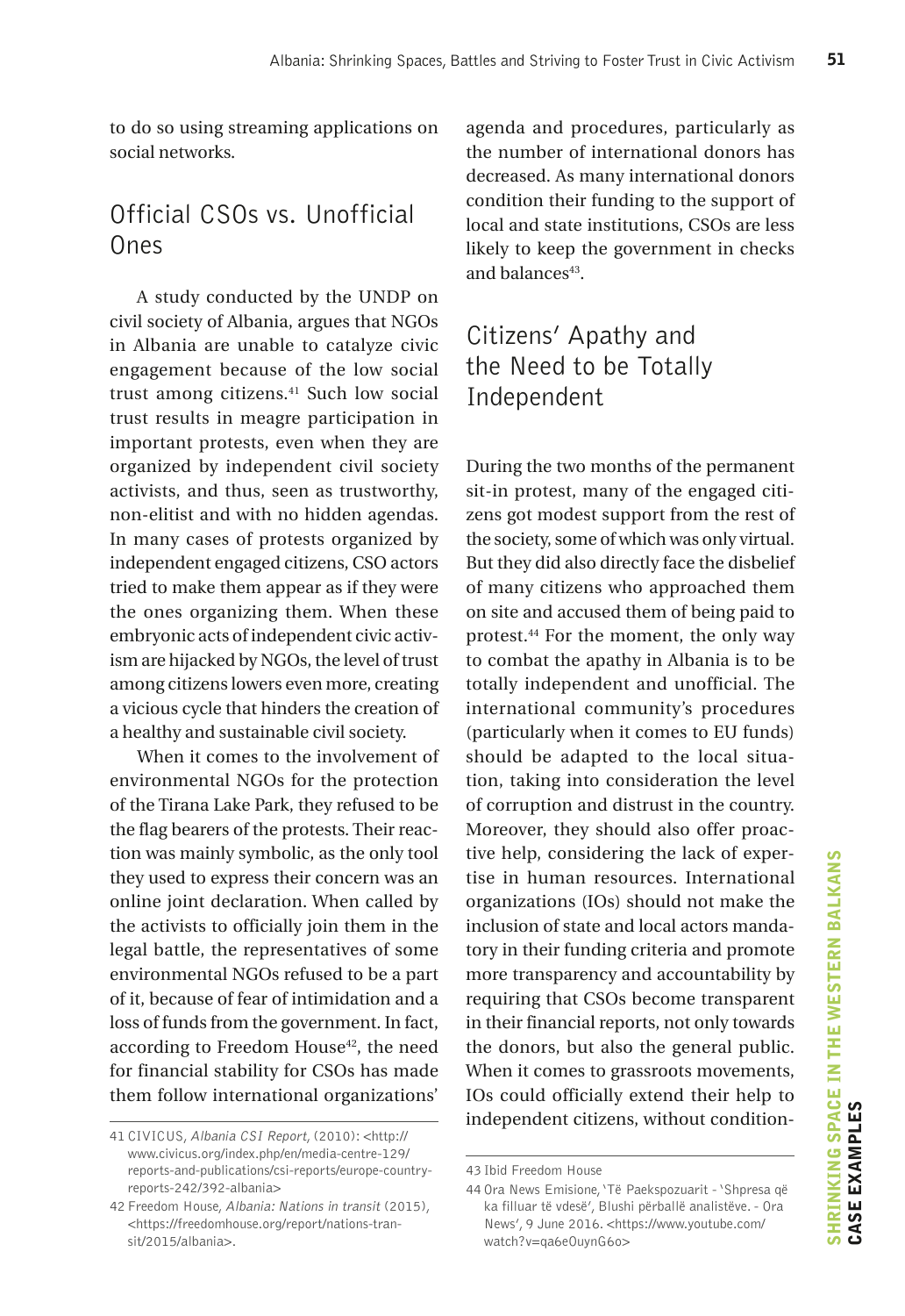ing them to formalize, while also providing the urgently needed judicial expertise.

In regards to civil society in Albania, it is clear that a new form of civic activism is about to emerge. Recent citizen movements resulted from the political pressure, the mistrust in CSOs, the media censorship, and its propaganda. Considering the very high level of disbelief that reigns in the Albanian society, one of the reasons many of these engaged groups of citizens make a clear distinction between them and the official civil society, and even do not like to be identified as civil society, is the need to empower the concept of the engaged citizen in the political life. Disbelief however, is still pertinent even towards these groups of citizens. Nevertheless, helped by the new era of information, many of these groups' use of social networks to inform and engage is already bringing a slow, but steady increase in civic engagement.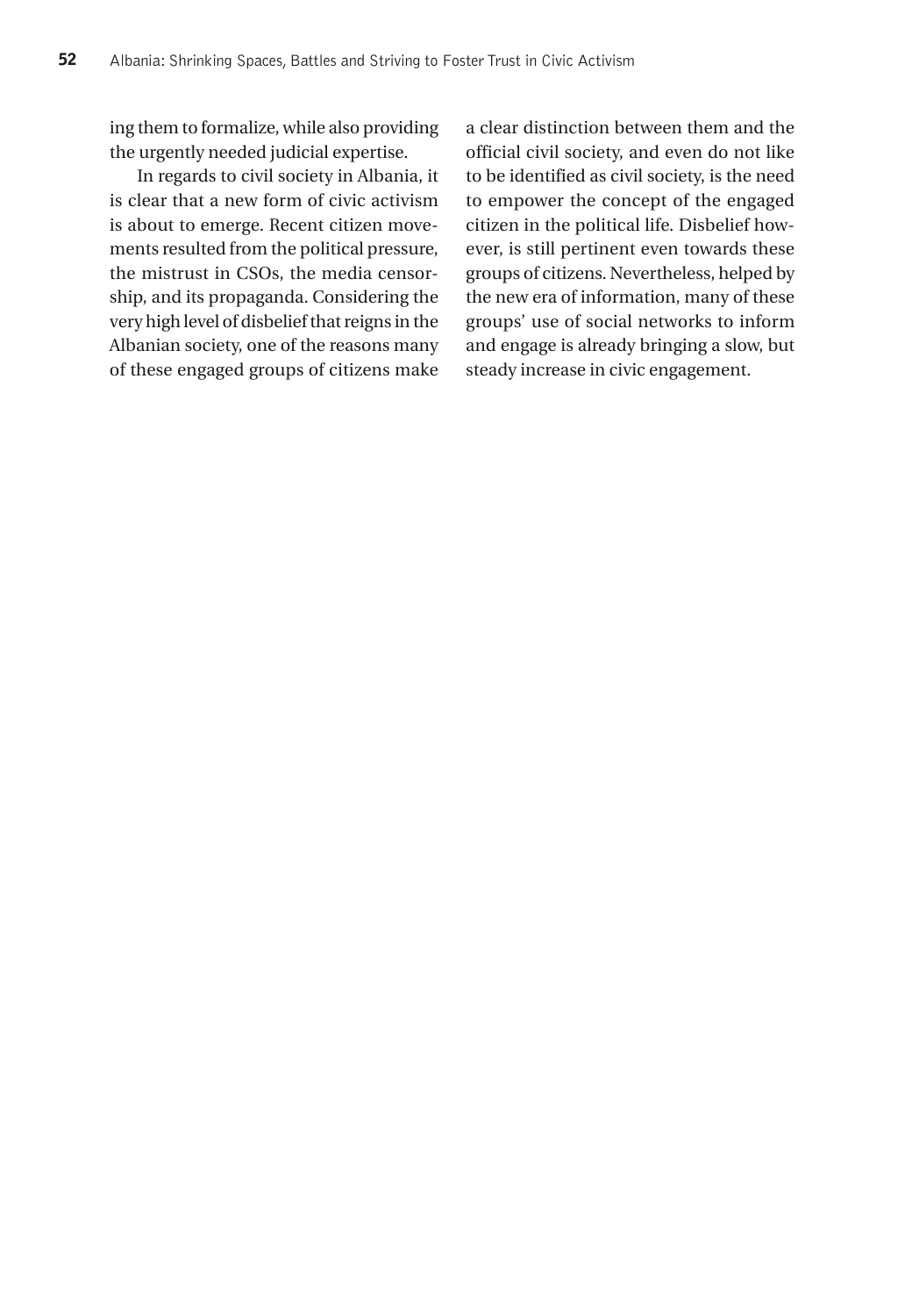# Republika Srpska: A Chronology of Restrictions for Civil Society **Organisations**

Dragana Dardić, Helsinki Citizens' Assembly, Banja Luka

The right to public assembly and free expression of opinion are basic indicators of how politically democratic a society is. When all other methods (meetings and negotiations with officials, writing complaints, judicial processes) are exhausted, citizens only have the choice to get out on the street and thereby express their positions, dissatisfaction, requests and/or expectations. For the past several years in Bosnia and Herzegovina (BiH), trends disputing and limiting citizens' right to public assembly and freedom of speech have been present.

In this text, we will present **three events**, that might not seem connected at first glance, but which we believe can be observed as the beginning of something we today label *shrinking space for the work of civil society organizations in Republika Srpska (RS).*

**The first event** began in May 2012. That spring, in Banja Luka, several hundreds of citizens rose against the destruction of a park in the city centre, known as "Picin park". Citizens requested City and Entity Governments to suspend the destruction of the park and construction of a business facility on this green surface until all documents concerning the regulation plan, sales contract and issuing construction permit to the company *Grand Trade* were publicly presented. Up to this moment, complete documentation concerning the sale of this green area in the city centre where a multi-storey business facility was built has not been published. In the meantime, Mile Radišić, owner of the company *Grand Trade*, being connected with Milorad Dodik, President of the RS, through godfather relations, was sentenced to three years in prison due to embezzlement of bonds of the Banja Luka "Medical electronics". Radišić was a fugitive in Serbia and then, in November 2015, he walked into KPZ (prison for adult perpetrators) Tunjice to serve his sentence.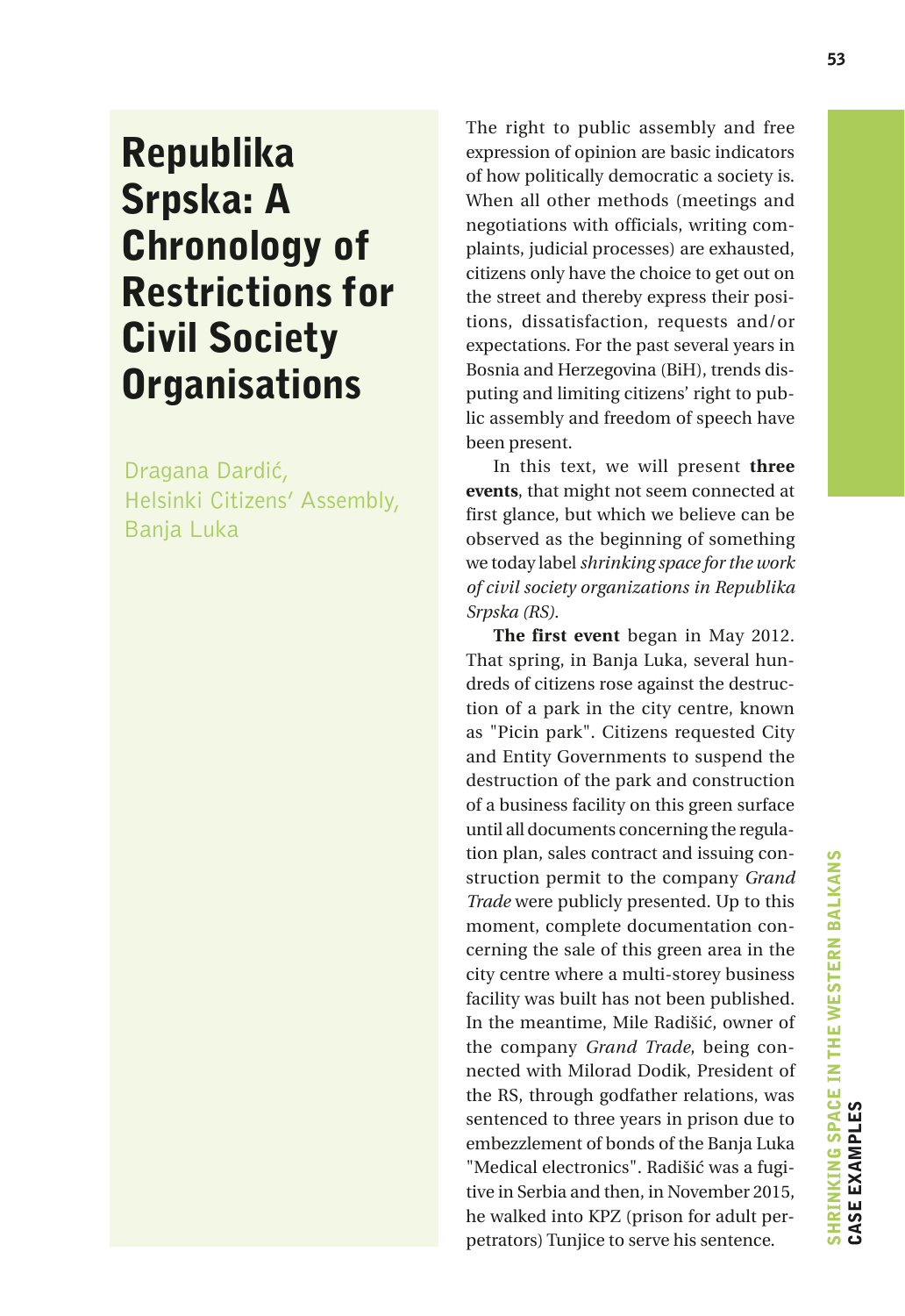Gatherings and protest walks of citizens lasted for months. Walks were chosen to express political resistance and fight the autocracy of politicians, nepotism, crime, sale of public goods and arrogant relation of the government towards citizens' economic, social and ecological needs and rights. The walks were also a symbol of the civil struggle for free expression of opinion at any location and time, without fear and in a public manner<sup>45</sup>.

However, what was new for the government and what gave the protest walks a new dimension was the fact that the protests did not have a leader, they were not organized by any centre, and did not have any relation to any political party. Social networks, primarily Facebook, had the leading role in its organization!

These facts led to the introduction of legal interventions by the authorities, whose goals were to prevent mass gatherings and public eruptions of citizen dissatisfaction.

The park does not exist anymore and the m:tel company has recently moved into the newly-constructed business facility.

**The initiative "The park is ours"** declared this decision of m:tel, the Telecom of Serbia, as "shameful support to criminal destruction of the society of the RS and BiH" and the National Assembly of Serbia and the Chairman of the Serbian Government were informed of all the aforementioned in February this year<sup>46</sup>.

# Black lList of Non-Governmental Organisations

**The second event** important for the chronology of shrinking space for activities of the civil society in the RS happened in February 2014, when the official web site of Alliance of Independent Social-Democrats (SNSD), the governing party in RS, published "Destruction of the RS - Theory and Technology of Revolution" including the so-called **"black list"**47 of non-governmental organisations (NGOs) and individuals, alleged destroyers of the constitutional order in the RS. This was published not long after a peaceful protest walk organised in February 2014 by the *Helsinki Citizens' Assembly* from Banja Luka and the NGO *Oštra nula* as a sign of solidarity with workers and citizens of the Federation of BiH who stood up to defend their rights to work, salary and decent living.

Again, a peaceful protest walk was spontaneously organised through Facebook.

Now we come to the **third event** manifested in the adoption of the **Law on Public Order** in the RS (2015). This event broadened the definition of "public space" to **social networks**, thus opening a space for prosecuting or punishing a particular activity or expressing positions ("disturbing contents") online! The law was adopted in spite of opposition of the local and international public and indication that the proposed law was not in compliance with the Constitution of BiH and international standards, primarily, Article 10 of EU

<sup>45</sup> Park je Naš, Deklaracija inicijative "Park je naš!" (2012), http://www.6yka.com/novost/28065/deklaracija-inicijative-park-je-nas

<sup>46</sup> More on the visit of the initiative "Park is ours" in Belgrade: http://www.rtvbn.com/374821/Inicijativa-Park-je-nas-i-u-Beogradu

<sup>47</sup> The "black list" was a dangerous labelling and invitation for lynching of those who are non like-minded with the RS government. In addition to some media and independent political and economic analysts, the black list also included civil society organisations: Transparency International, Helsinki Citizens' Assembly from Banjaluka, citizens, Slobodna Republika (Free Republic), Centre for Information Decontamination of Youth BUKA, GEA Centre for Research and Studies, Youth Initiative for Human Rights and the Association of Veterans of the RS.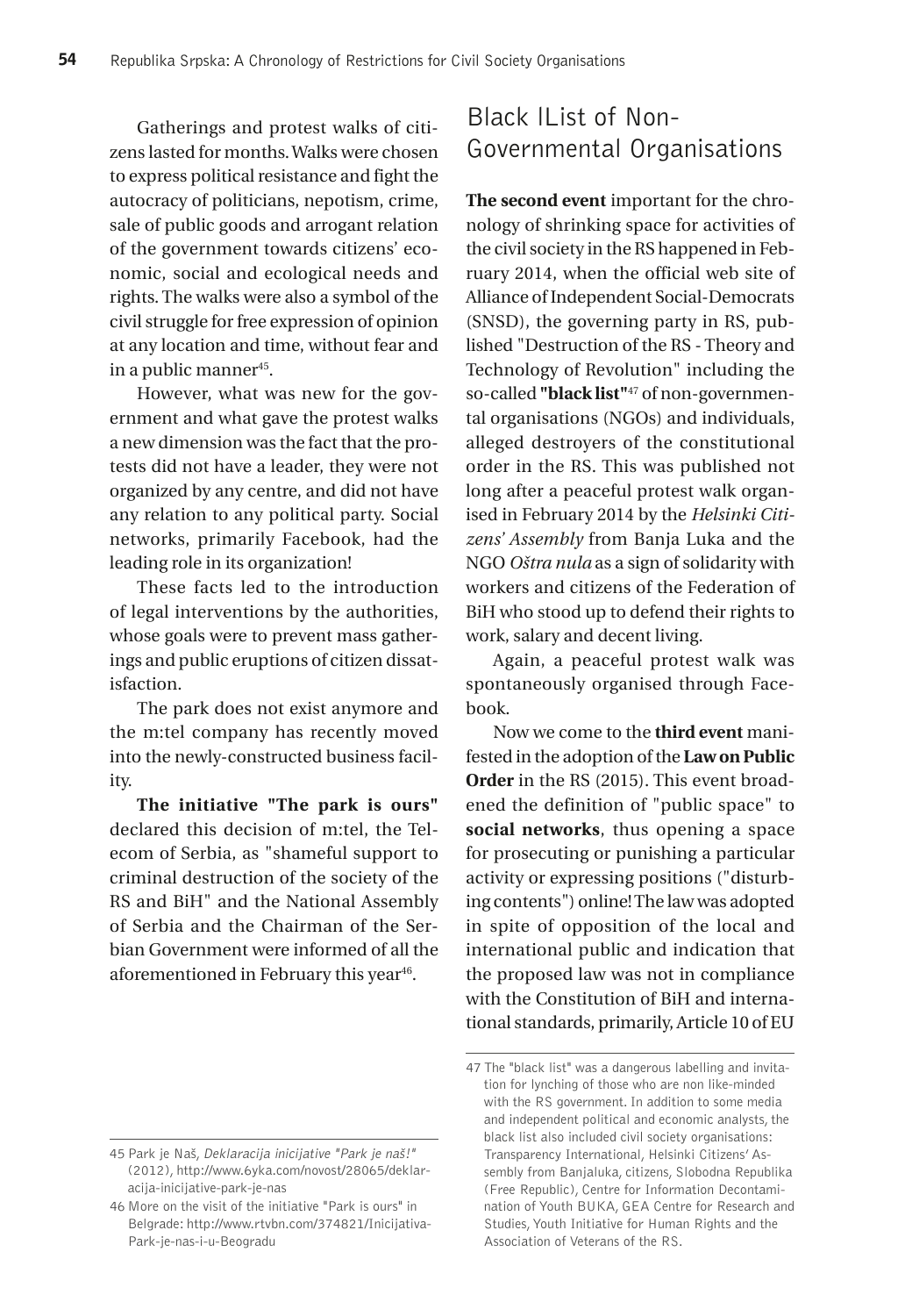Convention on Human Rights and Fundamental Freedoms, Universal Declaration of Human Rights and International Covenant on Civil and Political Rights, and that this law dangerously questions the right to freedom of speech and expression.

It is not by accident that the creators of this law also broadened the definition of public space to social networks, since it has been evident that today, social networks are the channel used for articulating and spreading information that can be difficult for the government to control and monitor.

Afterwards, there was another attack on civil society in the form of Draft Law on Public Gatherings of the RS and Draft Law on Transparency of NGOs in the RS.

Namely, the Draft Law on Public Gatherings stipulated that protests be held "in shifts" (from 8 AM to 2 PM and from 6 PM to 11 PM), as well as that public gathering cannot last longer than three hours, in comparison to "public gatherings for sport events" that can be held without time limitation! Moreover, some other provisions of the Draft Law were arbitrary and unclear. All the aforementioned could be interpreted together as an attempt to further disable civil activism and activities of citizens' associations, individuals and informal groups who, by means of public gatherings or protests, publicly criticize the government and point out existing society problems.

On the other hand, the Draft Law on Transparency of NGOs also stipulated labelling organisations receiving foreign donations as "foreign agents" and placing their work under complete control of the RS Government. It would also prohibit them from performing political activities, whereby "political activity" according to Article 2, paragraph 7 of the proposed draft, was defined as "any activity towards bodies, institutions or elected RS representatives in terms of formulating the adoption or changes to regulations and policy of RS, or in terms of political and public interest"?!

Although these Draft Laws have never been adopted, it is clear that their goal, along with the Law on Public Order of the RS, was to limit the space of action for civil society organisations.

Moreover, this also included disabling other civil initiatives that appeared in the past two years in the RS, such as Recreation Zone Banja Luka and the Civil Initiative for Borik. The last initiative gathered more than 5000 signatures in a couple of days from citizens opposing the decision of the civil authorities to build a religious facility, a church, at a playground in Borik. However, the Assembly of the City of Banja Luka rejected the proposal of the Civil Initiative for Borik requesting the preservation of the public green land and playground from destruction. This Decision of the Assembly was annulled by the Supreme Court of the RS! However, until today, the proposal of the Civil Initiative was not returned on agenda of the local Assembly.

The Recreation Zone is fighting for an outdoor site in Šehitluci (Banj brdo) without cars, for which they have organised numerous campaigns but, despite all the aforementioned, the local government is not giving up on opening traffic on this location that is being visited by several dozens of citizens each day. The fact that the local authorities have refused to give up on this issue could be connected with the opening of a restaurant «Novak» on Banj brdo and some personal, party interests. Anyway, in this manner, somebody tried to take away citizens' place to meet, hang out, spend their free time and talk to each other.

In addition, the recent adoption of the Law on Police and Internal Affairs of the RS in April 2016 has, according to statements of opposition parties, created a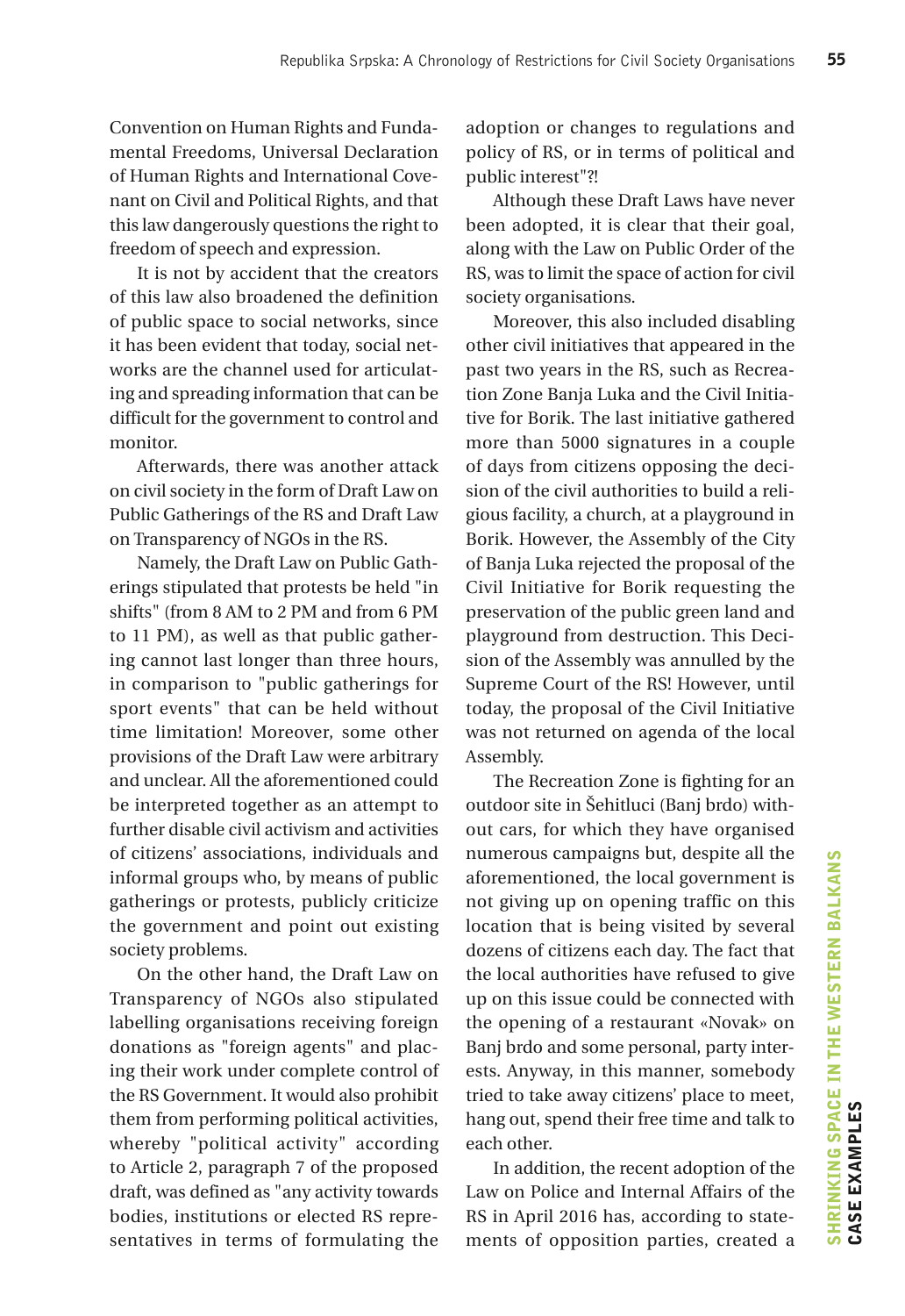legal framework for the increase of repression, interception, detaining and limiting freedoms and rights of citizens guaranteed under the Constitution. Opposition parties claim that the law is not completely harmonized with the EU legal acquis<sup>48</sup>, and that it violates other laws on state and entity level, including the Criminal Code of the RS and that it also derogates cooperation with governmental security agencies and judicial institutions in BiH. One of the main objections is related to the increase of authorities, such as the control of the President of RS over the police and broadening the authorities of the police.

In the end, we need to mention two protest rallies held on May 14 2016 in Banja Luka at almost the same time. One was organized by the governing coalition at the Trg Krajina under the title "With Heart for Srpska - Stop the Betrayal" and another by opposition parties, one kilometre away, in the park Mladen Stojanović under the title "Free Srpska". Several tensions marked the days before the gatherings took place, such as conflict announcements, statements on "foreign elements" trying to destabilise the RS and conspiracy concerning the issuance of permits for holding protest rallies. It turned out that the space on Trg Krajina was reserved by the SNSD, the ruling party in the RS, from May 14 to June 5 2016 and that the opposition had to be contented with a park (one of the rare remaining parks in the city), which is another confirmation that criteria for issuing public gathering permits are not the same for everyone.

The protests in Banja Luka held on May 14 2016 will not be remembered for anything spectacular, apart from incredibly high security measures, the "appearance" of Sonja Karadžić at the opposition gathering and Darko Mladić at the rally of the governing coalition and an almost complete blockade of the city centre where everything was closed.

Cafés were closed, shops were not able to sell alcoholic drinks, local and suburban transportation was hindered and police officers were present everywhere. One of their tasks was to prevent protesters from both sides to meet. However, the opposition rally and the counter-rally, as it was called by the media, opened at least two questions - one concerning the role of the police and second, concerning the criteria for giving permits for public gatherings. As for the former, the police should maintain order and peace and secure gatherings but one could not help but wonder, why the Ministry of the Interior of the RS- if they already estimated those were highrisk gatherings-did not prohibit both of them?! Or, perhaps, it was necessary to demonstrate readiness of police forces to decisively respond to all potential threats directed at the constitutional order and stability of the RS?!

<sup>48</sup> Dragan Čavić, president of the NDP, claims that the not harmonised parts refer to rights guaranteed in Europe that no citizen should be subject of surveillance and be recorded. <http://www.rtvbn. com/369892/Sta-donosi-novi-Zakon-o-policiji>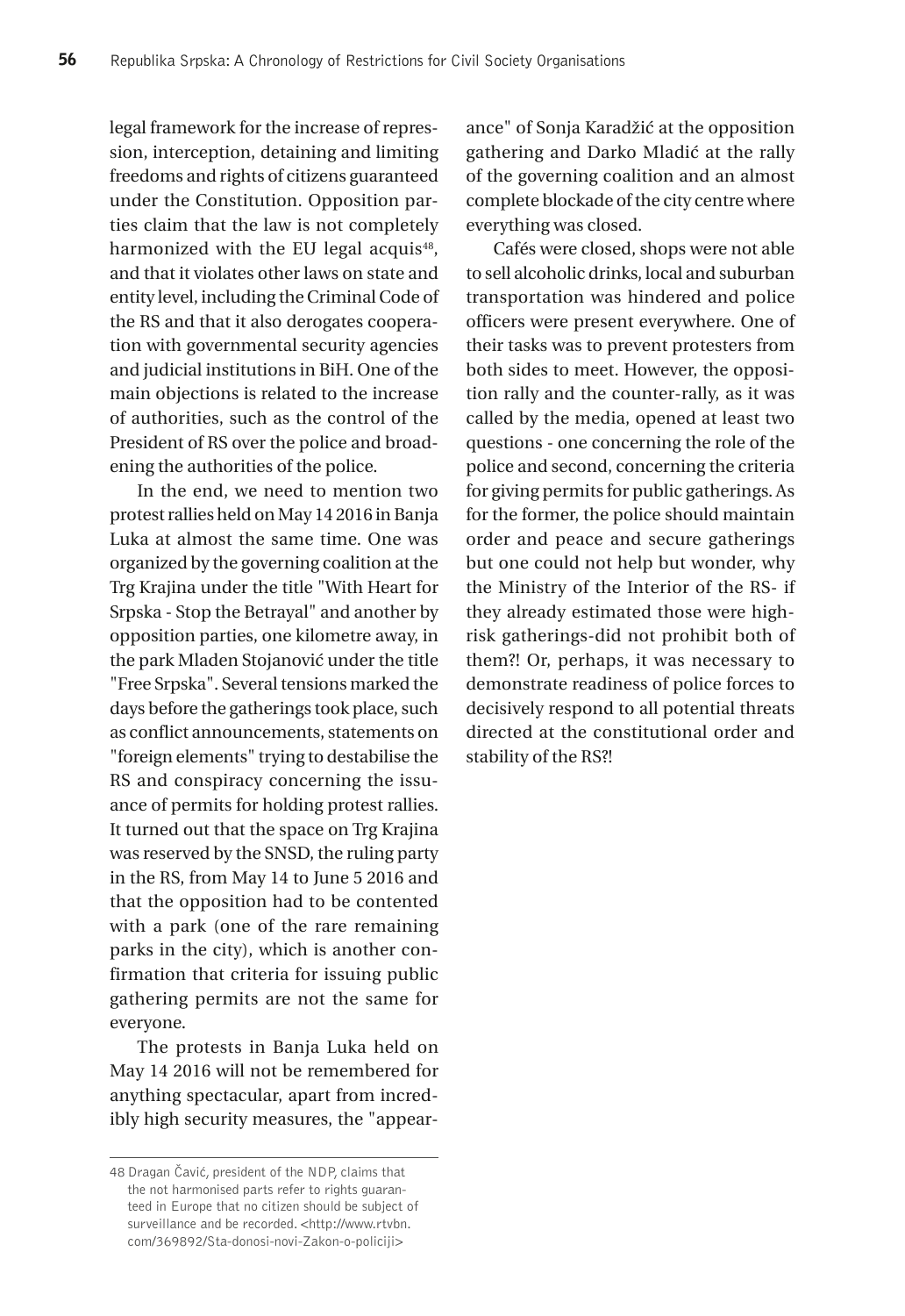# Bosnian Blues: Culture, Pressure, Suffocation

Nenad Veličković, Faculty of Philosophy, University of Sarajevo, Sarajevo

In his book *The Structural Transformation*  of the Public Sphere, Jürgen Habermas<sup>49</sup> describes, in an exciting and convincing manner, the establishment, development and role of the press (the media), in the political fight for the organization of public space. Habermas does not doubt at all that democracy – as a tool of the bourgeoisie – depends less on the literacy of the ones that vote than on the strength of the voice of the ones being voted for. This is the reason why, I must add, in countries with a young democracy such as Bosnia and Herzegovina, public education sets very low aims when it comes to literacy; schools do not make an effort to install skills for analytical, critical and independent opinion into the future voters, which is why their expectations from the government cannot be high.

#### Conflicts at the Boundaries

A fight for shaping public opinion in Bosnia and Herzegovina is fought parallel to the fight for the cultural/collective identity. Culture is not understood as the socalled high culture or, even as a synonym for civilization, but as a means of national homogenization (which is the issue Gellner, Smith, Anderson and others wrote about50); culture is primarily *national* cul-

<sup>49</sup> (Habermas, Jurgen) Habernmas Jirgen, Javno mnenje, (Beograd, Kultura, 1969), Translator: Gligorije Ernjaković

<sup>50</sup> (Anderson Benedict) Anderson, Benedikt, Nacija, izmišljena zajednica, Školska knjiga, (Zagreb: Bilig, 1990); (Billing, Michael) Bilig, Majkl, Banalni Nacionalizam, (Beograd: XX vek, 2009) Translator: Veselin Kostić; (Smith, Anthony D) Smit, Antony D., Nacionalni identitet, (Beograd: XX vek, 2010), Translator: Slobodan Đorđević; (Gellner, Ernest) Gelner Ernest, Nacije i nacionalizam, (Zagreb: Politička kultura, 1998) Translator: Tomislav Gamulin; see also: (Assmann, Jan) Asman Jan, Kulturno pamćenje, Pismo, sjećanje i politički identitet u ranim visokim kulturama, (Zenica: Vrijeme, 2005) Translator: Vahidin Preljević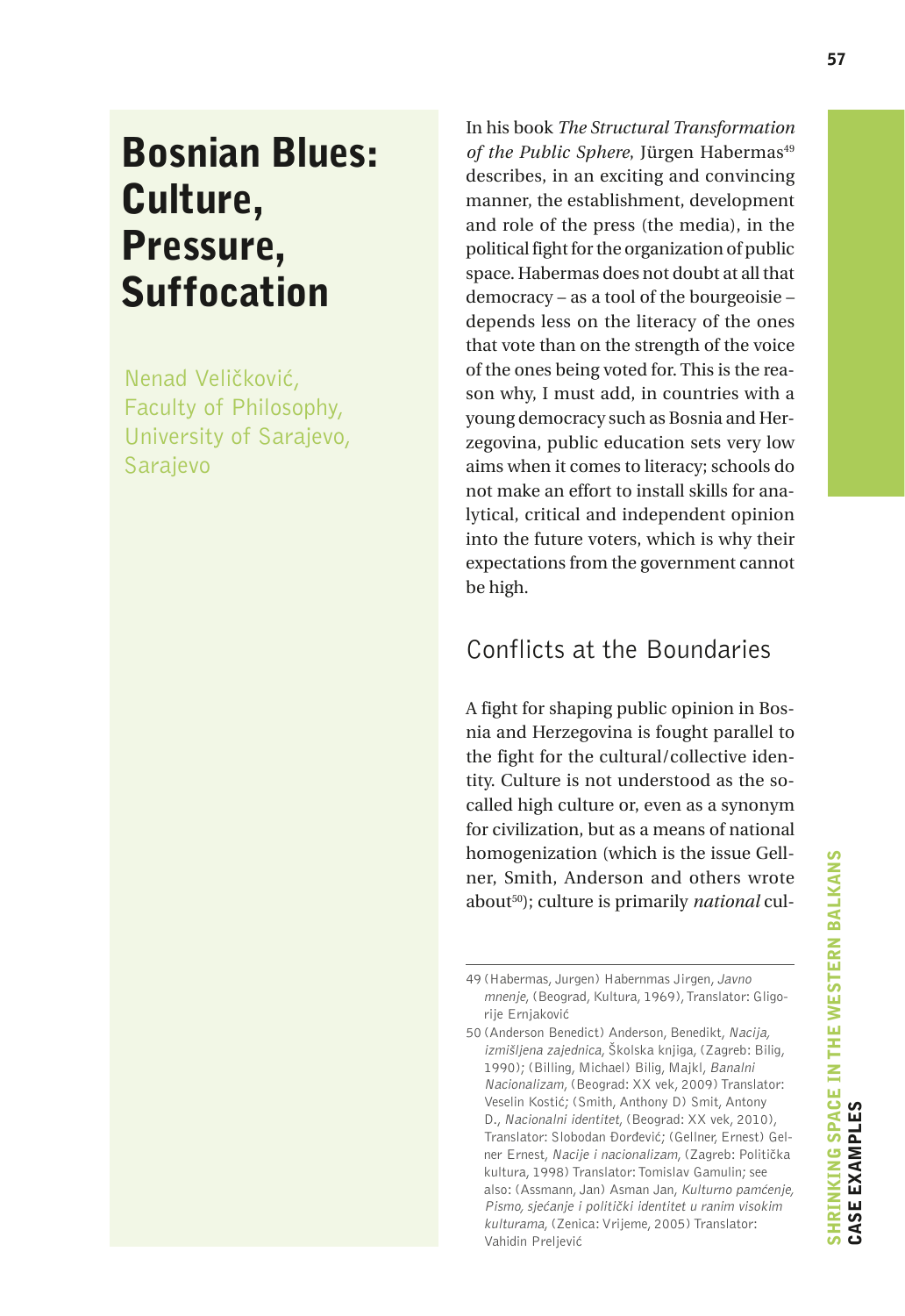ture and working for and within culture, merely the mimicry of nationalism.

At the first and the most visible level, the fight we are talking about, in the public space, in the culture, is fought between three nationalisms. Each of them controls one part of the territory of Bosnia and Herzegovina, and in their respective territories, they have at their disposal the entire *state* apparatus (media, police, judiciary, education, etc<sup>51</sup>). The probability that one of the nationalisms would hit the *other* across the boundaries of its territory is not very high, except in the returnees' settlements, where the power is fairly balanced. An example for this is the conflict related to the national group of school subjects in some returnees' settlements in the Republika Srpska, or in the areas with established *two schools under one roof*, where Bosniak and Croat children are separated according to their ethnic affiliation, even though they live and grow up in the same municipalities.

In other words, the three nationalisms in a divided country are not each other's genuine enemies. What seems as a mutual fight in the public space is primarily a smokescreen used to divert the public's attention from the country's real problems.

# Pressures within the Boundaries

The real, far less visible struggle is taking place between the nationalisms and the so-called civic option, which is ethnically unaffiliated or international (pro-European, maybe?), and whose standards are different. This option, which is marginalized within the parliaments, partially because social democracy has taken a right turn in its activities aimed at collecting votes, can be found within what is called the civil (civic?) society: among independent intellectuals and non-governmental organisations.

By focusing on the rights of individuals, in the sense that human (individual) rights are more comprehensive than collective rights and that, as such, they are supposed to be more visible, if not superior to the collective rights (cultural, national), this political option is disturbing (but not quite endangering) the domination of the nationalisms.

However, even though it is not directly threatened, the force of the state apparatus used by the government (of national parties) will act every time the criticism of nationalisms becomes loud, and therefore, visible.

These actions will be presented in the form of pressure through the media that will bring individuals or organisations (e.g. *Open Society Foundations*) into disrepute; or through cultural politics that will refuse financing critics and alternative views (e.g. Hasanbegović's policies in Croatia); or even through judicial or economic measures (e.g. *Feral Tribune*).

The result of such pressures is the reduction of space for criticising the existing social patterns. Public opinion control is achieved through marginalizing the critics, exhausting them financially or, if this is impossible or insufficient, by disqualifying them as traitors, foreign mercenaries or as being insufficiently patriotic.

One of the reasons why the government needs to defend its positions in this way, is that it has not set the rules of the game in the media space at any level. The truth belongs to the louder and the stronger, and not to the ones equipped with facts, knowledge and evidence. For this reason, the potential of social networks cannot ameliorate the consequences of the above described reduction of space for criticising the existing practices. Twenty years of the

<sup>51</sup> Concept taken from: (Althusser, Louis) Altiser, Luj, Ideologija i državni ideološki aparati, (Loznica, 2009), Translator: Andrija Filipović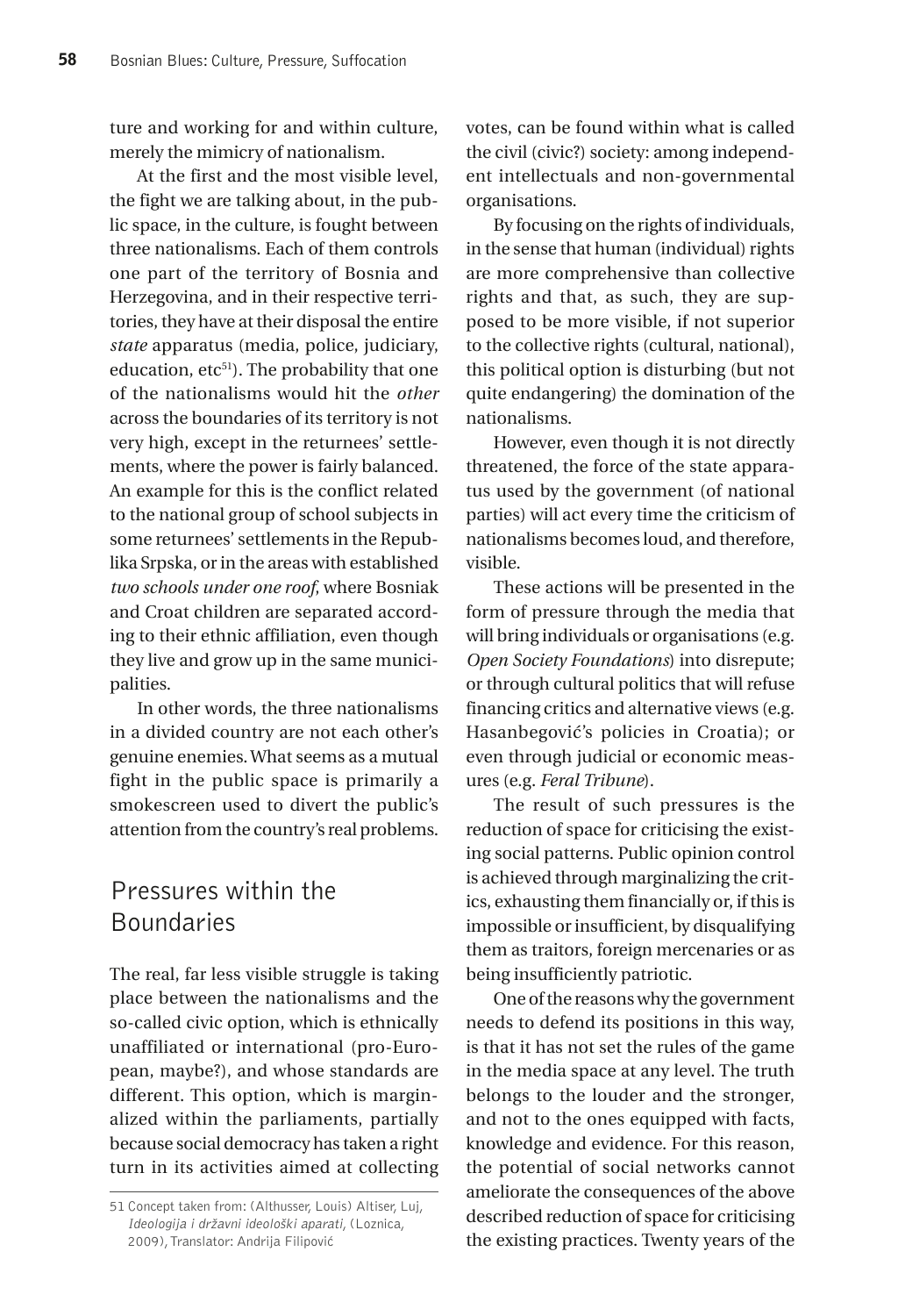international community's investing in the society of Bosnia and Herzegovina have not paid off significantly. There are plenty of reasons for this, but I find that the key one is losing sight of the role of education in shaping public opinion.

### Education for Stagnation

Through socialization processes, nationalism in schools imposes collective cultural values to every child, using indoctrination as the dominant method. The choice of music, favourite athletes, required readings, actors and the values promoted in cultural activities, is related to the governing ideology, and its basic values, which significantly determines the identity of a young person.

In schools, the concept of culture as civilization has been reduced to the ethnic component. Three parallel education systems – Serb, Croat and Bosniak ones – with different syllabuses, dominated by onesided narratives, represent and interpret reality by favouring their own group in an uncritical manner and by presenting the other two groups as enemies. Literature, music, theatre, art, tradition, folklore and heritage are primarily ethnic and separate, and only infrequently general and common.

The outdated concept of student assessment, poorly designed external graduation exam, and other forms of irrelevant evaluation, the power-based authority of teachers and boring syllabus unadjusted to the needs of the children, constitute forms of pressure that suffocate the freedom of opinion and expression, and limit the potential of civil society to reform itself by leaving behind the existing, obviously bad practices.

A good text by a journalist in a magazine or a good show cannot achieve much without the good lessons of a teacher in a textbook on media literacy and culture.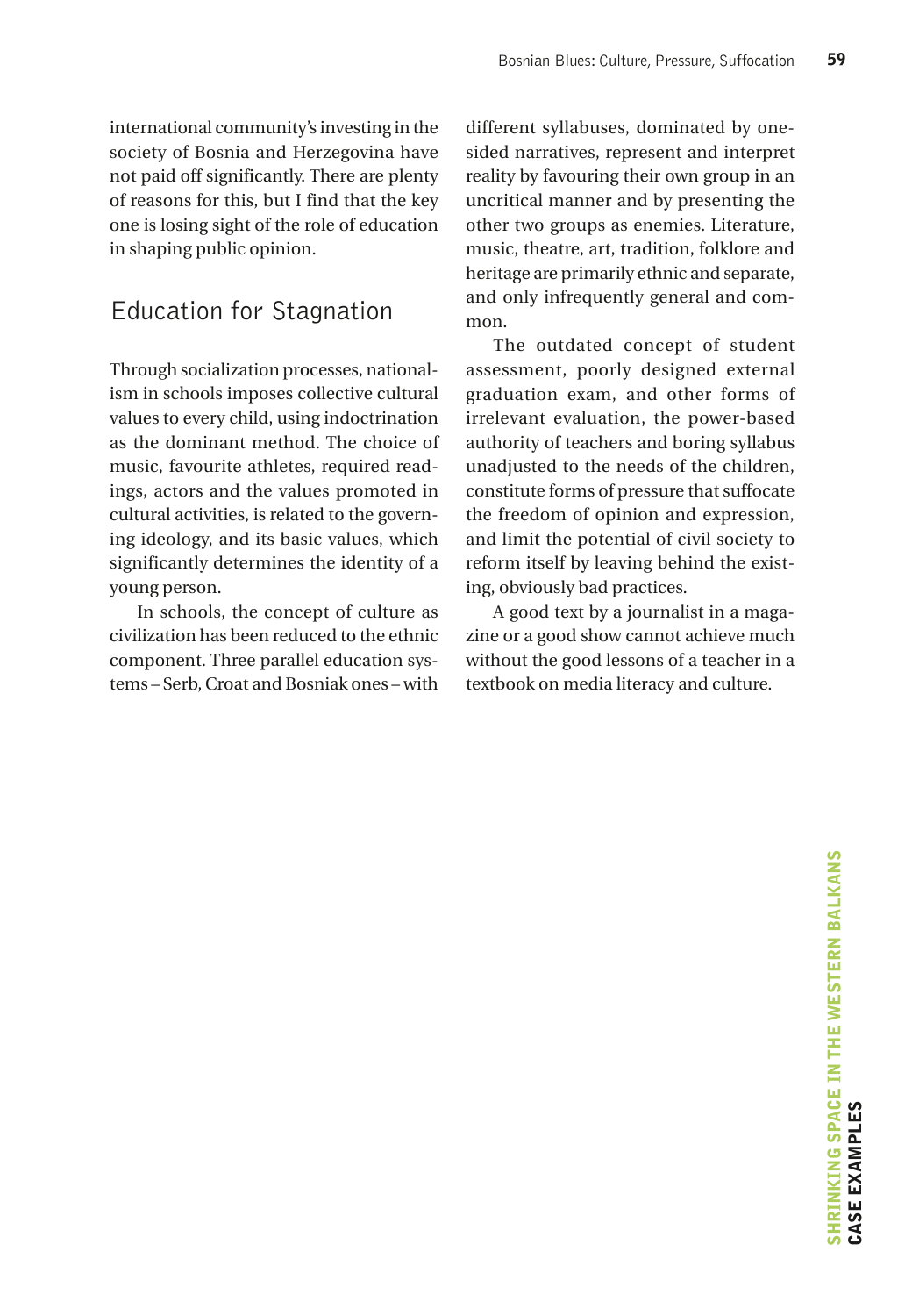# **Academics** under Threat – A Personal **Experience**

Professor Slavo Kukić PhD, ANUBIH52 and Faculty of Economics of the University of Mostar

# Instead of an Introduction

In democratic societies, civil society has always had the role of a partner, even a watchdog, as an institution in charge both of civic oversight and pressure on governmental institutions, with the aim of making them work for the citizens and their interests instead for political elites, or the often alienated power centers and their interests and goals.<sup>53</sup>

When it comes to Bosnia and Herzegovina (BiH) and its civil society, it is obvious that, it the past two or three decades, this area has undergone significant changes. Namely, in pre-war BiH, civil society was mostly reduced to public organizations in the area of sports and culture. However, after the war, it is possible to speak about a sort of civil sector explosion. For example, available data indicate there are 12,000 non-government organizations (NGOs) in BiH.54

It is true, however, that their operation should be approached in a critical manner. Namely, it is believed today that only a small part of the NGO sector – between 500 and  $1500^{55}$  – is active in the sense of their primary mission. Why is this so? And why is it necessary to approach them in a critical manner?

There are many reasons for this. Primarily, most of the NGO sector was not formed with the aim of becoming a part of what the existence of civil society should be about. On the contrary, they were formed in order to serve as an agent for providing the sustenance of several persons – often only one – and their family

<sup>52</sup> Corresponding member of The Academy of Sciences and Arts of Bosnia and Herzegovina (ANUBIH)

<sup>53</sup> Civic society is often used as a synonym for civil society. Here it is important to mention that the term civil society does not only include non-governmental organisations – this type of understanding is quite frequent – but also many other organisations – trade unions, social movements, self-aid groups, charities, etc.

<sup>54</sup> Information available of the EU delegation in BiH website,

<sup>55</sup> Ibid <http://europa.ba/?page\_id=446>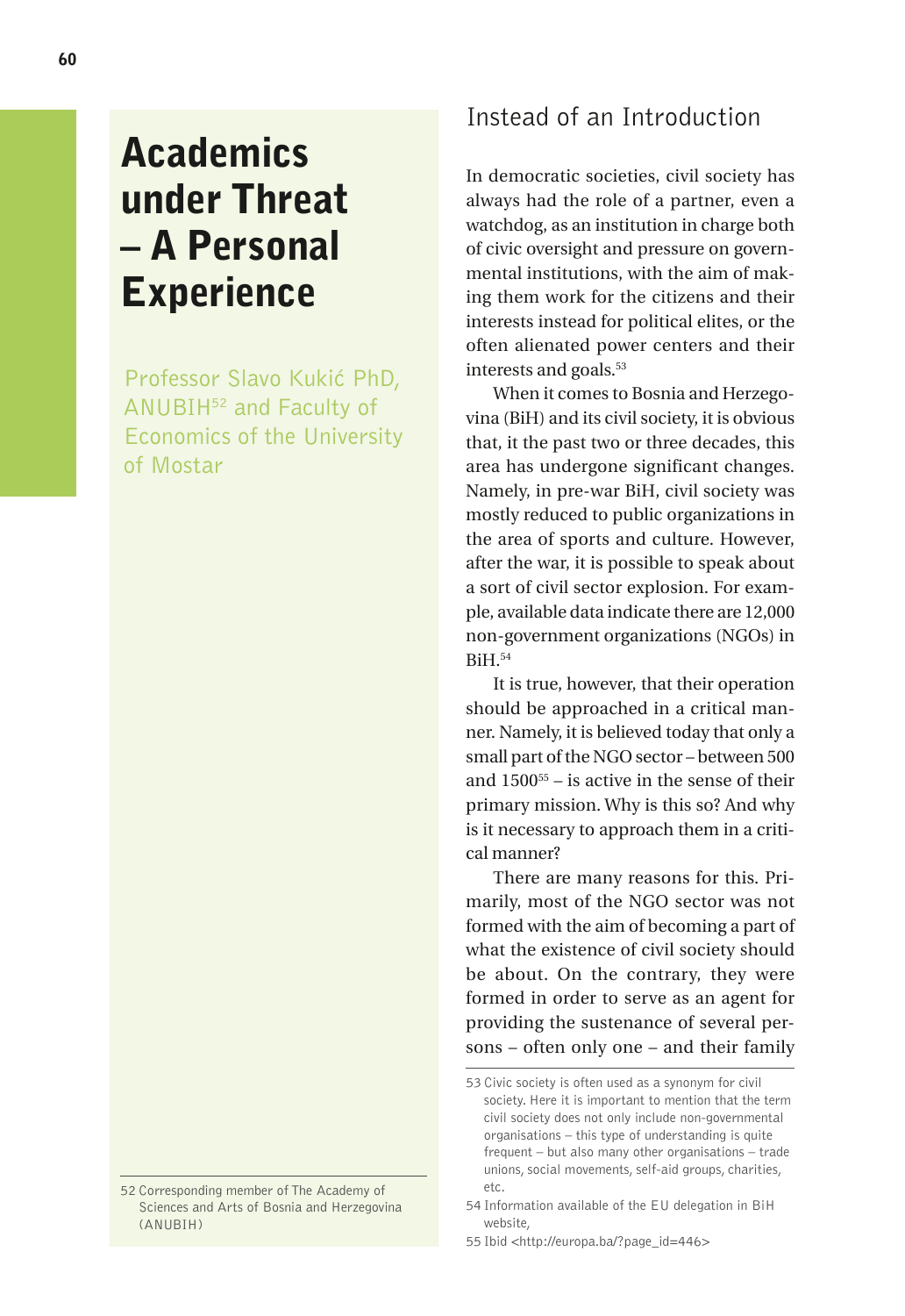members. Thus, the moment the funding sources dry up, it is disputable whether those NGOs would still operate. On the other hand, this fact makes NGOs – at least those that can be related with the abovementioned thesis – prone to external influences, including influences of foreign political and state power centers. Besides this, the abovementioned centers often establish their own NGOs in order to create an illusion about the actual situation and present it in a completely different, positive light.

# Exposure of civil society to the pressures of political power centers – a personal testimony

Civil society is a target in almost all countries of the formal joint Yugoslav state. For example, the forum of the Croatian Centre for Democracy and Law Miko Tripalo, has recently published utterly concerning information about the government's pressure on civil society institutions in Croatia that, as they claim, uncannily resemble pressures that occurred in the nineties of the past century, which were used to neutralize civil society as a partner in power.

A similar situation is present elsewhere too, however, according to certain parameters, this type of pressure is significantly more aggressive in Bosnia and Herzegovina, especially when it comes to nongovernmental organizations that monitor government operations, the situation in the area of human rights and freedoms, and crime and corruption, particularly crime and corruption within the system.

However, political power centers do not target civil society institutions only. They often pressure individuals, persons known in the public as social reality critics.56 Here they use a wide range of attacks against such persons – public discrediting, presenting them as "national traitors" and foreign mercenaries, threatening their right to work, and exposing them to physical attacks and intimidation.

My personal experience in the past fifteen years confirms the abovementioned observations. This is the first time that I publicly speak about it – not for myself, but in order to warn the world about the situation and society in Bosnia and Herzegovina.

Being labeled a "national traitor" is a platitude that has been used for more than twenty years. Thus, my "hostile" activities seem to have caused all the mishaps that the Croats have been going through – from their persecution during and after the war, to present-day decisions to leave their homeland together with their families and set off to some other world meridians, without any intentions of returning to their homeland ever again. My "hostile" activities are also evidenced in labeling some privatization activities as plundering. They have asserted such instances were not plundering, but rather actions aimed at "keeping" the most profitable companies in the hands of "Croats" – that privatization is what prevented these companies from moving to the hands of others, primarily Bosniaks and Serbs.

However, should denunciation yield no results, they will not abstain from more radical forms of "cultivation", as I experienced prior to the 2014 elections – "a cultivation specialist" was sent to my office, instructed to break my ribs – because I had not understood their previous mes-

<sup>56</sup> They should not be ignored as a part of civil society. Just on the contrary, "Civil society is not only made of organisations and institutions but also individuals with their initiatives, activities and opinions – those who have developed civic-mindedness (see: Tijana Dimitrović, Izazovi civilnoga društva u BiH, Fondacija za socijalno uključivanje u BiH, p. 8, <http:// www.sif.ba/dok/1386600343.pdf>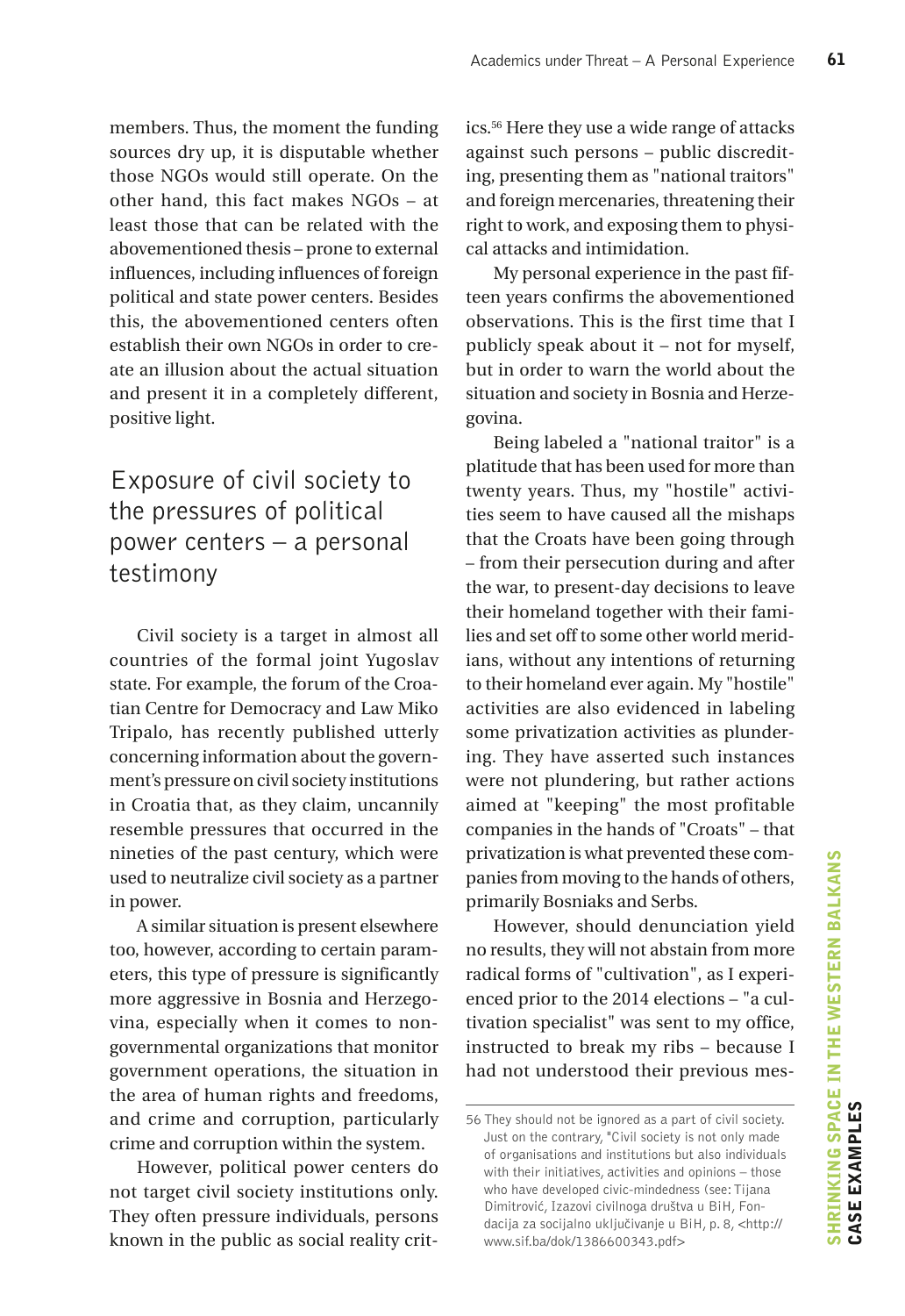sages. This was supposed to send me and the rest of the world a clear message that, if this was how a member of the Academy of Sciences and Arts of Bosnia and Herzegovina (ANUBIH) could end up, others who stick to their opinions should not expect anything less, especially if they decide to publicly express their thoughts.

The physical attack I was exposed to in 2014 was condemned by all significant instances in BiH – embassies and international organizations, local institutions, associations and prominent intellectuals. However, it is interesting that, in his interview to *Oslobođenje*, the then chief of the cantonal Ministry of Foreign Affairs of the Hercegovina-Neretva Canton had tried to defend this and some understanding toward it could be found in the statements of the leader of the Croatian Democratic Union of Bosnia and Herzegovina (HDZ BiH). It is also interesting that the University of Mostar stood quiet about the attack against its professor and that the faculty where I am employed – and whose management I used to be a part of for fifteen years – failed to utter a single word to the public on how the life of one of their professors was jeopardized.

However, this fact was a signal that physical "disciplining" would not be the end and that they would turn to other mechanisms for the same aim, which had been used before. Namely, the focus of the pressure moved to the sphere of work – I was shifted to teach at units of the University of Mostar in which one could not get permanent employment, but only contract work. However, this type of pressure lasted until 2010. After the 2010 elections, I was "thanked" almost overnight by the Faculty of Philosophy where I was teaching five courses and mentoring two PhD theses. Due to me criticizing the political philosophy and practice of the HDZ, especially its leader, my contract was cancelled mid-semester, with the explanation that this had to be done due to political pressures. I was also called off from the position of mentor of two PhD theses that were in their final stages.

After the physical attack in 2014, the same approach was applied at the Faculty of Medicine – with the Medical Sociology course – and then at the Faculty of Medical Studies in 2015 – with the course Communication Skills - with the explanation that I had been teaching both subjects for ten years. It is interesting that, on both occasions, the same elimination method was used – no one informed me about the change or thanked me – not even insincerely – for the extensive cooperation, nor did they tell me why this had been done, even if this meant expressing the greatest possible platitudes, etc. I was simply out of the agenda and others – my teaching assistants and the like – took my position.

However, this kind of elimination was not possible at the Faculty of Economics because I had a work contract signed with this institution. At the same time, a sudden termination of employment would have caused a fierce reaction of the public, both in Bosnia and Herzegovina and internationally, because this would mean the elimination of the only ANUBiH member in the history of this institution, but also one of the three members that the University of Mostar can boast with. This would have sent a direct message that the reason could not lie in my competency, but a whole different sphere related to the political disloyalty to the Leader and the Party.

Thus, another approach was applied – elimination from the teaching process with different explanations. First, my promotion to the position of a professor for the *Consumer Behavior* course was prevented, even though I met all the requirements, with the explanation that I lacked a degree in economics, and that the said course was a fundamental economic discipline. However, I was promoted to the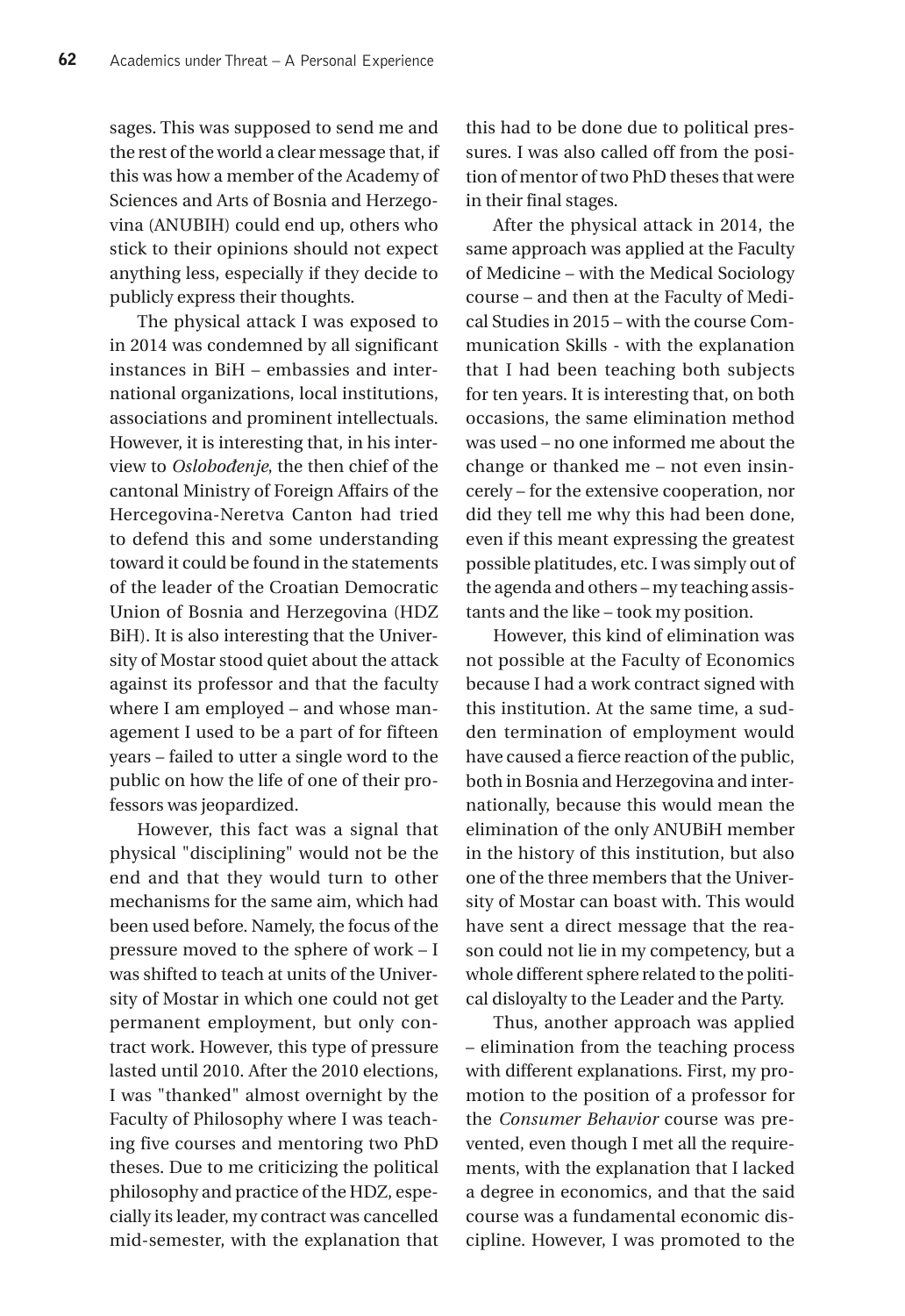position of Associate Professor for this course back in 1996. It is true that promotion to the position of Full Professor was not significant for me before, as I had already been appointed to this position in the year 2000 for another course.

However, I requested to be promoted because, from the very beginning, I had known what I might undergo. Of course, I met all requirements for the promotion – I was, among other things, the co-author of the only two textbooks in BiH titled *Consumer Behavior*. All the persuasive arguments I used could not help – that Consumer Behavior is a discipline that contains specialist knowledge of psychology, social psychology and sociology applied in economics, that the authors of 70% textbooks dealing with consumer behavior, including the ones at the most prestigious universities, are not economists, but rather psychologists, social psychologists, sociologists, etc. What they had set out to achieve was not prompted by their concern over the Consumer Behavior course, but was meant to harass a professor for reasons beyond the academic sphere – his disloyalty, for which he had to pay the price.

The final operation was conducted in 2016. Namely, it meant eliminating the courses *Economic Psychology* and *Methodology of Scientific Research* from the syllabus. The matrix used with *Consumer Behavior* could not be applied in this case. This is why they turned to an alleged syllabus revision, its "modernization", the only result of which was the elimination of courses taught by a professor disloyal to the Party and the Leader. The comparative analysis of the syllabi of the Faculty of Economics of the University of Mostar and all others in the country that include – with a significant number of classes – both courses, in some cases taught by the very same professor that was being eliminated from his own house, made no difference.

I had requested help from the Rector of the University of Mostar and then from the Senate of this University association. However, neither of the institutions has sent any response since 2010. Utter silence. Utter silence, despite of what I reminded the University Senate in a letter sent in March this year that, for the past quarter of a century,"I have been writing from the position of a critical intellectual about the deviations in all the spheres of BiH society". I pointed out that I had never "been ready to write about deviations at the University, even though they were numerous", which is why I expected the highest university body to use its authority in order to "protect me from mobbing and from being harassed as a professional and a person to which I was exposed in our university home".

Utter silence, a silence which shall remain going forward. Today, one can hear stories among professors and teaching assistants at the Faculty of Economics and the University in Mostar in general, about what lies in store for professor Kukić next year. Since in July I will have been teaching for forty years, I will be retired at the age of 63, the youngest retired professor in the history of the University of Mostar – the same University that employs my colleagues that are 80 years old, or even more. The twenty-eight books that I have published cannot help me – more books than the entire Senate of this University Association has – or the 150 scientific works published in a number of world languages. The fact that I am the only academician in the history of the Faculty of Economics will not help either.

I will have to leave because my retirement is the revenge of the structures I have been critically questioning for years.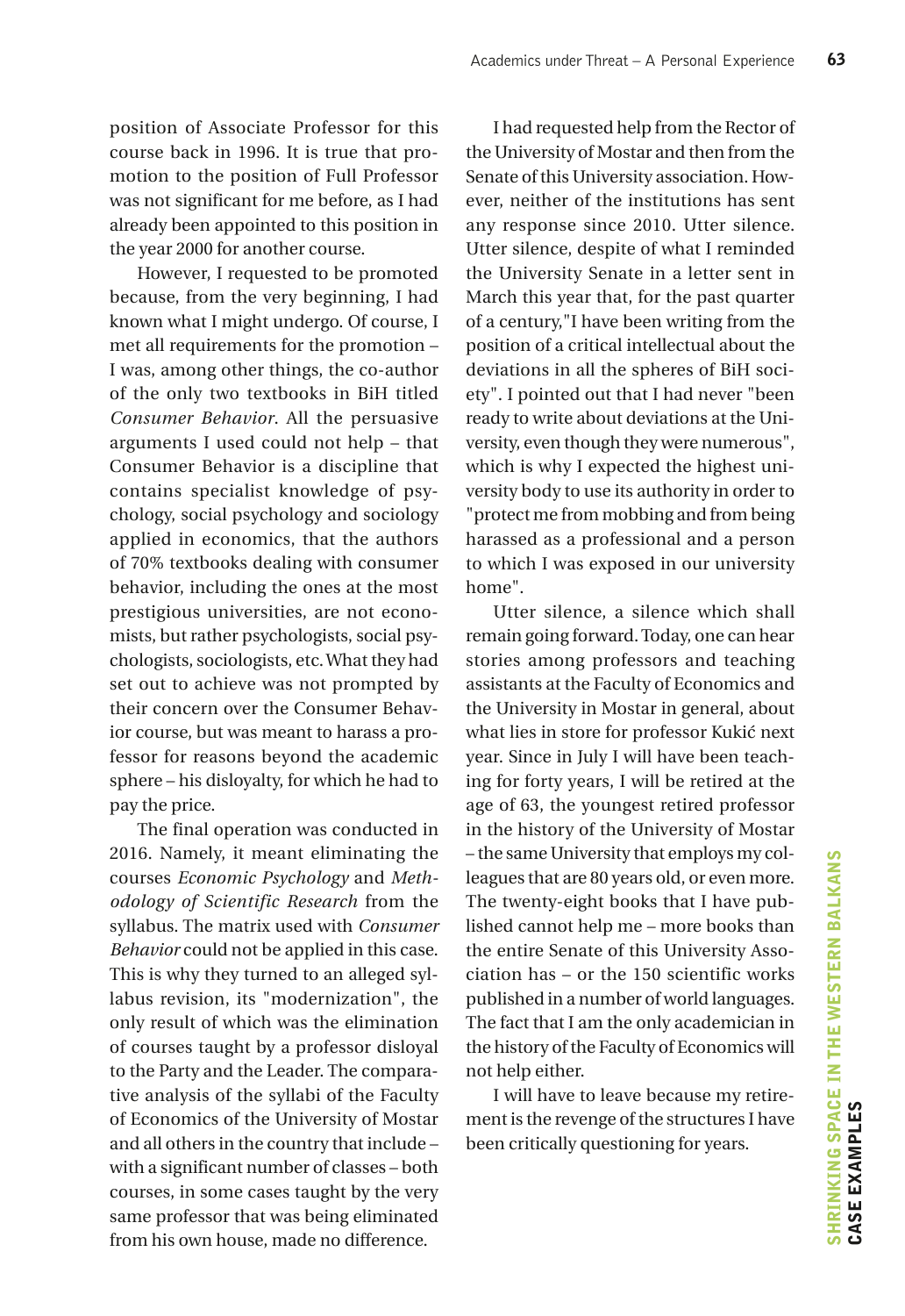# Media and Public Space in **Democracy**

Prof. Lejla Turčilo, Ph.D., Faculty of Political Science, University of Sarajevo

# Media and Democratic Mediation

Media have always been an important part of every democratic society. When discussing the role of media in contemporary society, the starting point is that the media are institutions which help every individual, every member of the society to orientate between his/her private and public life. In private life every one of us depends on media-produced information about the world outside of our private sphere (local news on current events, for example) and, as participants in the public sphere and public life, we try to approach media in order to spread our message. That is why we say that the role of media in society is mediation between the private and public sphere.

There are several roles that media play in this mediation between the private and public sphere, which makes them so important and influential. The first role, or the first function of the media, is to *inform* and, based on that main function, two other media roles become important for every individual and society in general: *education* and *political debate57.* When it comes to political debate, media play a triple role. The three tasks media play in a democratic political environment are:

- To provide *space* for public debate; to open space for all relevant actors who have a will and competence to participate in discussions on some specific, important issues in the community (this is why media are usually called the "virtual agora"58)
- To provide *information* for public debate; to make sure that those who participate in political debate and especially in decision-making have a sufficient amount of good quality in-

<sup>57</sup> More on media functions in Šiber I., Politički marketing (Zagreb: Ljevak, 2003)

<sup>58</sup> More on this in Nuhanović.A, Demokratija, mediji, javnost, (Sarajevo: Promocult, 2005)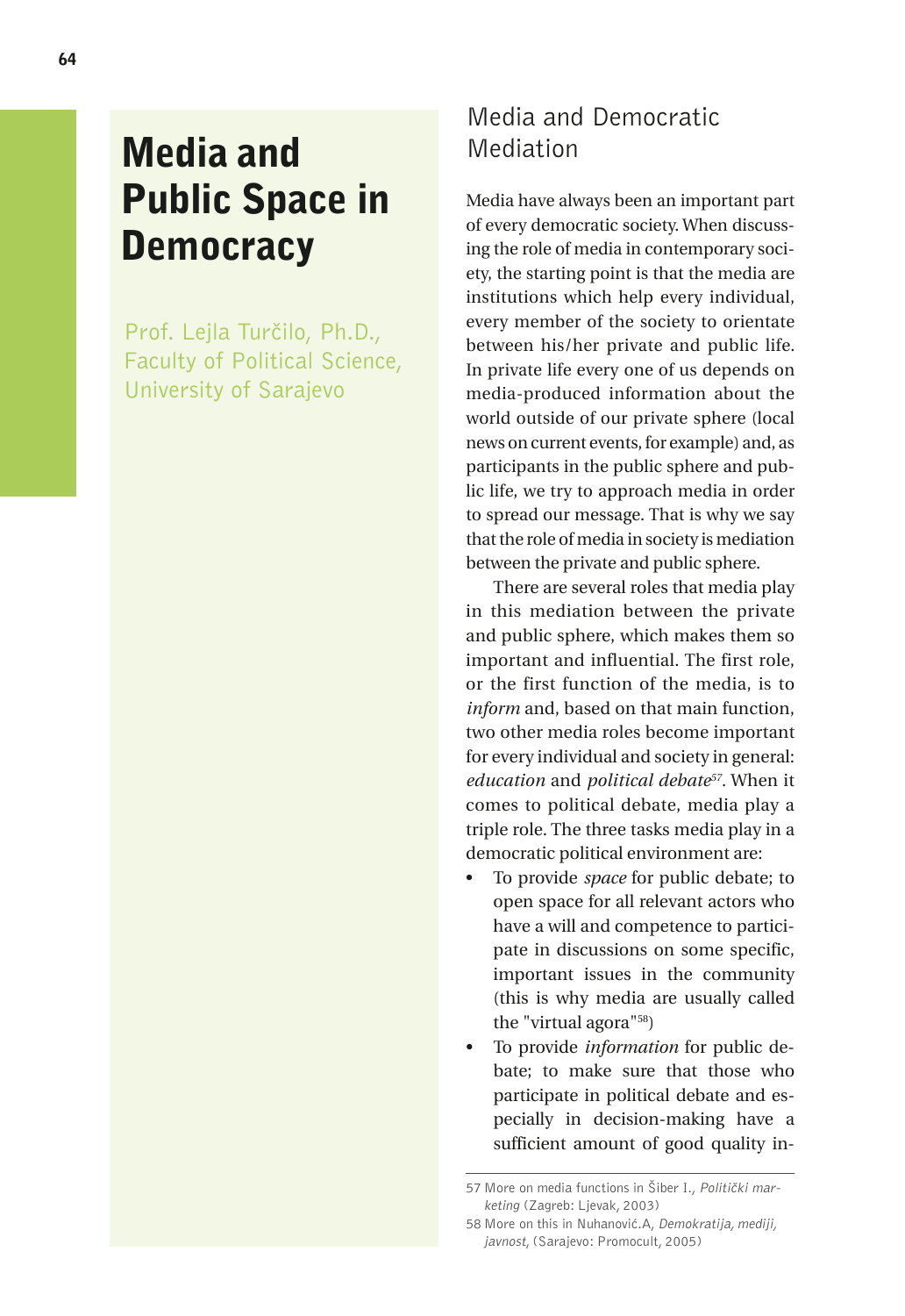formation in order to make proper decisions (this is why we usually say that, during elections, for example, media need to provide citizens with programs and content which will help them make so-called "informed choices").

• To legitimize *actors* of public debate; to make sure that the public understands what kind of role in political life and what kind of political standpoints certain actors have in public debate (this is why we say that media make people understand who is who on the political scene).

However, one of the most important political roles of media is their watchdog role, that is, to make political actors accountable for their acts and decisions. This is why media is seen as "the fourth estate".

**"Yet at its core, at the news-center of the media business, remnants of an ideal remain. This ideal is grounded in the notion that among the checks and balances that ensure that powerful are held accountable, the media has an essential and highly political role to play. The process of finding, distilling and analyzing information, that is the media commodity, also ensures its political role, the core of its self-definition as the Fourth Estate" (Schultz, 1998:2).**

# Politics – Media – Public: Triangle of Power in Democracy

In every democratic society the triangle politics-media-public constitutes the essence of the public sphere and public life. In that triangle, the "natural alliance" is between media and public, which should work together to hold political institutions, as well as political elites, accountable and responsible. This is why we say that media belong to the field of civil society, although they are strong political institutions as well. But, their main activities, aimed at providing the public with information and influence (which is the ideal case and should be demanded from media, especially public broadcasters), make them important players on the public scene, in public space. The key word in this context is *public interest.*

**"The public interest can be visualized as a continuum that represents the values, aspirations, and objectives of the community or polity. There are values that are clearly central, such as health; and there are objectives that are controversial, such as fluoridation of water or discouragement of cigarette smoking. There are aspirations that are nearly universal, such as world peace; but there are numerous policy objectives to this end, which are subjects for debate. It is impossible to state with precision where any given item belongs on the continuum, yet there is general acceptance that a range of activities and goals exists above irrational or selfish individual interests."59**

The main role of media in public space is, in short, to inform citizens on the decision-making of political actors, to hold decision-makers accountable (in a way that they compare to what extent their decision-making is in line with pub-

<sup>59</sup> 'Public Interest', International Encyclopedia of the Social Sciences, 1968, <http://www.encyclopedia. com/topic/Public\_interest.aspx>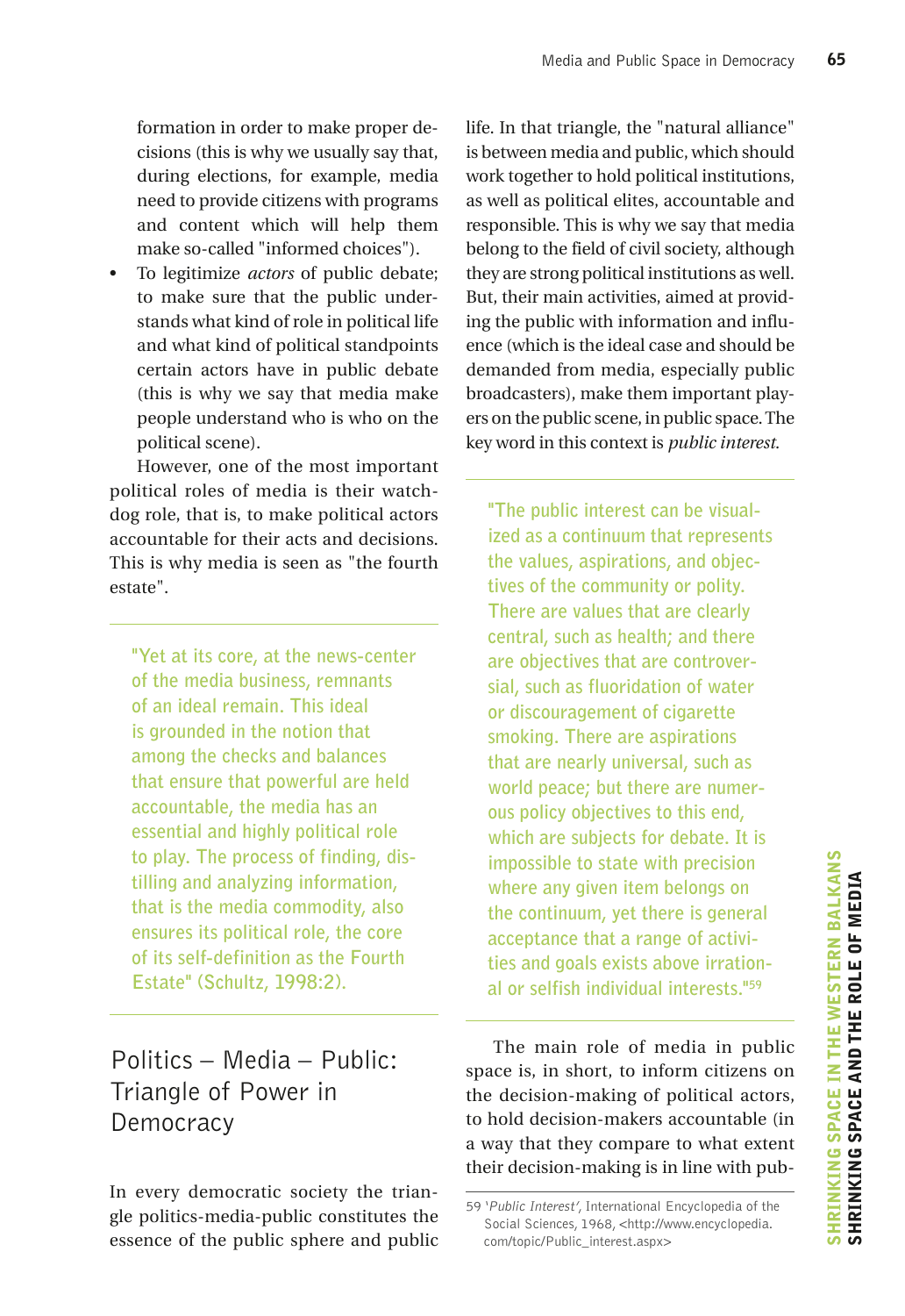lic interest) and to make sure that the public has a channel, a tool for feedback and expression of their political views and ideas. That is why we say that in this triangle: politics-media-public media play such an important role.

### Shrinking Media Space in Bosnia-Herzegovina

The number of media in B&H at first sight would seem like good enough for democratic media environment and open public space for public discussion. According to the Communications Regulatory Agency<sup>60</sup> and Press Council61 there are 189 broadcast media (145 radio stations and 44 TV stations), 9 daily newspapers, 116 magazines (weekly, monthly, periodic) and 8 news agencies, as well as many online media (web portals – the exact number is not available, since online media are not registered anywhere). Internet penetration amounts to 72,41% of the population. The number of users has increased rapidly since 2002

(when the first data was available) when it was only 4%. Smartphones are becoming one of the most important tools for internet access. Mobile phones are used by 91,12 % of the population, a significant increase from 48.7% in 2006. These are extremely huge numbers in comparison to the population size, but most analysis show that media space is limited and only partly open to public participation and debate. Media freedom is limited, pressures on media quite high, which influences the public in a way that it limits opportunities for gaining a sufficient amount of good quality information for informed participation in public and political life and limits opportunities for participating in public debate.

In terms of media freedoms in B&H, according to the 2016 World Press Freedom Index, B&H was ranked 66 out of 180 countries, which is a decline of two points since the previous year.<sup>62</sup> Freedom House similarly views the media situation in Bosnia and Herzegovina as "partly free".63

**Chart: WPF Ranking for B&H64**

#### Good rank 19 34 36 39 47 58 58 66 66 68 Average rank 96 96 97 95 97 99 98 98 103 107 Poor rank 2006 2007 2008 2009 2010 2011 2012 2013 2014 2015 Freedom house

World press freedom ranks: Bosnia-Herzegovina (2006-2015)

Source: Reporters Without Borders, Freedom house

Reporters Without Borders

© Konrad-Adenauer-Stiftung

- 62 Reporters Without Boders, 2016 World Press Freedom Index 2016, <https://rsf.org/en/ranking#>
- 63 Freedom House, "FREEDOM OF THE PRESS 2015" (2015) <https://freedomhouse.org/sites/default/files/ FreedomofthePress\_2015\_FINAL.pdf > Laccessed June 17 2016]

60 See Communications Regulatory Agency website: http://www.rak.ba

61 More information on the Press Council can be found here: http://www.vzs.ba

64 Konrad Adenauer Stiftung, Media freedom in Bosnia and Herzegovina (2015), <http://www.kas.de/wf/ en/71.13562/> [accessed 18 June 2016]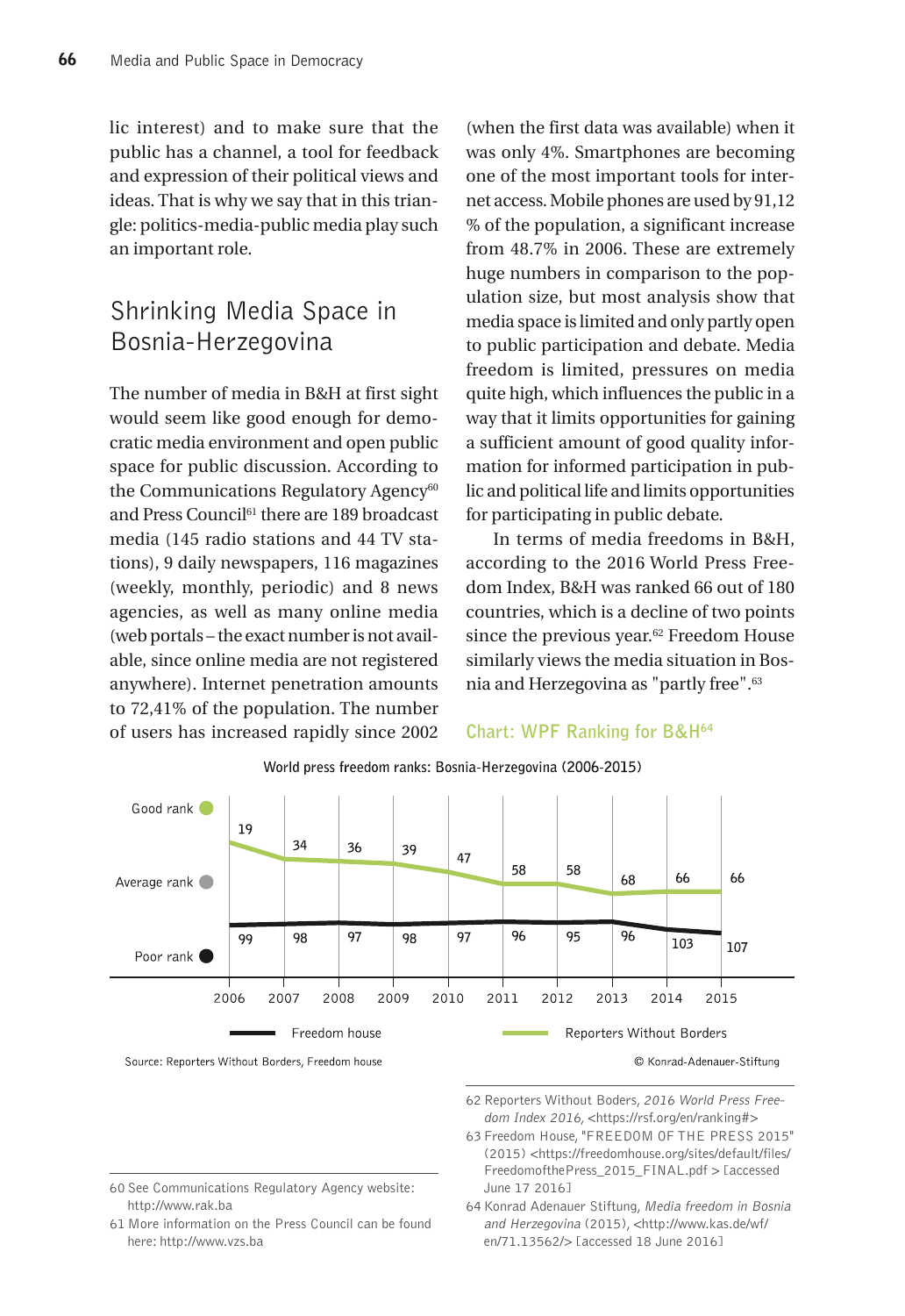When it comes to indicators of media freedom and sustainability (which can also be seen as indicators of openness of media and public space), there is a constant decrease in the level of free speech, professional journalism, plurality of news sources, but also a decrease of quality of the media environment, including weakening of supporting institutions (regula tors, self-regulators, journalist associations and unions etc.), as well as a weakening of the media market, which means that, in the present difficult economic situation, media are becoming more dependent on political and other sources of financing (international donors, rich individuals etc.).

#### **Table: IREX Media Sustainability Index – B&H65**

economic influences on media are very strong and media owners are very often in close relations with political and economic elites. This is, of course, difficult to prove, since it is difficult to find exact information on media owners (i.e. the real names of the owners of certain media). However, it is known that many media owners own other profitable businesses (such as Mujo Selimović, the owner of the newspaper Oslobođenje, for example), or they hold elected office after formally transferring ownership to family members (such as the owner of Dnevni Avaz, Fahrudin Radončić, for example). Some other media are funded through politically-controlled money by certain political parties or interest lobbies (such as newspapers Glas Srpske and Nezavisne novine in Banja Luka, owned by

|                                | Year |      |      |           |      |      |      |  |  |
|--------------------------------|------|------|------|-----------|------|------|------|--|--|
| Indicator                      |      | 2011 |      | 2012 2013 | 2014 | 2015 | 2016 |  |  |
| Free Speech                    | 2.96 | 2.54 | 2.45 | 2.38      | 2.36 | 2.56 | 2.46 |  |  |
| <b>Professional Journalism</b> | 2.12 | 1.87 | 1.68 | 1.60      | 1.83 | 1.77 | 1.67 |  |  |
| Plurality of news sources      | 2.77 | 2.59 | 2.16 | 2.20      | 2.26 | 2.23 | 2.20 |  |  |
| <b>Business Management</b>     | 2.43 | 1.84 | 1.61 | 1.60      | 1.64 | 1.58 | 1.39 |  |  |
| Supporting institutions        | 2.71 | 2.27 | 1.95 | 2.35      | 2.12 | 2.02 | 2.15 |  |  |
| Overall score                  | 2.60 | 2.22 | 1.97 | 2.03      | 2.04 | 2.03 | 1.97 |  |  |

Most research on Bosnian media<sup>66</sup> shows that most media are controlled by politically or economically powerful individuals or groups, which directly influence their reporting. This trend is seen most clearly during election campaigns, when "most outlets are divided along political, ethnic and territorial lines and remain under the strong influence of their owners and political patrons".67 Political and Željko Kopanja or NAŠA TV from Mostar, which is owned by 55 private businessmen, in close connection with the political party HDZ). In all these cases media are used as tools for promoting business and/ or political goals. Advertising money is also distributed according to the political affiliation of certain media, since public companies (such as Telecom operators etc.) are the biggest advertisers. Some sources say that even the distribution of print media is influenced by political affiliation of media (so that certain public offices, ministries etc. are subscribed to a certain number of copies of daily newspapers if the owners are in close relations to ruling parties).

<sup>65</sup> IREX Media Sustainabilty Index

<sup>66</sup> Some of them listed in the book Turčilo L. (2011). Zaradi pa vladaj: politika-mediji-biznis u globalnom društvu i u BiH. Sarajevo: Vlastita naklada

<sup>67</sup> Media Plan, Assesment of Political Diversity in Media Reporting on General Elections 2014 in B&H, <http://www.mediaplan.ba/docs/FinalReportEN.pdf> [accessed June 17 2016]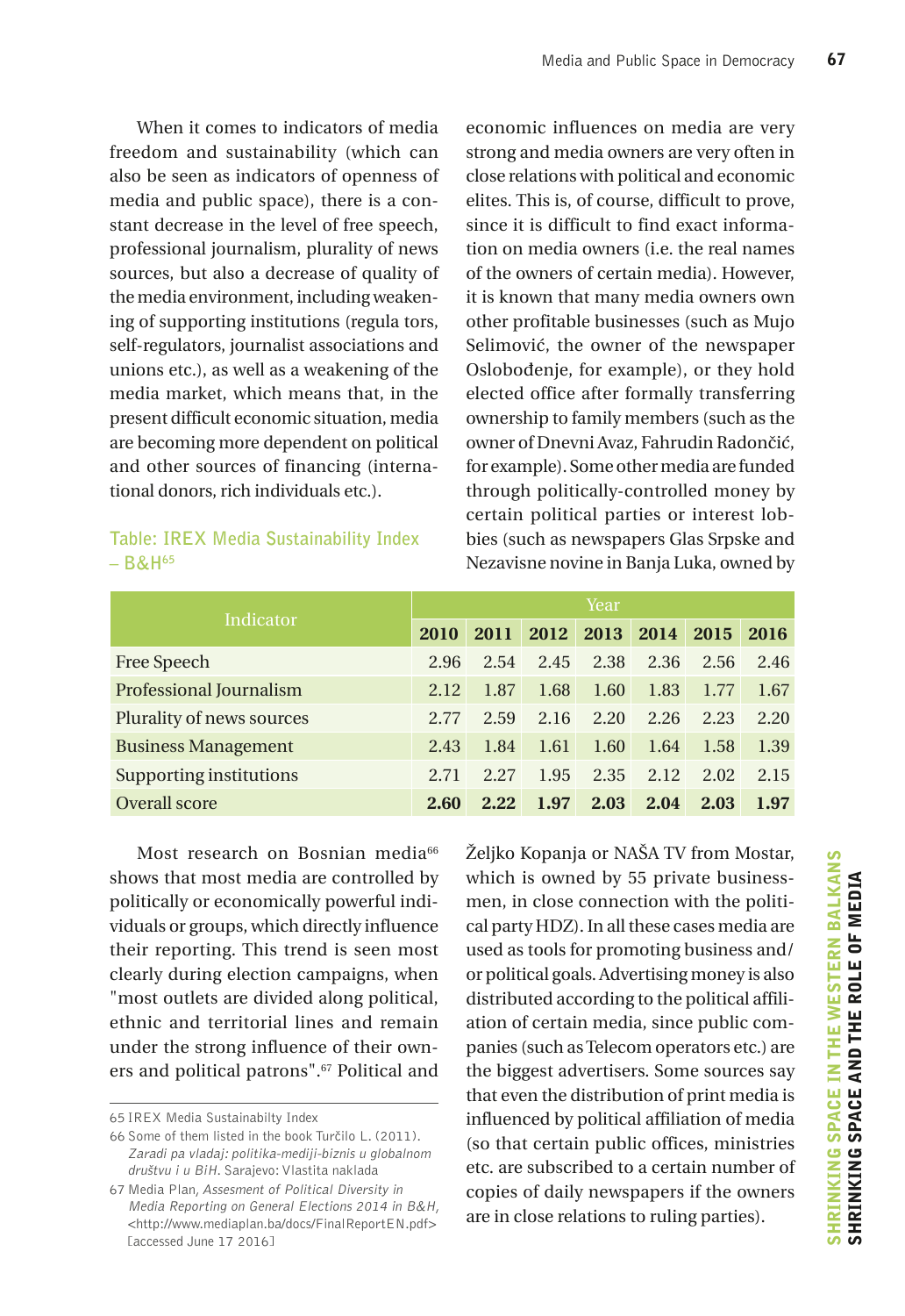All these circumstances diminish the watchdog function of B&H media and make citizens believe that media represent less their and public interest, but rather interest of elites. Lack of public trust in media makes media in Bosnia-Herzegovina less a platform for citizens to widely participate in democracy and more a tool for political manipulation. This puts democracy in B&H at risk.

# Shrinking of Public/Media Space and What We Can Do About It

As soon as the influence of media and its power have been recognized, elites have started looking for ways in which they can influence the media and make them serve politics rather than the public. All forms of influence on media, direct or indirect, can be seen as shrinking of public space and media space for public debate and the watchdog function of media. That is why it is important to recognize and resist these influences. They usually come from political elites, but also from economical elites, since nowadays political and economic spheres are closely related. The most extreme form is, of course, censorship, which prevents media from being an accountable source of information for citizens and prevents journalists from doing their job professionally. Censorship is immanent to non-democratic and less democratic countries, but it can manifest itself in developed countries as well, mainly in the form of self-censorship of journalists. Self-censorship occurs when media are exposed to pressures or when political and economic elites are in close relations with media owners and, through their influence, they make sure that media will not report critically or do investigative stories on them. This is when shrinking space for journalists occurs within their own media.

It is, therefore, obvious that pressures on media can be direct and indirect. Direct pressures, apart from censorship, include threats to media and/or journalists, as well as economic pressures (withdrawal of advertisements, for example, from media which report critically). Indirect pressures include manipulation (for example giving exclusive information to media which report in favor of certain political actors, or not inviting investigative journalists and reporters who write critically to press conferences and other events), bribing journalists (giving them presents and expecting them not to write critically or write only positive stories in return) etc. The general aim of such pressures and manipulation is to "buy silence", that is, to make sure that media do not report based on public interest, but in the interest of political (and other) elites. The consequence of such non-democratic behavior of political elites is shrinking space for media to fulfill their role and shrinking space for the public to participate in democratic processes and public life. Public debate is impossible without free media and free public and, without public debate and fair decision-making processes, there is no democracy in general.

Shrinking media space, thus, is a direct danger for the democratic potentials of every society. It has to be prevented by every means, which include, first of all, enhancing relations between media and public in order for media to have stronger support against political and economic pressures they are exposed to. Secondly, building democratic potentials of every society (such as introducing laws that support media freedom, preventing pressures on media and publically speaking about those that occur, etc.) is an important aspect of protection of media freedom and media watchdog role in political life.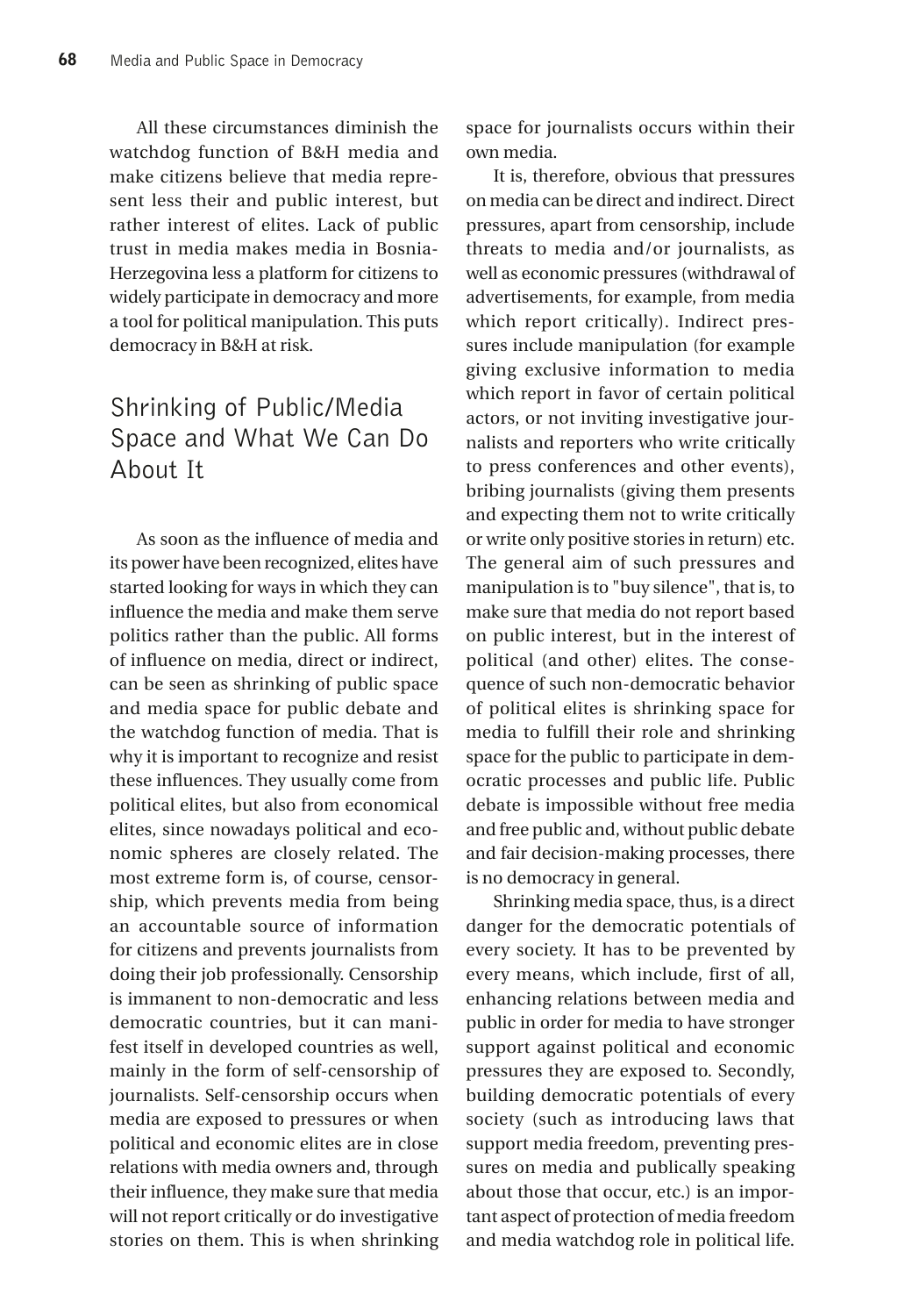Development of political culture (which includes political literacy and media literacy of the public, in order to make it more aware of the role that media (needs to) play in democracy, but also making political elites aware that their misuse of media and misbehavior towards journalists is unacceptable) is the only way we can protect media and, consequently, make sure that as citizens we have a tool and a space to participate in democracy. That is always a long-term process, but it is also the only way. Otherwise, if the most powerful actor in the triangle politics-media-public is politics, then democracy is – none.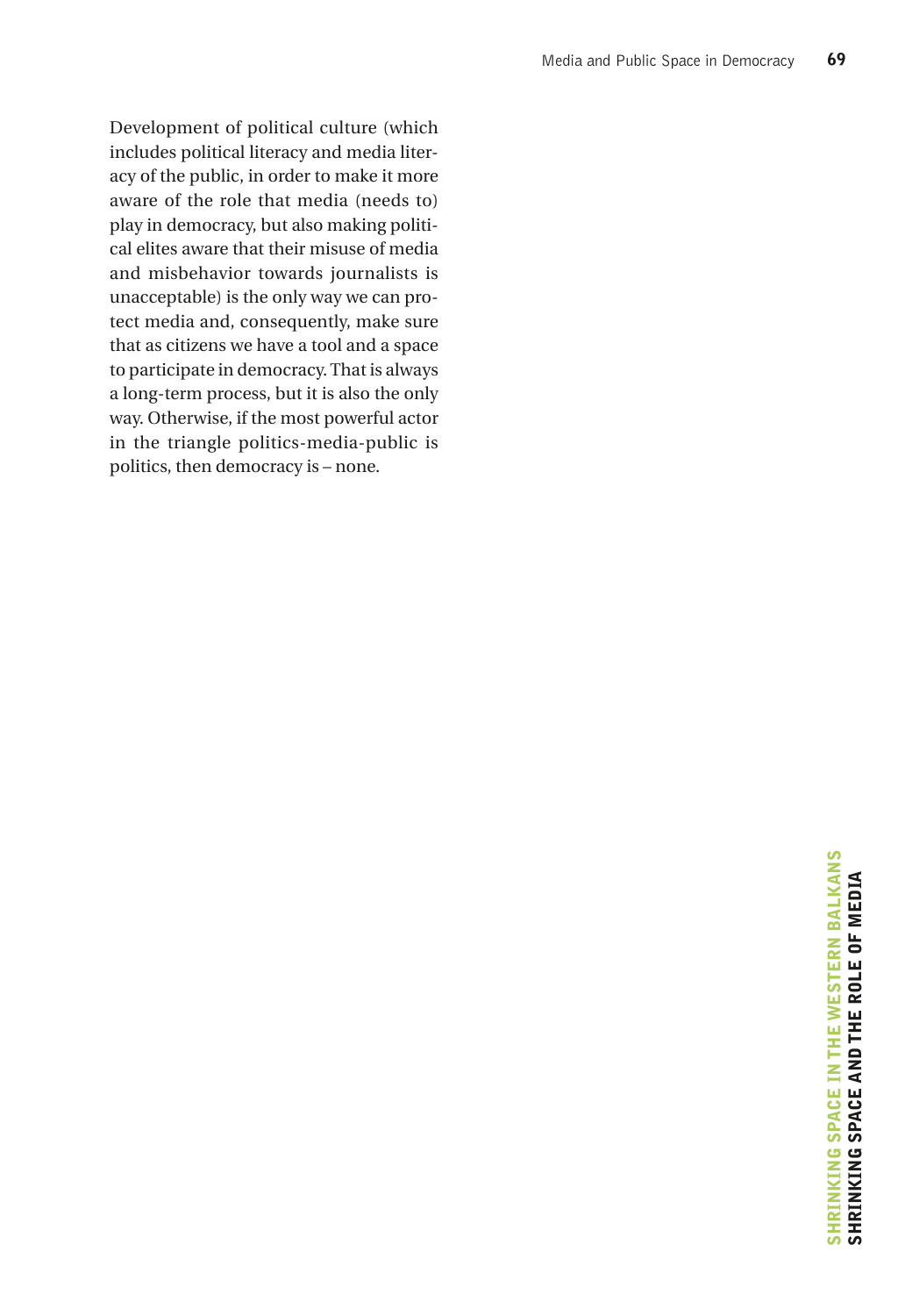# **Investigative** Reporting in the Era of Shrinking Spaces

Leila Bičakčić, Center for Investigative Reporting, Sarajevo

The life of an ordinary Bosnian and Herzegovinian has been marked by transition for over 20 years: everything we knew existed is today no longer acceptable. A violent end of the century in the Balkans introduced new values: the transition from socialism to capitalism and the introduction of democracy; in a society recovering from a violent and blood-shedding war, this change was not easy nor smooth. The international assistance that came at the end of the war was unprepared for the traditional and moderate society here, which was unaccustomed to democratic principles and civic responsibilities. In such an environment, media have probably suffered the most. The old and clumsy socialist conglomerate of media was not in line with contemporary media structures foreseen for the European context of BiH. During the late '90s and early 2000s, a significant amount of money was spent on the "democratization" of independent media and capacity building for outlets that were promoting democratic values as well as a better future for Bosnia and Herzegovina. When the overall reform process in the country was recognized as prosperous, media outlets suffered yet another setback: international assistance was abruptly cut and the generous financial support was withdrawn. Readjustment to these new conditions characterized by a lack of financial resources and flood of political influence, involved businesses and advertising. This is heavily reflected in the public discourse of BH media within the last decade.

The global economic crisis had a devastating effect on media globally – the lack of advertising money caused significant re-shifting within newsrooms: who was important and what could media live without was the most important question. Investigative reporting departments were first to suffer – expensive to support with no guarantee of success, investigative reporting was considered the easiest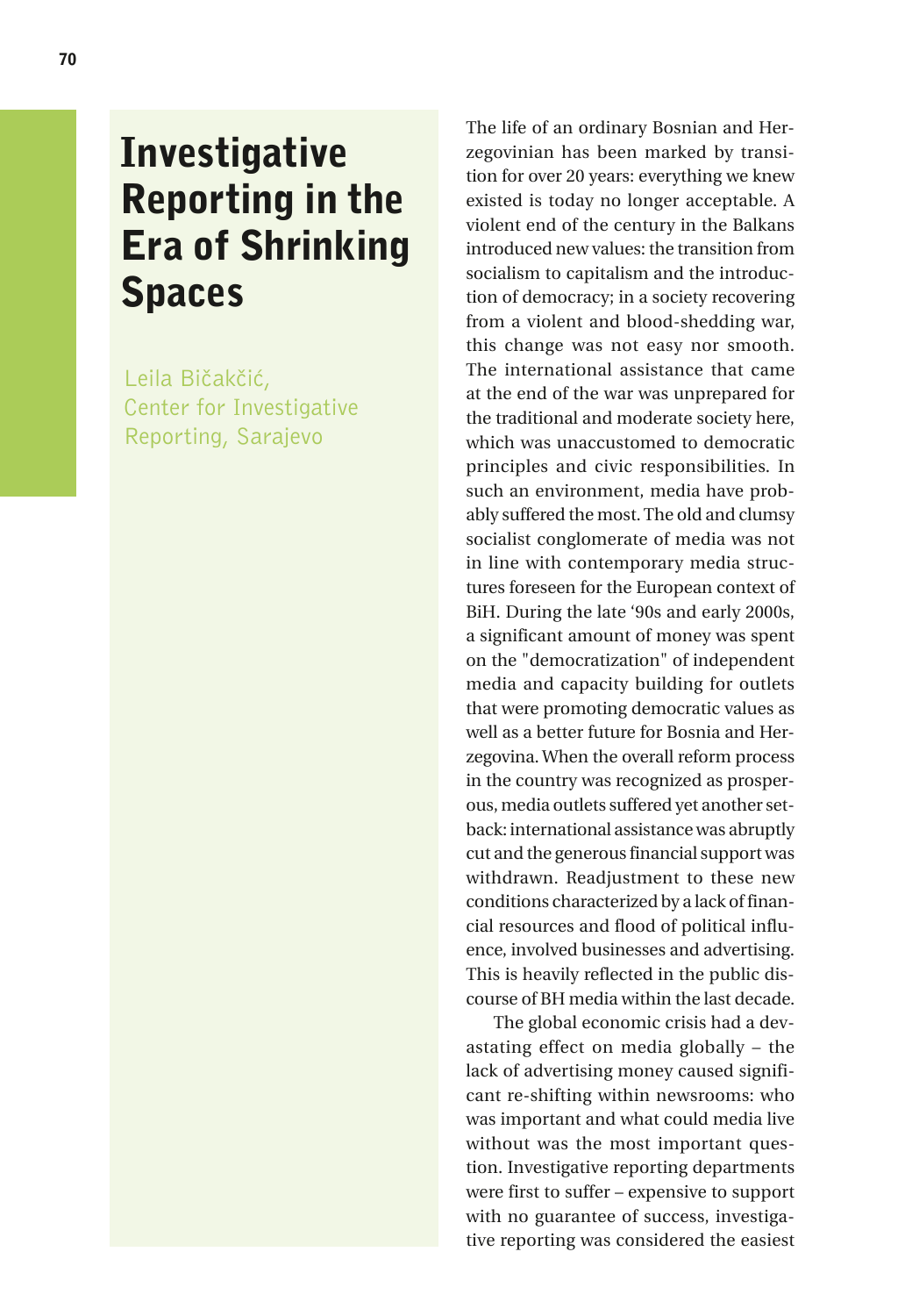to discard. That was around the time when the first non-profit investigative centres appeared in the US – a trend that became very popular worldwide after 2010. Traditional newsrooms have not fully recovered yet, and the question remains whether they will ever recover – the internet is taking over the role of traditional media and filling the void caused by the crisis. Internet reporting is free and fast – information is available instantly worldwide. New generations expect to know everything about anything in the world, with no consideration of the time, language or any other obstacle – thanks to internet, everything is one click away.

### Attacks Against Journalists

While the Internet is increasing opportunities in communication with readers, it is a double-edged sword for good journalism. On one hand, it creates a space for direct communication and sharing stories with a wider audience by avoiding the middle man in distribution. Internet publishing is the future of publishing, as it allows for direct communication with readers: what has been done well? What could be improved in a story? Is the journalist missing an issue? It also provides a unique opportunity for independent and objective investigative reporting in a challenging environment, where media are under the influence of corporate and political elites. On the other hand, the internet is open to everyone's opinion, where standards of good reporting, ethical norms and principles of balanced truth, are worth nothing. A recent case of intimidation and profanation of a (female) journalist of the Center for Investigative Reporting who exposed a corrupt scheme in the health sector in the Sarajevo Canton, and who was called a prostitute by the subject of her investigation, is a perfect example of how the internet could be used in negative context. This is merely one of many examples of pressures on independent media in BiH.68 The OSCE has strongly condemned "any humiliation and threat to the journalistic profession and journalists who do their job with a high degree of respect for the principle of objective reporting".69

When we look at the BiH media environment, manifestations of global problems are very present here: decreasing advertising money, now shared within a larger media community; "infotainment" as a new trend dominant in public discourse; political influence, disguised in media owners, controlling editors. Space for journalists to work freely is shrinking...

Globally, the media are under attack and the space for, what we know as free press, is closing – governments are aware of the power invested in the free press and they are afraid of the consequences of such an "uncontrolled" force. On the other hand, we are faced with a global trend of terrorism, that is threatening the free world, whose governments are rightfully trying to minimize the damage and to (over)protect their territories. In BiH, governments are not so concerned about wellbeing of the citizens as much as they are concerned about their own. In a country struggling with a lost identity, lack of perspective, and poor economy, free media are just a myth! Unlike the explicit political pressure and censorship of the past, the current political and economic pressures are much more subtle and covert, which does not necessarily diminish their efficiency, but makes their identification and the fight against them much harder. In a deeply divided society, media is divided as well. They stay stacked in between politi-

<sup>68</sup> As of September 15, The Free Media Helpline had registered 41 cases of media freedoms and journalists' rights violations

<sup>69</sup> OSCE Mission Condemns Humiliation and Threats to Journalists, Bosnia Daily, August 4, 2016, p.4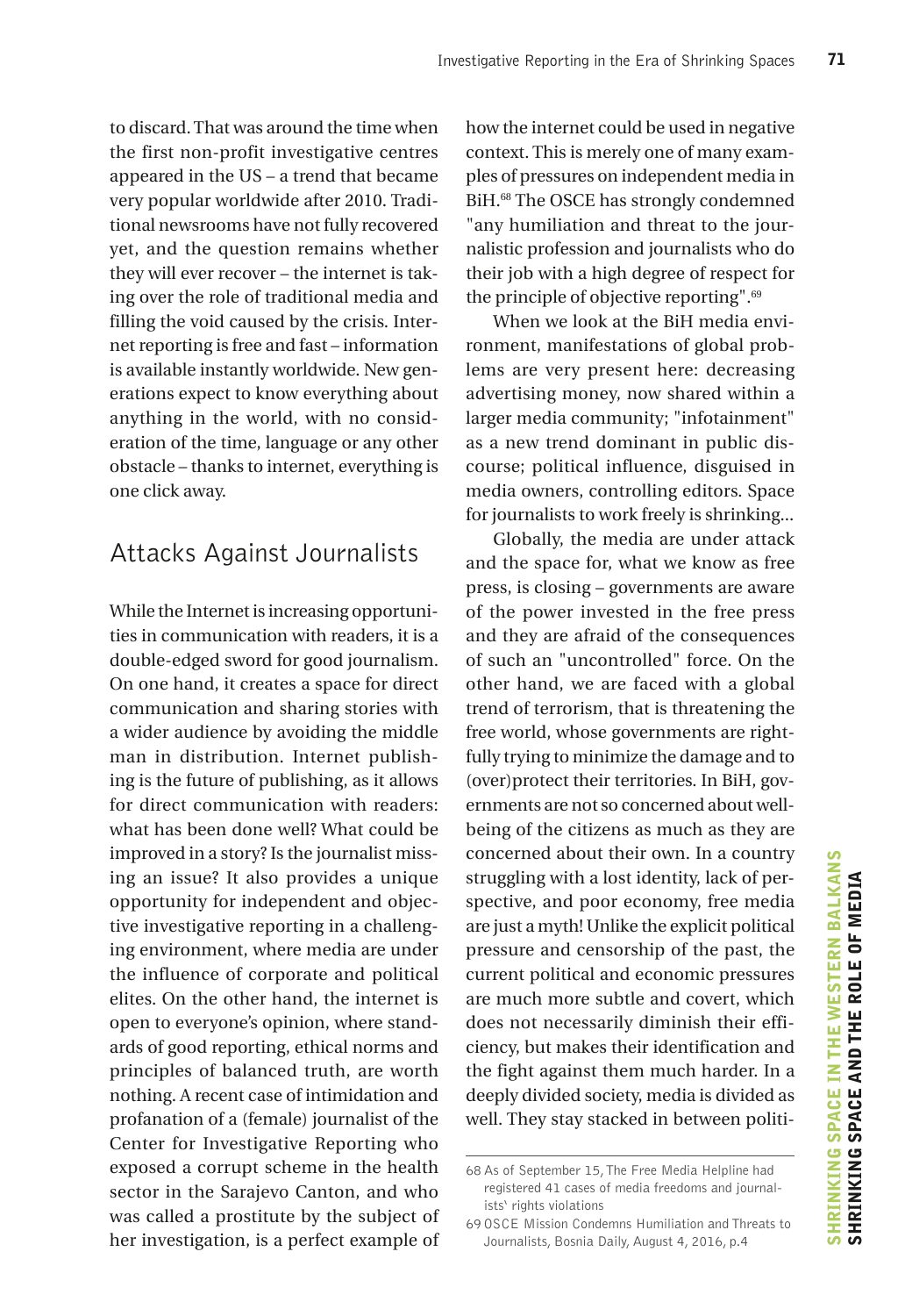cal/ethnic messaging, and owners' private interests, almost completely incapable to act professionally. Media can be furious and destructive, as well as sophisticated and helpful. Our outlets (surely, not all of them) choose a third option: "whatever you do, don't make the decision maker(s) angry". Divided media (media lacking professional standards) is useless to society, but very useful to corrupt individuals.

As a country coming out of a socialism regime, BiH still has a long way to go in terms of transparency. The fact that information is still not valued as a public good, but is being guarded by public officials, is a direct indication of the controlled and hostile environment for independent media. The legal framework for guaranteeing free access to information is in place since 2001, but the situation has not improved: access to information is denied based on protection of personal data, protection of national security and, most often, by protection of rights of private companies doing business with the government. In such an environment, it is hard to do honest journalism without compromising "power centres" protected by the system.

The BH media landscape is characterized by a large number of outlets<sup>70</sup>, but a lack of pluralism - the average consumer is forced to look at at least 10 different sources of news at any given point, in order to get basic information. Media outlets are politically affiliated to the point where they are not even hiding this devastating fact: the media is being used to promote political goals, aims and agendas, without even offering a basic analysis of why citizens would even care. There is a simple reason for this – money is being controlled by politics, particularly advertising money, and obedience equals survival. Pluralism in BiH is being used against the free press.

Another form of media control is media ownership. Who are owners of major media outlets in BiH? It is no secret that big businesspeople are investing money in the media – it is just another way to invest your cash. But, the problem is when media is being used as an extended arm of a business, used as a supporting device for a business, particularly when a business collaborates closely with politics, as it is the case in BiH. Then, journalists are being used for PR services, rather than journalism – truth doesn't matter, readers are "served" with a tainted truth that serves a purpose, a business purpose. The controlling device is, again, money – professional standards are disregarded for the purpose of surviving on a job. While this is a recognized global trend, the situation in this country has aggravated to the point that media outlets are not trusted sources of information anymore. Citizens, aware that political rhetoric dominates in BH media, are distrustful of those few honest media outlets trying to remain ethical. As a result, young journalists are raised believing that respecting journalistic standards is a waste of time – they are choosing the fast lane of politically approved and affiliated journalism.

Both of these two forms of control boil down to censorship – when journalists are pressured to report on issues that are imposed by a higher authority (being politics, owners, or editors), they are not free. Their freedoms are limited and the space for independent work is shrinking, which consequently leads to the destruction of free speech and freedom of expression, as absolute freedoms guaranteed by the Constitution. However, the most devastating effect of shrinking space is manifested through self – censorship. Journalists, aware of strings attached and potential conflicts that their reporting might lead them to, are choosing not to report on certain topics. Or, they choose to only report on topics

<sup>70</sup> 5 daily newspapers; 184 magazines; 148 radio stations; 47 TV stations; 6 news agencies; 80 web portals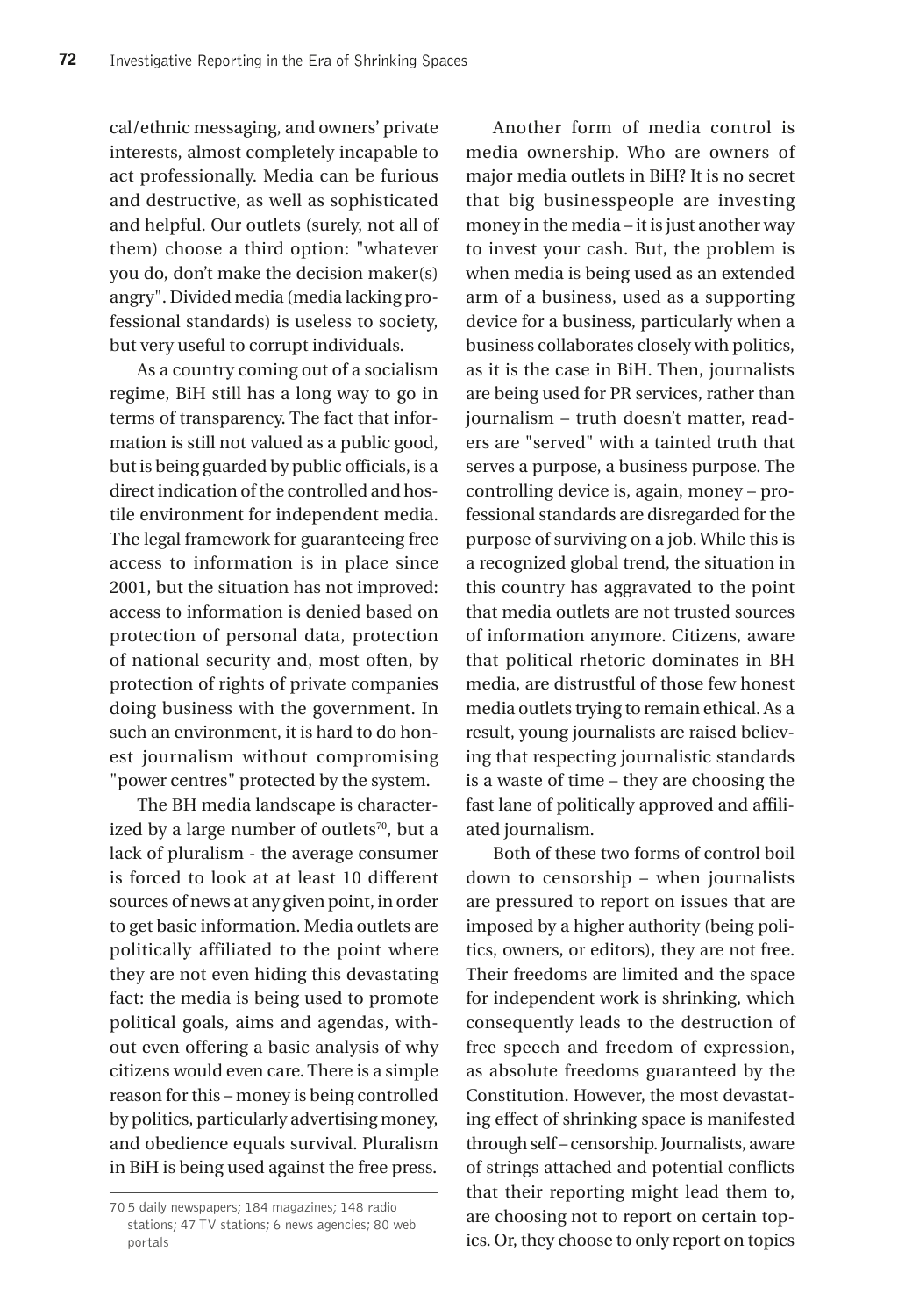and issues that will not offend anyone. In such circumstances, investigative journalism is facing its greatest problem: lack of good investigative journalists - people who have passion, interest, and strong will to talk about the forbidden. It is as simple as that: journalists are used to work under Big Brother expecting His approval for every single word. Such non-existing professional self-awareness represents a huge weakness of democracies in transition. Journalists will therefore stay out of problematic areas, such as corruption, abuse of public funds and/or abuse of office. A friend of mine once said that "you are not reporting, if you not making someone uncomfortable" - journalism should be all about crossing boundaries, testing the unknown, provoking the public to action. However, this can only be achieved if journalists are free to do their job, if they have access to documents and information of public interest, and if they are not controlled by their superiors.

The problem with good investigative reporters is partially caused by a lack of professional training and/or journalism schools with investigative reporting curricula. This is a common problem in the whole region, where traditional journalism schools have yet to adopt contemporary journalistic forms and apply modern reporting techniques practiced in Western countries. In the absence of formal education, reporters are offered a range of trainings, providing an insight into the practical experience of distinguished investigative reporters in the region and wider. However, while opportunities are being presented, it is up to a journalist to decide which way to go – continuing education, as in any other profession, is a must!

Investigative reporting is in a particularly weak spot: the new trend of moving investigative reporting into a non-profit sector has left journalists with an "identity crisis". This limits their performance field – are they journalists or civil society representatives? - while in non-profit sector: journalists or civil society representatives? While in profit sector: journalists or advertisers/PRs? Very often, investigative centres are disregarded by fellow journalists – if they are not part of the mainstream, they do not exist; if they are not sharing same (financial) problems, they are not part of a "gang". On the other hand, by being an NGO, investigative reporting is heavily dependent on publishing through other (mainstream) media outlets, which puts them in a position to condition stories – topics of interest are selected by editors of "competitive" outlets, those same outlets that are politically affiliated. This double jeopardy is an effective way to limit areas of focus for investigative reporting – no matter how good the story is, if it is not published and reaches no public, the impact is minimal. Further, investigative reporting is an expensive business that guarantees no success and/or outcome, making it unreliable for support, and often risky. This is a limiting factor for support providers, unable to adjust their expectations to the reality of investigative reporting. On the other hand, such uncertainty is comforting for those in focus of investigative reporters – by limiting opportunities, fewer damaging effects are to be foreseen.

In a reality of decreasing opportunities for free and unbiased journalism, investigative reporting is surviving. Compared to 2004, when BiH's Centre for Investigative Reporting was opened as one of 10 other similar centres in the world, now there are more than 100 known, functional independent centres. The fast increase in number of centres is a guarantee that, despite efforts to silence good journalism, demand for in-depth reporting is alive and striving. While traditional approaches to journalism might be dying, new channels of communication are being created, which in turn provide new opportunities for those willing to take the risk.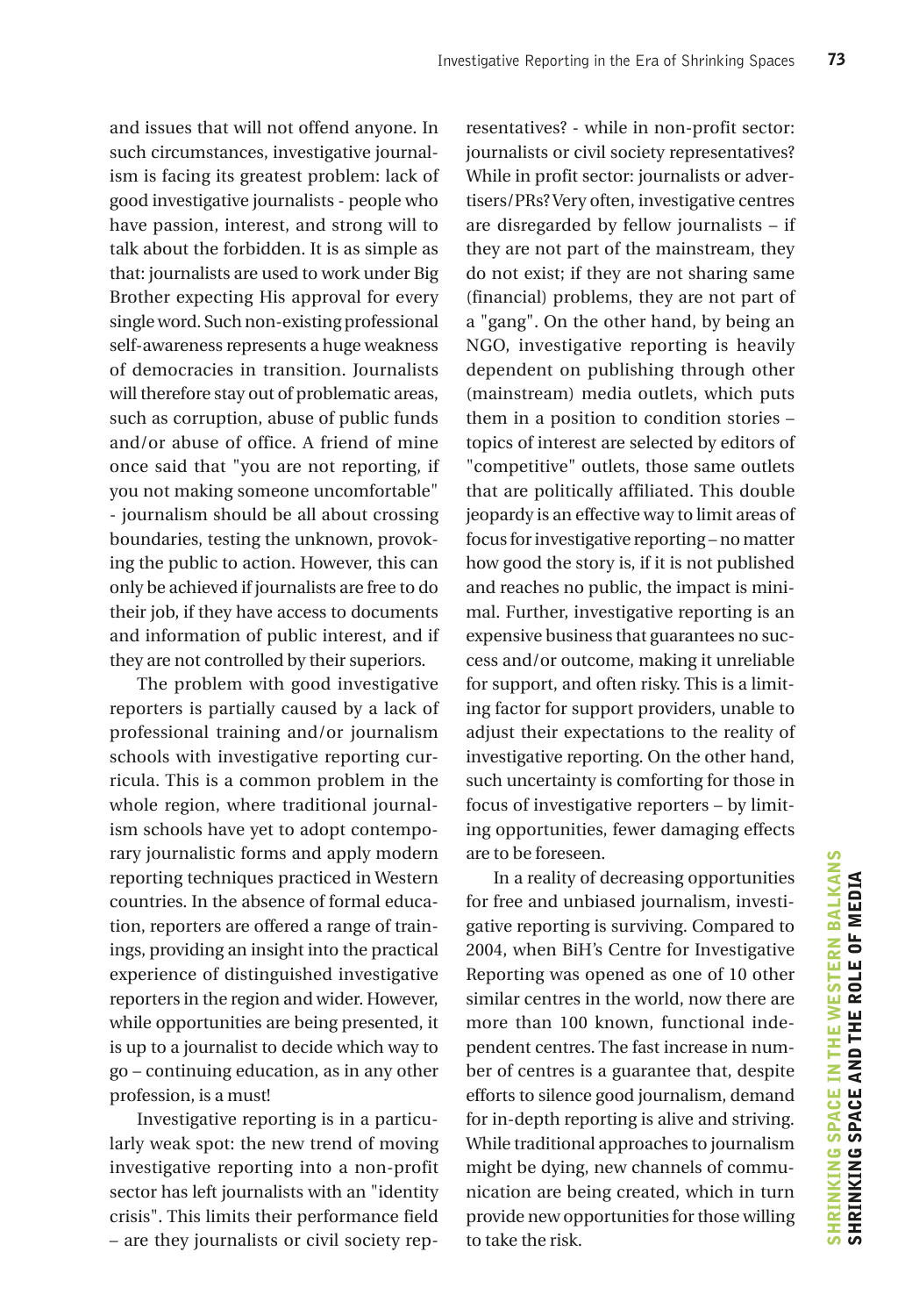# Media in Serbia – The Fight **Continues**

Jelena Vasić, KRIK, Belgrade. The Serbian public is increasingly deprived of access to trustworthy information. It has, instead, been served with campaigns, scandals and media combats. Most commercial media are under obvious political and economic pressures, while only a handful of independent media have the capacity to produce powerful, objective stories that relate to matters of public interest.

In December 2015 the Serbian Anti-Corruption Council published its report on the situation of the Serbian media. The Council has identified and singled out five systemic problems that had been paralyzing the public information system in the Republic of Serbia, namely: lack of transparency of media ownership; economic impact through the state budget and other indirect forms of financing with public money; problems of privatization of the media and the uncertain status of public services; censorship and self-censorship and last, but not least – the obvious tabloidization.

The Council warned that there was an open state control over media. One example they used to prove it was the fact that stateowned companies had entrusted the largest number of their advertisements to private companies and media close to political parties. Also, the privatization process is very problematic, because a large number of local media have been purchased by individuals, which are considered to be associated with the ruling parties.

With every passing day, the media are getting under even stronger pressure from political leaders. Since 2014, a couple of very important, popular and critically oriented media production shows have stopped their broadcasting. The pressure is also becoming much more sophisticated - this has been labelled "pressure without fingerprints". In fact, one cannot say that any media is banned, but media productions on TV, radio and in newspapers critical of the authorities are disappearing.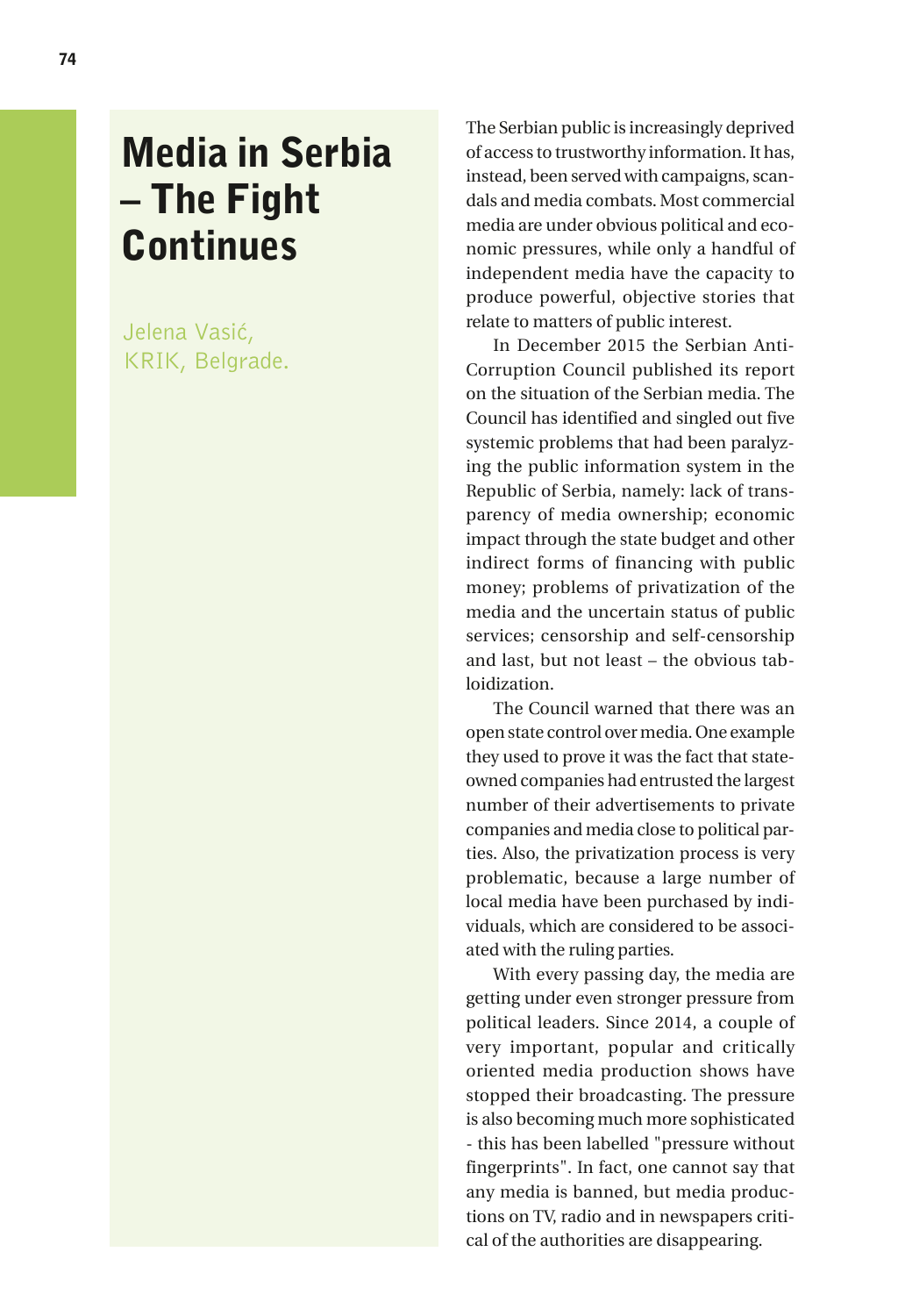As a result, Serbian citizens are losing trust and interest in traditional media. In an atmosphere of complete media tabloidization in Serbia, readers can only rely on investigative journalism, which in its original form exists only on internet portals such as KRIK, Insider, CINS or BIRN.

But these independent media are struggling with a different kind of pressure. Being myself a part of KRIK's team I could present the situation from our point of view.

KRIK - Crime and Corruption Reporting Network71 is a non-profit organization established to improve investigative journalism in Serbia. The organization was founded by a team of journalists who, for years, have been engaged in exposing crime and corruption at the highest levels of power. KRIK is funded by donations from private and institutional donors and commercial revenues. This method of funding prevents any one source of money from influencing the media content of KRIK.

Nowadays, the origin of funds raised by civil society organisations and media are also the target of government institutions and tabloids striving to present such civil society organisations and media as 'foreign agents'. KRIK has also had such an experience. Almost since its founding, KRIK has been the target of many attacks by the pro-government tabloid "Informer" and other media close to the government and criminal circles. "Informer" has, on several occasions, made false accusations about KRIK's editor-in-chief Stevan Dojčinović, representing him as a partner to foreign secret services.

The strongest media attack on KRIK started this year on March 18 when «Informer» published a photo of Dojčinović (we believe this photo was taken by police or intelligence agencies) on its front page and it was insinuated in the headline that KRIK is "cooperating with criminals" and planning to publish "a fabricated scandal» against the Prime Minister of Serbia.

Besides the fact that KRIK›s editor was followed and photographed on the street, we were most concerned about the details presented in the article - «Informer», along with many lies and fabrications, was writing about the specifics of our unpublished journalistic research on the assets of politicians. This raised a serious question on who is monitoring KRIK and how they knew the details of our unpublished stories. "Informer›s" owner and editor-in-chief did not want to answer where he obtained the information, but it is quite clear that this type of recording and tracking cannot be done by one tabloid and indicates the involvement of state institutions.

The smear campaign continued for days and our editor was marked as a «media terrorist», «spy» and even «sadomasochist».

During the writing of this article, media attacks continued, again though the proregime tabloid "Informer". This time, Stevan Dojčinović was accused of being an "educator" of the Macedonian opposition on fighting the regime72.

KRIK's case characterizes the threat independent press faces in Serbia. Relevant state institutions dealing with the media and human rights, failed to be responsive and did not support KRIK in this situation. The Serbian Ministry of Culture even announced that it believed that the tabloid "Informer" did not break the law during its smear campaign against KRIK73, although the Independent Association of Journalists

<sup>72</sup> Informer, DOJČINOVIĆ BI DA RUŠI VLAST I U MAKEDONIJI: Evo šta se krije iza takozvanog nezavisnog novinarstva!, (2016), <http://www. informer.rs/print/74974/vesti/politika/74974/ DOJCINOVIC-RUSI-VLAST-MAKEDONIJI-krijetakozvanog-nezavisnog-novinarstva>

<sup>73</sup> Pavle Petrović, Ministarstvo kulture: "Informer" nije prekršio zakon' (2016), https://www.krik.rs/ ministarstvo-kulture-informer-nije-prekrsio-zakon/0

<sup>71</sup> More about Krik available at: https://www.krik.rs/en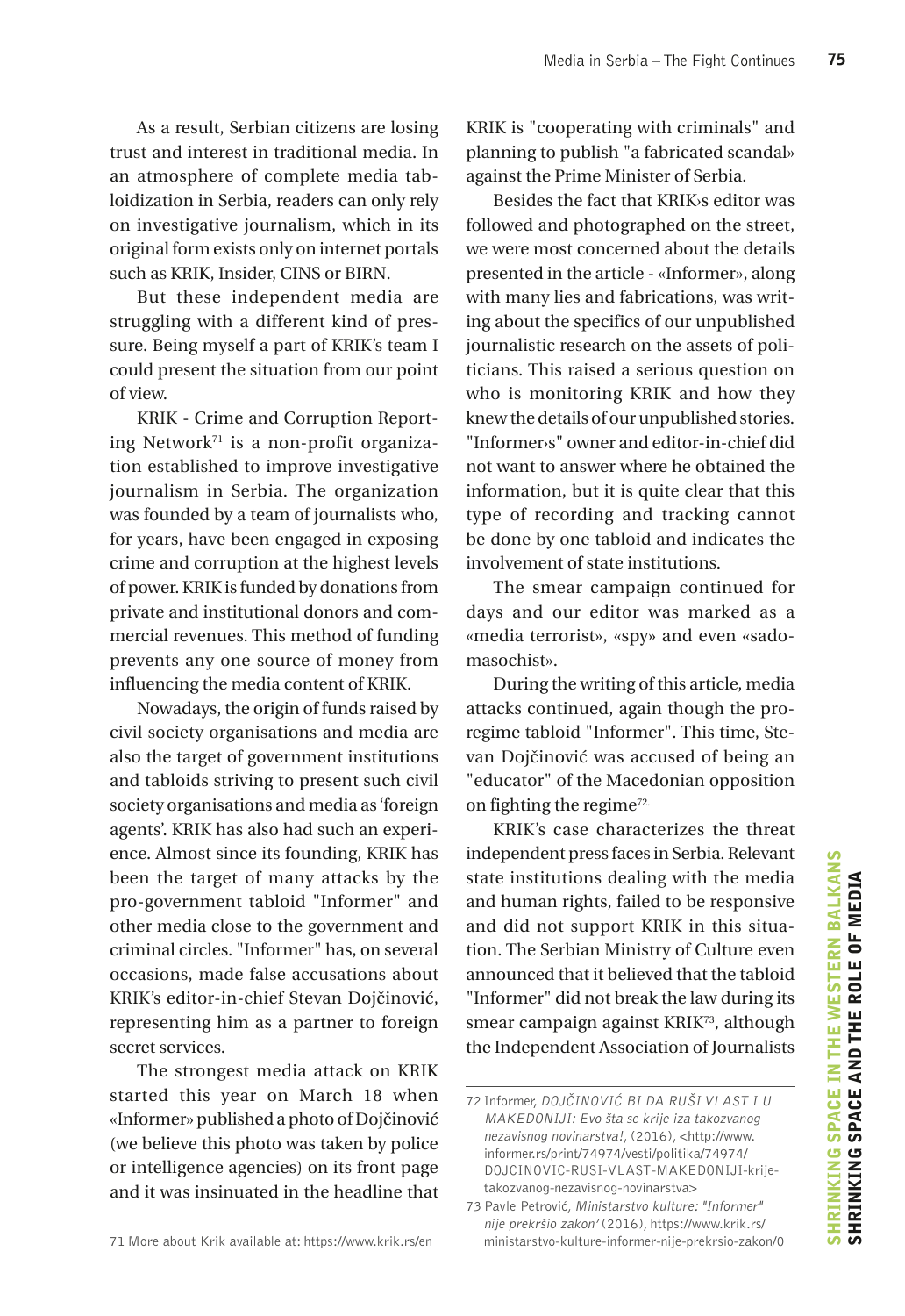of Serbia has pointed out that the law was violated.74

However, KRIK received strong support from well-known international organizations: GIJN – the largest global network of investigative journalists, Civil Rights Defenders and the Heinrich Böll Foundation. It was also very important that a number of non-governmental organisations and Journalistic Associations expressed and provided their support to KRIK. We were thus able to show that KRIK is supported by the society, by professional international and local communities.75

During our work we have also faced many different limitations and problems. When our journalists were doing a story about the private business of Mayor of Belgrade Siniša Mali, they were constantly trying to get his reaction and answers. So one day our team had approached Mayor Mali at a construction site in Belgrade, but their mobile phone and camera were confiscated by the plain-clothed officers guarding him. The officers, who refused to identify themselves, deleted footage from the reporters' iPhone and camera. Among the men who confiscated equipment belonging to KRIK reporters was the Chief of the Municipal Police Nikola Ristić.76 After this, Mayor Mali refused to comply with a request by Serbia's Ombudsman to fire Ristić for obstructing journalists trying to investigate corruption. This is an example of how the disruption of journalists and jeopardizing their rights went unpunished in Serbia.

Another case which now clearly draws public attention, is the case of Radio-Television Vojvodina (RTV), a part of the Serbian public broadcasting service. This year in mid-May the entire editorial staff of RTV was dismissed overnight – the board of directors of RTV had replaced 14 editors and staff who were responsible for the news program. This decision was communicated to them by telephone or passing by in the hallway. The new editors were recruited immediately without open competition. Since then, citizens and journalists have protested because of this several times. It is obvious that these dismissals were influenced by politics.

The described phenomena are occurring at the time when the government insists on Serbia's EU perspective and when, on the other hand, the climate is deteriorating for the operation of civil society actors, and generally for those who think differently. In such a situation one can only rely on solidarity and the spirit of the profession, because we must continue to fight for the freedom of journalistic pens.

<sup>74</sup> KRIK, NUNS: Ministarstvo treba da podnese prijavu protiv 'Informera' (2016), https://www.krik.rs/ nuns-ministarstvo-treba-da-podnese-prijavu-protivinformera/

<sup>75</sup> KRIK, Smear campaign against KRIK (2016), https://www.krik.rs/en/smear-campaign-against-krik/

<sup>76</sup> KRIK, 'KRIK's cameras seized as Belgrade mayor ducks questions '(2015), <https://www.krik.rs/en/ kriks-cameras-seized-as-belgrade-mayor-ducksquestions/>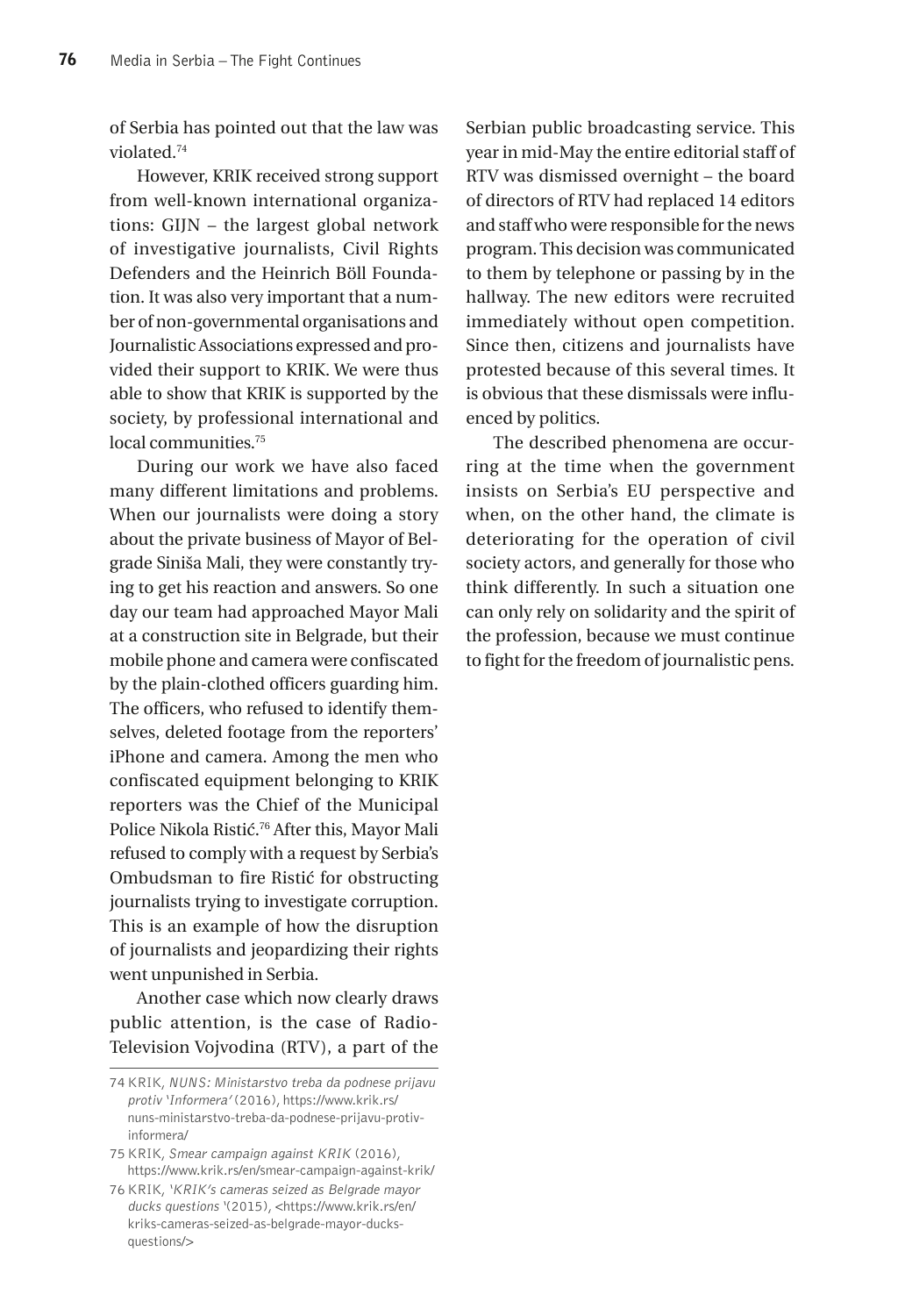# Ways to Open Space

Dragana Dardić, Helsinki Citizens' Assembly, Banja Luka

While reading texts in the brochure Shrinking Spaces, one observation imposed itself spontaneously – that there are at least four mutual elements that permeate the context in which civil society organisations in Macedonia, Bosnia and Herzegovina, Serbia, Croatia and Albania work and operate today. Those elements, which are reflected in or have direct influence on the exercise of the right to freedom of assembly, association and expression, which constitutes the backbone of the work of civil society organisations, are the following:

#### > Unfree media

Media exposed to political pressures and pressures of financial centres of power. Media that openly side with one political option, ruling party, or leader. Media who have long stopped exercising their function – reporting in the interest of the public.

The media situation in all five countries is very similar. It is characterised by a fragmentation of the media market, increase of violence against freedom of expression, tabloidization and decline in the quality of journalism, as well as changes that the so-called old or classical media are going through.

On the other hand, the work of modern civil society organisations can hardly be imagined without support of the media. Media are simply (or should be) the natural allies of civil society activists in their fight for justice and truth.

The space that opened after the development of new information and communication technologies and new information channels (websites, online portals, and social networks) is space that has to be captured by civil society organisations, as their almost only alternative in the current constellation of relations. New information channels are the alternative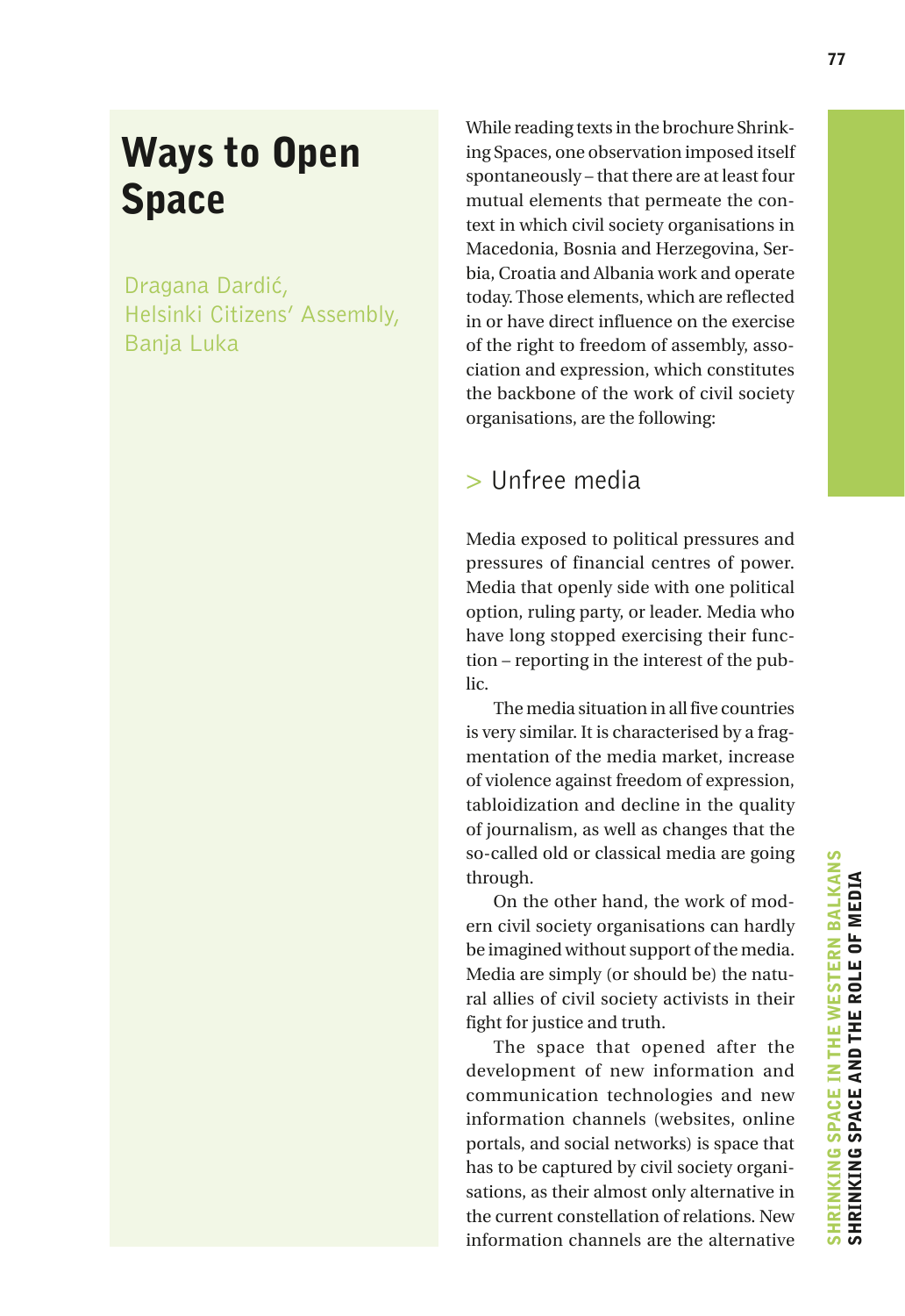media of civil society that, in comparison to traditional media, provide numerous possibilities that are reflected in their global availability, interactivity, cheapness, simplicity and the possibilities of connecting and mutual operation with other activist groups on a local, national, regional and global level.

Failing to use and develop new operation strategies through the new media means remaining "glued to the sidewalk", as Nicholas Negroponte explained it in a picturesque manner saying:

**"Once you get run over by new technology, if you are not part of the steam roller, you are a part of the road."77**

> **Strengthening of rightwing ideologies and parties accompanied by extreme nationalistic rhetoric and continuous discrediting of civil society organisations as "state enemies", "constitutional order destructors", "foreign mercenaries", etc.**

Discrediting human rights organisations in all countries that are in focus of this brochure has been going on for an unbelievably long period, with a tendency of continuing in the future. One of the issues that civil society organizations (CSOs) should deal with is finding a way of putting an end to this continued "state" harangue. How to strengthen the connections between CSOs and people in the field, how to connect the activities and interests of different groups with the purpose of mutual operation for the common good?

It is necessary to use the momentum we have been facing recently, reflected in the growing support of the "common" people for initiatives and actions directly related to the protection of natural resources and public goods.

For example, 6,000 citizens of the Republika Srpska signed the Petition for Saving Sutjeska in only a couple of days (2015). A group of citizens, journalists, cultural and public figures organised on their own initiative and managed to convince the City Council of Bihać to withdraw their decision on the construction of a mini hydroelectric power plant on the Una River. Twenty-three associations from the Republika Srpska and the Federation B&H have been fighting for seven years now against the construction of a mini hydroelectric power plant at the source of the Sana River that might destroy the natural biodiversity of this area. At the same time, an ad hoc organised signing of a petition for saving a children's playground in the Borik community in Banja Luka has resulted in withdrawing the decision to build a church in this location. In Belgrade and Skopje, the citizens are providing their support and participating in activities whose aim is to save urban areas from suspicious investors and unplanned construction (this relates to the "Belgrade Waterfront" and "Skopje 2014" projects). Citizens of Tirana have organised on their own initiative to save the Tirana Lake Park from being cemented.

<sup>77</sup> Nicholas Negroponte is one of the founders of the Media Lab at the Massachusetts Institute of Technology. As a theoretician of new technologies, in his book Being Digital, he presents a thesis that the state-nation will give way to small and big electronic communities; that the fight for atoms and firm and specific things has been completed and that what we are facing today is the fight for bits. In his book that was published in 1996, Negroponte predicted many things in a visionary manner, and some of his ideas are still present.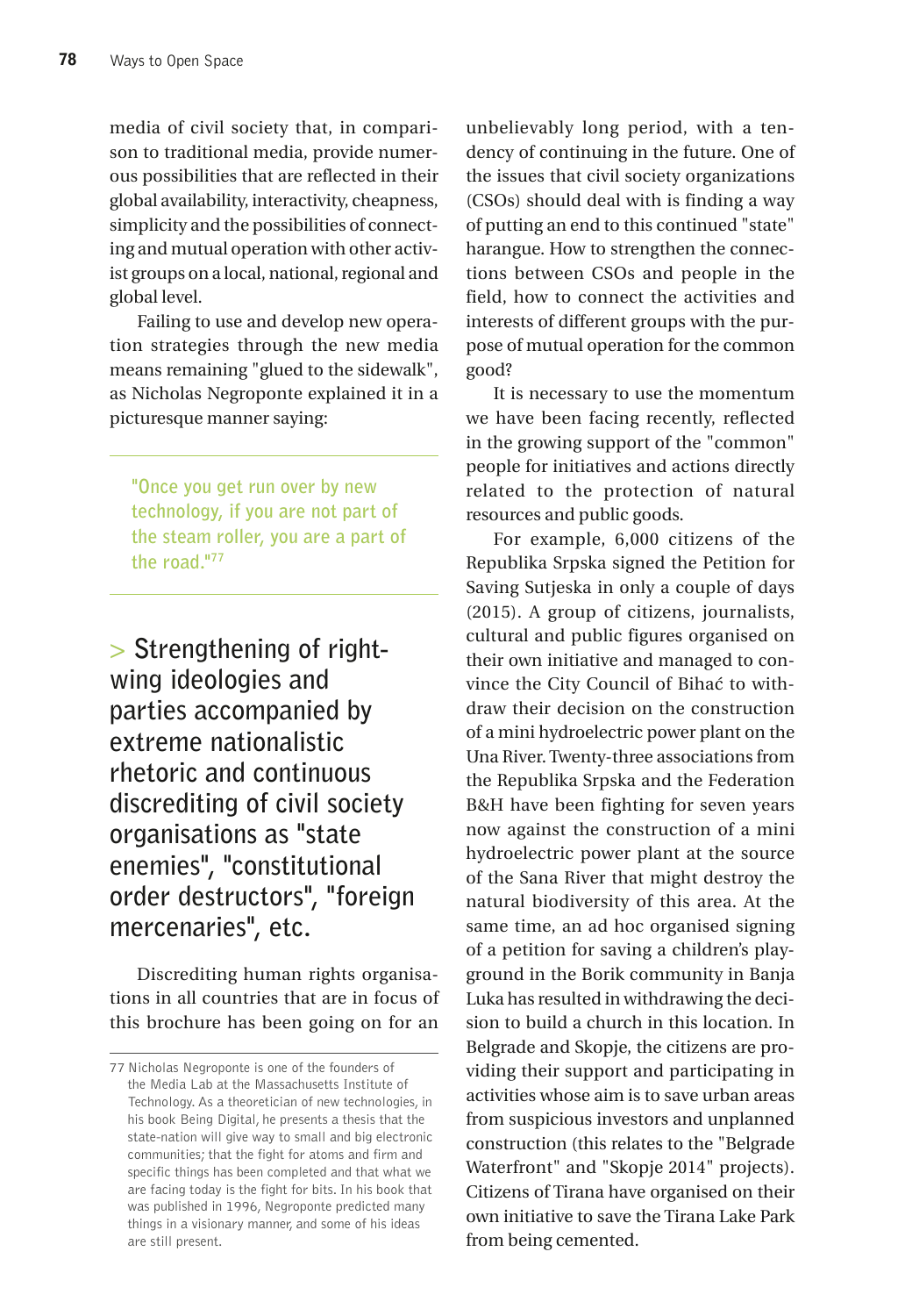Therefore, a critical mass and the will to do something indeed exist, but they should be additionally articulated and directed towards decision makers, without hesitating to request that they take responsibility for negligence, wastefulness, criminal activities, corruption and lack of strategic planning of urban development. Citizens must have access to environmental and political processes of decision making and development of common goods.

### > Lack (nonexistence) of a regulated and transparent institutional framework for CSO operation

In most of the countries there is no clear and transparent institutional framework that regulates and provides conditions for undisturbed operation of civil society organizations and their financing by the state. The only exception is Croatia which in 2006 established a National Foundation for Civil Society Development that manages the process of allocating financial assets to non-government organisations. However, in 2016, when right-wing parties came to power, Croatia faced numerous significant cuts and reduction of assets for the work of the National Foundation that lost more than half of its annual budget. This resulted in the destabilization of the civil scene in Croatia and the loss of numerous jobs in this sector.

Even though the Agreement on Cooperation between the Council of Ministers and the non-governmental sector in Bosnia and Herzegovina was signed in 2007, in practice, it has not come to life yet. The uncontrolled and non-transparent allocation of assets without clear criteria, favouring one type of non-governmental organisations, must come to an end. However, CSOs must first insist on the establishment of a convenient environment for its operations, including the right to freedom of opinion and expression, right to assembly and association, freedom of movement, private life, etc. Conducive and safe environment for operation includes efficient protection of dignity, physical and psychological integrity, freedom and safety of civil society activists that are frequently exposed to different pressures and threats. This is a precondition for exercising the right to defend human rights.

> (Non) use of international standards in the area of protection of the right to public assembly, association and free expression of opinion.

One of the segments that has been neglected and poorly used is related to urging and insisting on the application of numerous international instruments that regulate the right to freedom of assembly and expression.

Domestic laws, regulations, measures and practices must also be in line with international standards of human rights. They have to be precise enough to provide legal security.

The fact is that documents/instruments are not lacking!

Articles 19 and 20 of the **Universal Declaration of Human Rights** (1948) regulate the right to freedom of opinion and expression, as well as the right to freedom of peaceful assembly and association. The **International Covenant on Civil and Political Rights** (entered into force in 1976)78 and the **International Covenant** 

<sup>78</sup> 'MEĐUNARODNI PAKT O GRAĐANSKIM I POLITIČKIM PRAVIMA' <http://www.ombudsmen.gov.ba/documents/obmudsmen\_doc-2013031901595385cro.pdf>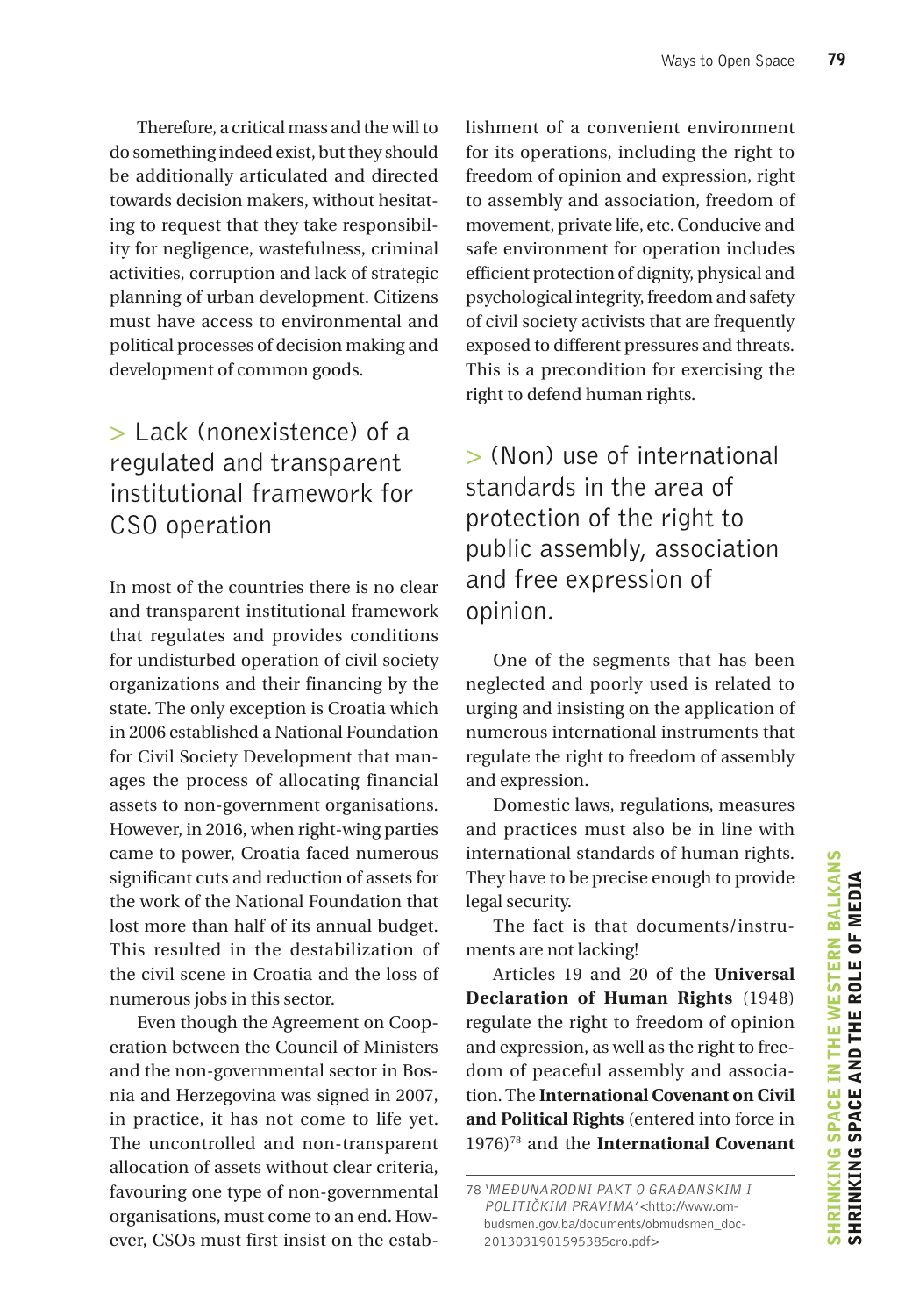**on Economic, Social and Cultural Rights** (entered into force in January 1976)79 constitute a referral framework for the work of civil society actors and organisations, and legally bind signatory states to respect the rights to freedom of assembly and association, freedom of opinion and expression, as well as the right to participation in the cultural life.

Besides this, it is important to mention the following: **Resolution A/RES/53/144** adopted by the UN General Assembly on December 9, 1988, titled "Declaration on the Right and Responsibility of Individuals, Groups and Organs of Society to Promote and Protect Universally Recognized Human Rights and Fundamental Freedoms"80; **Resolution A/HRC/ RES/24/21** that the UN Human Rights Council uses to urge the states, among other things, "to create and maintain, in law and in practice, a safe and enabling environment in which civil society can operate free from hindrance and insecurity" and **Resolution A/HRC/32/L.29**  (adopted by the UN Human Rights Council in June 2016), titled "Civil Society Space".81

The key document at the level of the European Union is the European Convention of Human Rights that includes both the right to the freedom of expression (Article 10) and the right to the freedom of assembly and association (Article 11).

Besides this, the Council of the European Union adopted in June 2015 a new **Action Plan on Human Rights and Democracy for the period 2015-2019**, which emphasises the key contribution that civil society actors and human rights defenders make to peace and security, stability and prosperity. The Action Plan also stresses that the "EU will step up its efforts to promote a safe and enabling environment in which civil society and independent media can flourish".82

One of the significant institutions for the exercise of the right to freedom of assembly and association and freedom of expression in the European continent is the OSCE - Office for Democratic Institutions and Human Rights (ODIHR).

Civil society organizations in West Balkan countries can and should use the OSCE **Guidelines on Freedom of Peaceful Assembly**83 which provide four principles that the Council of Europe member states should take into consideration when adopting laws on public assembly. The Guidelines urge the governments of Council of Europe member states to look to the following principles when creating or amending the law on public assembly: **non-discrimination** (freedom of peaceful assembly is to be enjoyed equally by everyone), **legality** (any restrictions imposed must have a formal legal basis and be in conformity with the European Convention on Human Rights and other international human rights instruments), **proportionality** (without routinely imposing restrictions that would fundamentally alter the character of an event and the purpose of

<sup>79</sup> Međunarodni pakt o ekonomskim, socijalnim i kulturnim pravima <http://www.unmikonline.org/ regulations/unmikgazette/05bosniak/BIntCovEcSoc-CulRights.pdf>

<sup>80</sup> Deklaracija o pravu i odgovornosti pojedinaca grupa i društvenih organa da unapređuju i štite univerzalno priznata ljudska prava i osnovne slobode <http://www.bgcentar.org.rs/bgcentar/wp-content/ uploads/2013/02/Deklaracija-o-pravu-i-odgovornosti-pojedinaca-grupa-i-dru%C5%A1tvenih-organada-unapre%C4%91uju-i-%C5%A1tite-univerzalnopriznata-ljudska-prava-i-osnovne-slobode.pdf>

<sup>81</sup> United Nations General Assembly, Thirty-second session, Agenda item 3: Promotion and protection of all human rights, civil, political, economic, social and cultural rights, including the right to development (2016), http://www.un.org/ga/search/view\_doc. asp?symbol=A/HRC/32/L.29

<sup>82</sup> European Council and Council of the European Union, Vijeće donijelo novi akcijski plan EU-a za ljudska prava i demokraciju pod nazivom: Ljudska prava kao trajni prioritet programa EU-a (2015), <http://www.consilium.europa.eu/hr/press/pressreleases/2015/07/20-fac-human-rights/> See also a text in this brochure by Mirela Grünther-Đečević, titled Shrinking Space for Civil Society Actors Needs Serious Attention, p. 7

<sup>83</sup> See: http://www.osce.org/odihr/73405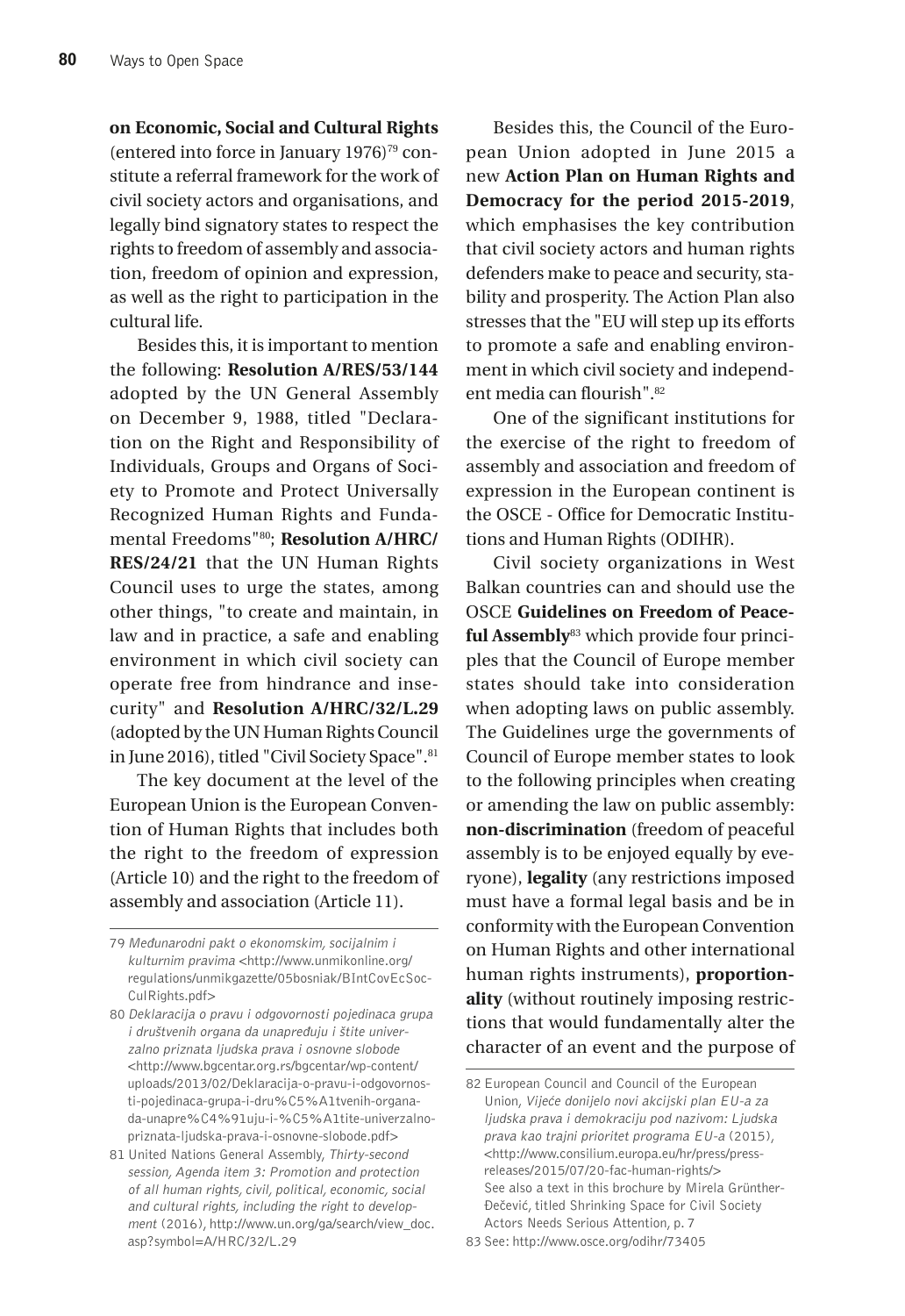a public assembly) and the principle of **good administration** (the public should be informed which body is responsible for making decisions about the regulation of freedom of assembly and, should any restrictions be placed on an assembly, this should be communicated promptly and in writing to the event organizer, with an explanation of the reason for each restric tion).

Any limitations to peaceful public assembly must be based on real and jus tified reasons. Invoking the protection of national or state security may not be used as an excuse for imposing vague or arbitrary limitations to public assemblies, except if this indeed relates to a threat to territorial integrity or existence of a nation of one state.

Besides these, the OSCE has issued **Guidelines on the Protection of Human Rights Defenders**84 that are grounded on key international instruments that relate to the protection of human rights defend ers and that may also be used by activists of civil society organisations which are exposed to threats and attempts to reduce space for work and operation with the aim of provide adequate answers to the chal lenges they are facing.

Civil society organizations in Western Balkan countries must use the opportuni ties and possibilities given to them within the process of joining the European Union and insist on/request the launch and implementation of legal and other reforms in accordance with the EU *acquis* commu nautaire, thus avoiding, or learning from the "mistakes" of some neighbouring countries that have already joined the EU. The fact is that there are instruments and space for operation! They only have to be used wisely.

<sup>84</sup> OSCE/ODIHR, 'Smernice o zaštiti branitelja ljudskih prava' (2015) <http://www.osce.org/sr/ odihr/195336?download=true>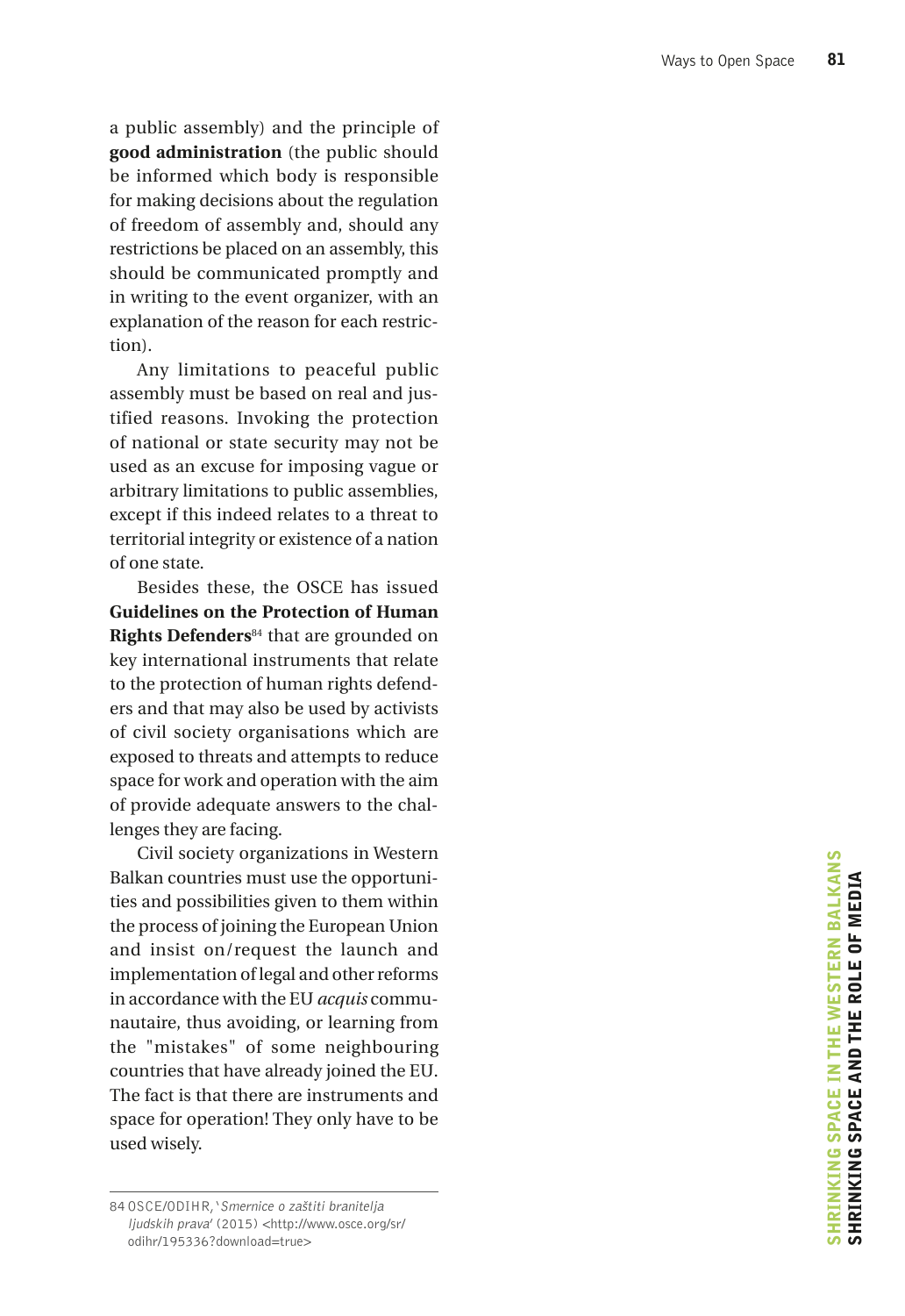# **Bibliography**

- Abrahams, Fred C., *Modern Albania: From dictatorship to democracy in Europe* (United States: New York University Press, 2015)
- Althusser, Louis, *Ideologija i državni ideološki aparati,* (Loznica, 2009), Translator: Andrija Filipović
- Anderson, Benedict, *Nacija, izmišljena zajednica*, Školska knjiga, (Zagreb: Bilig,1990)
- Assmann, Jan, *Kulturno pamćenje*, *Pismo, sjećanje i politički identitet u ranim visokim kulturama, (*Zenica: Vrijeme, 2005) Translator: Vahidin Preljević
- Backer, B., *Self-reliance under socialism - the case of Albania*, *Journal of Peace Research*, iv, 19 (1982), 355–367
- Billing, Michael, *Banalni Nacionalizam*, (Beograd: XX vek, 2009) Translator: Veselin Kostić
- CIVICUS, *Albania CSI Report*, (2010), <http://www.civicus.org/index.php/ en/media-centre-129/reports-andpublications/csi-reports/europecountry-reports-242/392-albania>
- *Deklaracija o pravu i odgovornosti pojedinaca grupa i društvenih organa da unapređuju i štite univerzalno priznata ljudska prava i osnovne slobode* <http://www.bgcentar. org.rs/bgcentar/wp-content/uploads/2013/02/Deklaracija-o-pravui-odgovornosti-pojedinaca-grupai-dru%C5%A1tvenih-organa-daunapre%C4%91uju-i-%C5%A1titeuniverzalno-priznata-ljudska-prava-i- -osnovne-slobode.pdf>
- Dimitrović, Tijana, *Izazovi civilnoga društva u BiH*, Fondacija za socijalno uključivanje u BiH, p. 8, < http://www. sif.ba/dok/1386600343.pdf>
- EEAS, *EU Action Plan on Human Rights and Democracy 2015-2019*, (2015), <http://eeas.europa.eu/ factsheets/docs/150720\_eu\_action\_ plan\_on\_human\_rights\_and\_democracy\_2015-2019\_factsheet\_en.pdf>
- European Commission*, The roots of Democracy and Sustainable Development: Europe's Engagement with Civil Society in External Relations*, (2012), <http://ec.europa.eu/transparency/ regdoc/rep/1/2012/EN/1-2012-492- EN-F1-1.Pdf>
- European Commission, *Civil society organisations - international cooperation and development*, (2013), <https://ec.europa.eu/europeaid/civilsociety-organisations\_en>
- European Council and Council of the European Union, *Vijeće donijelo novi akcijski plan EU-a za ljudska prava i demokraciju pod nazivom: Ljudska prava kao trajni prioritet programa EU-a* (2015), <http://www. consilium.europa.eu/hr/press/pressreleases/2015/07/20-fac-humanrights/>
- European Social Survey, *Data and Documentation*, (2014). <www.europeansocialsurvey.org/data>
- European Union*, Guidelines for EU support to civil society in enlargement countries 2014-2020*, (2014), *<http:// ec.europa.eu/enlargement/pdf/civil\_society/doc\_guidelines\_cs\_support.pdf>*
- Freedom House, *Freedom of the Press 2015,* (2015) <https://freedomhouse. org/sites/default/files/FreedomofthePress\_2015\_FINAL.pdf >
- Freedom House, *Albania: Nations in transit* (2015), <https://freedomhouse. org/report/nations-transit/2015/albania>
- Gazeta Tema, *Veliaj prezanton programin për mjedisin: 'Më shumë hapësira të gjelbra dhe parqe për qytetarët'*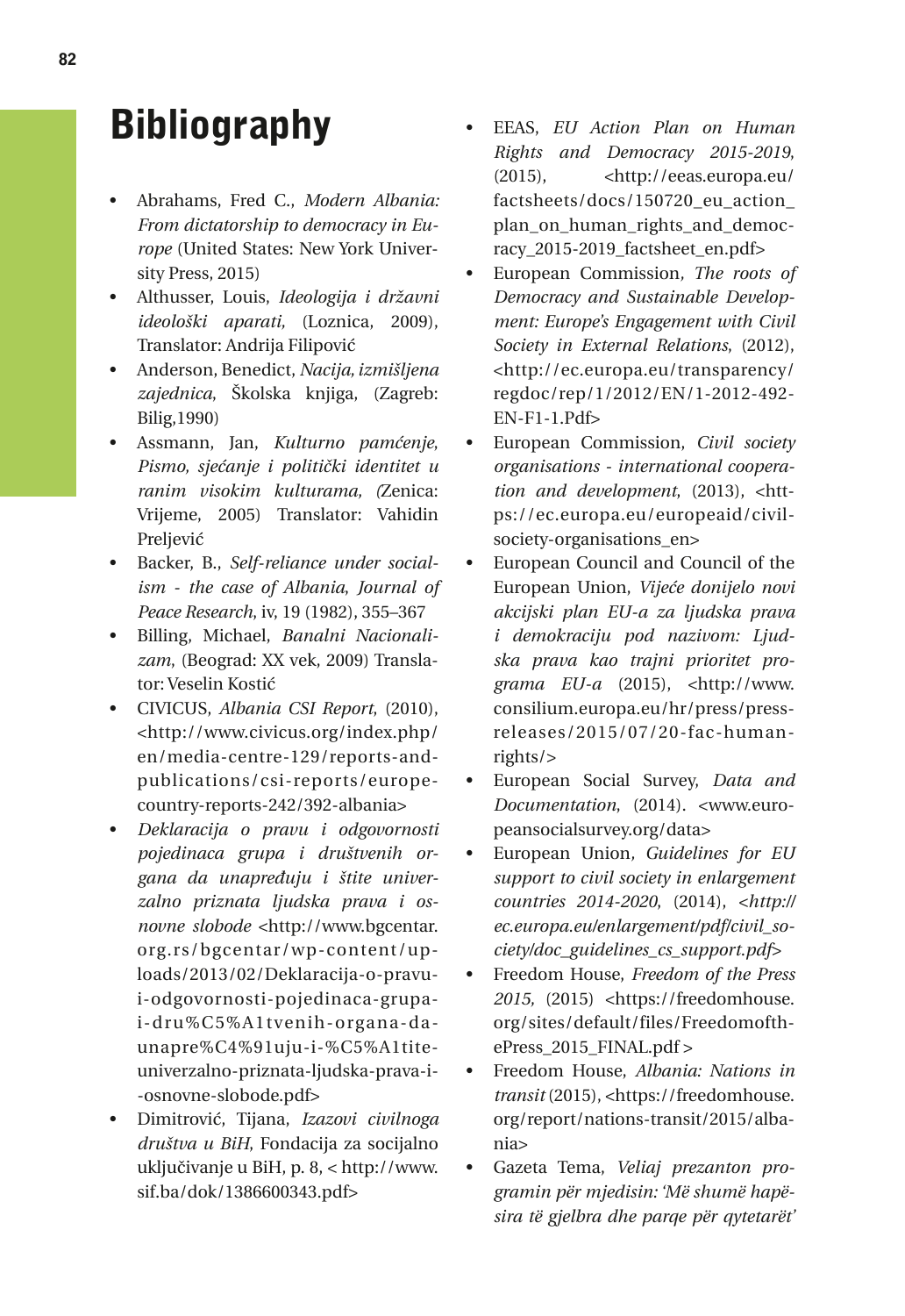(2015), <http://www.gazetatema.net/ web/2015/05/25/veliaj-prezantonprogramin-per-mjedisin-me-shumehapesira-te-gjelbra-dhe-parqe-perqytetaret/>

- Gellner, Ernest, *Nacije i nacionalizam*, (Zagreb: Politička kultura, 1998) Translator: Tomislav Gamulin;
- Habermas, Jurgen, *Javno mnenje*, (Beograd, Kultura, 1969), Translator: Gligorije Ernjaković
- Informer, *DOJČINOVIĆ BI DA RUŠI VLAST I U MAKEDONIJI: Evo šta se krije iza takozvanog nezavisnog novinarstva!*, (2016), <http://www. informer.rs/print/74974/vesti/politika/74974/DOJCINOVIC-RUSI-VLAST-MAKEDONIJI-krije-takozvanog-nezavisnog-novinarstva>
- Inicijativa za bolju i humaniju inkluziju (IBHI*), Za*š*to je NVO potencijal neiskori*š*ten?* (2012), <http://www. mreza-mira.net/wp-content/uploads/IBHI\_Zasto-je-NVO-potencijalneiskoristen.pdf>
- *Intervista integrale a Edi Rama, Primo Ministro albanese* (La7.it, 2015), <http://www.la7.it/le-invasioni-barbariche/video/intervista-integralea-edi-rama-primo-ministro-albanese-19-02-2015-147801>
- Jarvis, Christopher, *The Rise and Fall of the Pyramid Schemes in Albania*, IMF Staff Papers Vol. 47, No. 1. 2000. International Monetary Fund, < imf.org>
- Kajsiu, Blendi, *Down with politics!: The crisis of representation in post-communist Albania, East European Politics & Societies*, ii, 24 (2010), 229–253
- Kajsiu, Blendi, *A discourse analysis of corruption: Instituting Neoliberalism against corruption in Albania, 1998- 2005* (London, United Kingdom: Ashgate Publishing, 2015)
- Karakushi, Alida, *Albanian activists rally against a 'concrete' end for Tirana's*

*last public park · global voices* (Global Voices, 2016), <https://globalvoices. org/2016/03/24/albanian-activistsrally-against-a-concrete-end-for-tiranas-last-public-park/>

- Konrad Adenauer Stiftung, *Media freedom in Bosnia and Herzegovina* (2015), http://www.kas.de/wf/en/71.13562/
- Krastev, Ivan  *l'heure du populisme, (2007) <http://www.eurozine.com/ articles/2007-11-20-krastev-fr.html>*
- KRIK, *KRIK's cameras seized as Belgrade mayor ducks questions* (2015), <https://www.krik.rs/en/krikscameras-seized-as-belgrade-mayorducks-questions/>
- KRIK, *NUNS: Ministarstvo treba da podnese prijavu protiv 'Informera'* (2016), <https://www.krik.rs/nunsministarstvo-treba-da-podneseprijavu-protiv-informera/>
- KRIK, *Smear campaign against KRIK* (2016), <https://www.krik.rs/en/ smear-campaign-against-krik/>
- Laclau, Ernesto, *Politics and ideology in Marxist Theory. Capitalism-Fasism-Populis*m, (London, Verso, 1979)
- Lalaj, Ostermann, and Gage, *Albania is not Cuba*, Cold War International History Project Bulletin*, Issue 16,* 2004
- Maunaga, Goran, *Planirali paljenje BORS-a i uprave Istočno Sarajevo*, Glas Srpske, (2014), <http://www. glassrpske.com/novosti/vijesti\_dana/ Planirali-paljenje-BORS-a-i-uprave-Istocno-Sarajevo/lat/148329.html>
- Media Plan, *Assesment of Political Diversity in Media Reporting on General Elections 2014 in B&H,* <http://www. mediaplan.ba/docs/FinalReportEN. pdf>
- *Međunarodni pakt o ekonomskim, socijalnim i kulturnim pravima* <http:// www.unmikonline.org/regulations/ unmikgazette/05bosniak/BIntCovEc-SocCulRights.pdf>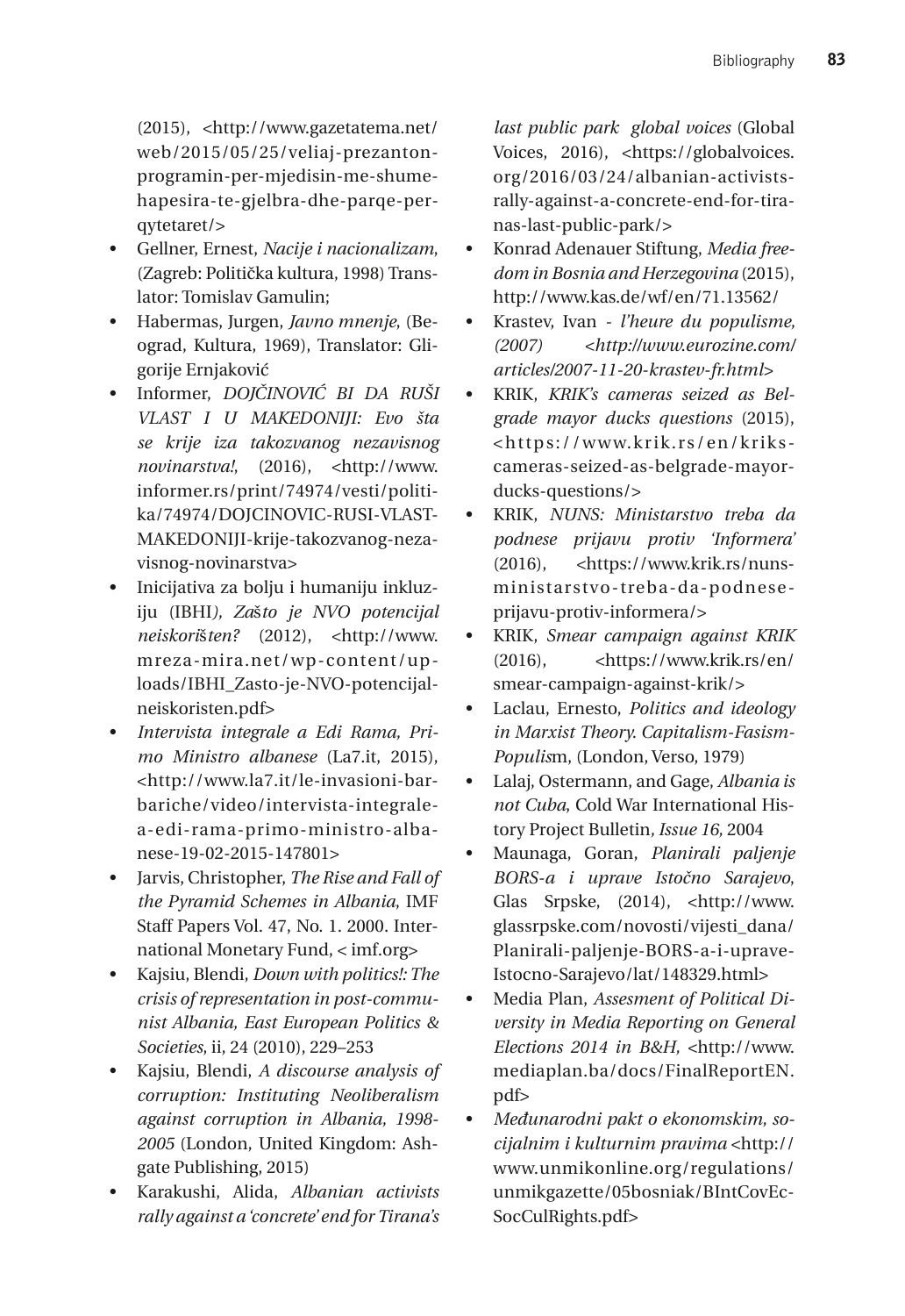- *Medunarodni Pakt o Gradanskim I Politickim Pravima* <http://www. ombudsmen.gov.ba/documents/obmudsmen\_doc2013031901595385cro. pdf>
- Miller, William, *Albania and her Protectress*, *Foreign Affairs*, iii, 5 (1927), 438
- Minxhozi, *Pse u humb beteja e diges se liqenit?* (2015), <http://gazeta-shqip. com>
- Nadeau, Christian / Ricardo Penafiel, *Le populisme est-il incompatible avec la demokratie?*, Erudit-Relation, N. 777, 2015, p. 38-39
- Nuhanović.A, *Demokratija, mediji, javnost,* (Sarajevo: Promocult, 2005)
- OSCE/ODIHR, *Smernice o za*š*titi branitelja ljudskih prava*  (2015) <http://www.osce.org/sr/ odihr/195336?download=true>
- Park je Naš, *Deklaracija inicijative "Park je naš!"* ( 2012), http://www.6yka. com/novost/28065/deklaracija-inicijative-park-je-nas
- Pascal de Sutter, *Ces fous qui nous gouvernent*, (Paris: Les Arenes, 2007)
- Petrović, Pavle, *Ministarstvo kulture: "Informer" nije prekršio zakon'* (2016), <https://www.krik.rs/ministarstvokulture-informer-nije-prekrsiozakon/0>
- Poncin, Eric / Laurent de BRIEY, *Le populisme - Une vague qui deferle sur le vieux continent*, (Bruxelles: CEPES, 2011)
- *Public Interest*, International Encyclopedia of the Social Sciences,1968, http://www.encyclopedia.com/topic/ Public\_interest.aspx
- Reynie, Dominique, *Le populisme* , interview, 27.2.2012, (Paris: Sciences Po-Actualite)
- RTV KLAN, *Opinion Edi Rama! (10 March 2016)*, YouTube, 2016
- Schultz. J, *Reviving the Fourth Estate: Democracy, Accountability and the Media,* (London: Cambridge University Press, 1998)
- Šiber. I, *Politički marketing,* (Zagreb: Ljevak, 2003)
- Smith, *Advocate of Peace through Justice*, *World Affairs Institute*, ii, 87 (1925), 100–102
- Smith, Anthony D, *Nacionalni identitet*, (Beograd: XX vek, 2010), Translator: Slobodan Đorđević
- Taguieff, Pierre-Andre, *L'illusion populiste,* (Paris: Flamarion, 2007)
- Tarifa, Fatos, *Albania's road from communism: Political and social change, 1990-1993*, *Development and Change*, i, 26 (1995), 133–162
- Turčilo L, *Zaradi pa vladaj: politikamediji-biznis u globalnom društvu i u BiH, Sarajevo*, (2011) Vlastita naklada
- United Nations General Assembly, *Thirty-second session, Agenda item 3: Promotion and protection of all human rights, civil, political, economic, social and cultural rights, including the right to development* (2016), <http:// www.un.org/ga/search/view\_doc. asp?symbol=A/HRC/32/L.29>
- Vangeli, Anastas, *Nation-building ancient Macedonian style: the origins and the effects of the so-called antiquization in Macedonia*, In *Nationalities Papers* 39 (1), p. 13. (2011)
- Vuković, Uglješa, *Ja samo ne želim da odem odavde* (2011), http://www.6yka. com/novost/14520/ja-samo-ne-zelim-da-odem-odavde